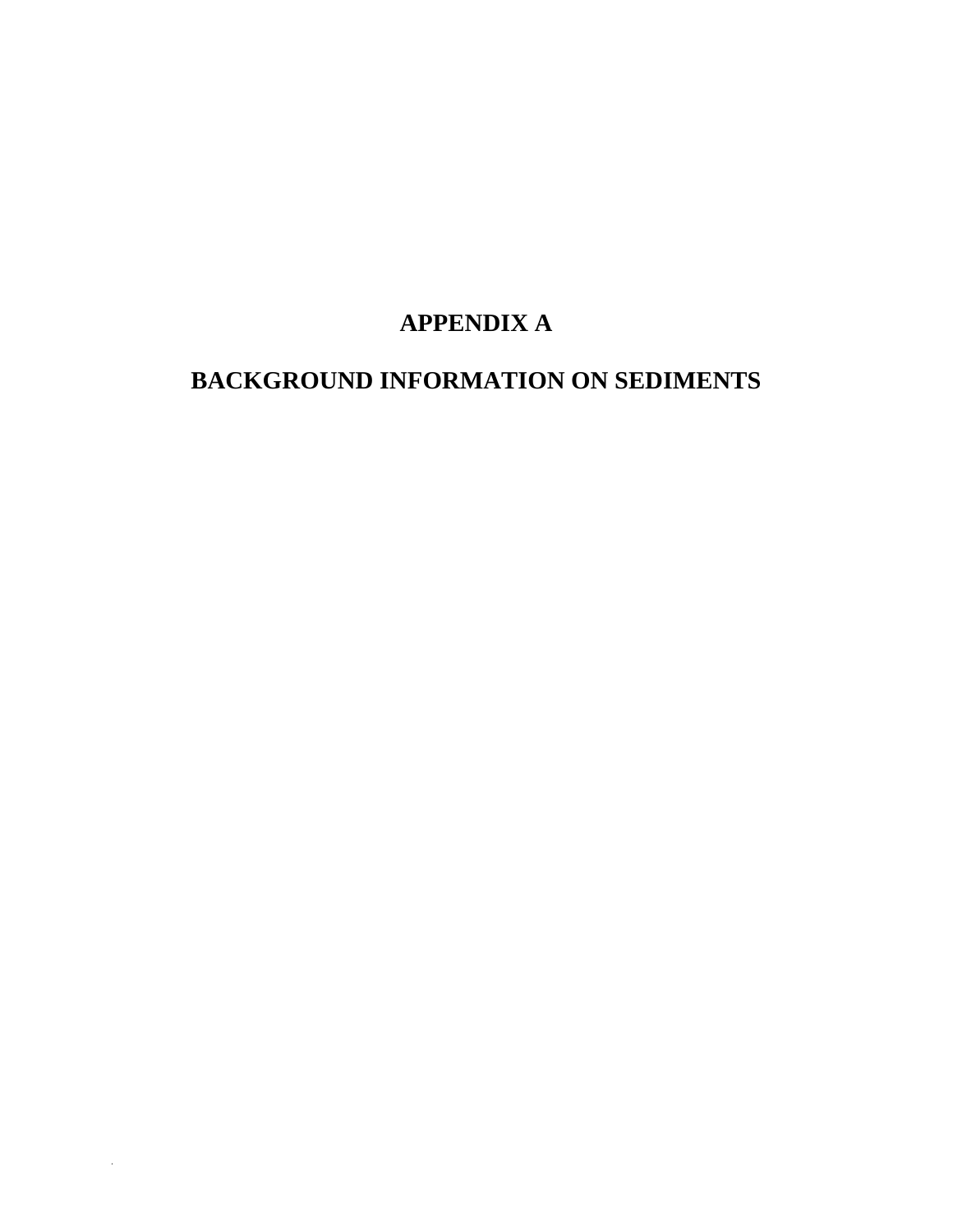## **APPENDIX A**

## **BACKGROUND INFORMATION ON SEDIMENTS**

#### **A.1 ROLE OF SEDIMENTS IN AQUATIC ECOSYSTEMS**

The particulate materials that lie below the water in ponds, lakes, streams, rivers, and other aquatic systems are called sediments. Sediments represent essential elements of aquatic ecosystems because they support both autotrophic and heterotrophic organisms. Autotrophic organisms are those that are able to synthesize food from simple inorganic substances (e.g., carbon dioxide, nitrogen, and phosphorus) and the sun's energy. Green plants, such as algae, bryophytes (e.g., mosses and liverworts), and aquatic macrophytes (e.g., sedges, reeds, and pond weed), are the main autotrophic organisms in aquatic ecosystems. In contrast, heterotrophic organisms utilize, transform, and decompose the materials that are synthesized by autotrophic organisms (i.e., by consuming or decomposing autotrophic and other heterotrophic organisms). Some of the important heterotrophic organisms that can be present in aquatic ecosystems include bacteria, epibenthic and infaunal invertebrates, fish, amphibians, and reptiles. Birds and mammals can also represent important heterotrophic components of aquatic food webs (i.e., through the consumption of aquatic organisms).

Sediments support the production of food organisms in several ways. For example, hard bottom sediments, which are characteristic of fast-flowing streams and are comprised largely of gravel, cobbles, and boulders, provide stable substrates to which periphyton (i.e., algae that grow on rocks) can attach. Soft sediments, which are common in ponds, lakes, and slower-flowing sections of rivers, are comprised largely of sand, silt, and clay and provide suitable substrates for aquatic macrophytes. By providing habitats and nutrients for aquatic plants, sediments support autotrophic production (i.e., the primary production of energy) in aquatic systems. Sediments can also support prolific bacterial communities. Bacteria represent important elements of aquatic ecosystems because they assist in the decomposition of organic matter on the surface of the sediment. In so doing, bacteria release nutrients to the water column and increase bacterial biomass. Bacteria represent the primary heterotrophic elements of aquatic ecosystems. The role that sediments play in supporting primary productivity is essential because green plants and bacteria represent the foundation of food webs upon which all other aquatic organisms depend (i.e., they are consumed by many other aquatic species).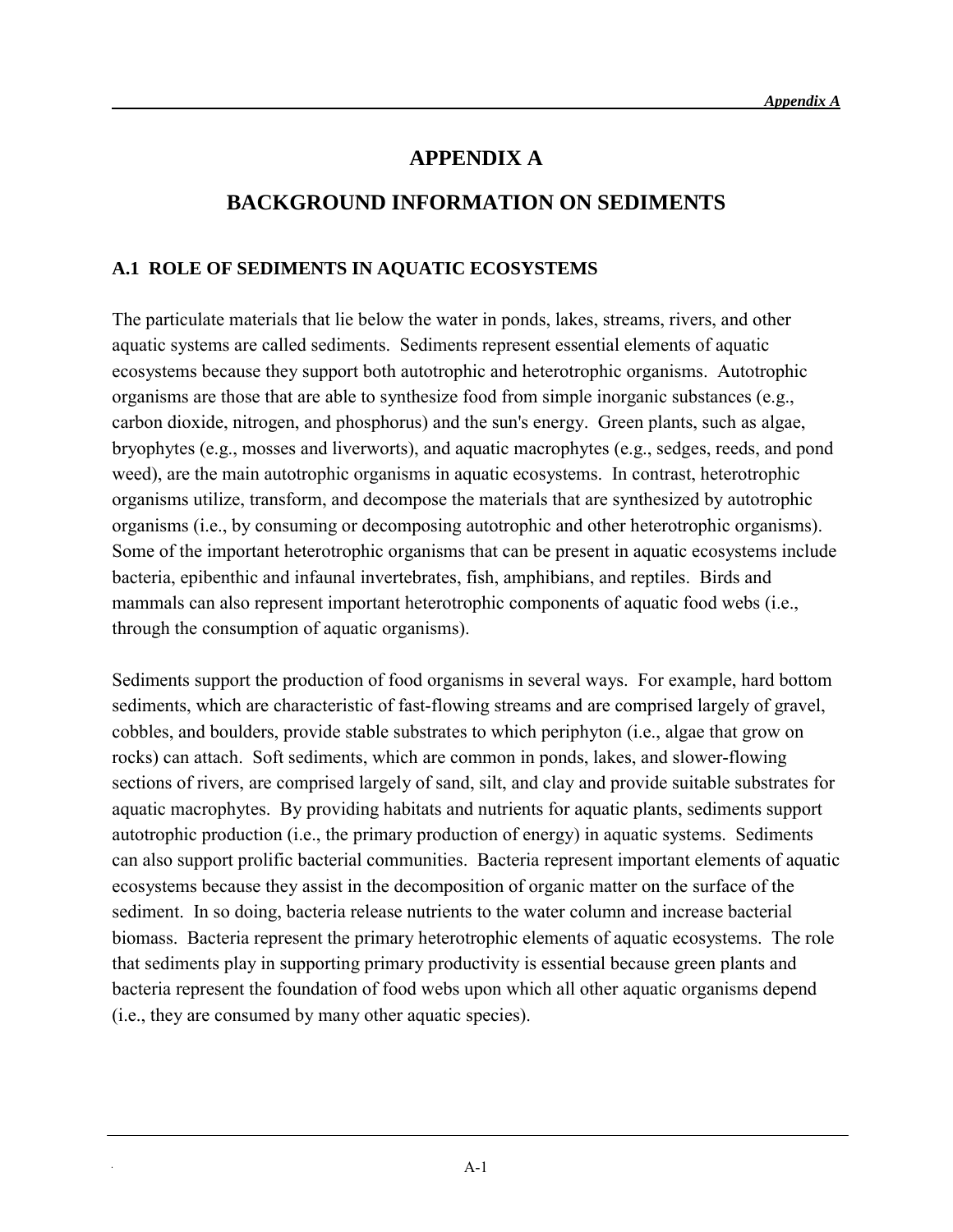In addition to their role in supporting primary productivity, sediments also provide essential habitats for many benthic-dwelling invertebrates and fish. Some of these invertebrate species live on the sediments (i.e., epibenthic species), while others live in the sediments (i.e., infaunal species). Both epibenthic and infaunal invertebrates consume plants, bacteria, and other organisms that are associated with the sediments. Invertebrates represent important elements of aquatic ecosystems because a wide range of wildlife species consumes them. For example, virtually all fish species consume aquatic invertebrates during a portion of, and often throughout, their life cycles. In addition, many birds (e.g., dippers, sand pipers, and swallows) consume either aquatic or emergent invertebrates. Similarly, aquatic invertebrates represent important food sources for both amphibian (e.g., frogs and salamanders) and reptile (e.g., turtles and snakes) species. Therefore, sediment quality is of critical importance to many wildlife species due to the fundamental role that sediments play in the production of aquatic invertebrates.

Importantly, sediments can also provide habitats for many wildlife species during portions of their life cycle. For example, a variety of fish species utilize sediments for spawning and incubation of their eggs and alevins (e.g., trout, salmon, and whitefish). In addition, juvenile fish often find refuge from predators in sediments and in the aquatic vegetation supported by sediments. Furthermore, many amphibian species burrow into sediments in the fall and remain there throughout the winter months. In these instances, sediments serve as important overwintering habitats. Therefore, sediments play a variety of essential roles in terms of maintaining the structure (i.e., assemblage of organisms in a system) and function (i.e., the processes that occur in a system) of aquatic ecosystems.

## **A.2 SEDIMENT QUALITY ISSUES AND CONCERNS**

Traditionally, concerns relative to the management of aquatic resources in freshwater systems have focused primarily on water quality. However, the importance of sediments in determining the harmful effects of chemical contaminants on aquatic organisms (including plants, invertebrates, amphibians, fish, and reptiles), wildlife (birds and mammals), or human health has become more apparent in recent years (Long and Morgan 1991; USEPA 1994a,b, 1997a, 1998). Specifically, sediment quality is important because many toxic contaminants (such as metals, PAHs, PCBs, chlorophenols, and pesticides), found in only trace amounts in water, can accumulate to elevated levels in sediments. Consequently, sediments can serve both as reservoirs, and as potential sources, of contaminants to the water column. In addition, sedimentassociated contaminants have the potential to adversely affect sediment-dwelling organisms (e.g., by causing direct toxicity or altering benthic invertebrate community structure; Chapman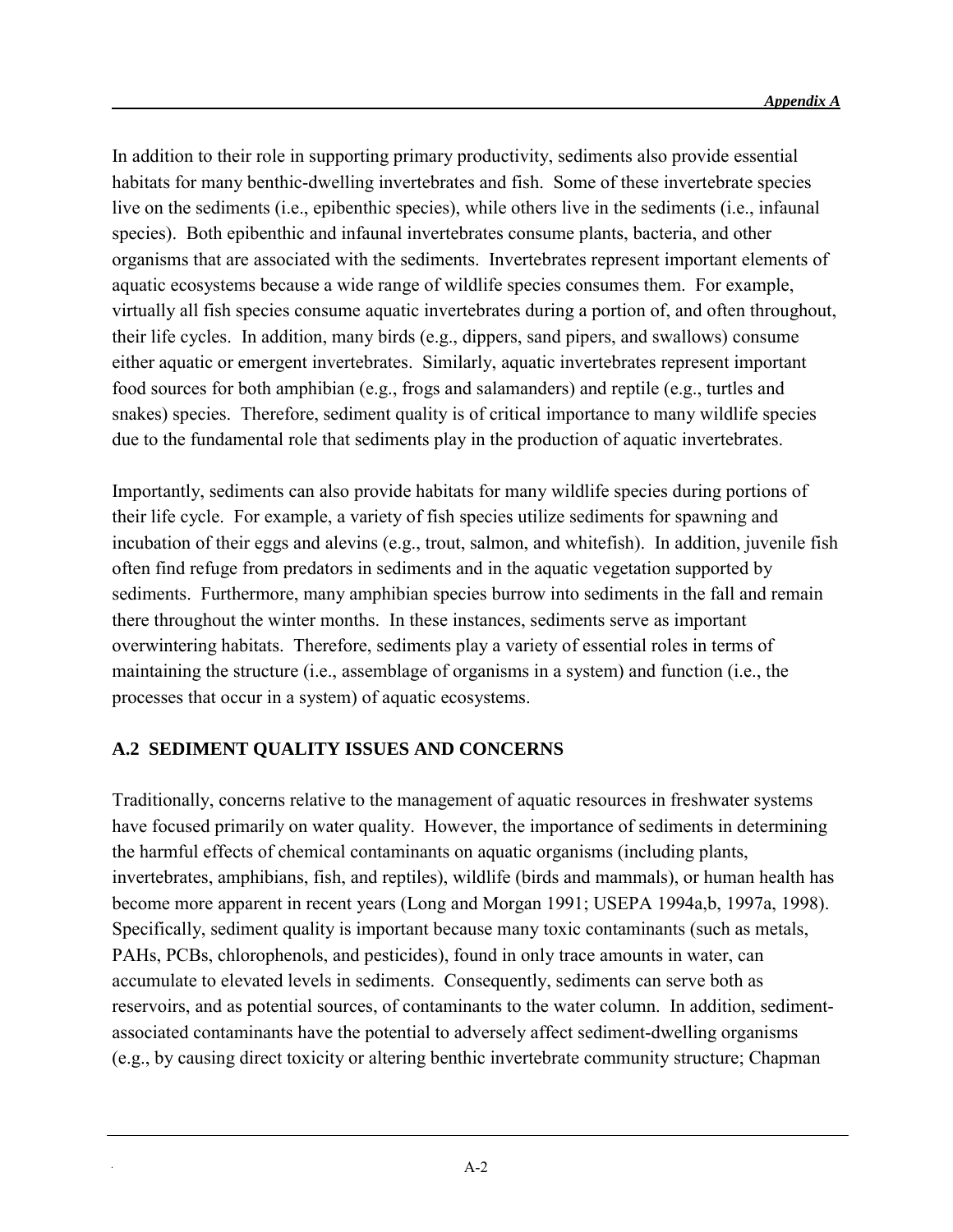1989). Therefore, sediment quality data (i.e., information on the concentrations of chemical substances) provide essential information for evaluating ambient environmental quality conditions in freshwater systems (i.e., determining if sediments, sediment-dwelling organisms, wildlife, or human health have been injured by releases of toxic or bioaccumulative substances into the environment).

The presence of elevated concentrations of chemical substances in aquatic sediments represents an environmental concern because sediments provide essential and productive habitats for communities of sediment-dwelling organisms, including epibenthic and infaunal species. These species fall into several taxonomic groups including scuds (amphipods), mayflies (ephemeropterans), stoneflies (plecopterans), caddisflies (trichopterans), dragonflies and damselflies (odonatans), midges (dipterans), water fleas (cladocerans), worms (oligochaetes), snails (gastropods), and clams (bivalves). The aforementioned organisms are important elements of freshwater ecosystems, representing important sources of food for many fish and wildlife species. However, the presence of sediment-associated contaminants in freshwater ecosystems can be harmful to sediment-dwelling organisms. Certain sediment-associated contaminants can also bioaccumulate in the tissues of aquatic organisms and, as a result, pose a potential hazard to those species that consume aquatic organisms, including piscivorous wildlife and humans.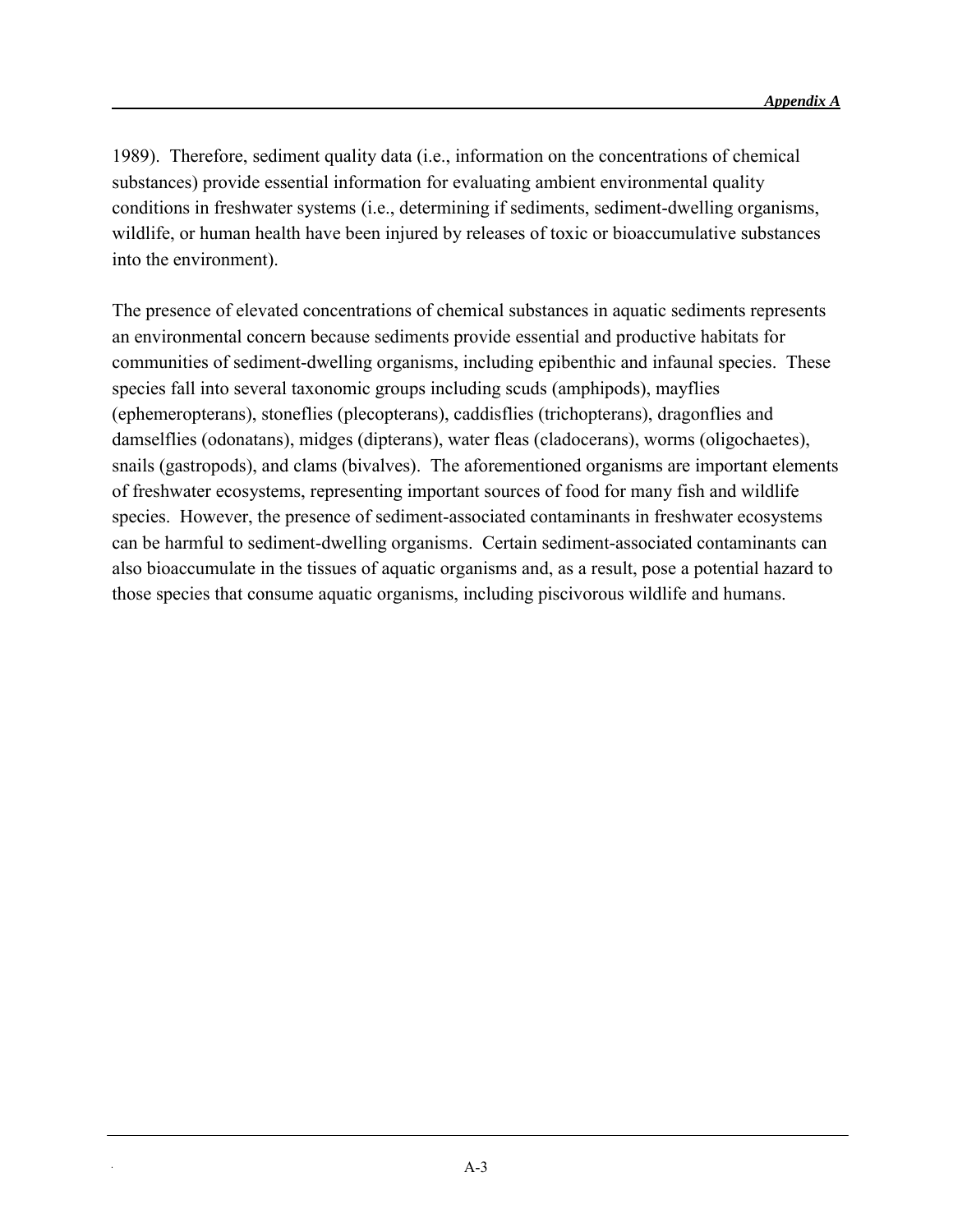# **APPENDIX B**

**SEDIMENT ASSESSMENT TOOLS**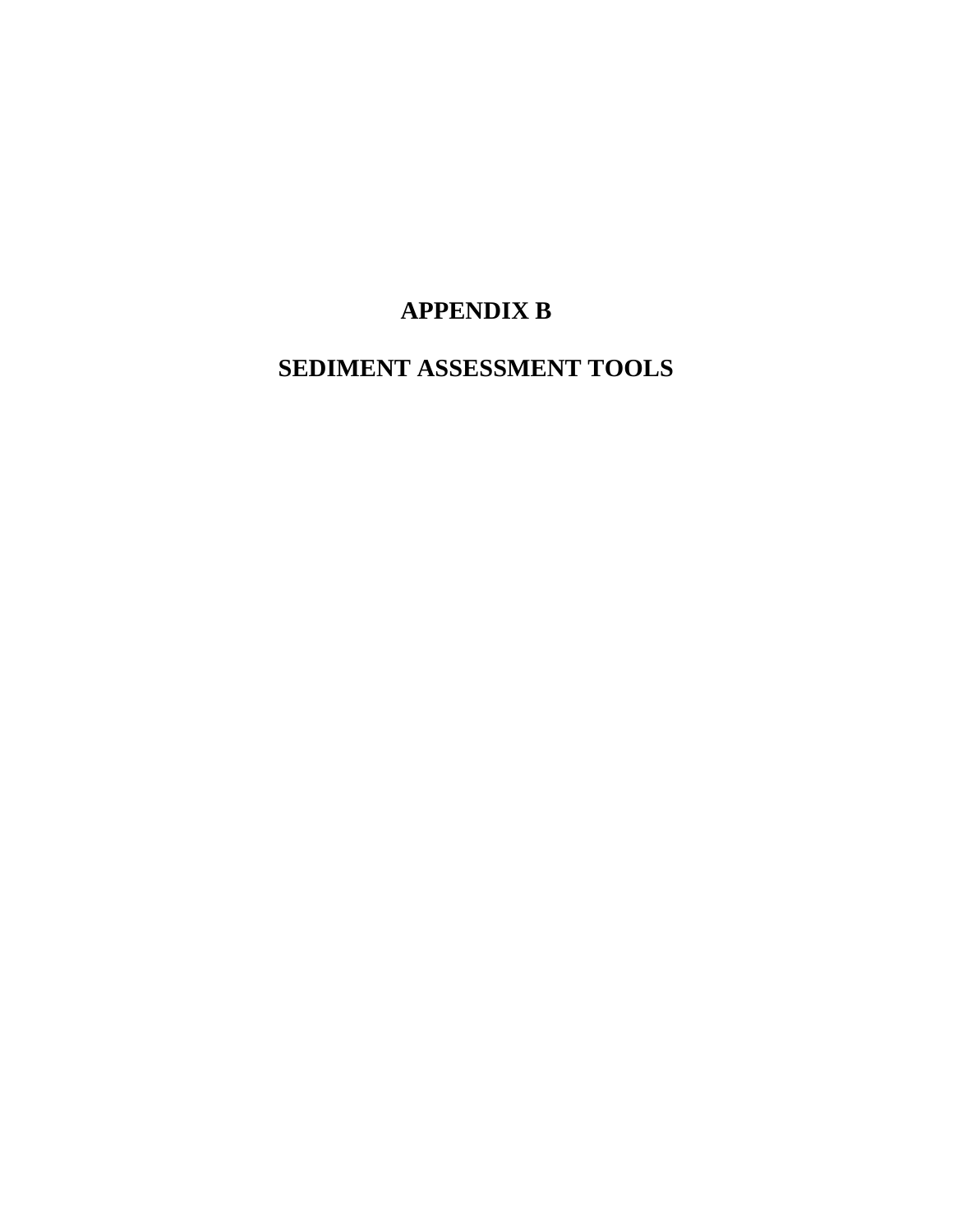## **APPENDIX B**

## **SEDIMENT ASSESSMENT TOOLS**

There are a number of tools that can be used to carry out the assessment of sediment quality at contaminated sites. The following descriptions of each of these tools provide information on their derivation (as appropriate), applications, advantages, and limitations.

#### **B.1 SEDIMENT CHEMISTRY DATA**

Sediment chemistry is determined by extracting and measuring contaminants from the sediment matrix through various analytical techniques. Sediment chemistry measurements are used to determine the spatial and temporal extent of contamination at a site. In general, the target analytes measured in sediment quality surveys are determined based on land and water use information, in conjunction with existing sediment chemistry data and fish advisory information. However, the final list of analytes to be measured is also influenced by the equipment, technology, facilities, and funds that are available. The chemicals that are typically analyzed in sediments collected near urbanized and industrial areas include trace metals, PAHs, PCBs, organochlorine pesticides, and several other organic substances (e.g., TCDDs/TCDFs; chlorophenols, phthalates, etc.). Several other conventional variables, such as sediment particle size, TOC, AVS, aluminum, lithium, sulfides, and ammonia, are also usually measured to provide ancillary information for interpreting the resultant information on contaminant concentrations. While chemical concentrations are generally reported on a dry weight basis from extracted sediment samples, concentrations of contaminants in porewater and elutriate samples may also be determined to yield information on the bioavailable fraction of contaminants.

Sediment contaminant data may be normalized to specific variables to either reduce variance in the data or to further define the bioavailability of sediment-bound contaminants. For example, the concentrations of non-ionic organic contaminants may be normalized to TOC concentrations in sediment (Swartz *et al.* 1987; Di Toro *et al.* 1991). In addition, AVS-normalization procedures may be used to interpret extractable metals data (Di Toro *et al.* 1992). Alternatively, metal concentrations may be normalized to those of a reference element (such as aluminum or lithium; Schropp *et al.* 1990; Loring 1991) or to sediment particle size (Chapman 1992).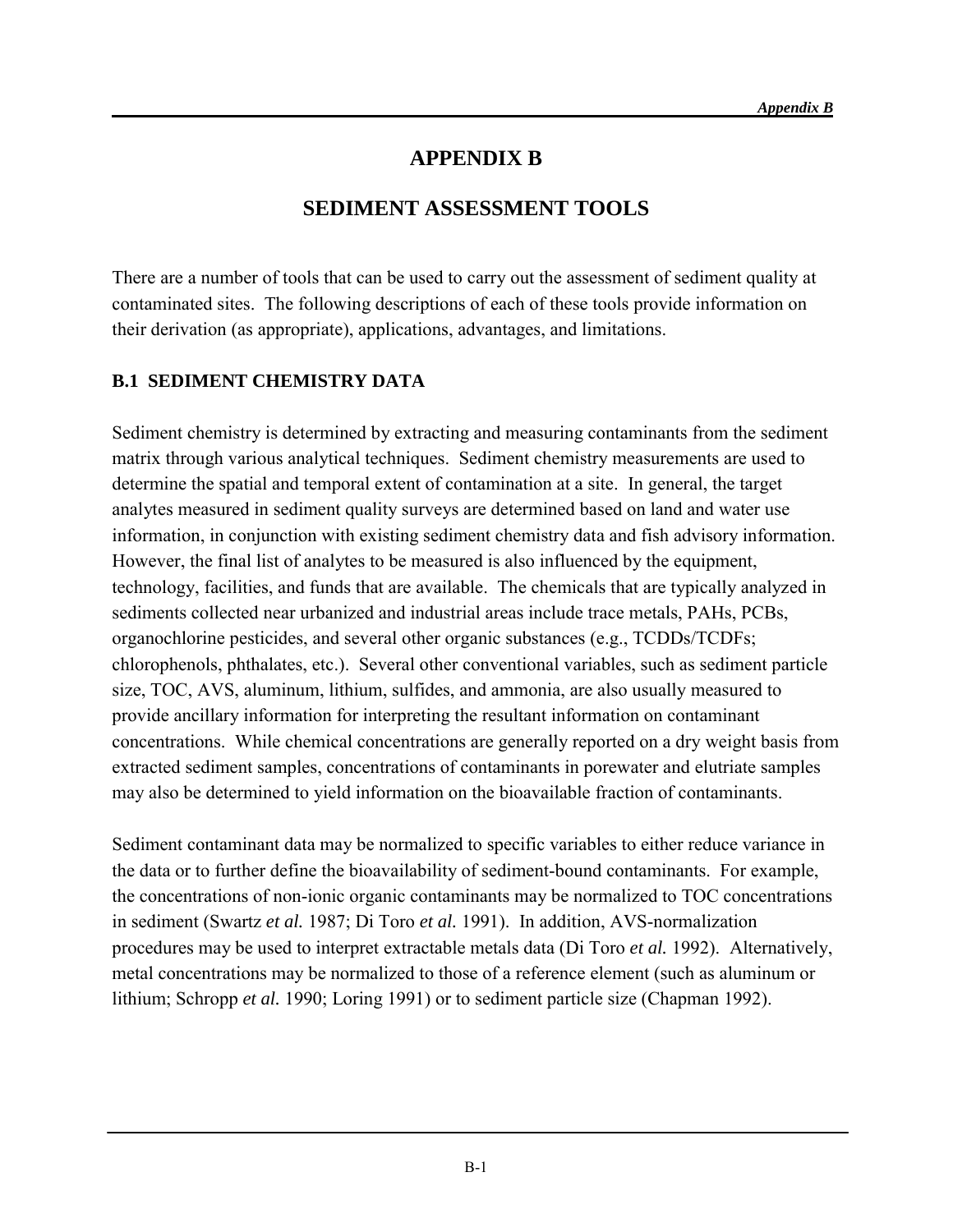One of the principal strengths of using sediment chemistry is that it provides direct information on the presence of elevated contaminants in the sediments, relative to anthropogenic background or reference conditions. In addition, standard methods have been established for determining the concentrations of many analytes in sediment. Because measurements of sediment chemistry can be both accurate and precise, they provide a reliable basis for discriminating between contaminated and uncontaminated sites. Furthermore, analytical methods have been developed which may provide an indication of the potential bioavailability of certain substances (e.g., metals); however, the applicability of these methods (such as weak acid digestions) has not been fully established.

One of the main limitations of sediment chemistry data is that, by itself, it can not provide a basis for assessing the potential biological effects of contaminated sediments without the development or utilization of SQGs. The suite of analytes that is selected for determination may also limit the utility of these data. For example, important chemicals may be missed if the available land use data are not collected and appropriately interpreted (i.e., dioxins and furans should be measured in the vicinity of pulp mills; pesticides should be measured near agricultural areas). In some cases, the utility of these data is also limited by the use of inappropriate methods or by inadequate quality assurance practices.

## **B.2 NUMERICAL SEDIMENT QUALITY GUIDELINES**

## **B.2.1 Sediment Quality Guidelines for the Protection of Aquatic Life**

Sediment-associated contaminants can potentially cause adverse effects to sediment-dwelling organisms, depending on the exposure, hazard, and availability of the chemical. Numerical SQGs provide a basis for interpreting sediment chemistry by defining threshold concentrations of sediment-associated contaminants associated with adverse effects. Certain SQGs represent chronic toxicity thresholds, below which adverse effects on sediment-dwelling organisms are unlikely to occur. Other types of SQGs are intended to identify the concentrations of sedimentassociated contaminants above which adverse effects are likely to be observed. As such, numerical SQGs represent valuable tools for assessing the potential effects of contaminated sediments.

A variety of theoretically-based and empirically-based approaches have been devised to formulate SQGs in North America and elsewhere in the world. The equilibrium partitioning approach represents the main theoretically-based approach for deriving numerical SQGs. The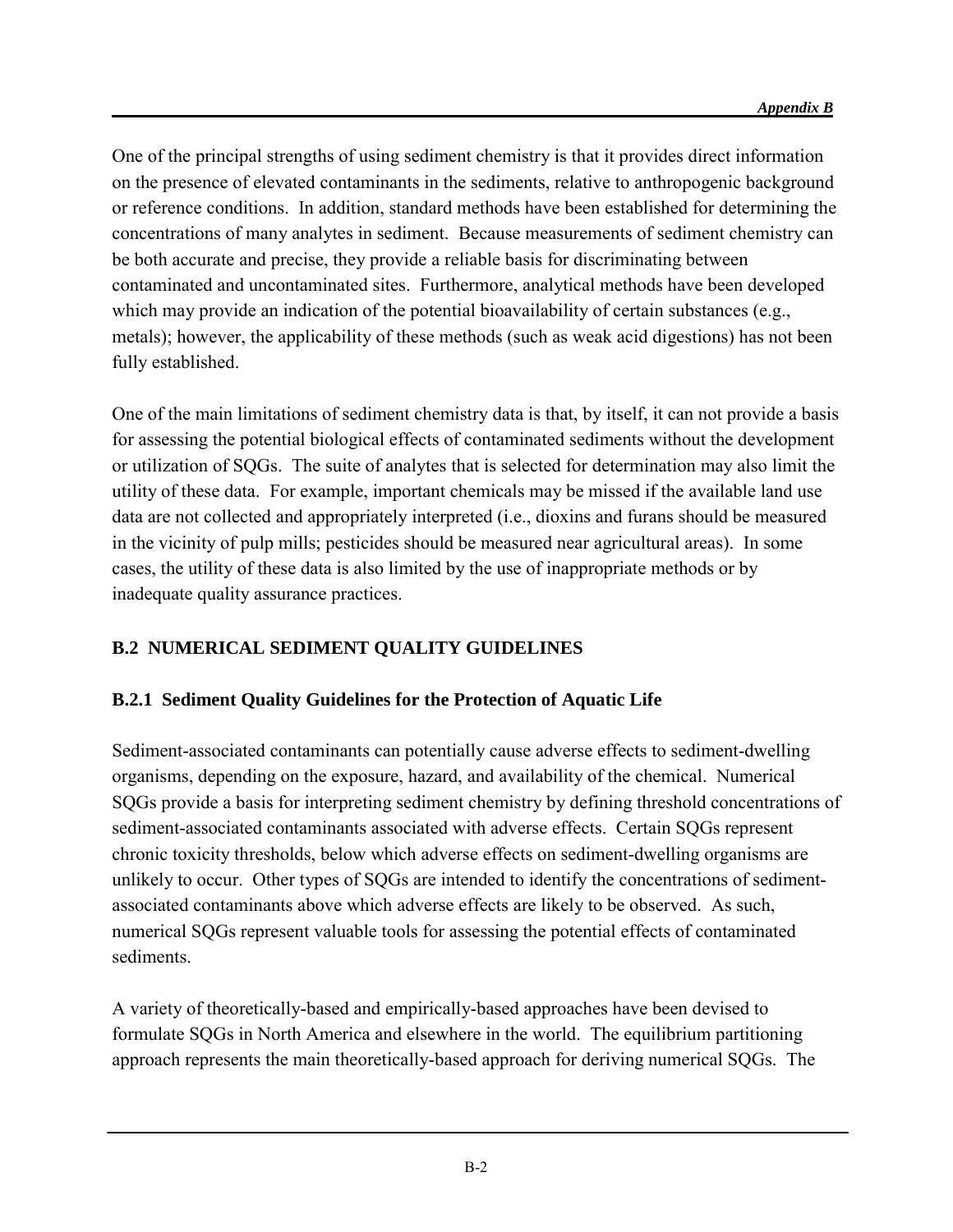empirically-based approaches include the spiked-sediment toxicity test approach, screening level concentration approach, apparent effects threshold (AET) approach, sediment background approach, and the weight-of-evidence approach (see Beak Consultants Ltd. 1987, 1988; Chapman 1989; Persaud *et al*. 1989; Sediment Criteria Subcommittee 1989, 1990; USEPA 1989b, 1992a,b; MacDonald *et al*. 1992; MacDonald 1994; and Ingersoll *et al.* 1997 for further information on the various approaches).

The weight-of-evidence approach to the derivation of empirically-derived SQGs was originally developed to provide tools for assessing the potential for biological effects of sedimentassociated contaminants tested in NOAA's National Status and Trends Program (Long and Morgan 1991; MacDonald 1994; Long *et al.* 1995). As a first step, a biological effects database for sediments (i.e., BEDS) was compiled which contained information on the effects of sediment-associated contaminants, including spiked-sediment toxicity test data, matching sediment chemistry and biological effects data from field studies, and SQGs derived using various approaches. The data on each chemical substance were retrieved from the database, incorporated into data tables, and sorted in ascending order of the chemical's concentration. Using the weight-of-evidence approach, numerical SQGs are derived using the information in both the effects data set and the no effects data set. Statistical evaluation of the information in these data sets facilitates the development of two sediment quality assessment values for each analyte, including a TEL and a PEL (CCME 1995; Smith *et al.* 1996). The TEL is intended to estimate the concentration of a chemical below which adverse effects occur only rarely (i.e., a minimal effects range). The PEL is intended to provide an estimate of the concentration above which adverse effects occur frequently (i.e., probable effects range) and was intended to be used in conjunction with the TEL to assess sediment quality conditions. As such, the TEL and PEL define three concentrations ranges for a chemical, including those that were rarely (below the TEL), occasionally (above a TEL but below a PEL), and frequently (above the PEL) associated with adverse effects.

The modified weight-of-evidence approach is characterized by a number of attributes that make it an attractive choice for deriving empirically-based SQGs for assessing sediment quality in freshwater ecosystems. First, this approach recognizes the uncertainty associated with the prediction of biological effects under a variety of field conditions and relies upon the evidence assembled from numerous independent studies. Second, reliance on field-collected data assures that the resultant SQGs incorporate the influence of mixtures of chemicals in sediments. Furthermore, the information in the BEDS is highly relevant to the guidelines derivation process because it applies to a wide range of biological organisms and endpoints, incorporating a large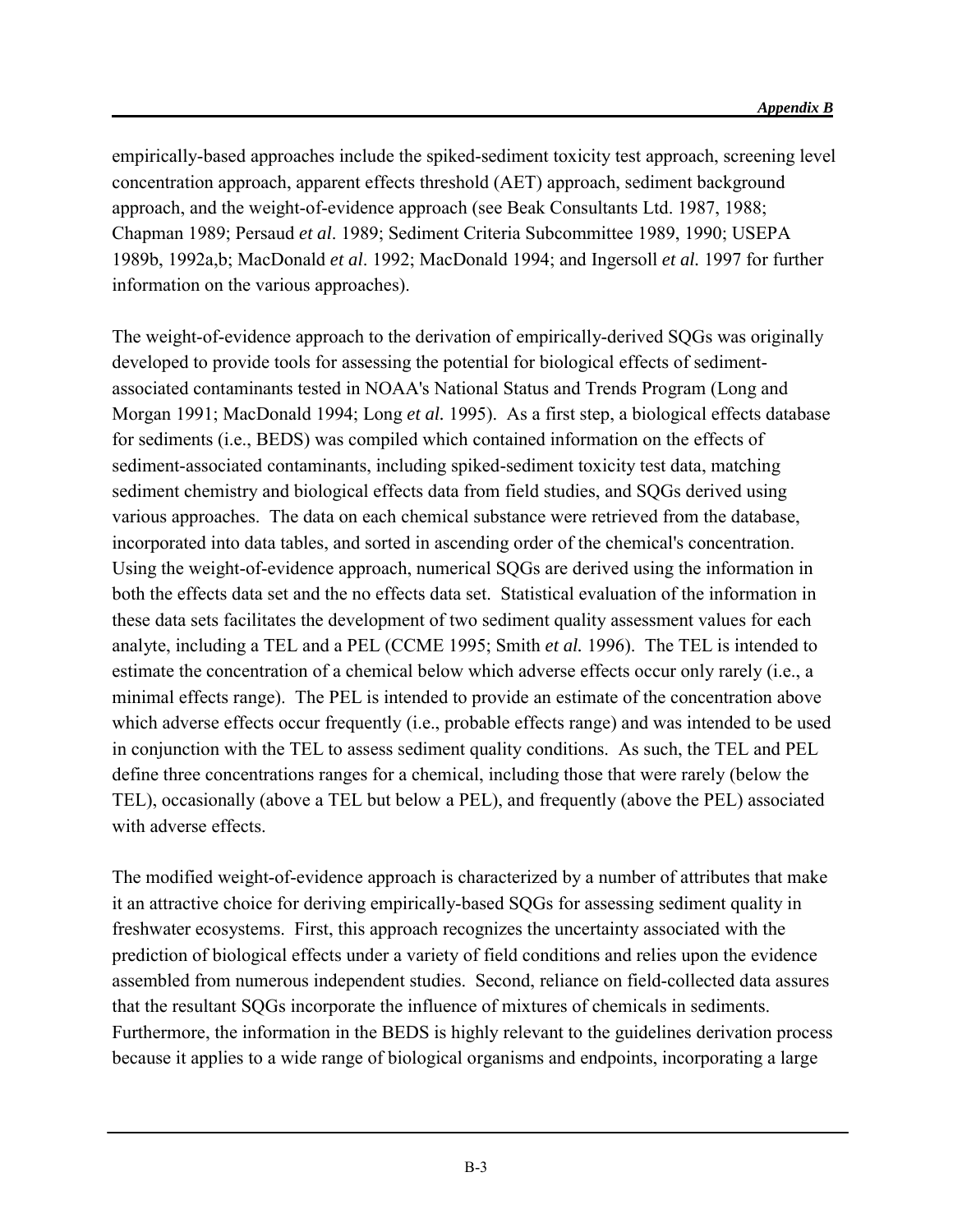number of direct measurements on organisms that are normally associated with sediments. In addition, the information in the BEDS is representative of a wide range of sediment conditions. These attributes are likely to give the SQGs derived using the weight-of-evidence approach broad applicability, increasing the probability that the guidelines would be appropriate for implementation in Minnesota.

In spite of the benefits associated with this approach, a number of limitations are evident which could restrict application of these guidelines. First, the weight-of-evidence approach does not fully support the quantitative evaluation of *cause and effect* relationships between contaminant concentrations and biological responses. Although information from spiked-sediment toxicity tests and equilibrium partitioning models is included in the BEDS, the weight-of-evidence approach is still largely based on *associations* between contaminant concentrations and biological responses. Application of the recommended approach may also be restricted by other limitations on the available information, which restrict our ability to develop empirically-derived SQGs for some potentially important sediment contaminants in Minnesota, including mercury, PAHs, PCBs, trace metals, dioxins and furans, and a suite of pesticides. Furthermore, the effects-based SQGs do not consider the potential for bioaccumulation nor the associated effects on those species that consume aquatic organisms (i.e., wildlife and humans). Finally, the empirically-derived SQGs do not address the potential bioavailability of sediment-associated contaminants (Di Toro *et al.* 1990) and, therefore, may over- or under-estimate the toxicity of sediment-associated contaminants.

## **B.2.2 Sediment Quality Guidelines for the Protection of Wildlife and Human Health**

Tissue residue-based SQGs provide practical tools for evaluating sediment quality relative to the potential for bioaccumulation (Cook *et al.* 1992). Tissue residue-based SQGs define the concentrations for individual chemicals or classes of chemicals in sediments that will not result in unacceptable levels of that substance in the tissues of aquatic organisms. The first step in their development involves the derivation or selection of an appropriate tissue residue guideline (TRG) for the substance or substances under consideration. These TRGs may be selected for the protection of human health (e.g., Food and Drug Administration action levels; USEPA 1989a), wildlife (New York State Department of Environmental Conservation fish flesh criteria for piscivorous wildlife; Newell *et al.* 1987), or both. In addition, relationships between concentrations of contaminants in sediments and contaminant residues in aquatic biota must be established. In general, the necessary biota-to-sediment accumulation factors (BSAFs) are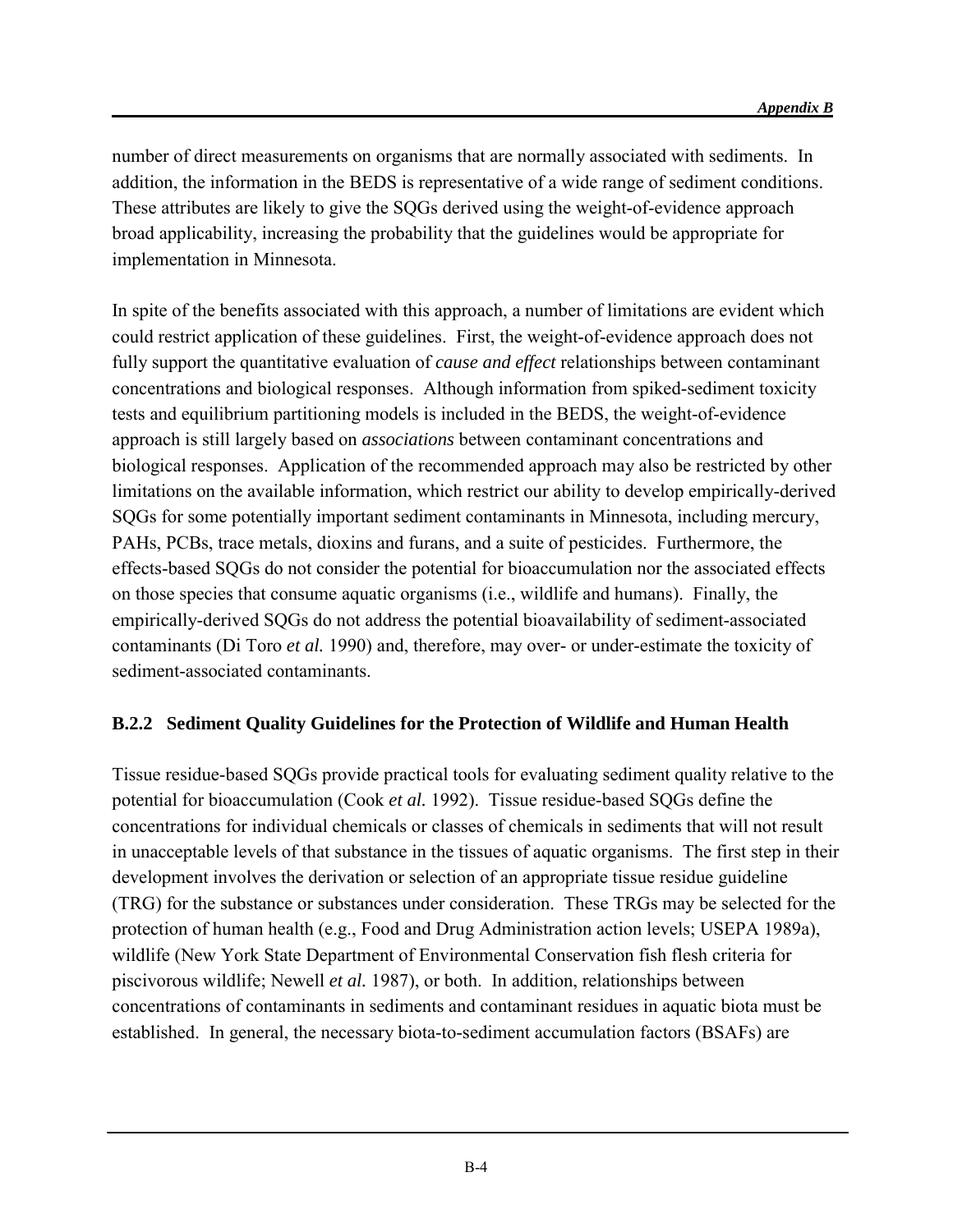determined from field studies or estimated using various modeling approaches. The SQGs are then derived by dividing the TRG by the BSAF (Cook *et al.* 1992).

Residue-based SQGs are important tools for conducting sediment quality assessments for several reasons. First and foremost, unlike the other SQGs, the tissue residue-based SQGs explicitly consider the potential for bioaccumulation and effects on higher trophic levels. In addition, the residue-based SQGs provide a basis for interpreting sediment chemistry data, in terms of the potential for adverse effects on human health and wildlife. Such assessments should be supported by direct measurements of contaminant concentrations in the tissues of aquatic organisms and wildlife species to assure that actual hazards are identified.

The chief disadvantage of this tool is that TRGs for the protection of wildlife have not been developed for most contaminants (Newell *et al.* 1987; Cook *et al.* 1992). Therefore, SQGs must be developed from TRGs applicable to the protection of human health. While guidelines, so developed, would adequately address human health concerns, other components of the ecosystem (e.g., fish-eating birds and mammals which have high daily consumption rates of aquatic organisms) may not be adequately protected.

## **B.3 TOXIC UNIT MODELS**

The quality of aquatic ecosystems is commonly affected by multiple point and non-point sources, which have the potential to release a wide variety of chemical substances into receiving water systems. As such, sediments frequently contain hundreds of individual contaminants. Evaluation of the effects of individual substances in such complex mixtures is challenging because certain SQGs are intended to provide a basis for assessing the effects of individual contaminants when they occur by themselves (e.g., EqP-based SQGs). None of the guidelines that are currently available provide a basis for assessing the effects of the entire mixture of contaminants on sediment-dwelling organisms.

One of the most direct means of evaluating the relative hazards of individual chemicals in mixtures of sediment-associated contaminants is to normalize concentrations to independentlyderived benchmark concentrations (Swartz and Di Toro 1997). Benchmarks that are commonly used in such assessments include SQGs, no effect concentrations (NOECs), and median lethal concentrations ( $LC_{50}$ s). Such normalized concentrations are expressed as toxic units (TUs), where the number of TUs of a chemical in a sample is equal to the measured concentration divided by the benchmark concentration (Sprague 1970). In this way, the relative potential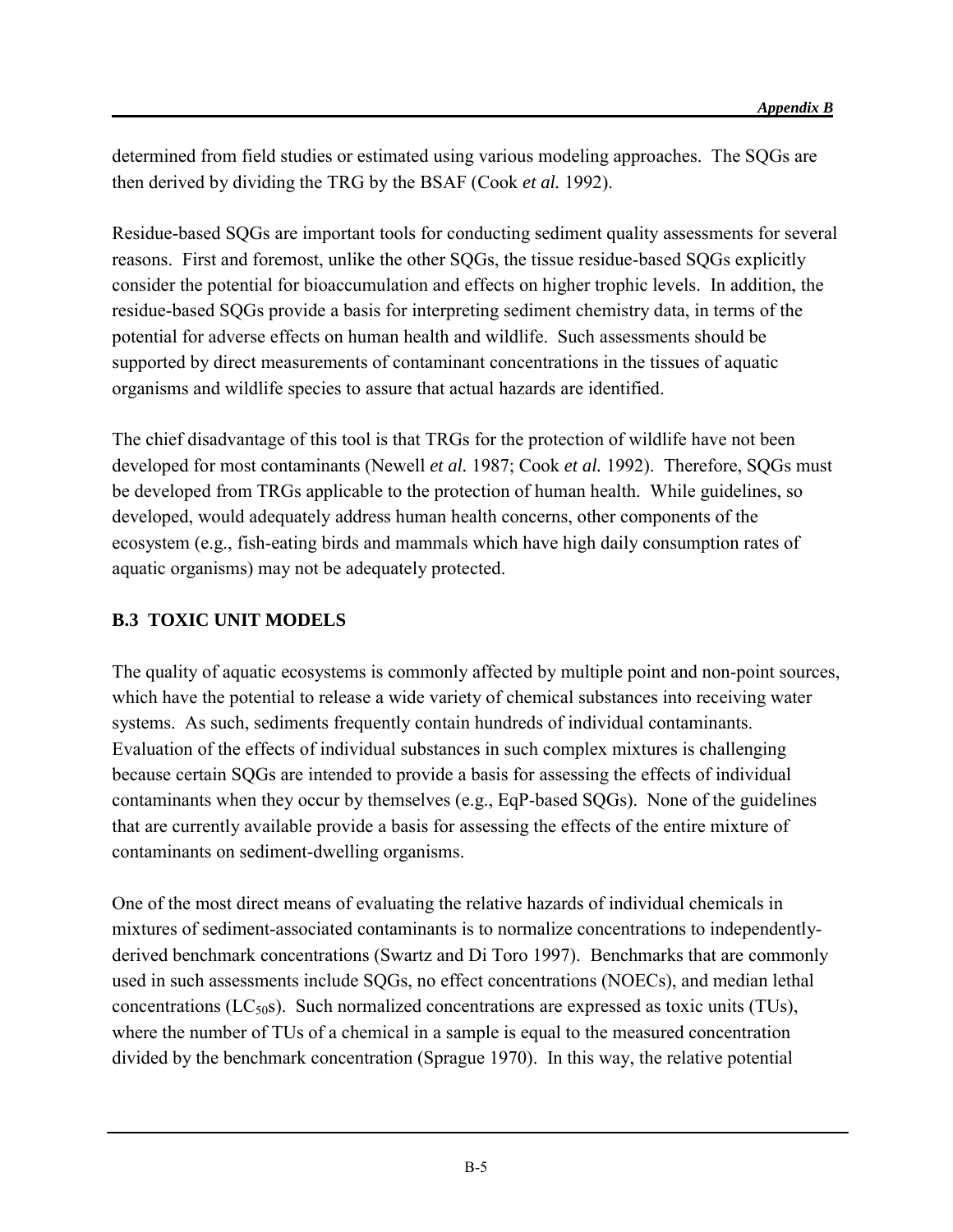contribution of each chemical substance to the observed or predicted effect can be compared (Swartz and Di Toro 1997). The number of toxic units within each class of contaminant or within the entire mixture can then be summed to evaluate the relative potential for toxicity among various environmental samples. This procedure can be used to assess the biological significance of contaminant concentrations in porewater or whole sediments.

Recently, Long *et al.* (1998a) used this procedure to evaluate the relationship between chemical contamination and acute toxicity to sediment-dwelling organisms (i.e., amphipods). In this study, mean SQG-quotients were calculated for each sediment sample by first determining a SQG-quotient for each chemical substance (i.e., by dividing the chemical concentration by the mid-range SQG for that substance; i.e., ERM and PEL values) and then calculating the arithmetic mean of all of the SQG-quotients determined. The results of this study indicated that mean SQG-quotients provided effective tools for assessing the potential effects of contaminant mixtures on sediment-dwelling organisms, as indicated by the consistent and marked increase in the incidence of toxicity with increasing mean SQG-quotients.

The main advantage of toxic units models is that they provide a basis for evaluating the relative effects of various contaminants and classes of contaminants in complex contaminant mixtures in sediments. Calibration of the toxic units model using field-collected data also provides a means of evaluating the probability of observing toxicity in sediments that contain complex mixtures of contaminants (i.e., the cumulative effects of contaminant mixtures). As such, TU models provide an effective means of increasing the applicability of SQGs and the results of spikedsediment toxicity tests.

One of the chief limitations of TU models is that their reliability is driven, to a large extent by the reliability of values that are used in the denominator (i.e.,  $SOGs$ ,  $NOECs$ , or  $LC<sub>50</sub>s$ ). In addition, TUs provide a basis for evaluating the relative potential for toxicity in each sample only, unless they are calibrated with independent data from field studies.

## **B.4 SEDIMENT TOXICITY TESTS**

Laboratory toxicity tests have been developed to assess lethal and sublethal endpoints in surrogate organisms exposed to sediments under controlled conditions. These tests include short-term ( $\leq$ 10 days) and long-term ( $>$ 10 days) exposure periods that are used to evaluate the biological significance of sediment contamination. These tests may be as simple as short-term tests on a single contaminant using a single species or as complex as mesocosm studies in which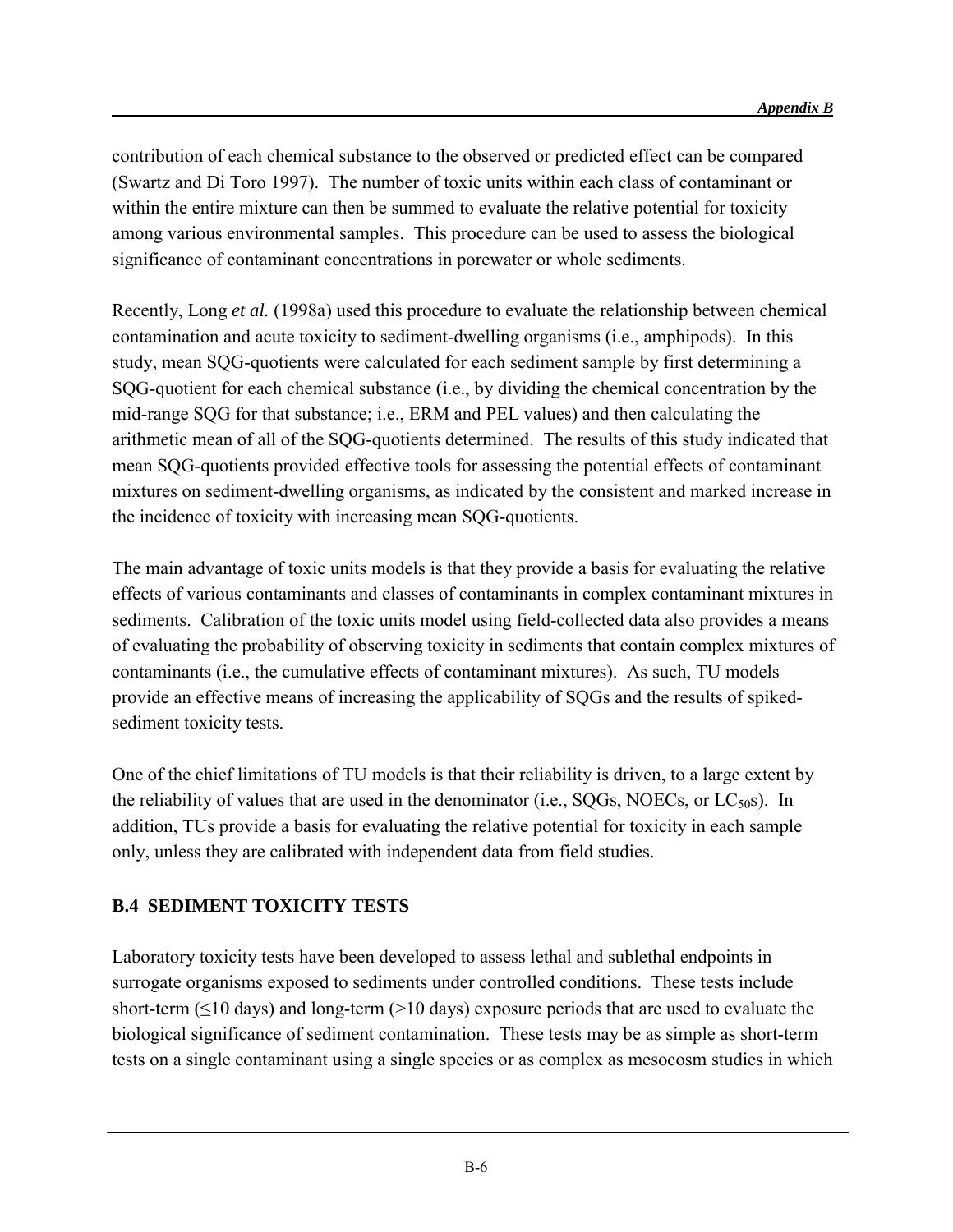the long-term effects of mixtures of contaminants on ecosystem dynamics are investigated. In addition, tests may be designed to assess the toxicity of whole sediments (solid phase), suspended sediments, elutriates, sediment extracts, or porewater. The organisms that are routinely tested include microorganisms, algae, invertebrates, and fish.

Whole sediment toxicity tests are the most relevant for assessing the effects of contaminants that are associated with bottom sediments. The U.S. EPA (2000b) and American Society for Testing and Materials (ASTM 1997a,b, 1999 have developed and approved whole sediment tests for assessing the toxicity of freshwater sediments. For example, standard methods have been established for assessing the acute and/or short-term chronic toxicity of sediment-associated contaminants on the amphipod, *Hyalella azteca*, the midges, *Chironomus tentans* and *C. riparius*, the mayfly, *Hexagenia limbata*, and several other species (ASTM 1997a; USEPA 2000b). These procedures may be modified to assess toxicity to other benthic invertebrate species that occur in freshwater environments (ASTM 1997b). Similar guidance has also been developed under the U.S. EPA's Assessment and Remediation of Contaminated Sediments (ARCS) program (USEPA 1994b). Ten-day freshwater acute toxicity tests using *H. azteca* and *C. tentans* have been selected by the U.S. EPA's Sediment Tiered Testing Committee for Agency-wide use (USEPA 1998).

In addition to whole sediment toxicity tests, various procedures are available for assessing the potential for adverse effects on aquatic organisms due to the resuspension of sediments or partitioning of contaminants into the aqueous phase (ASTM 1997b). Perhaps the most sensitive and frequently used of these are the bacterial luminescence test (Microtox®; Schiewe *et al.* 1985; Burton and Stemmer 1988). Tests using algae, invertebrates, and fish also have been employed to assess the toxicity of the suspended and/or aqueous phases, including porewater. In addition, formal procedures for conducting water column bioassays and bioaccumulation tests have been recommended by the ASTM (1997a,c).

Toxicity tests have a number of advantages that make them particularly relevant for evaluating the effects of contaminated sediments on aquatic organisms. First, they provide quantitative information on sediment toxicity that provides a basis for discriminating between impacted and unimpacted sites. In addition, standard methods have been established to support the generation of reliable and comparable data, as well as to minimize the effects of the physical characteristics of the sediments. The results of these tests are also ecologically-relevant because they commonly employ resident species, and the tests provide a way to compare the sensitivities of different organisms. Furthermore, studies conducted throughout North America have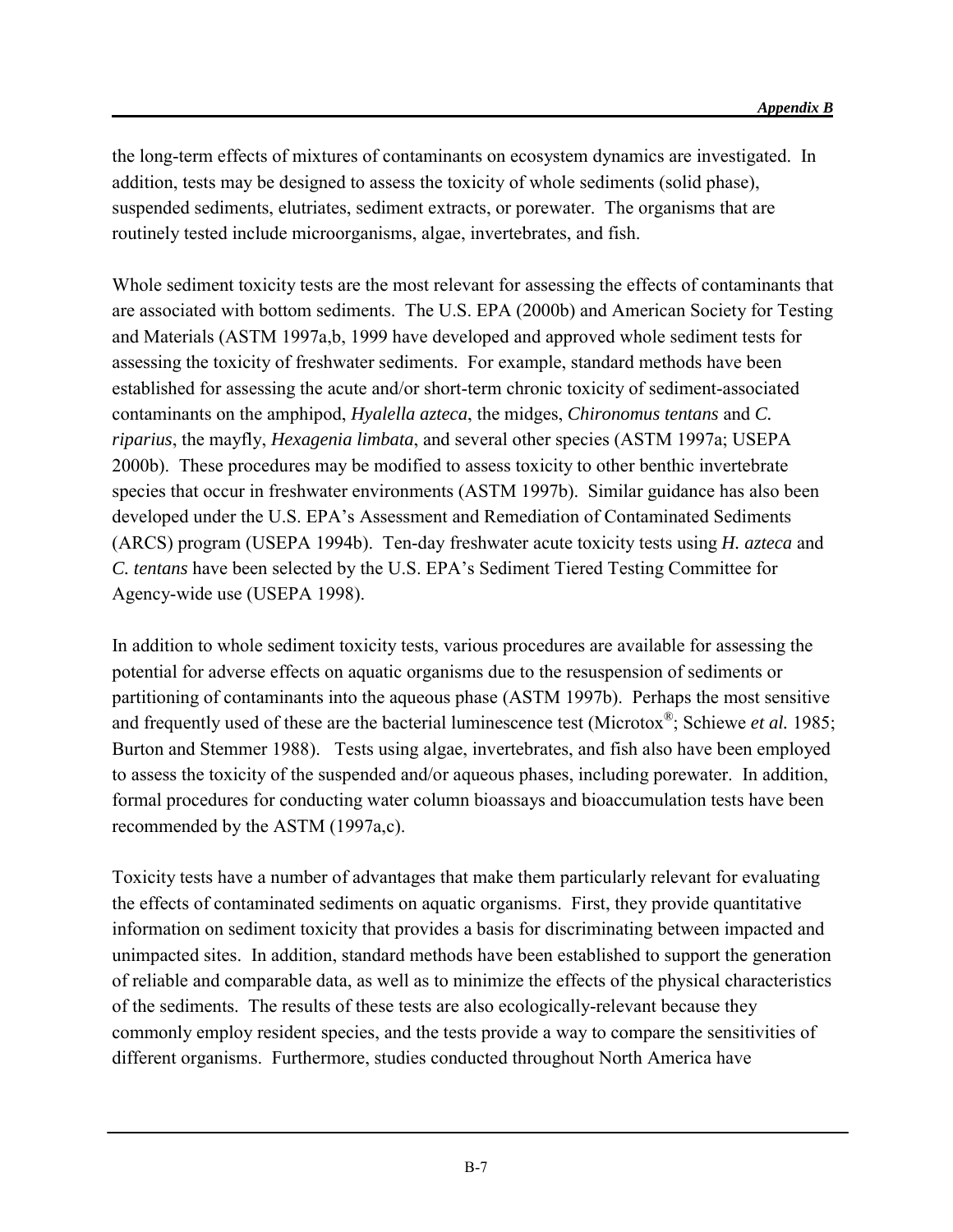demonstrated that aquatic organisms in standard sediment toxicity tests respond primarily to the contaminants in the sediments and porewater (i.e., not physical factors or other variables). These characteristics make them relevant for evaluating contaminant-related impacts in freshwater systems. Moreover, techniques for identifying the chemicals that are causing toxicity are being refined [i.e., toxicity identification evaluation (TIE) procedures and sediment spiking], which further support the identification of contaminants of concern.

Toxicity tests also have several limitations which influence their application in sediment quality assessments. For example, many of the tests that are currently available involve short-term exposures (i.e., 10-day) and, hence, may not be sensitive enough to detect subtle, chronic effects on sensitive species resulting from long-term exposure to chemicals of concern. In addition, field-collected sediments are manipulated prior to testing, which may affect their integrity and toxicity (Burton 1991). Similarly, certain sediment phases (e.g., organic extracts, elutriates) may be less relevant for evaluating the *in situ* effects of toxic substances in sediments. Likewise, the ecological relevance of certain tests has not been fully established (e.g., Microtox $^{\circledR}$ ; although it was not intended for this purpose but rather as an indicator of potential exposure). Importantly, certain test organisms may be more sensitive to certain classes of contaminants than others; therefore, it is necessary to use a suite of tests to cover the range of sensitivities exhibited by sediment-dwelling species in the field. However, limitations on the availability of resources often necessitate striking a balance between the number of samples that are collected within an area (which determines the ability to characterize spatial and temporal patterns of sediment toxicity) and the number of species and endpoint tests that are tested (which determines the ability to determine if individual samples are toxic).

#### **B.5 TOXICITY IDENTIFICATION EVALUATION PROCEDURES**

Toxicity identification evaluation (TIE) involves the application of specialized toxicity tests to identify the classes of contaminants (possibly individual substances) that are causing toxicity in sediment samples that contain complex contaminant mixtures. These procedures recognize that the results of toxicity tests cannot, by themselves, be used to identify the substance or substances that caused the observed effect. However, toxicity tests can be used to implicate the causative agents in environmental samples, if such samples are repeatedly manipulated to alter the availability of certain classes of chemicals. These procedures are conducted in three phases to characterize (Phase I), identify (Phase II), and confirm (Phase III) the substances that are responsible for causing the observed effects (Swartz and Di Toro 1997).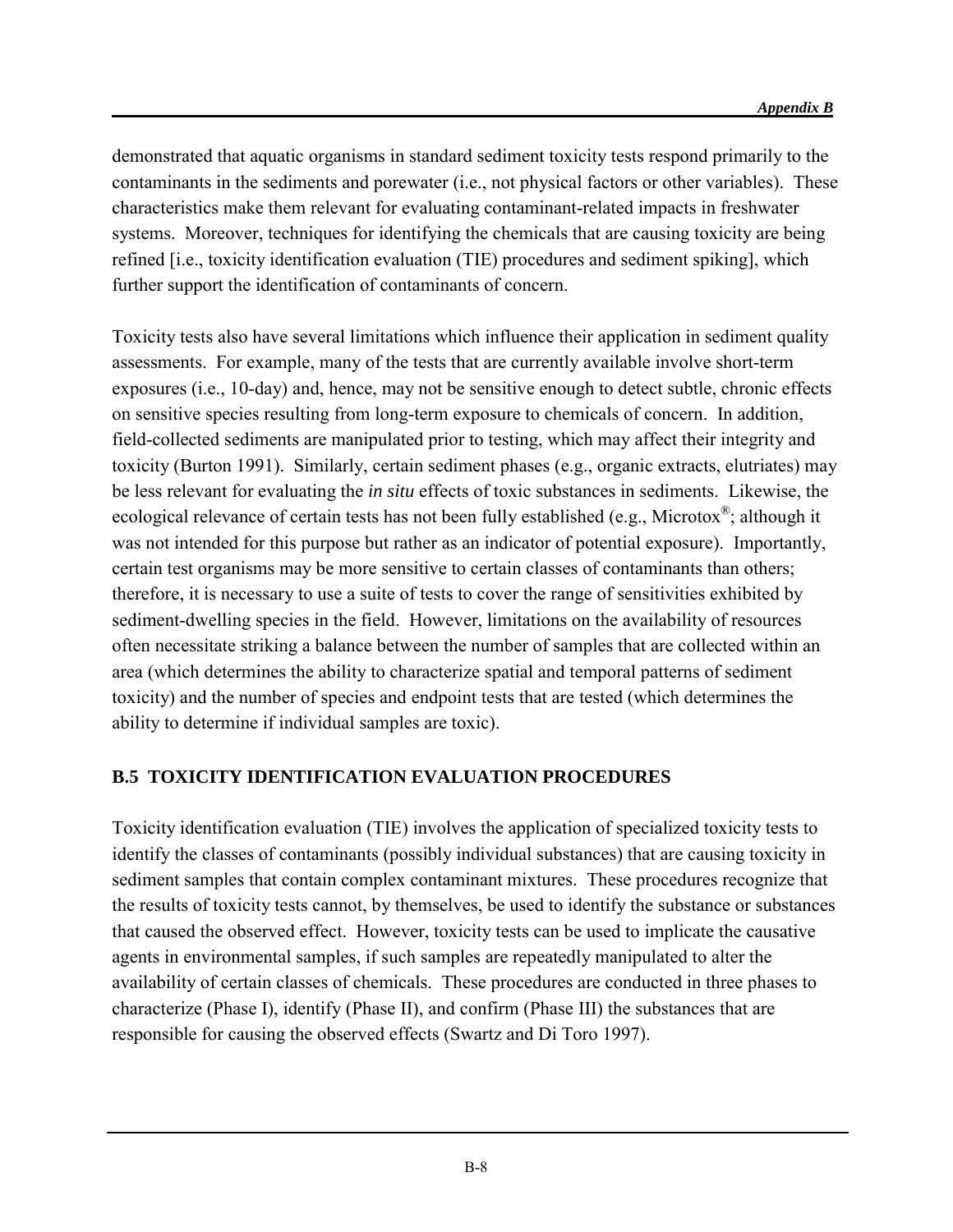In Phase I of the process, the sediment sample is manipulated to alter or render unavailable generic classes of chemicals with similar properties (Ankley and Schubauer-Berigan 1995). For example, addition of EDTA to the sample is likely to bind cationic metals and render then biologically unavailable. If the sample is no longer toxic following the addition of EDTA, then cationic metals are implicated as the causative agent. Similarly, pH manipulations can be used to determine if ammonia is causing toxicity, aeration can be used to evaluate the role of volatile or oxidizable substances in the observed toxicity, and  $C_{18}$  columns can be used to extract nonionic compounds. The results of toxicity tests conducted following each of these manipulations provide information on the classes of chemicals that are contributing to the observed toxicity.

A combination of analytical and toxicological methods is used in the second phase of the process to identify the specific chemicals that may be contributing to toxicity. For example, if EDTA chelation reduced or eliminated the toxicity of the sample, then the chemical analyses would then focus on determining the concentrations of cationic metals. The concentrations of each metal would then be compared to the results of toxicity tests conducted to assess the toxicity of single substances (e.g., which result in an  $LC_{50}$  for a particular metal like zinc). If the concentration of a metal exceeds the concentration that is known to be toxic to the species tested, then that metal is implicated in the toxic response that was observed.

The third phase of the TIE process is designed to confirm that the suspect contaminants (i.e., which were identified in Phase II) are the actual toxicants (Ankley and Schubauer-Berigan 1995). A number of procedures are used in Phase III to provide a weight-of-evidence for confirming the role of suspect contaminants in the environmental sample. These methods include correlation analysis of toxicity and chemistry data, evaluation of species sensitivities to different chemicals, alteration of pH or other water characteristics that influence the toxicity of specific chemicals, and several other procedures (Swartz and Di Toro 1997). Together, the results of these investigations can be used to confirm or reject the conclusions reached in the first two phases of the process.

TIE procedures were originally developed for identifying the substances that caused toxicity in effluents. More recently, these procedures have been applied to porewater that is extracted from aqueous sediments. As the concentrations of chemicals in whole sediments are generally correlated with those in porewater, TIE procedures can be used to identify the substances that are likely causing toxicity in whole sediments. However, methods have not yet been established for routinely applying TIE procedures directly to whole sediments. The U.S. EPA is in the process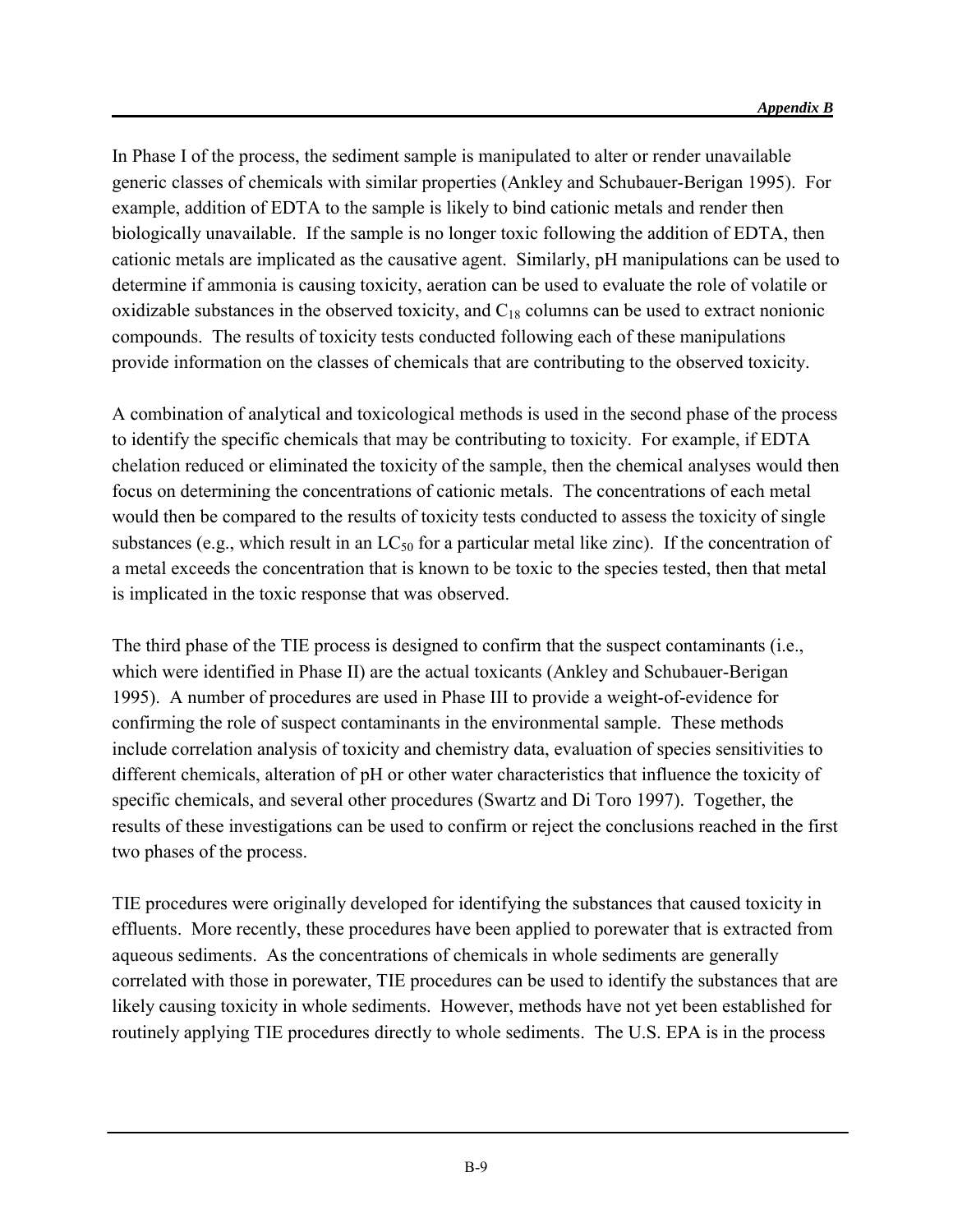of developing guidance for conducting TIEs on marine and freshwater sediments (Scott Ireland, U.S. EPA, personal communication, 2000).

The main limitations of TIE procedures are associated with the level of effort, and associated costs, that are required to generate reliable results. Because multiple manipulations, toxicity tests, chemical analyses, and confirmatory analyses are required for each environmental sample, the costs of processing numerous samples using these procedures are likely to be prohibitive. In addition, TIE procedures are most effective when a single substance or a limited number of contaminants is responsible for the observed toxicity; discrimination of the effect of individual substances is difficult when many chemicals are contributing to sediment toxicity (Swartz and Di Toro 1997).

## **B.6 BENTHIC MACROINVERTEBRATE COMMUNITY ASSESSMENTS**

Benthic communities are assemblages of organisms that live in or on the bottom sediment. In most benthic community assessments, the primary objective is to determine the identity, abundance, and distribution of the species that are present. Because most benthic macroinvertebrates are relatively sedentary and are closely associated with the sedimentary environment, they tend to be sensitive to both short-term and long-term changes in habitat, sediment, and water quality conditions (Davis and Lathrop 1992). Therefore, data on the distribution and abundance of these species provides important information on the quality of the aquatic environment.

Assessments of benthic community structure have been used to describe reference conditions, to establish baseline conditions, and to evaluate the effects of natural and anthropogenic disturbances (Striplin *et al.* 1992; Reynoldson *et al.* 1998). In terms of evaluating sediment quality, such assessments are focused on establishing relationships between various community metrics (e.g., species richness, total abundance, and biomass) and measures of sediment quality (e.g., chemical concentrations and organic content). Data from benthic community assessments have the potential to provide relevant information for identifying impacted sites and, with appropriate supporting data, the factors that are contributing to any adverse effects that are observed.

Benthic community assessments have a number of advantages that make them useful for evaluating the status of benthic communities. First and foremost, the results of these assessments provide information that is directly relevant for evaluating benthic community status. In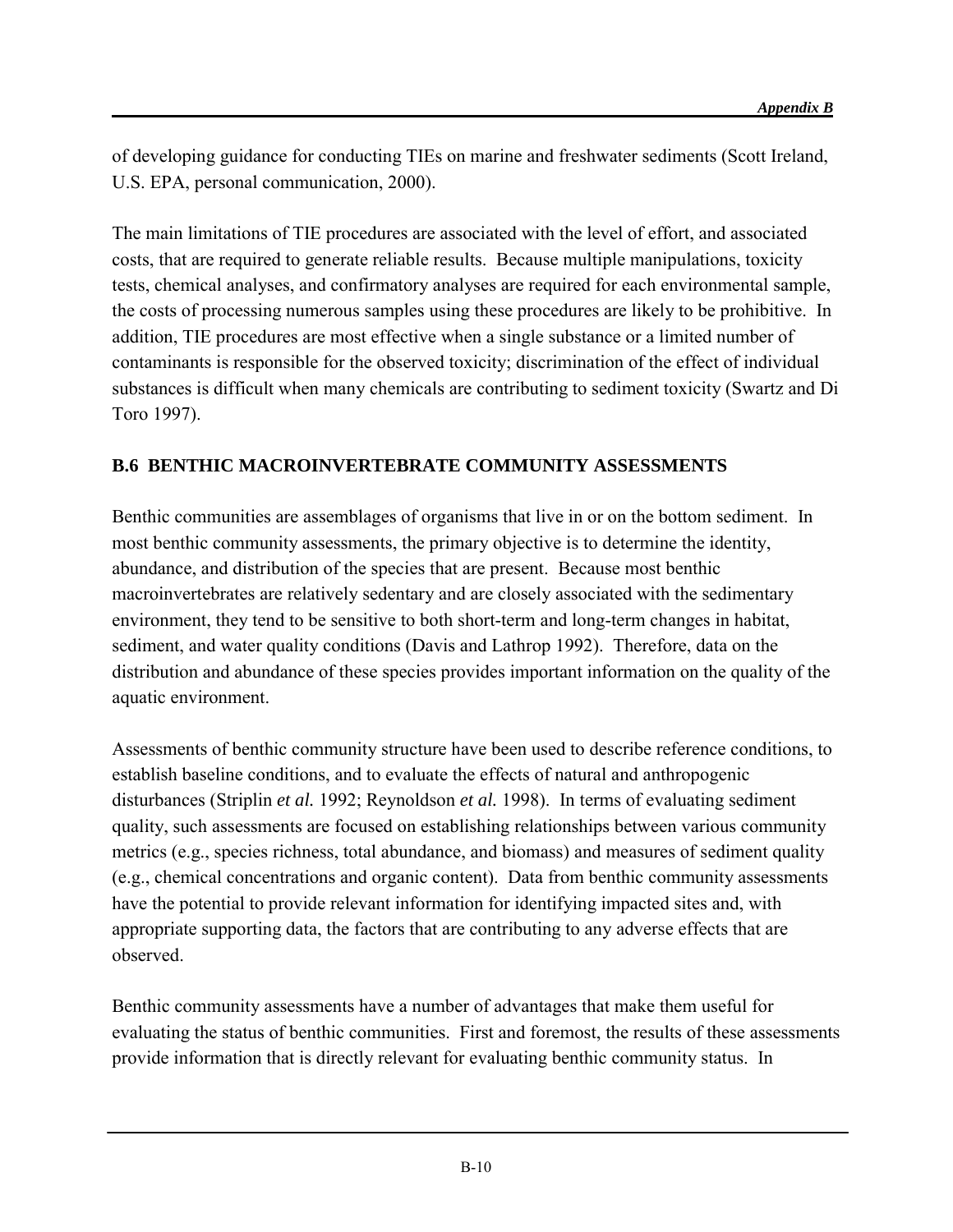addition, standard methods for conducting such assessments have been established, facilitating unbiased random sampling, broad geographic coverage (including both contaminated and uncontaminated areas), and reducing variability in the results (i.e., by sampling under consistent hydrological conditions). Furthermore, the information generated is socially relevant (i.e., benthic species represent important food organisms for many sportfish species, such as walleye) and can be used to discriminate between sites that are degraded to various extents.

Benthic community assessments also have a number of limitations that restrict their use for evaluating contaminant-related impacts. Of primary concern, the information on benthic community structure can not be used alone to evaluate the cause of any impacts that are observed. While benthic communities certainly respond to chemical contamination in the sediment (Canfield *et. al.* 1994, 1996), they are also affected by a wide range of physical factors that are not directly related to sediment quality (e.g., low dissolved oxygen levels, grain size differences, and water depth). For the St. Louis River AOC, the results from multivariate redundancy analysis (RDA) on 13 environmental parameters revealed that the majority of variation in benthic community structure was attributed to water depth and site distance from the headwaters (Breneman *et al.* 2000). In addition, benthic community composition exhibits significant spatial, short-term temporal, and seasonal variability; therefore, interpretation of the data relative to contaminant effects can be difficult. The selection of reference sites can also influence the results of benthic community assessments (Crane *et al.* 1997). To complicate matters further, there is little agreement among benthic ecologists on which metrics are the most appropriate for evaluating the status of the community as a whole. Therefore, it is difficult to determine if information on individual organisms (e.g., morphological changes, biomarkers), populations of organisms (e.g., abundance of indicator species, population size structure, etc.), community structure (e.g., species richness, community indices, etc.), or community function (e.g., energy processing, presence of functional groups) should be used as indicators of benthic community status (SETAC 1997).

## **B.7 SEDIMENT QUALITY TRIAD**

The sediment quality triad (Triad) was developed as a tool to support site-specific assessments of sediment quality (Long and Chapman 1985; Long 1989). The Triad is based on correspondences between three measures of sediment quality conditions: sediment chemistry; sediment toxicity tests; and, *in situ* biological effects. Data on sediment chemistry and other physical characteristics are collected to assess the level of contamination at a particular site and to document other factors that could influence the distribution and abundance of benthic species.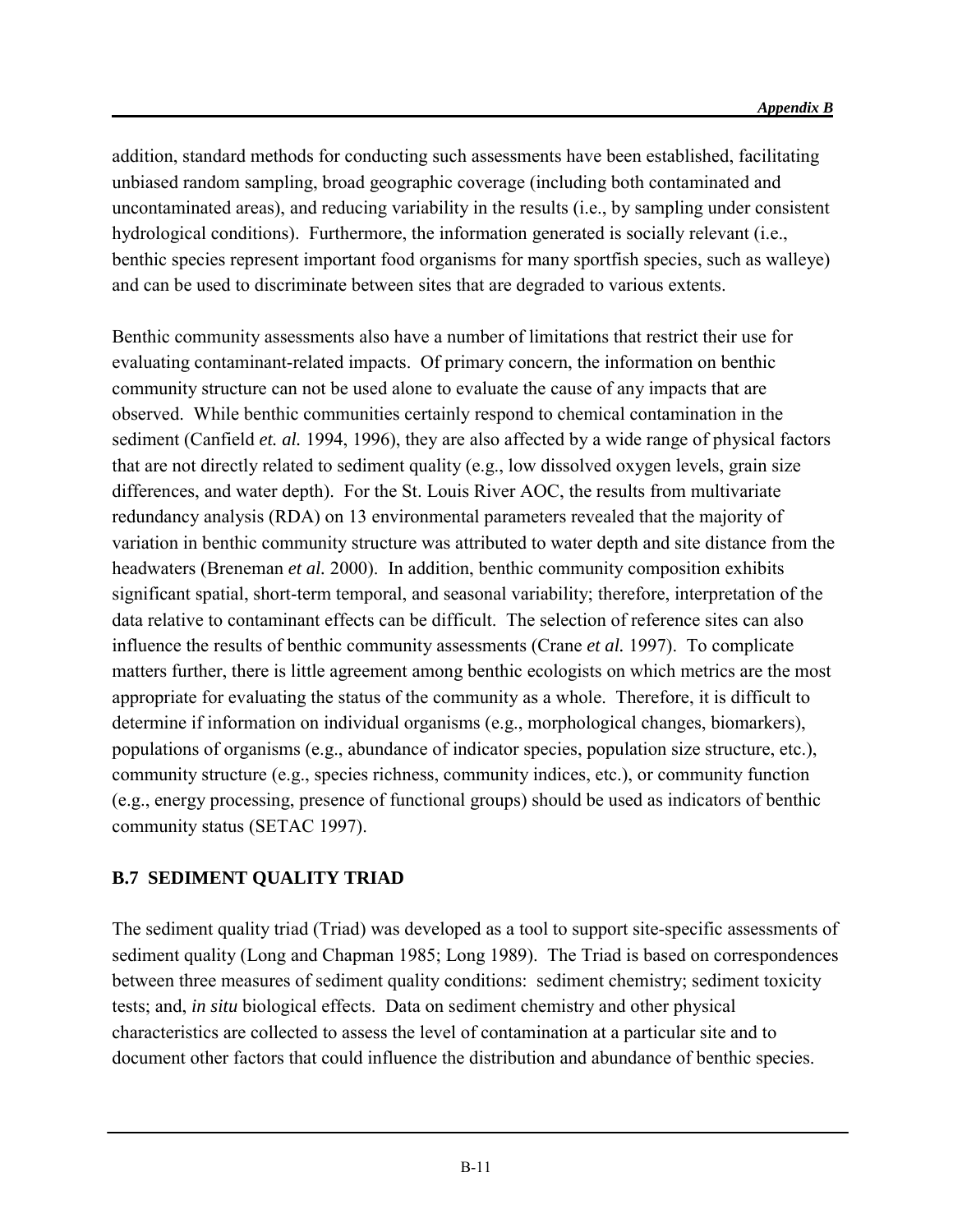The results of toxicity tests provide information that may be used to evaluate the effects of sediment-associated contaminants on resident or indicator species. Measures of *in situ* biological effects, such as benthic infaunal community structure or histopathological abnormalities in benthic fish species, provide information on alterations of resident communities that may be related to sediment chemistry. Integration of these three components provides comprehensive information which may be used to evaluate and rank the relative priority of the areas that have been surveyed.

The major advantage of the sediment quality triad is that it integrates the data generated from the three separate measurements. Thus, natural variability in biotic characteristics can be differentiated from the variability due to the toxic effects of environmental contaminants. For example, variability in benthic community composition may be due to the presence of contaminants in sediments, or it may be related to differences in other aspects of habitat quality (i.e., water depth, organic carbon, grain size). The Triad provides a basis for distinguishing these relationships; however, the approach can not be used alone to establish cause and effect relationships for individual substances. The other advantages of the Triad are that it may be used for any measured contaminant, it may include both acute and chronic effects, and it does not require information on the specific mechanisms of interaction between organisms and toxic contaminants. The integration of the three data types provides a weight-of-evidence regarding contaminant-related impacts on the benthic community.

The major limitations of the Triad are as follows: statistical criteria have not been developed for use with the Triad; a large database is required; the results can be strongly influenced by the presence of unmeasured toxic contaminants that may or may not co-vary with the measured chemicals; sample collection, analysis, and interpretation is labor-intensive and costly; and, the choice of a reference site is often made without adequate information on how degraded the site may be (Chapman 1989). In addition, the Triad may not explicitly consider the bioavailability of sediment-associated contaminants.

#### **B.8 BIOACCUMULATION ASSESSMENTS**

In addition to causing direct effects on aquatic biota, contaminants can also accumulate in the tissues of sediment-resident organisms. Because many benthic and epibenthic species represent important components of the food web, sediment-associated contaminants can be transferred from them to higher trophic levels. In this way, contaminated sediments represent a potential hazard to aquatic predators (e.g., fish), to wildlife species that consume aquatic organisms, and to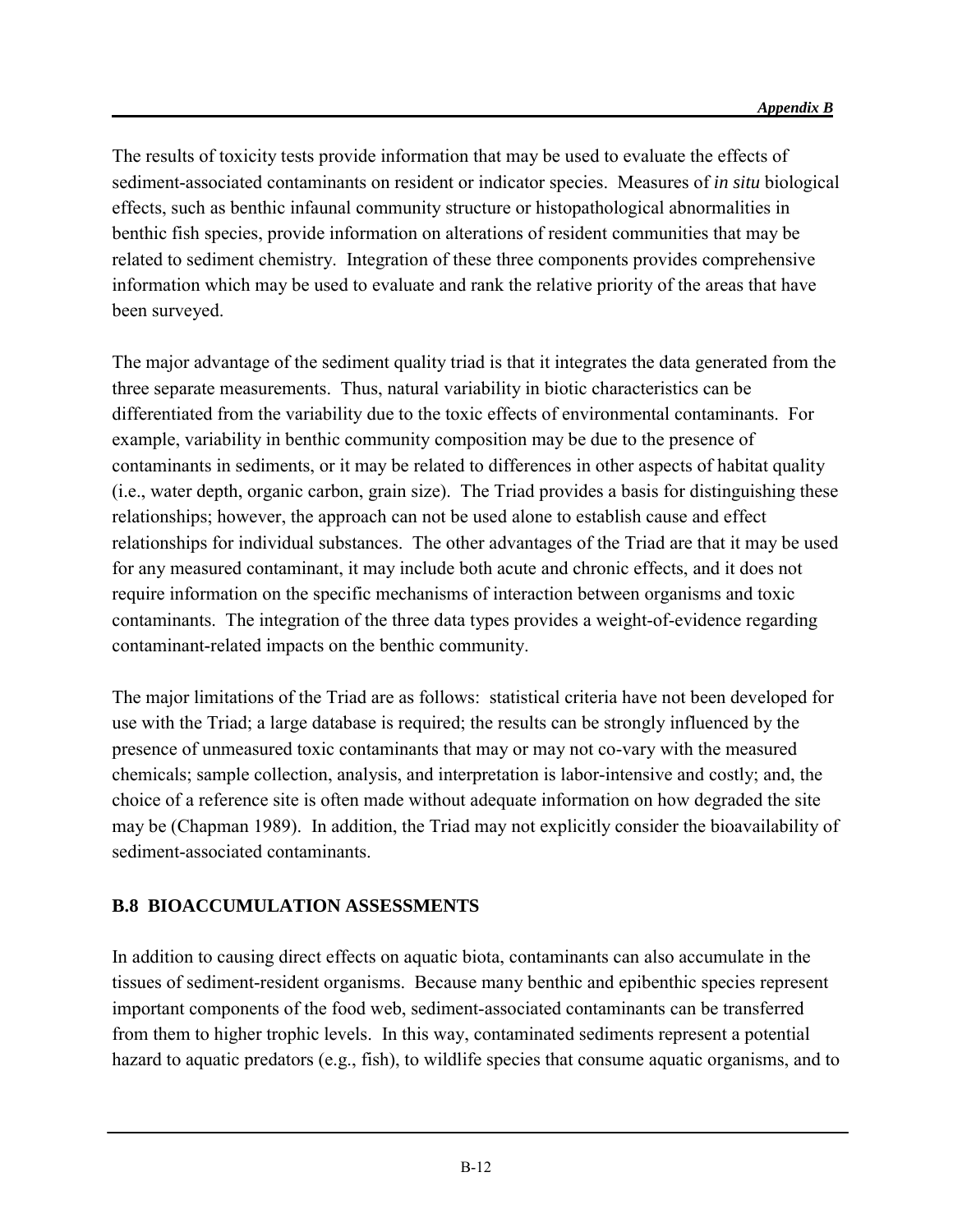people that consume contaminated fish and piscivorous wildlife. Bioaccumulation tests can be used as one piece of information to assess ecological and human health impacts.

Freshwater bioaccumulation tests can be conducted in several ways (ASTM 1997c; USEPA 2000b) on a number of different organisms (e.g., freshwater clams, fish, chironomids, larval mayflies, amphipods, and oligochaetes). Bioaccumulation testing often involves exposing test organisms to sediments for a period of 28 days, after which their tissues are analyzed for chemical contaminants. The 28-day standard exposure interval was adopted with the recognition that higher molecular weight neutral organic chemicals (i.e.,  $\log K_{OW} \ge 4.7$ ) are not expected to reach steady-state bioaccumulation in that length of time (Connell 1990). However, for most bioaccumulating chemicals, 28-day exposures will result in a proportion of steady state sufficient to demonstrate the bioavailability, or lack of it, of chemicals associated with sediments. Tissue residues measured in test sediment organisms at the end of the exposure period are compared with residues in organisms exposed to an uncontaminated reference sediment.

Actual bioaccumulation will be influenced by several variables which are dependent on characteristics of the exposure medium and on physiological and metabolic characteristics of the organism (McFarland 1995; U.S. EPA Bioaccumulation Analysis Workgroup 2000). A greater source of variability in both laboratory and field studies may result from the use of organisms that are not in intimate and continuous contact with the sediments. The chemical must be fully bioavailable; if desorption of the chemical from sediment binding sites is very slow, an exposed organism may never reach equilibrium bioaccumulation (McFarland 1995). This will affect the kinetics of the distribution of a chemical between sediment and the test organism.

Several studies have evaluated the selection of organisms for sediment bioaccumulation testing (as cited in USEPA 2000b). *Lumbriculus variegatus* (Oligochaeta) have been selected as a good sediment bioaccumulation testing organism because: they are in contact with the sediments, are easy to culture in the laboratory, and are tolerant of varying physico-chemical characteristics of sediment (USEPA 2000b). The use of *L. variegatus* in laboratory bioaccumulation studies has been field validated with natural populations of oligochaetes. Brunson *et al*. (1998) compared the bioaccumulation of contaminants in laboratory exposed *L. variegatus* and field-collected oligochaetes; select PAH and DDT peak concentrations were similar in field-collected oligochaetes and *L. variegatus* exposed for 28 days in the laboratory. Another advantage of using *L. variegatus* is that it does not biotransform PAHs, a common sediment contaminant (Harkey *et al*. 1994).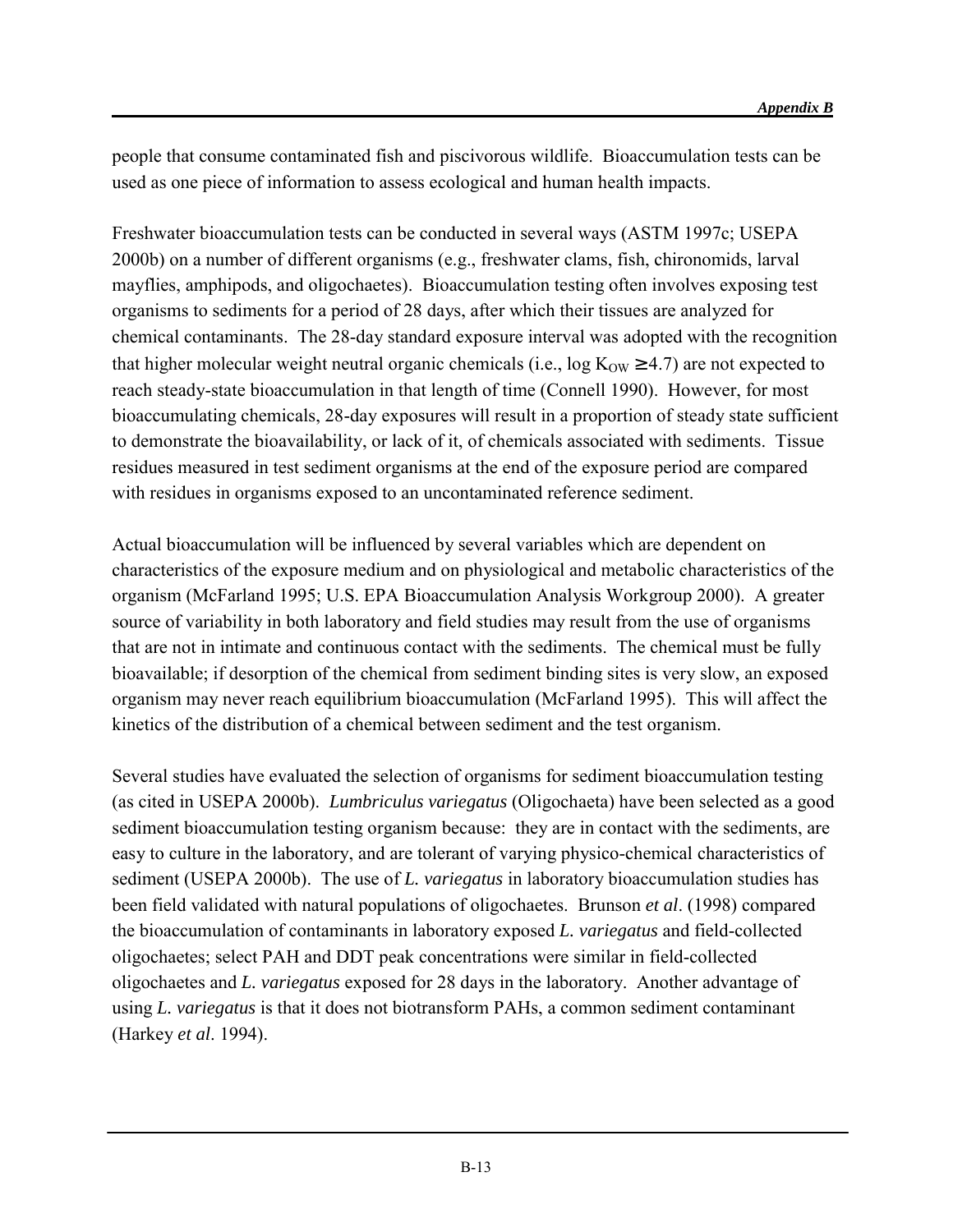The primary disadvantage of conducting sediment bioaccumulation tests is their cost, which is influenced by the time-intensive nature of the tests. In addition, an adequate tissue mass must be obtained for chemical analysis. This could require the use of additional replicates for analyses of multiple chemicals. The test organisms may also avoid the test sediments, thereby reducing bioaccumulation exposure. Another disadvantage is that field collected sediments may include indigenous organisms that would need to be separated from the test organisms at the end of the test. An appropriate reference control site must also be selected. Quality assurance requirements are also more stringent for bioaccumulation tests than for conventional sediment toxicity tests. Finally, the relationships between bioaccumulation and direct toxicity to aquatic organisms are poorly defined.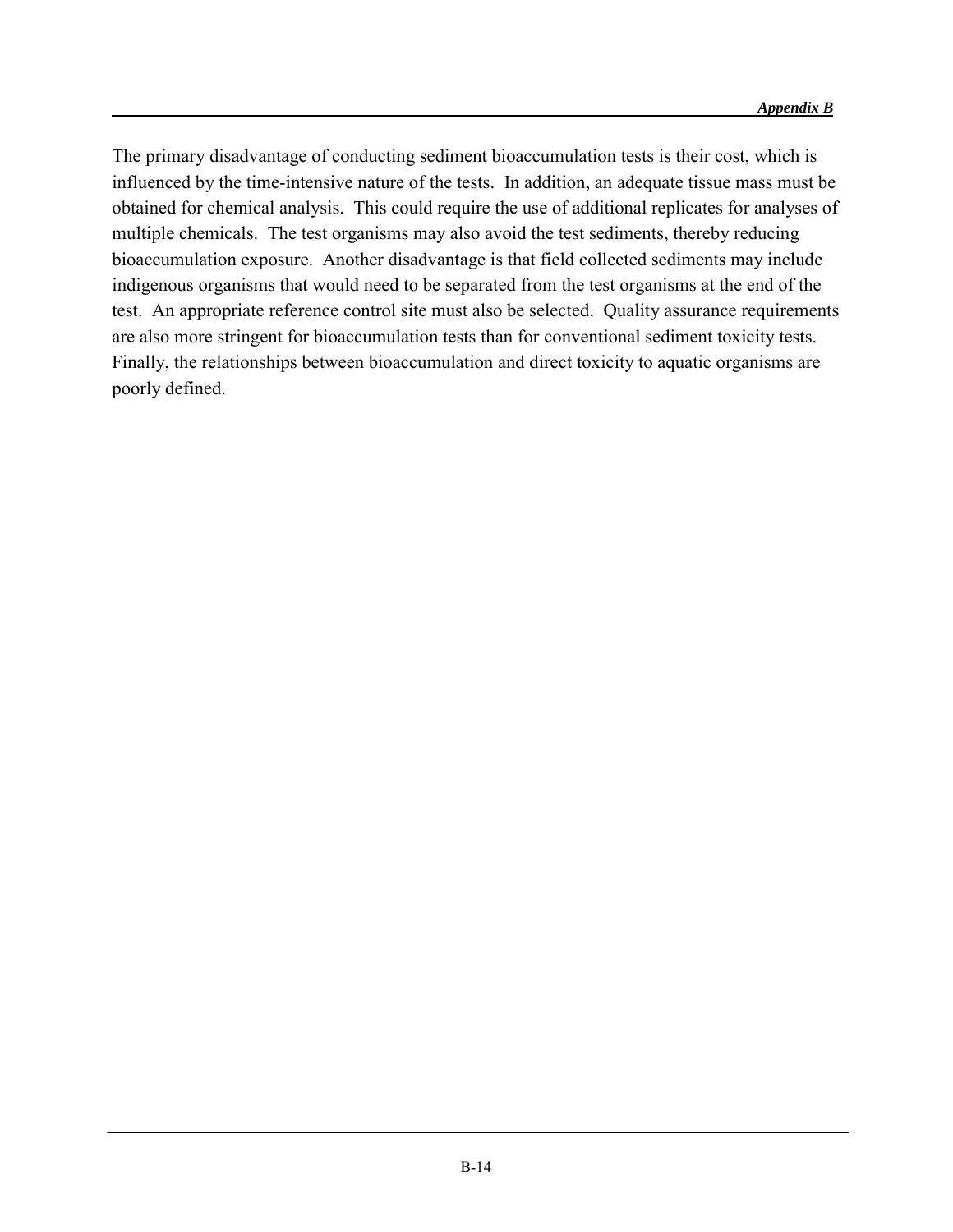# **APPENDIX C**

# **ECOSYSTEM-BASED MANAGEMENT APPROACH**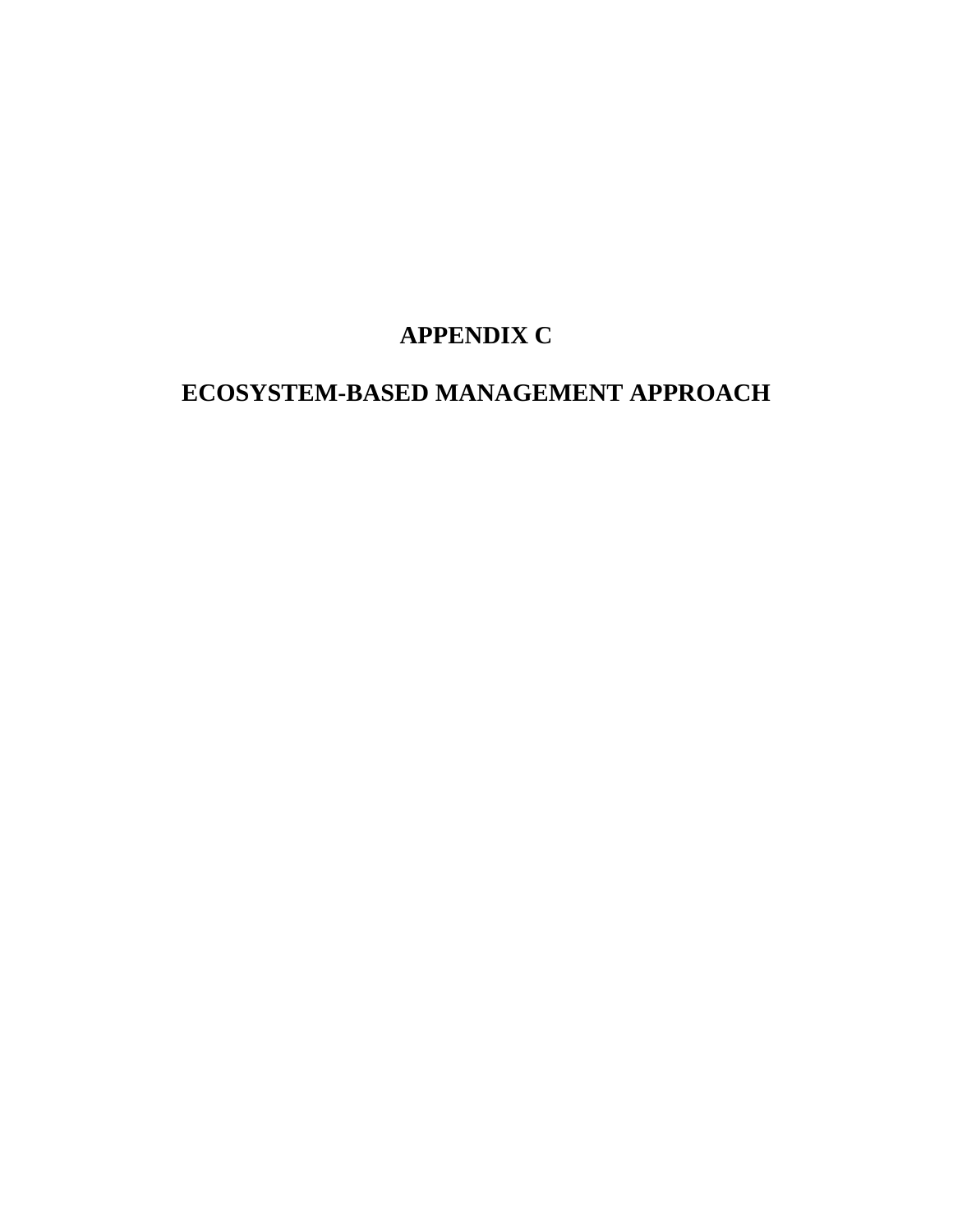## **APPENDIX C**

## **ECOSYSTEM-BASED MANAGEMENT APPROACH**

#### **C.1 HISTORICAL DEVELOPMENT OF THE ECOSYSTEM APPROACH**

The ecosystem approach to planning, assessment, and management is the most recent phase in an historical succession of approaches to environmental management. Previously, humans had been considered to be separate from the environment in which they lived. This *egocentric approach* viewed the external environment only in terms of human uses. For example, untreated sewage and industrial waste used to be discharged into the St. Louis River without regard to its environmental consequences. In the early 1900s, pollution was noticeable in the river and harbor; this prompted the U.S. Geological Survey and Minnesota Department of Health (MDH) to investigate the sources and nature of pollution during 1903-1904 (MPCA and WDNR 1992). Additional surveys conducted by MDH during 1928-1929, 1947-1948, 1954, and 1961 documented further degradation of water quality in the St. Louis River (MPCA and WDNR 1992). By 1967, the fisheries habitat in the lower St. Louis River had been degraded to a poor condition (MPCA and WDNR 1992). Thus, it was clear that human activities had created significant and far-reaching impacts to the environment and to people residing within the St. Louis River watershed.

This recognition of pollution problems led to command and control-type management strategies by the MPCA and WDNR to initiate wastewater treatment and to develop permit limits for effluent discharges. Enforcement actions (e.g., fines) were the most common techniques taken against companies that exceeded their permit limits. However, most government agencies have learned that cooperative techniques to educate companies, encourage pollution prevention strategies, incorporate multimedia approaches to the assessment, management, and remediation of contaminated sites, and involvement of stakeholder groups within the watershed yield more positive benefits to the community, the company, and the government agency. Enforcement actions are now taken as a last resort at the MPCA. Therefore, the MPCA has learned to take a more holistic approach to environmental management, in which humans are considered as integral components of the ecosystem. The ecosystem approach provides this progressive perspective by integrating the *egocentric view* that characterized earlier management approaches, with an *ecocentric view* that considers the broader implications of human activities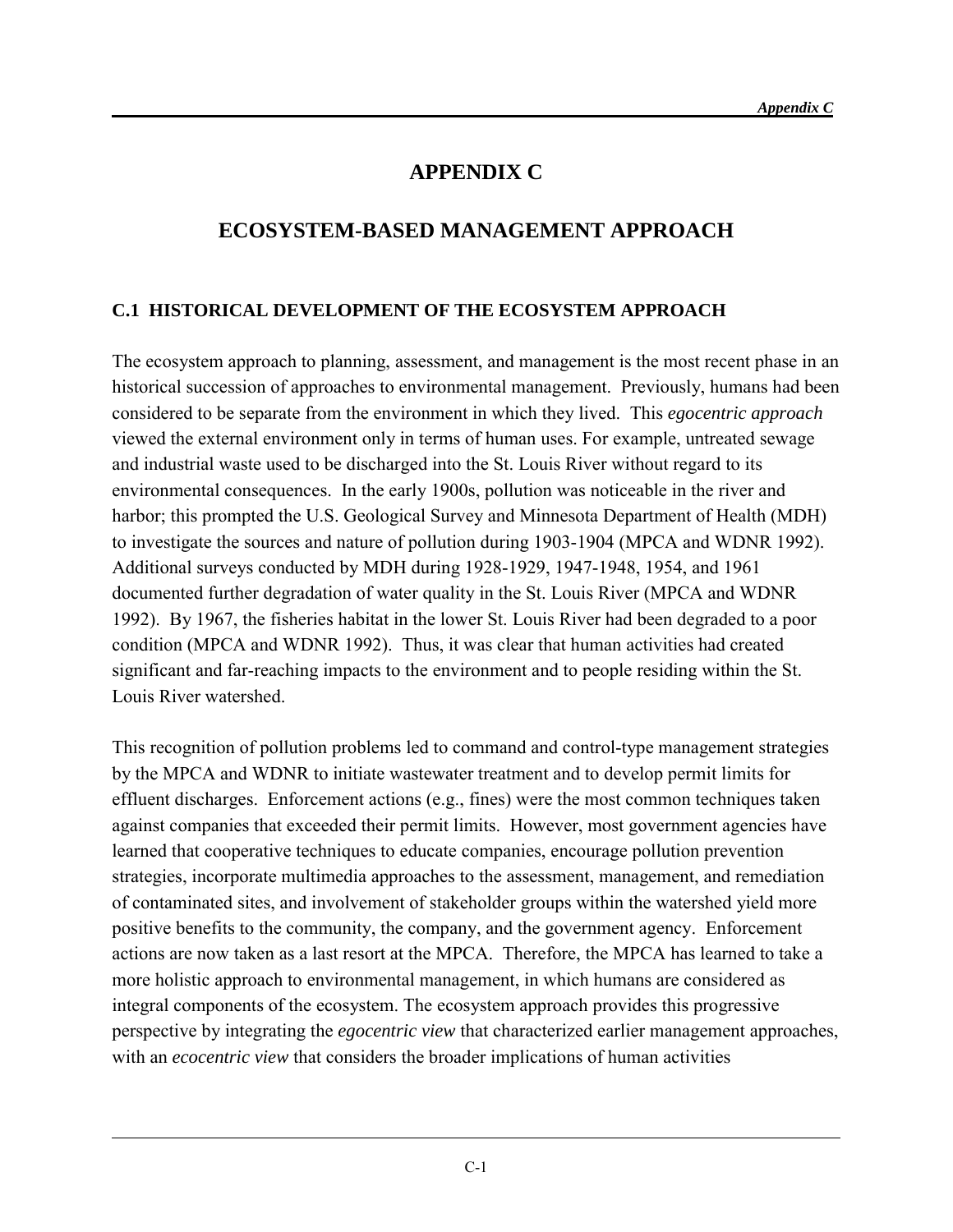The primary distinction between the egocentric and ecosystem approaches is whether the system under consideration is external to (in the egocentric approach) or contains (in the ecosystem approach) the human or ecological population under study (Vallentyne and Beeton 1988). The conventional concept of the environment is like that of a *house* - external and detached; in contrast, ecosystem implies *home* - something that we feel part of and see ourselves in, even when we are not there (Christie *et al.* 1986). The change from the egocentric approach to the ecosystem approach necessitates a change in the view of the environment from a political or people-oriented context to an ecosystem-oriented context (Vallentyne and Beeton 1988). The essence of the ecosystem approach is that it relates *wholes* at different levels of integration (i.e., humans and the ecosystems containing humans) rather than the interdependent parts of those systems (i.e., humans and their environment; Christie *et al.* 1986).

The ecosystem approach is not a new concept and it does not hinge on any one program, definition, or course of action. The Canadian Council of Ministers of the Environment defined the ecosystem approach as a geographically comprehensive approach to environmental planning and management that recognizes the interrelated nature of environmental media and that humans are key components of ecological systems (CCME 1996). It places equal emphasis on concerns related to the environment, the economy, and the community. This approach recognizes that it is the human interactions with ecosystems, rather than the ecosystems themselves, that must be managed (Environment Canada 1996; Thomas *et al.* 1988). Adopting an ecosystem approach means viewing the basic components of an ecosystem (i.e., air, water, land, and biota) and its functions in a broad context, which effectively integrates environmental, social, and economic interests into a decision-making framework that embraces the concept of sustainability (Figure 4) (CCME 1996).

This expanded view of the ecosystem helps shape the planning, research, and management decisions that are made by government agencies, industry, and stakeholder groups within and pertaining to the St. Louis River ecosystem. For example, the Northeast Midwest Institute is currently examining economic benefits of sediment remediation in the St. Louis River AOC (Northeast Midwest Institute Web Site: http://www.nemw.org/glvalpln2.htm). Social issues, such as environmental justice and quality of life for people located in neighborhoods adjacent to contaminated sites, are also of concern. These economic and social issues will be incorporated into decisions about cleaning up contaminated sediment sites, particularly in the more populous Duluth-Superior Harbor area.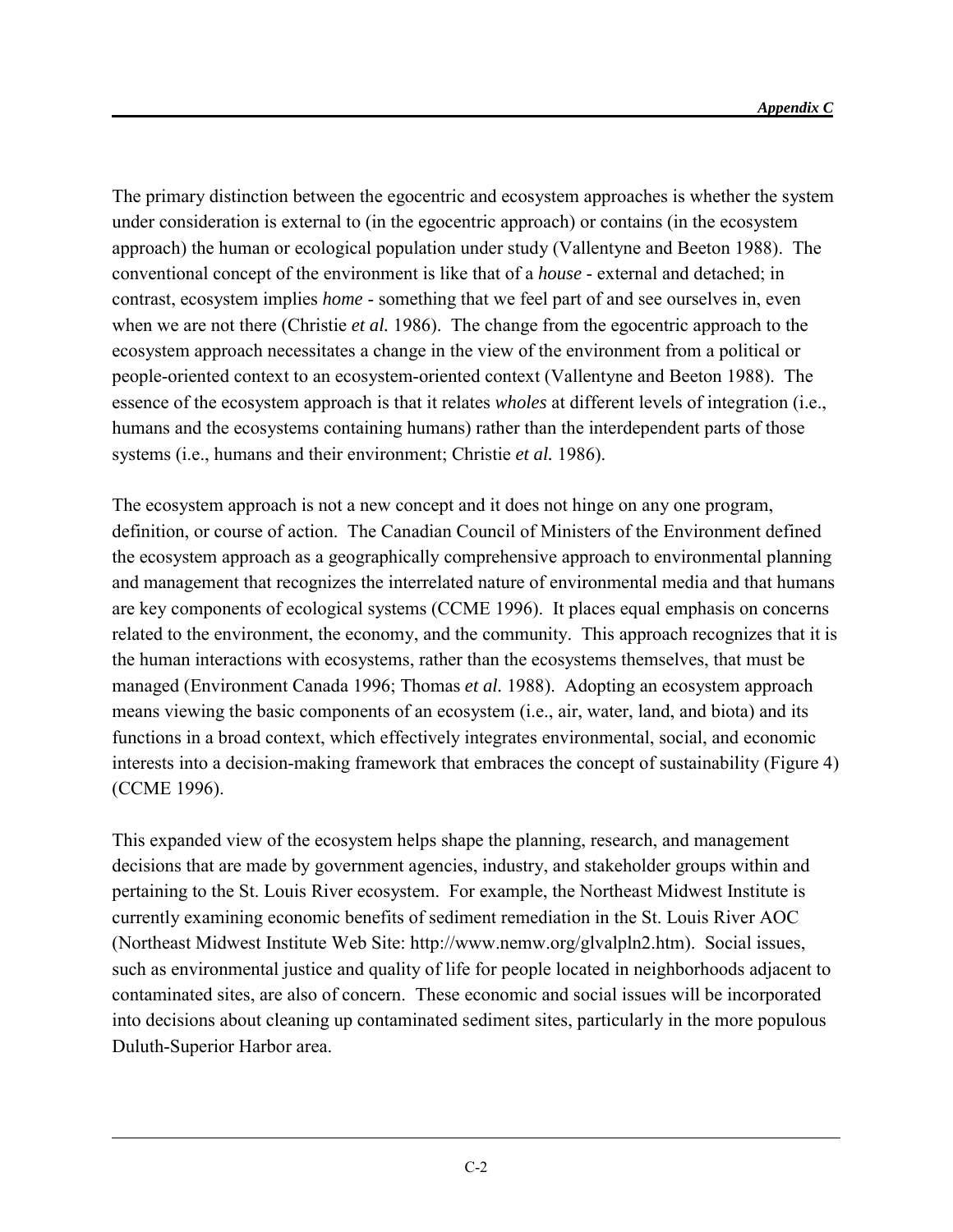## **C.2 BENEFITS OF THE ECOSYSTEM APPROACH**

The ecosystem approach is superior to the approaches to environmental management that have been used previously for a number of reasons. First, the ecosystem approach provides a basis for the long-term protection of natural resources, including threatened and endangered species. A number of threatened, special concern, and endangered plants and animals in the St. Louis River AOC are listed in the Stage I RAP (MPCA and WDNR 1992). In the past, management decisions were typically made with specific short-term goals (i.e., within a single political mandate). In contrast, the ecosystem approach necessitates a long-term view of the ecosystem which necessarily considers the welfare of its biotic components. Hence, management decisions are more likely to be consistent with sustainable development goals.

Second, the ecosystem approach provides an effective framework for evaluating the real costs and benefits of new construction projects. Previously, decisions regarding the development of industrial and municipal projects were heavily weighted toward financial benefits and job creation. Neither the long-term impacts of these projects nor the sustainability of the resources upon which they depended were fully considered. In contrast, implementation of the ecosystem approach assures that the long-term effects of developmental activities are incorporated into the assessment process. Therefore, management decisions are less likely to be made based solely on political considerations, such as job creation. For example, businesses and wastewater treatment plants that discharge into the Duluth-Superior Harbor must now comply with the Great Lakes Initiative (GLI). This initiative severely restricts the discharge of critical pollutants, such as mercury, into receiving waters. In order to comply with the GLI, WLSSD has increased its pollution prevention strategies to reduce the amount of mercury in the waste stream, in addition to the incorporation of more stringent clean-up technologies.

The ecosystem approach also enhances the multiple use of natural resources. In the past, governments have often allocated natural resources for the exclusive use of single industrial interests. Implementation of the ecosystem approach ensures that all stakeholders have an opportunity to participate in the establishment of management goals for the ecosystem and that governments do not make political decisions that benefit a single interest group, at the expense of other beneficial uses of natural resources.

Environmental research and monitoring activities are essential elements of the management programs of the MPCA, Minnesota Department of Natural Resources (MDNR), WDNR, and Fond du Lac Band. Each of these groups has staff working on sediment-related projects in the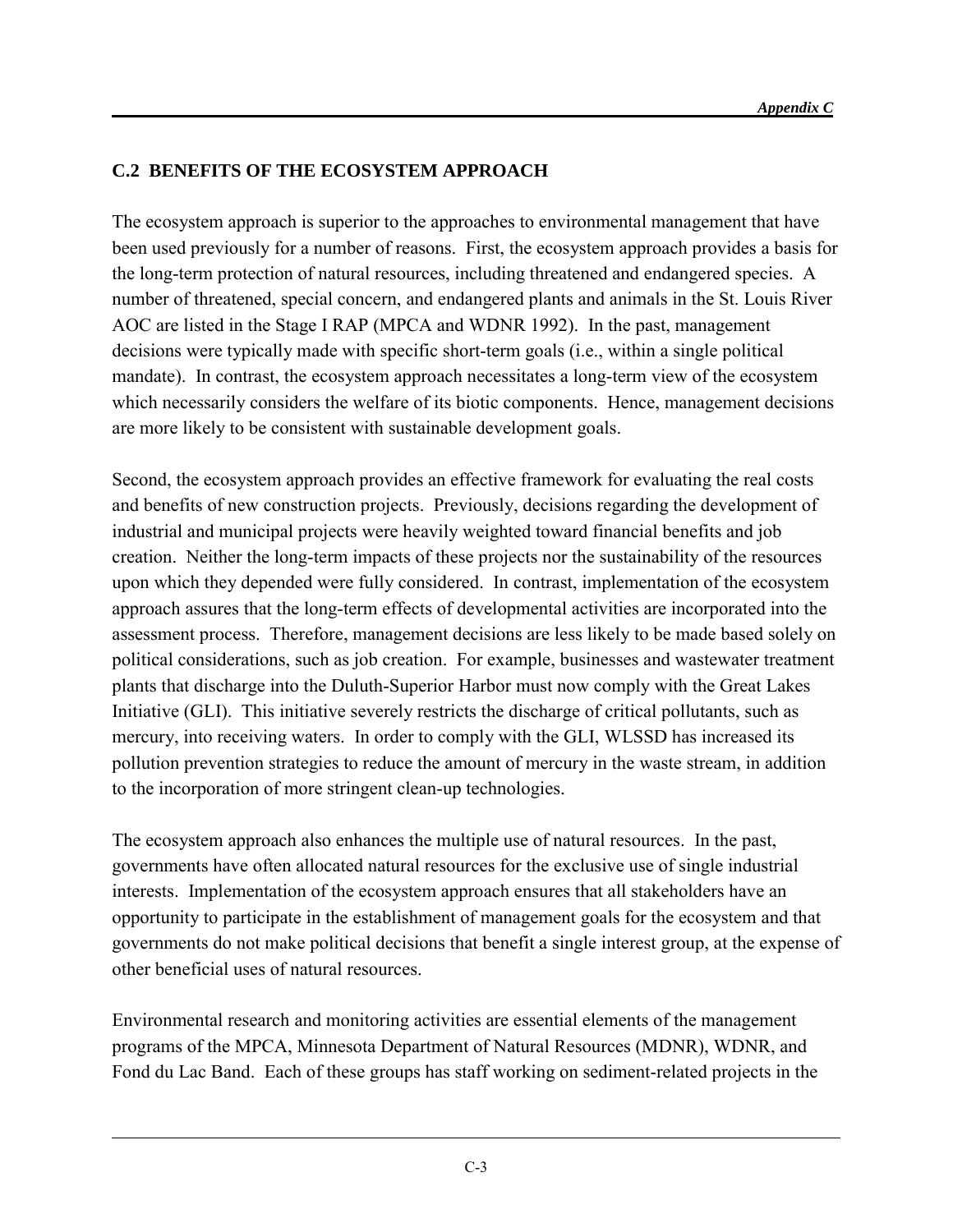St. Louis River AOC. The ecosystem approach provides a basis for focusing these activities by establishing very clear management goals for the ecosystem. Therefore, research and monitoring activities are driven by the needs of the program (to determine if the management goals are being met), rather than by the interests of individual scientists or by political factors.

The ecosystem approach also provides a mechanism for bringing diverse stakeholders together to create a shared vision. The Ecosystem Charter for the Great Lakes – St. Lawrence Basin is one such example of how a shared vision has been developed. The Charter incorporates a series of commonly held principles, findings, and related action items to guide ecosystem management in the Great Lakes – St. Lawrence Basin; more than 130 agencies, organizations, and jurisdictions have endorsed the charter (Ecosystem Charter Web Site; [http://www.glc.org/ecochart/letter.html\).](http://www.glc.org/ecochart/letter.html))

One of the most important benefits of the ecosystem approach is that it directly involves the public in decision-making processes. Specifically, this approach provides a forum for public input at a non-technical level (i.e., during the establishment of management goals and ecosystem objectives), which can be both effective and non-threatening. The detailed technical issues are then left to those who are charged with the management of these ecosystems. The framework for implementing the approach also assures that these managers can be held accountable for the decisions that they make. The Sediment Contamination Workgroup of the St. Louis River CAC, and the community workgroups for two Superfund sites in the lower estuary, provide a local mechanism for public input on contaminated sediment issues. Public forums have also been held on impairment issues in the St. Louis River AOC. In addition, the MPCA hosted a Governor's Forum in Duluth, MN during May 1999 to better understand citizens' concerns and values about the environment. The highest priority environmental issues in the Duluth area were about water quality degradation and toxins in the environment (MPCA 1999).

Traditionally, environmental impact assessments have not consistently provided reliable information for evaluating the effects of anthropogenic developments on the ecosystem. In the ecosystem approach, however, the functional relationships between human activities, changes to the physical and chemical environment, and alterations in the biological components of the ecosystem are established before making important management decisions. Therefore, management decisions are more likely to be consistent with the long-term goals that have been established. Subsequent monitoring activities can then focus on the ecosystem components that are most likely to be affected.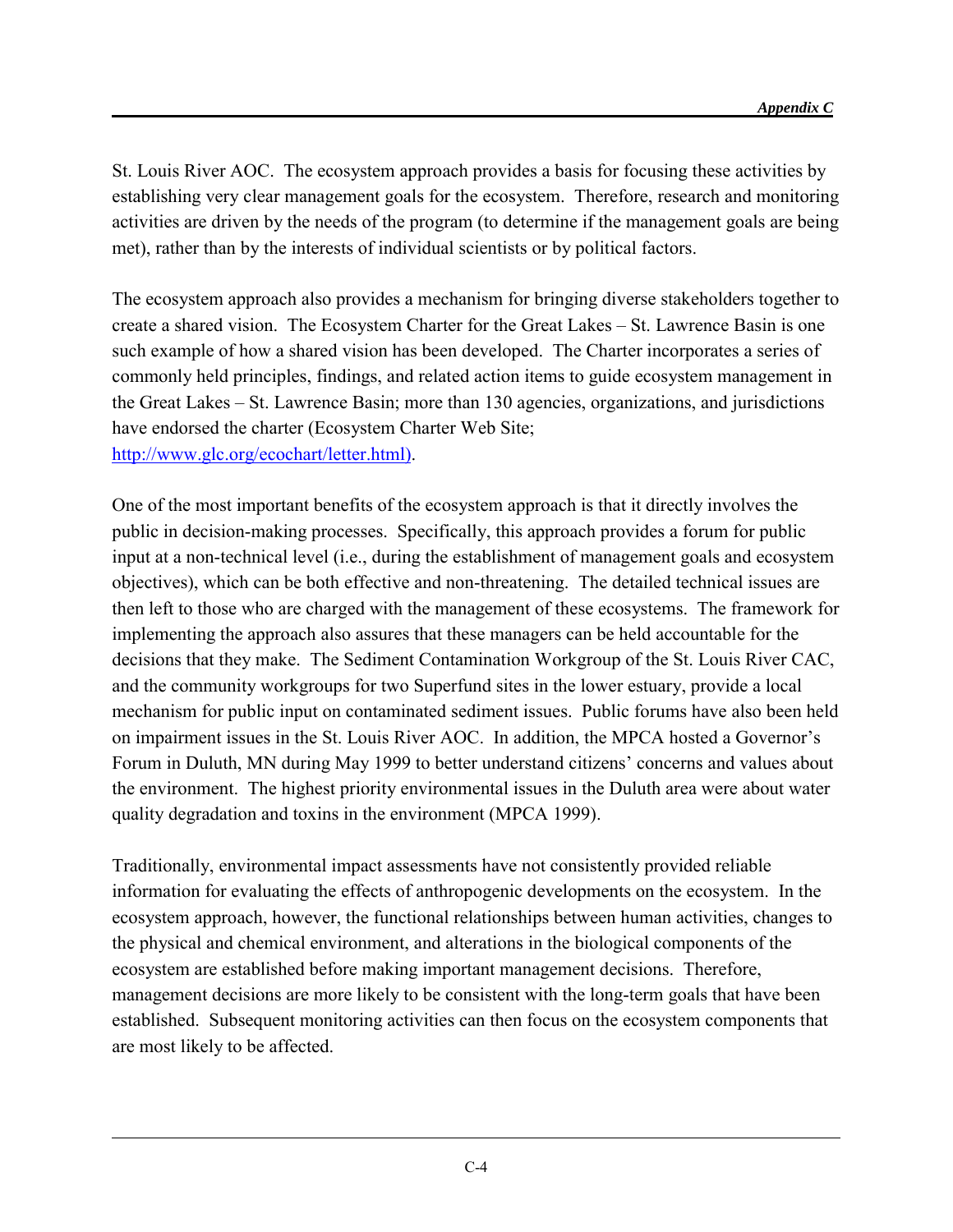The ecosystem approach also facilitates the restoration of damaged and degraded natural resources. By explicitly identifying the long-term impacts of degraded ecosystems on designated land and water uses, this approach more clearly delineates the benefits of restoration and remedial measures. Therefore, limited resources can be focused on restoration projects that are likely to yield the greatest benefits to the ecosystem as a whole.

#### **C.3 A FRAMEWORK FOR ECOSYSTEM-BASED MANAGEMENT**

Based on the work that has been conducted in a number of ecosystem initiatives, the Canadian Council of Ministers of the Environment has developed a framework for ecosystem-based management (CCME 1996). The framework advocates a four-step process to support informed decision-making, which includes (Environment Canada 1996) (Figure 4):

- *Identify and assess the issues and collate the existing ecosystem knowledge base*, with a focus on ecosystem science, socioeconomic information, historical resource use patterns, and traditional knowledge;
- *Develop and articulate ecosystem health goals and objectives*. In this step, the ecosystem stakeholders use the common knowledge base to formulate broad-based, long-term goals and more specific objectives for the St. Louis River AOC. Societal values are reflected in the goals and objectives through consultation with competing users of ecosystem resources;
- *Develop or select ecosystem health indicators to gauge progress toward ecosystem health goals and objectives*. Once ecosystem objectives have been identified, sets of indicators (including specific *metrics* and *targets*) are developed to track progress toward those objectives; and,
- *Conduct directed research and monitoring*. Information gaps identified in steps one and three can be used to focus research expenditures and monitoring activities.

This framework is intended to support sound management decisions that help to protect, maintain, restore, and enhance ecosystem health. However, for this approach to be effective, the decision-making processes must be accessible to stakeholders, including governments, tribes, industries, communities, and nonprofit organizations. Indeed, full implementation of ecosystembased management necessitates the development of cooperative decision-making processes, in which stakeholders and the public participate as partners. The development of watershed management plans and/or remedial action plans represent two important mechanisms for sharing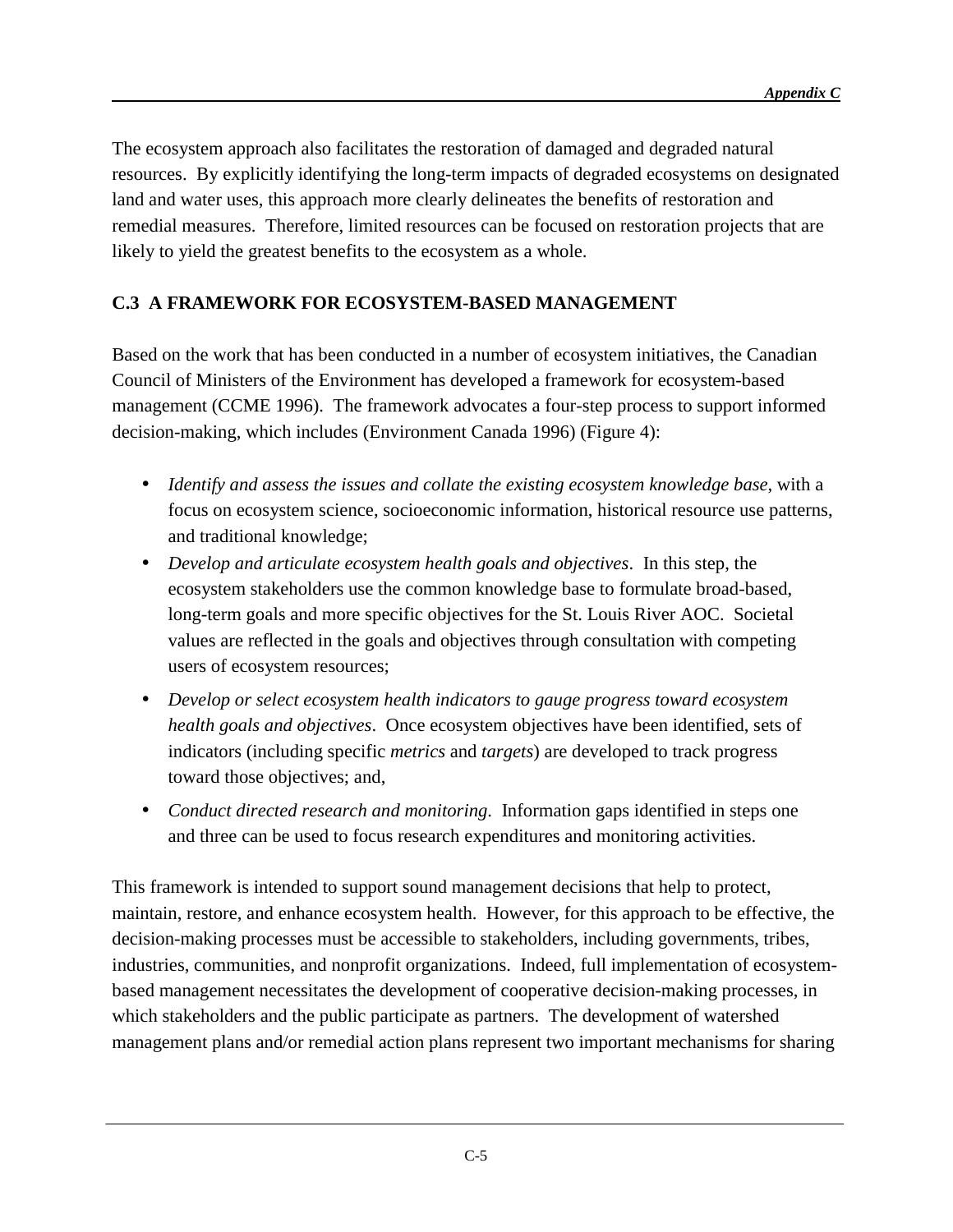authority, responsibility, and accountability for decision-making among participants in these processes. Importantly, these processes provide a basis for clearly identifying the actions that should be taken to achieve the ecosystem goals and objectives.

This framework for ecosystem-based management should be viewed as a dynamic process in which new information (i.e., resulting from research and monitoring programs) continually feeds into an expanding knowledge base. Ecosystem goals, objectives, and indicators are refined as societal values change or new information becomes available. Importantly, the indicators should be re-evaluated following management decisions to help evaluate the efficacy of the actions taken in terms of advancing progress towards the ecosystem objectives.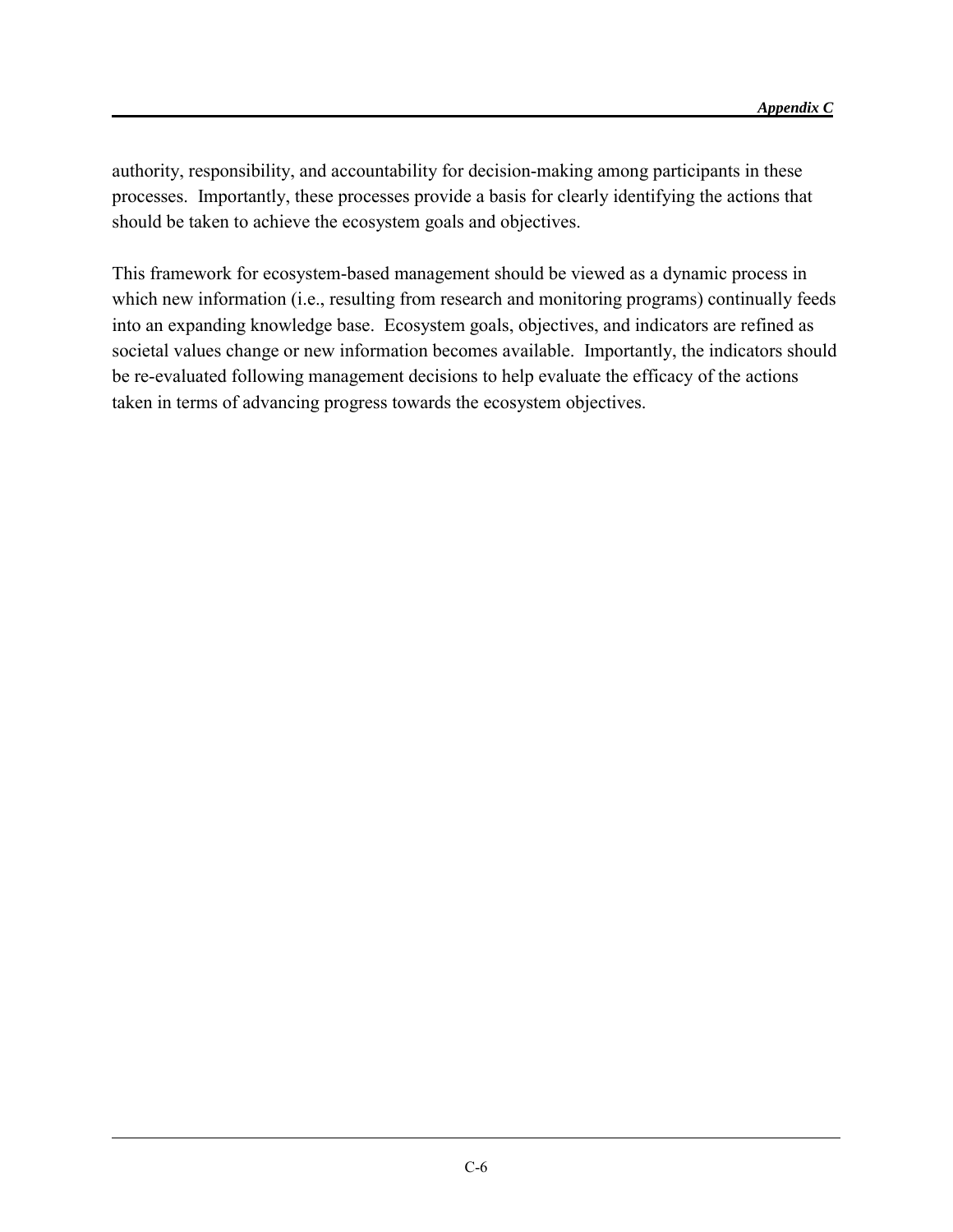## **APPENDIX D**

## **DESIGNATED USES OF AQUATIC RESOURCES IN THE ST. LOUIS RIVER AREA OF CONCERN**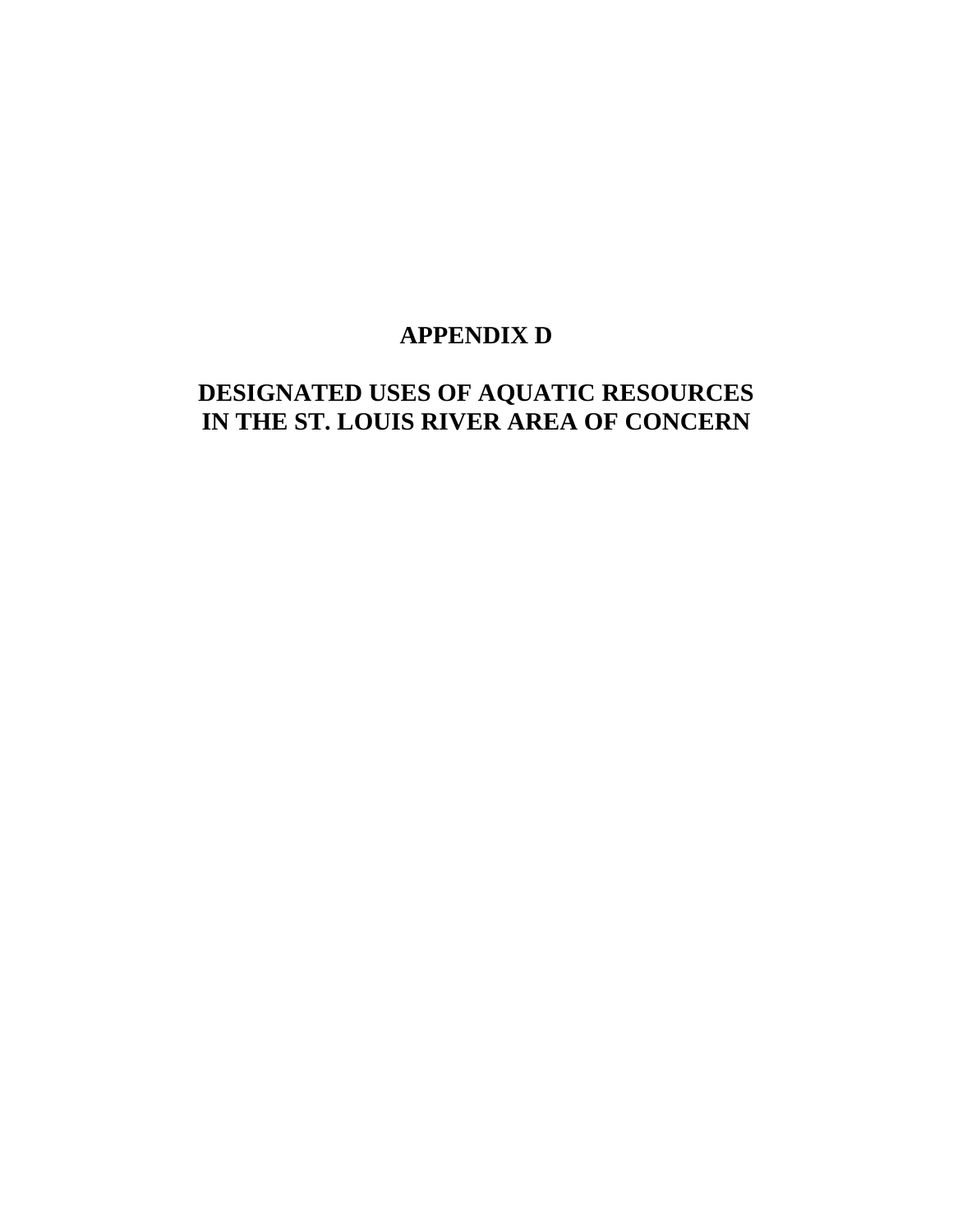## **APPENDIX D**

## **DESIGNATED USES OF AQUATIC RESOURCES IN THE ST. LOUIS RIVER AREA OF CONCERN**

### **D.1 BACKGROUND**

In order to develop indicators of sediment quality conditions, it is important to understand the designated water uses in the St. Louis River AOC. Under Section 303(c) of the Clean Water Act, states are required to develop water quality standards for all surface waters. At a minimum, such standards must include designated water uses, in-stream criteria to protect such uses, and an anti-degradation policy (USEPA 1991). In Minnesota, designated water uses include domestic water supply (i.e., drinking water), fisheries and recreation, agriculture and wildlife, and limited resource value waters (USEPA 1988). In Wisconsin, state water quality standards are intended to protect public water supplies, as well as fish and aquatic life (USEPA 1988). While these water use designations are essential for supporting water quality and quantity management, they were not intended to be directly applicable for managing sediment quality or ecosystem integrity. Sediment quality is briefly discussed in the Minnesota Rule for Total Maximum Daily Loads (TMDLs) for the Lake Superior Basin (Minn. Rules Ch. 7052; http://www.revisor.leg.state.mn.us/arule/7052/).

The St. Louis River watershed is a complex ecosystem that supports a wide range of human and ecological uses. The St. Louis River CAC is currently developing a habitat plan, in conjunction with the MDNR, to delineate the types of habitat found in this ecosystem. Effective management of sediment quality conditions within the St. Louis River AOC requires an understanding of the linkages between sediment quality conditions and the designated uses of the aquatic ecosystem. In the St. Louis River AOC, there are five designated uses of the aquatic ecosystem that have the potential to be adversely affected by sediment contamination, including:

- aquatic life;
- aquatic-dependent wildlife;
- human health:
- recreation and aesthetics; and,
- navigation and shipping.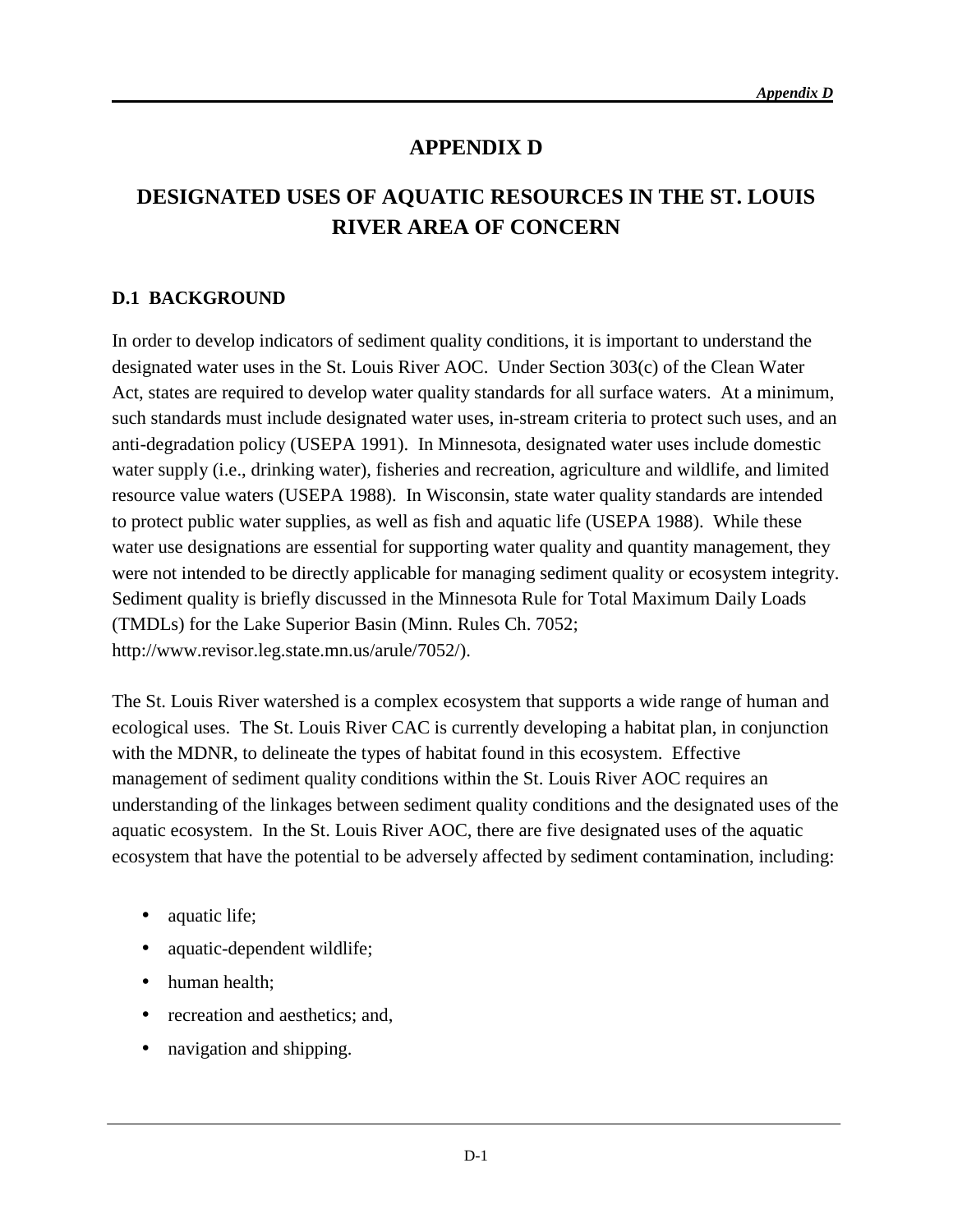The ultimate goal of the St. Louis River RAP is to restore impaired uses and to protect those uses that have not been impaired (MPCA and WDNR 1992). To this end, the MPCA and WDNR are responsible for formulating pollution prevention, monitoring, management, and remediation strategies to protect and maintain each of the five designated water uses that are linked to sediment quality conditions in the St. Louis River AOC. These strategies need to take into consideration the periodic or, in some cases, frequent physical disturbances resulting from seiches, ice scour, dredging, ship traffic, and other physical and hydraulic factors in the lower estuary. Such disturbances are likely to influence the productivity of benthic habitats, especially in the shipping channels. In physically disturbed or industrial areas, the MPCA and WDNR may want to consider whether it would be appropriate to permit somewhat higher levels of sediment contamination in these areas and focus limited resources for remediation on those areas that are likely to be more biologically productive. However, care must be taken to minimize the potential offsite migration of toxic and/or, bioaccumulative substances from these areas. In addition, contaminant concentrations can not exceed levels that would preclude the beneficial use of dredged material for habitat enhancement or land application.

### **D.2 AQUATIC LIFE**

l

Aquatic life represents an important water use in the St. Louis River AOC, as a wide variety of fish and other aquatic organisms utilize habitats within the watershed throughout portions of their life cycle. For example, diverse communities of invertebrates utilize benthic habitats throughout the river system; these invertebrates represent important food organisms for many fish and wildlife species. In addition, walleye, lake sturgeon, and catfish utilize habitats upstream of the USX Superfund site for spawning activities; habitats throughout the AOC are utilized for rearing activities. Northern pike tend to spawn in more quiescent habitats, particularly in the vicinity of Grassy Point, Allouez Bay, and the area upstream of the Bong Bridge. Many non-sport and non-commercial species of fish also utilize habitats within the AOC for all or a portion of their life cycles.

Instream water uses are probably the most sensitive to the effects of sediment-associated contaminants. Aquatic organisms can be affected by contaminated sediments in several ways, including direct exposure of sediment-dwelling organisms to contaminated sediments (both infaunal and epibenthic species), exposure of pelagic species to degraded water quality as a result of desorption of contaminants from the sediments, and accumulation of toxic substances in the food web. Sediment chemistry, sediment toxicity testing, benthic invertebrate community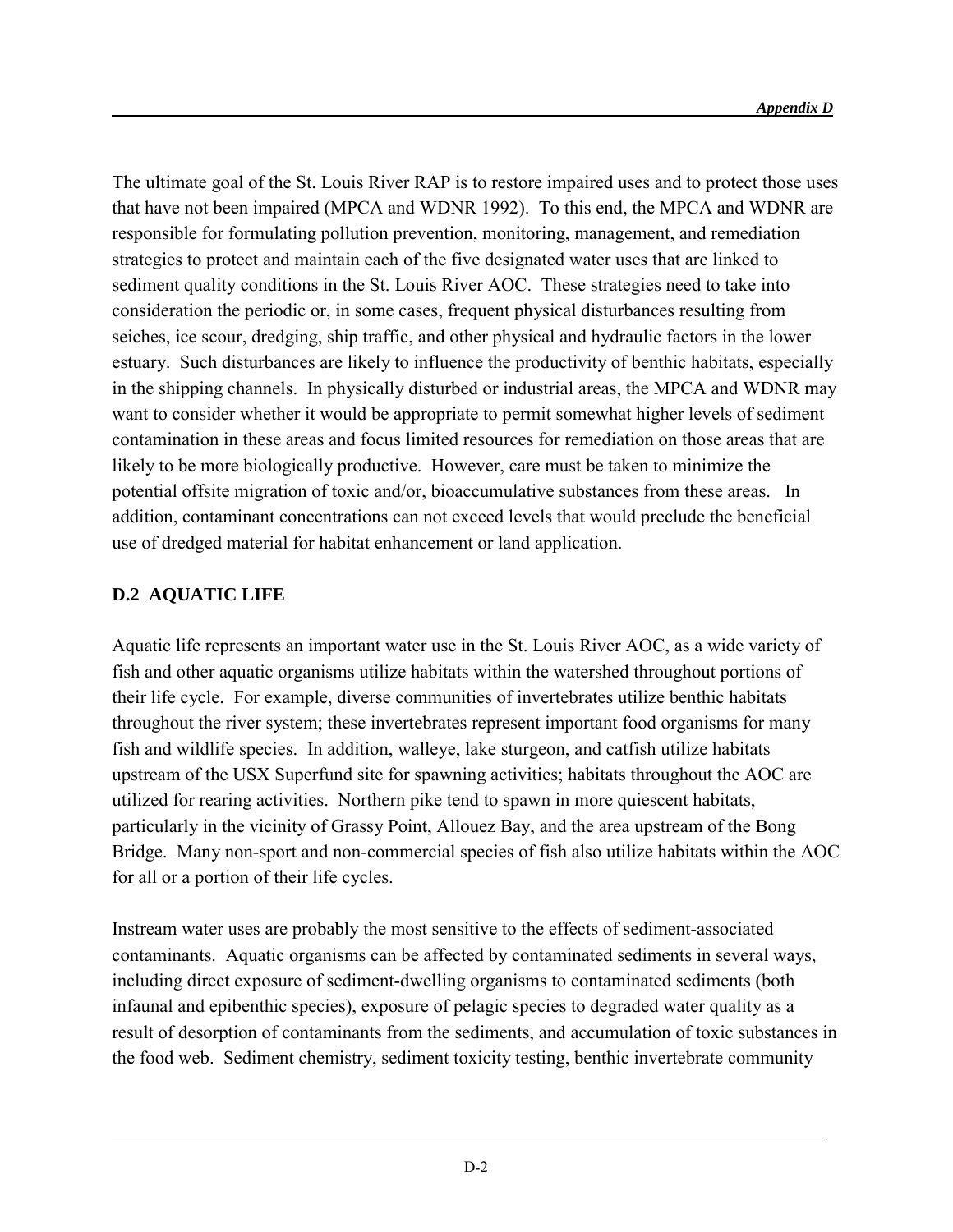assessments, bioaccumulation assessments, and SQTs provide the most direct means of determining the extent to which this designated water use is being protected in the St. Louis River AOC (see Appendix B for additional information about these tools).

### **D.3 AQUATIC-DEPENDENT WILDLIFE**

There are a variety of aquatic-dependent wildlife species that occur within the St. Louis River AOC, including a variety of shorebirds (e.g., sandpipers), waterfowl (e.g., ducks), wading birds (e.g., herons), colonial nesting birds (e.g., terns), raptors (e.g., ospreys), muskrats, mink, beavers, and river otters. As these organisms represent integral components of the aquatic ecosystem, their protection should be identified as a high priority goal. While some wildlife species can also be exposed directly to contaminated sediments, concerns relative to the protection of aquaticdependent wildlife species are primarily focused on dietary exposure to bioaccumulative contaminants (i.e., through the consumption of contaminated fish, other aquatic organisms, and piscivorus wildlife). Reduction in the availability of food organisms is also a concern with respect to the viability of wildlife populations. Numerical SQTs (i.e., bioaccumulation-based SQTs) and numerical tissue residue guidelines provide relevant tools for determining if wildlife are being adversely affected by contaminated sediments in the St. Louis River AOC (see Appendix B for additional information about these tools).

#### **D.4 HUMAN HEALTH**

l

Protection of human health has typically been a major focus during the development of water quality standards. With respect to sediment quality conditions, human health can be adversely affected by direct dermal exposure to contaminated sediments (e.g., swimming or wading) and through the consumption of contaminated fish, crayfish, snapping turtles, and waterfowl tissues. Long-term exposure to sediment-associated contaminants can result in both carcinogenic and non-carcinogenic effects in humans (Crane 1996). Numerical SQTs (bioaccumulation-based SQTs) and numerical tissue residue guidelines can be used to assess the potential effects of contaminated sediments on human health in the St. Louis River AOC (see Appendix B for additional information about these tools).

#### **D.5 RECREATION AND AESTHETICS**

Recreation and aesthetics are emerging water uses, which are likely to become even more important in the future as tourism increases in this area (MDNR and NOAA 1997). Recreational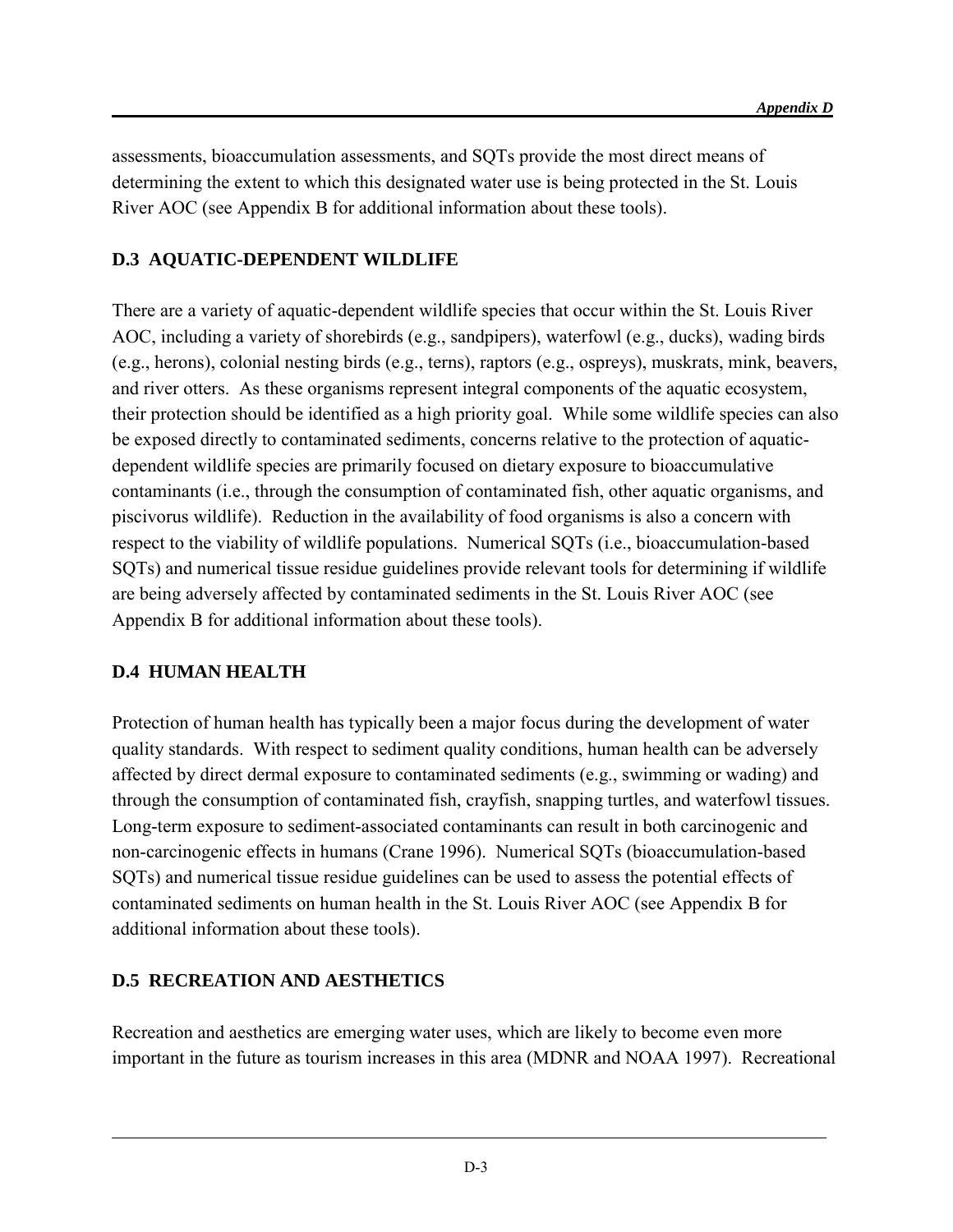water uses include both contact recreation, such as swimming and wading, and non-contact recreation, such as boating and fishing. Recreational activities that involve direct contact with water and sediments can be impaired when sediment contaminant concentrations reach levels that cause skin irritation, respiratory problems, or other significant non-carcinogenic and/or carcinogenic effects. In some cases, these effects may necessitate beach closings. In contrast, non-contact recreation can be impaired when fish populations are degraded, when fish consumption advisories are issued, when fish have an increased incidence of tumors and other deformities, or when environmental conditions adversely affect the boating experience (e.g., through noxious odors or visual impairments, such as oil sheens). In addition to the influence of environmental conditions, aesthetic water uses can be impaired through the loss of fish and wildlife habitats or through degradation of wildlife populations (e.g., reduction in opportunities for wildlife viewing). The effects of contaminated sediments on recreational and aesthetic water uses are difficult to evaluate directly; however, information on benthic invertebrate community status, tumor incidence, and fish populations is useful for conducting indirect assessments in the St. Louis River AOC (see Appendix B for additional information about these tools).

### **D.6 NAVIGATION AND SHIPPING**

l

As one of the major ports in the Great Lakes, shipping is an important water use in the Duluth-Superior Harbor. Preservation of this water use within the St. Louis River AOC is dependent upon maintaining appropriate depths in shipping channels by carrying out maintenance dredging. On an annual basis, an average of 150,000 cubic yards of sediments is dredged from the Duluth-Superior Harbor (USACOE 1997). This water use can be adversely affected when the concentrations of sediment-associated contaminants exceed the levels that are specified for beneficial use of dredged material (e.g., beach nourishment). In such cases, the dredged material must be transported to the Erie Pier confined disposal facility (CDF) for physical sorting to facilitate disposal of the fine material and beneficial use of the sandy material. Approximately 25% of the dredged material are classified as coarse sand (USACOE 1997). As the Erie Pier CDF nears its current capacity, increased costs for disposing of dredged material and/or significant decreases in dredging activity are likely to occur. Both of these options will have adverse effects on navigation and shipping. Sediment chemistry, numerical SQTs, toxicity testing, benthic invertebrate community assessments, and bioaccumulation assessments represent the most important tools for assessing the likelihood that dredging can occur or dredge material can be utilized for beneficial uses (see Appendix B for additional information about these tools).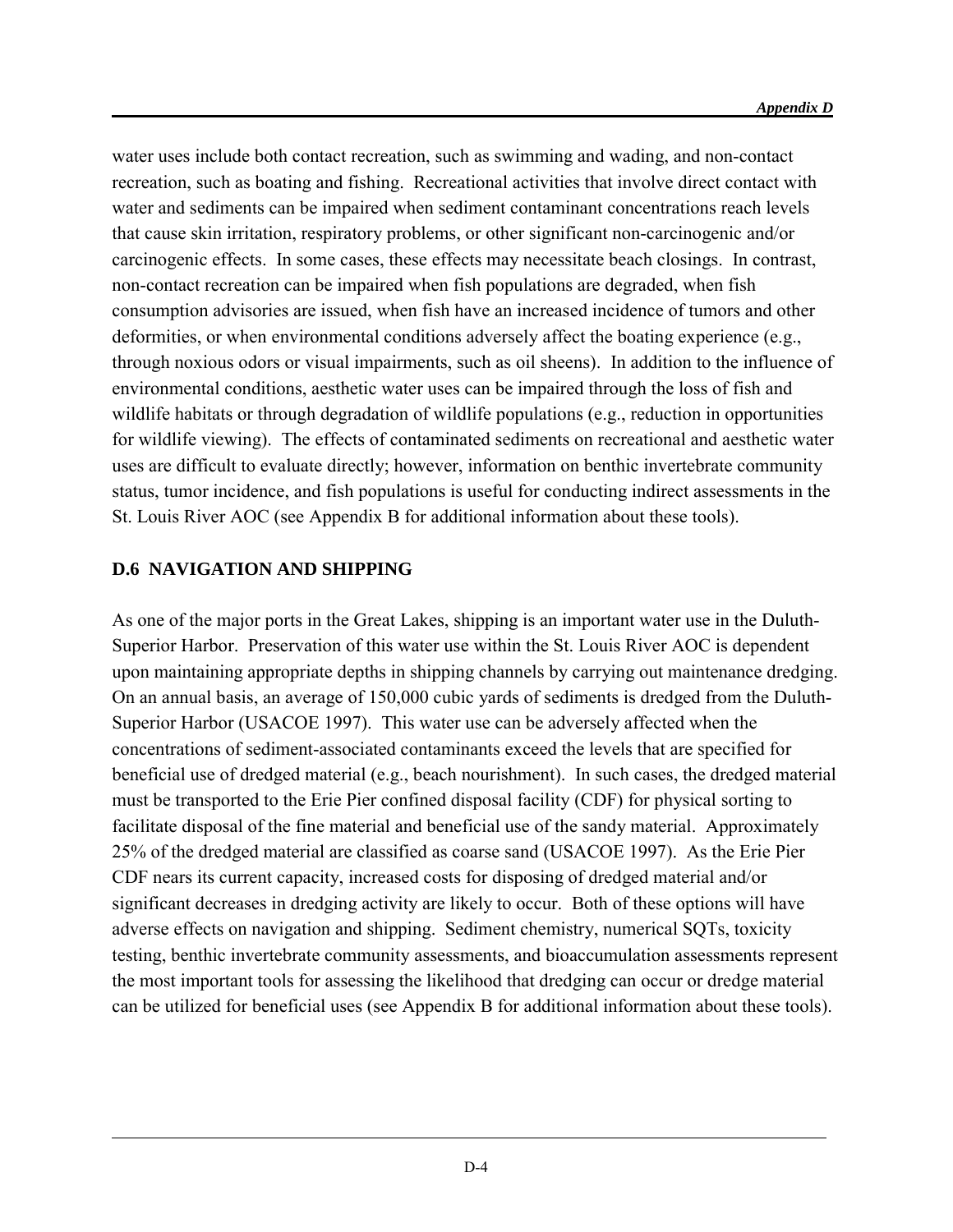## **APPENDIX E**

## **SCREENING CRITERIA FOR BEDS/SEDTOX CO-OCCURRENCE DATA**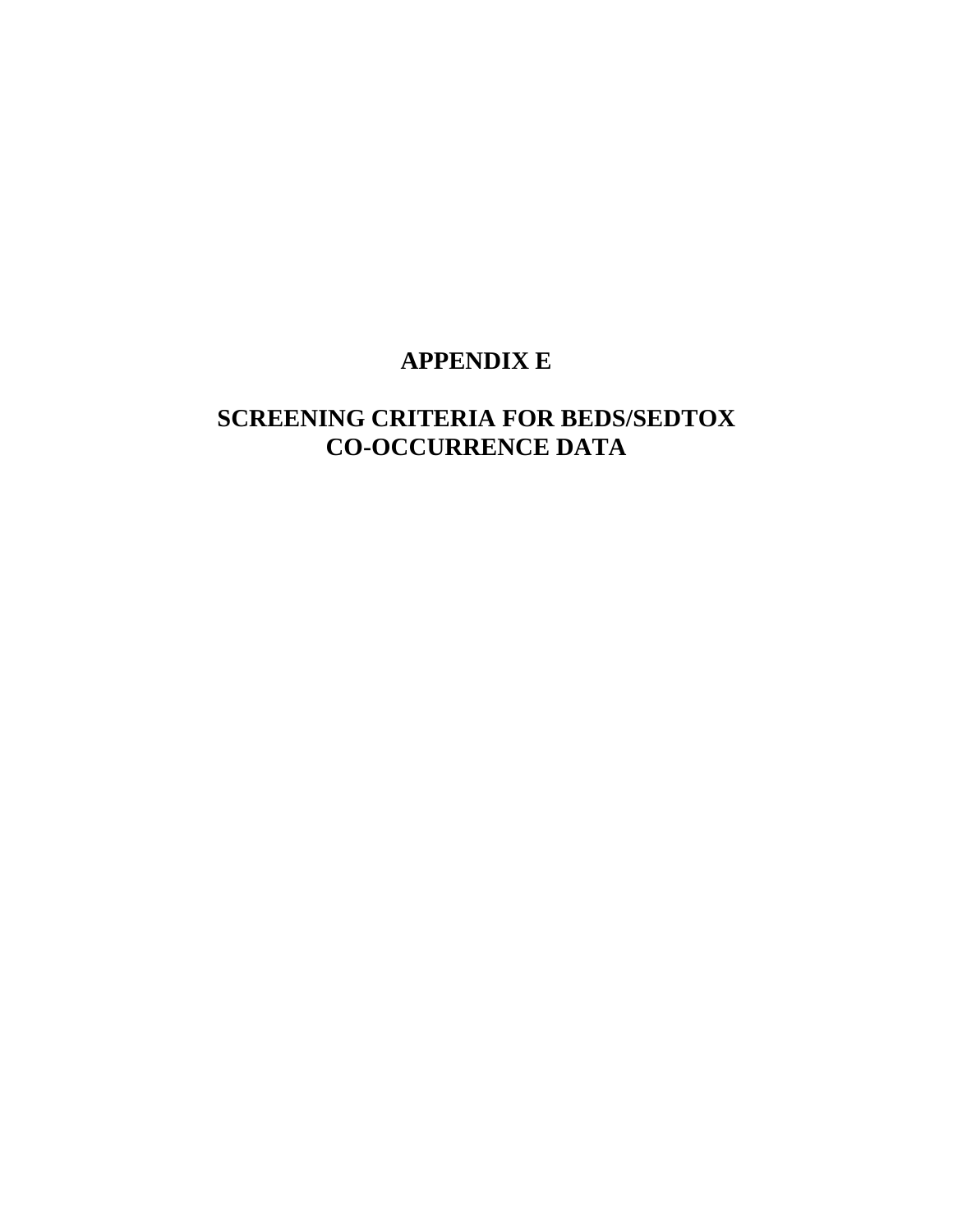## **APPENDIX E**

## **SCREENING CRITERIA FOR BEDS/SEDTOX CO-OCCURRENCE DATA**

|                        | *Must be Present                                                                                                                                                                                                              |
|------------------------|-------------------------------------------------------------------------------------------------------------------------------------------------------------------------------------------------------------------------------|
|                        | Reference: Reference Number:                                                                                                                                                                                                  |
| $1^*$ .                | Does data set contain matching sediment chemistry and biological effects? (i.e., biological and<br>chemical data collected from the same location at the same time)<br>NO _____ UNACCEPTABLE<br>YES ______ Page Reference(s): |
| 2.                     | What is the location of sampling site(s)? Collection Date? Page ref. for site description?                                                                                                                                    |
| 3.                     | Freshwater ___<br>Estuarine ______<br>Marine Salinity _____                                                                                                                                                                   |
| $\mathbf I$<br>$4^*$ . | <b>Sediment Chemistry</b><br>Is there at least 1 non-toxic sample?<br>NO _____ UNACCEPTABLE<br>$YES$ Number of non-toxic: ________<br>Number of toxic:                                                                        |
| 5.                     | Was bioassay conducted on unique ___ or composite ___ samples.<br>Number of replicates? Size of composite area?                                                                                                               |
| 6.                     | What chemistry data has been collected? (i.e., metals, PAHs, pesticides, pH, DO, TOC)<br>Metals PCBs pH TOC_<br>PAHs Pesticides DO AVS                                                                                        |
| 7.                     | Are detection limits below the respective ERLs or TELs?<br>NO UNACCEPTABLE<br>YES                                                                                                                                             |
| 8.                     | Are total metal concentrations measured?<br>NO SEM metals may not be included.<br>YES SEM metals may be included.                                                                                                             |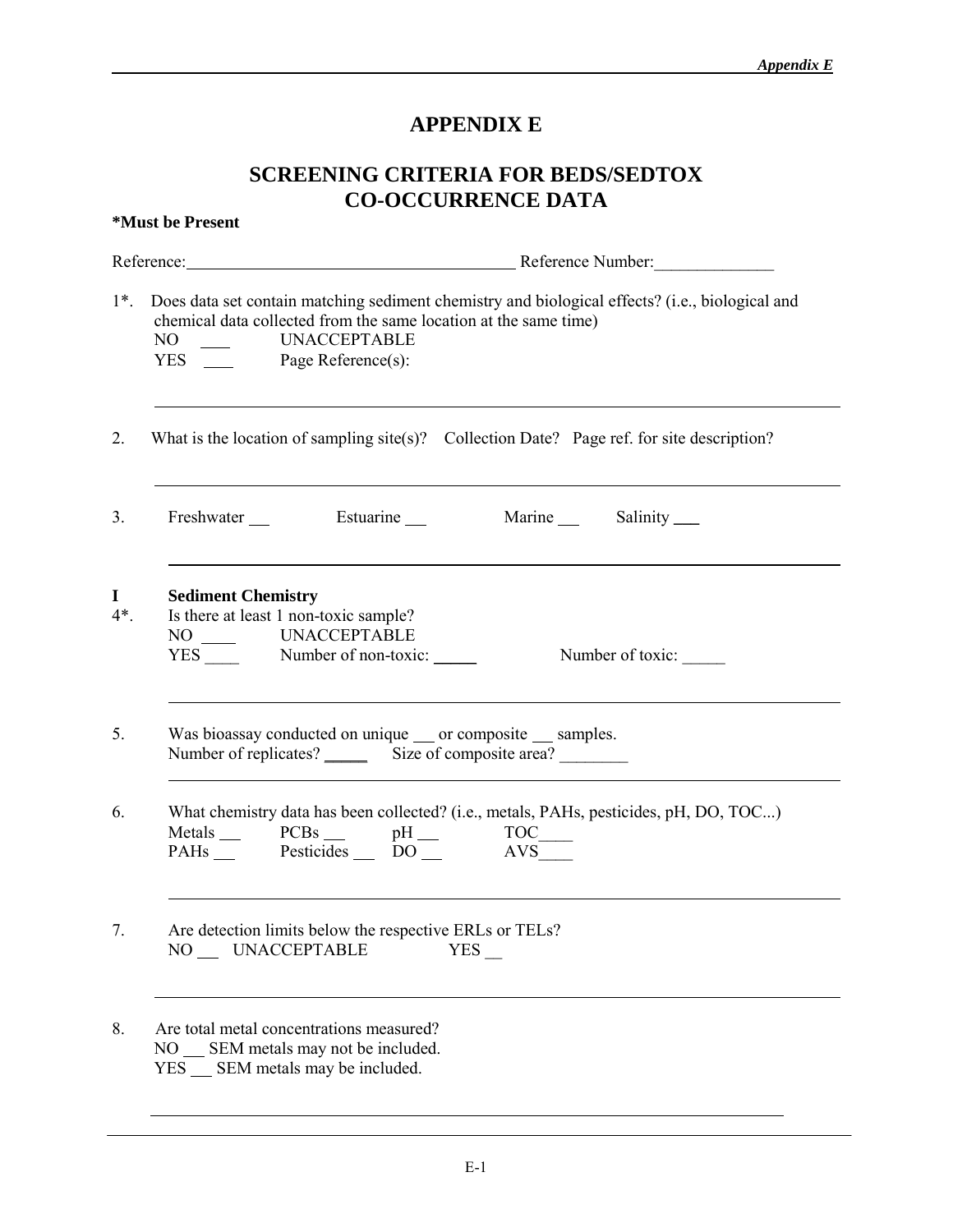| 9.                           | Collection instrument _________________;                                                                                                                                                 | Sediment depth __________________.                                                                                                                                                                                                                   |
|------------------------------|------------------------------------------------------------------------------------------------------------------------------------------------------------------------------------------|------------------------------------------------------------------------------------------------------------------------------------------------------------------------------------------------------------------------------------------------------|
| $10^*$ .                     | What type of sediment was used:<br><b>Bulk Sediment</b> Porewater<br>(Sediment with porewater) (Extract porewater from<br>sediments and expose<br>water column species)                  | Organic Extract __<br>(Sediment extracted with<br>(Sediments with water,<br>organic solvent and expose<br>mixed, settled and<br>liquid form) OTHER<br>exposed water column<br>TOXICITY DATA ALSO<br>species)<br><b>UNACCEPTABLE</b><br><b>NEEDED</b> |
| $11*$ .                      | What type of toxicity test was conducted?<br>Static ___ (Water, sed-no change)<br>Static Renewal __ (Water, sed-some water change)<br>Flow-Through __ (Water, sed-water flowing through) | Length of test?                                                                                                                                                                                                                                      |
| $12^*$ .                     | bulk sediment samples? What method(s) were used?<br>(Metals: partial digestion, analysis of elutriates or extracts are unacceptable.)                                                    | Are appropriate analytical procedures used to determine total concentrations of the analytes in                                                                                                                                                      |
| 13.                          | Is a dilution series used?<br>YES<br>NO <sub>1</sub>                                                                                                                                     | <b>UNACCEPTABLE</b>                                                                                                                                                                                                                                  |
| $14*$ .                      | concentrations are unacceptable.<br>NO UNACCEPTABLE                                                                                                                                      | Are measured dry weight contaminant concentrations reported? Conversion from wet weight to<br>dry weight concentration may occur ONLY if data on moisture or TOC are provided. Nominal<br>$YES$ $Page reference(s)$ :                                |
| $\mathbf{I}$<br>$15*$ .<br>a | <b>BIOEFFECTS</b><br>NO UNACCEPTABLE                                                                                                                                                     | Do toxicity tests employ appropriate laboratory procedures? (ASTM: E1367, E1611, E1706)<br>$YES$ $\qquad$                                                                                                                                            |
| $\mathbf b$                  | Have the following been recorded during testing?<br>Temperature ___; pH ____; Hardness ___;<br>Salinity ____; DO _____; Alkalinity ____;                                                 | Conductivity _____;<br>Ammonia _______.                                                                                                                                                                                                              |
| $\mathbf c$                  | Does DO Remain above                                                                                                                                                                     | 60% Needed for Marine<br>40% __ Needed for Fresh Water<br>NO __ UNACCEPTABLE                                                                                                                                                                         |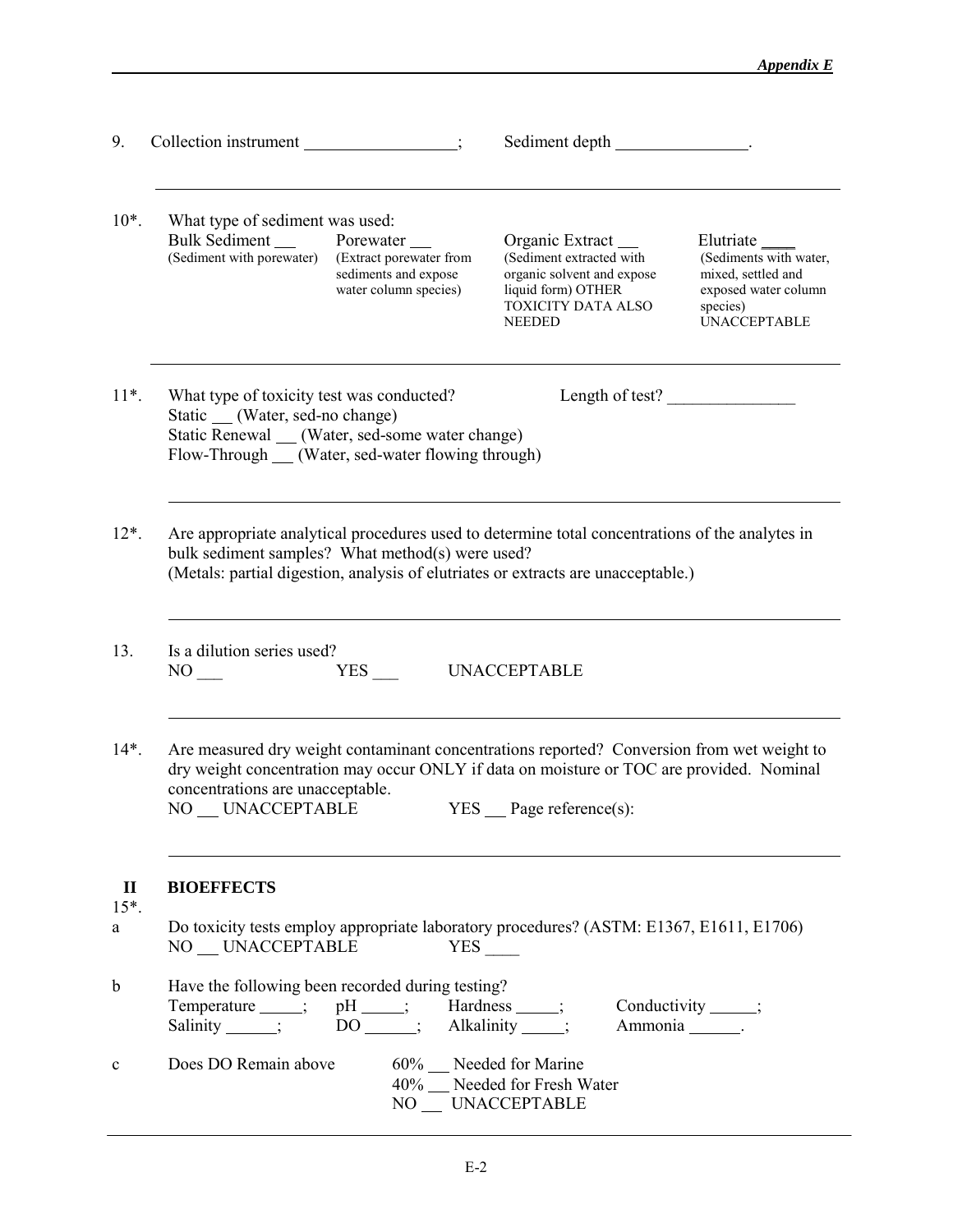| d                | Temperature                                                                                                                                                                                                                                                                        |
|------------------|------------------------------------------------------------------------------------------------------------------------------------------------------------------------------------------------------------------------------------------------------------------------------------|
| ${\rm e}$        | Is Temperature within natural range, fluctuate less then $3^{\circ}C$ , and have a time weighted average<br>within 1°C of selected temp?<br><b>UNACCEPTABLE</b><br>$YES$ $NO$ $-$<br>Range                                                                                         |
| f                | Do Hardness, alkalinity, pH, or ammonia vary more than 50% (for freshwater samples)?<br>NH <sub>3</sub>                                                                                                                                                                            |
| g                | Have Salinity levels in porewater been adjusted (for marine samples)?<br>NO YES UNACCEPTABLE<br>Range                                                                                                                                                                              |
| $\boldsymbol{h}$ | List procedure reference(s) or brief details:                                                                                                                                                                                                                                      |
| $16^*$ .         | Were biological responses compared to the control __ or reference __ sites?<br>List the Control and Reference sites?<br>Positive Control<br>reference = uncontaminated site within the same waterbody or watershed; control = uncontaminated site outside the<br>tested water body |
| $17^*$ .<br>a    | Have sediment samples used for biological testing been frozen?<br>thawing sediments.                                                                                                                                                                                               |
| $\mathbf b$      | Have sediment samples been stored for more than eight (8) weeks prior to biological testing?<br>NO __ YES __ UNACCEPTABLE<br>What was the holding time? _______.                                                                                                                   |
| $\mathbf c$      | Are appropriate procedures used for collecting, handling, and storage of sediments?<br>NO ___ YES ___ List procedures reference(s) or brief details:                                                                                                                               |
| 18.              | Identify species used in toxicity testing. Identify organism sources.                                                                                                                                                                                                              |

19. What life stage were the test species at the start of the test? (*Hyalella azteca* 7-14 day old; *Chironomus tentans* third-instar larvae; *Chironomus riparius* second instar or younger; *Daphnia magna* 5 days old; *Ceriodaphnia dubia* <24h old; *Hexagenia* spp. 3-4 months old; *Tubifex tubifex* adult; *Diporeia* spp. juveniles) l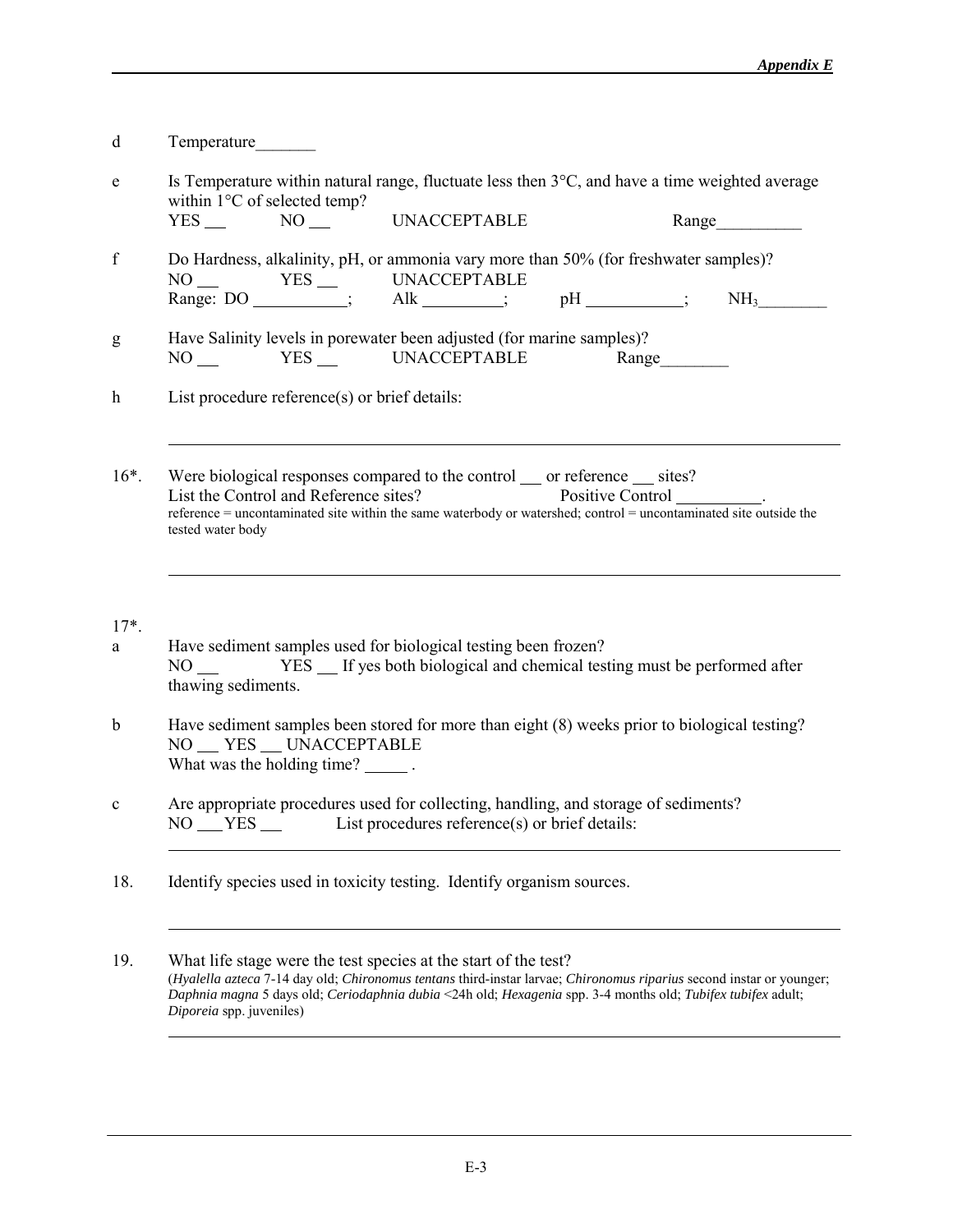| 20.      | Organism acclimation time                                                                                                                                                                                                                                                                                                    |
|----------|------------------------------------------------------------------------------------------------------------------------------------------------------------------------------------------------------------------------------------------------------------------------------------------------------------------------------|
| 21.      | What percentage of the control survived?<br>Mean range<br>70% for (Chironomus riparius, Chironomus tentans)<br>80% for (Hexagenia spp., Daphnia magna, Ceriodaphnia dubia, Hyalella azteca)<br>90% for (Diporeia spp., Tubifex tubifex, Polychaetous annelids, marine amphipods, others)<br><b>UNACCEPTABLE</b><br>$NO_{--}$ |
| 22       | Reference Samples<br>Survival $\frac{\%}{\%}$                                                                                                                                                                                                                                                                                |
| 23.<br>a | BENTHIC COMMUNITY ANALYSIS<br>Is there a benthic community abundance analysis?<br>NO YES List taxa (e.g., amphipod, sponges,) Upon which the analysis focuses:                                                                                                                                                               |
| $b^*$    | Do each of the sites within a sampling area have the same general characteristics (i.e., same depth<br>of overlying water, same salinity in overlying water, etc.)?<br>NO __ UNACCEPTABLE YES __ Briefly list details:                                                                                                       |
| Ш<br>24. | <b>STATISTICAL ANALYSIS</b><br>Are appropriate statistical procedures reported?<br>$NO$ $YES$ List procedure reference(s):                                                                                                                                                                                                   |
|          | <b>Additional Notes/Comments:</b>                                                                                                                                                                                                                                                                                            |

l

l

l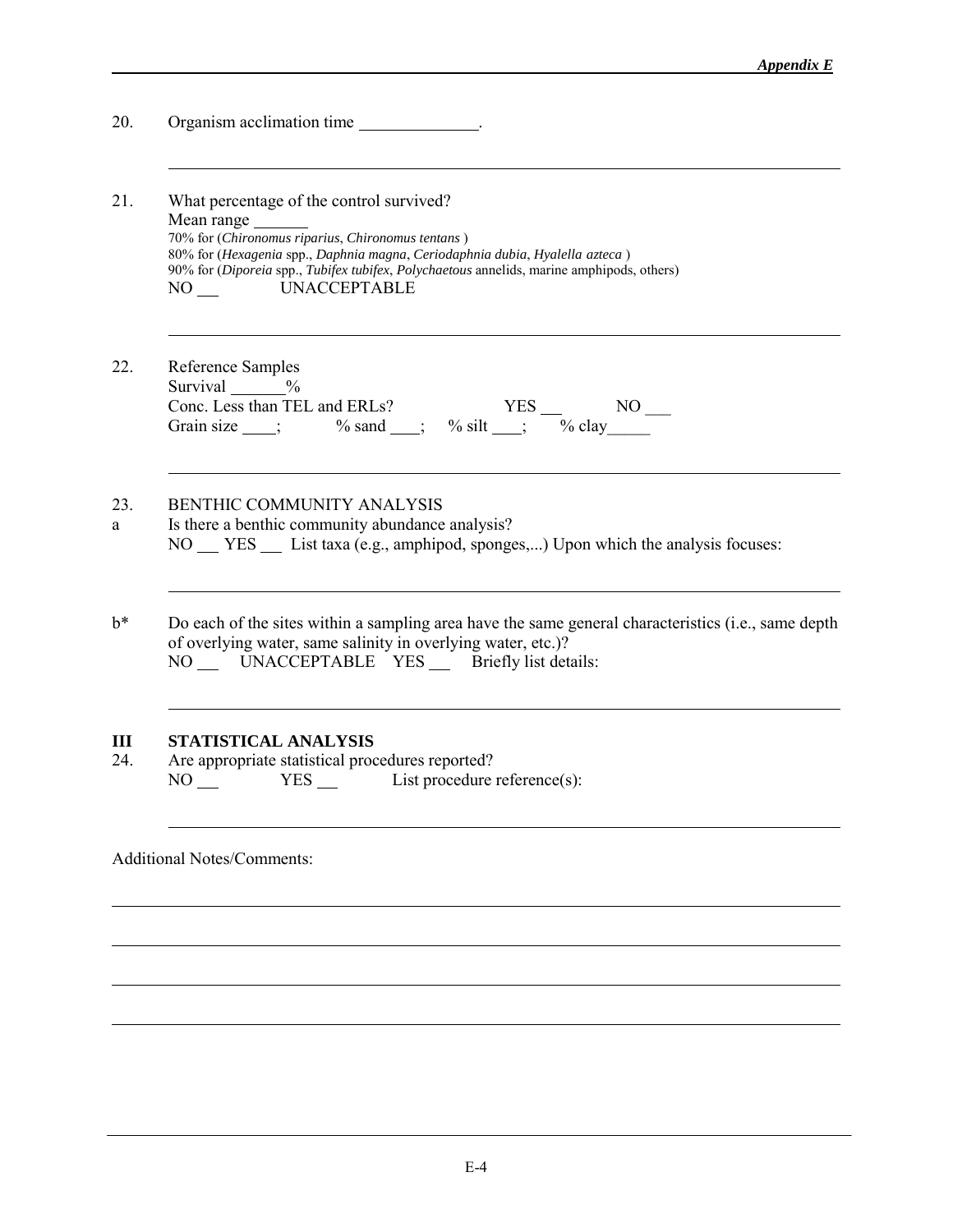# **APPENDIX F**

# **SCREENING CRITERIA FOR BEDS/SEDTOX SPIKED SEDIMENT BIOASSAY DATA**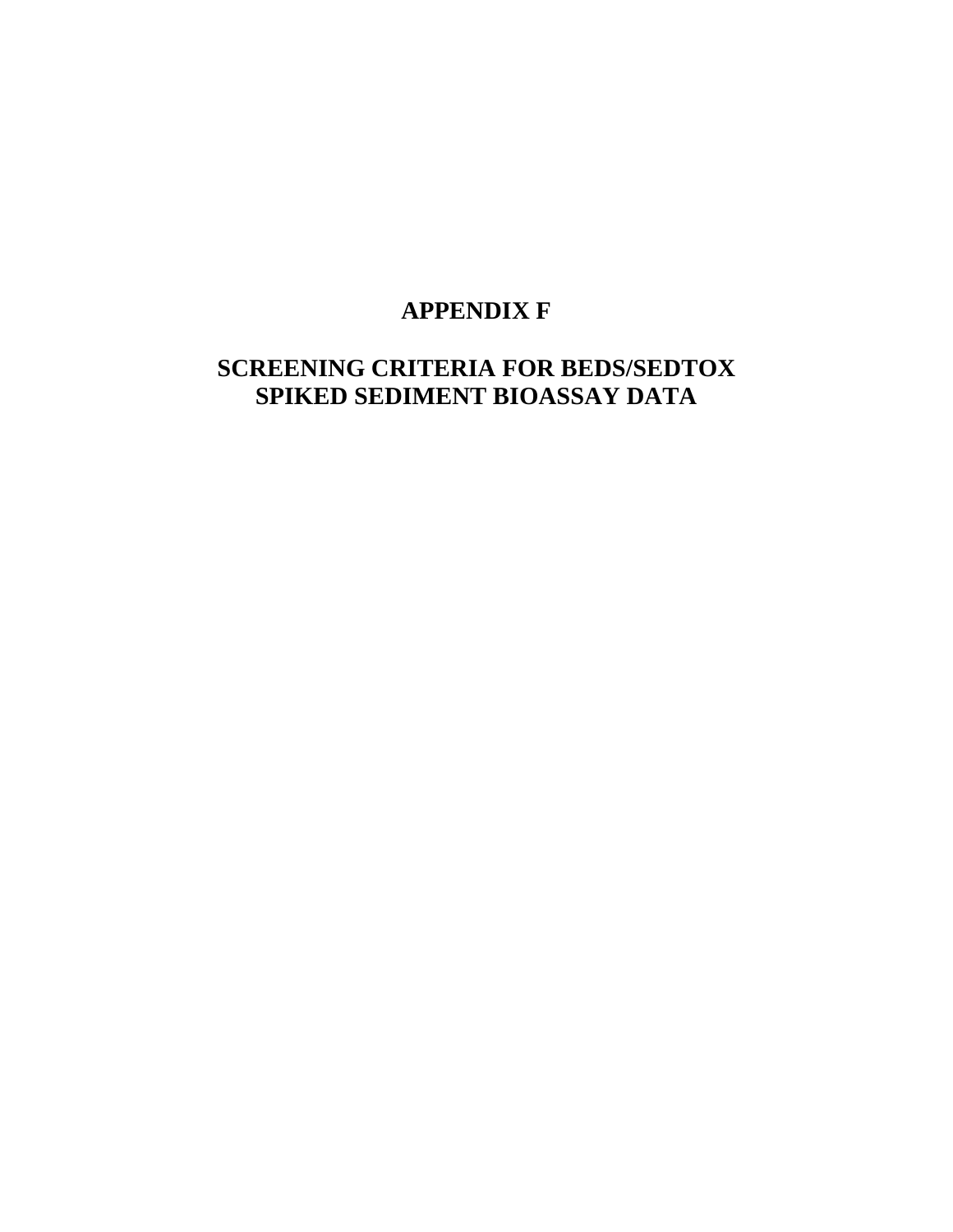## **APPENDIX F**

## **SCREENING CRITERIA FOR BEDS/SEDTOX SPIKED SEDIMENT BIOASSAY DATA**

|                        | *Must be Present                                                                                                                                                                                                    |
|------------------------|---------------------------------------------------------------------------------------------------------------------------------------------------------------------------------------------------------------------|
|                        | Reference: Reference Number:                                                                                                                                                                                        |
| $1^*$ .                | Does data set contain matching sediment chemistry and biological effects (i.e., biological and<br>chemical data collected from the same location at the same time).<br>UNACCEPTABLE<br>NO<br>YES Page Reference(s): |
| 2.                     | What is the location of sampling site(s)?<br><b>Collection Date?</b><br>Page Ref. for site description?                                                                                                             |
| 3.                     | Freshwater Estuarine<br>Marine __                                                                                                                                                                                   |
| $\mathbf I$<br>$4^*$ . | <b>Sediment Chemistry</b><br>Is there at least 1 non-toxic sample?<br>YES ____ Number of non-toxic: _____<br>Number of toxic:                                                                                       |
| 5.                     | Was bioassay conducted on unique __ or composite __ samples.<br>Number of replicates? Size of composite area?                                                                                                       |
| 6.                     | What chemistry data has been collected? (i.e., metals, PAHs, pesticides, pH, DO, TOC)<br>Metals PCBs pH TOC<br>PAHs Pesticides DO<br>AVS                                                                            |
| 7.                     | Are detection limits below the respective ERLs or TELs?<br><b>UNACCEPTABLE</b><br>NO<br>YES                                                                                                                         |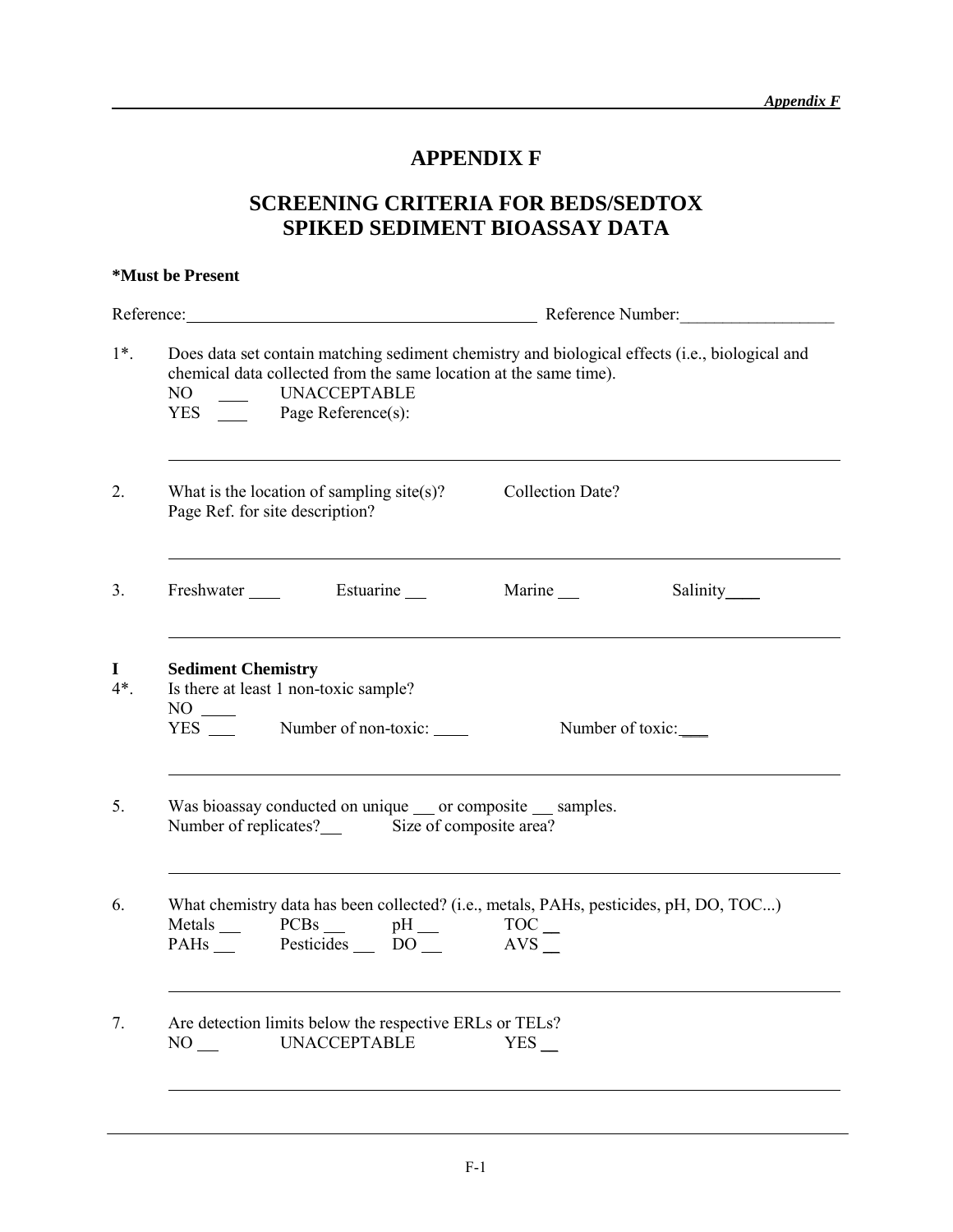| $NO_{--}$<br>$YES$ $\qquad$ | Are total metal concentrations measured?<br>SEM metals may not be included.<br>SEM metals may be included.                                                                                    |                                                                                                                                                                                                                                                      |
|-----------------------------|-----------------------------------------------------------------------------------------------------------------------------------------------------------------------------------------------|------------------------------------------------------------------------------------------------------------------------------------------------------------------------------------------------------------------------------------------------------|
| TOC ;                       |                                                                                                                                                                                               | What are the conditions in the bioassay chamber? (i.e., TOC, AVS, Grain size, $NH3$ , and $H2S$ ).<br>$AVS$ ; Grain size ; $NH_3$ ; $H_2S$ ;<br>Salinity                                                                                             |
|                             | Collection instrument ______________________;                                                                                                                                                 | Sediment depth ____________;                                                                                                                                                                                                                         |
|                             | What type of sediment was used:<br>Bulk Sediment Porewater<br>(Sediment with porewater) Extract porewater f<br>(Extract porewater from<br>sediments)                                          | Organic Extract ___<br>Elutriate __<br>(Sediment extracted with organic (Sediments with water, mixed,<br>solvent and expose liquid form)<br>settled and exposed water<br>OTHER TOXICITY DATA<br>species<br><b>UNACCEPTABLE</b><br><b>ALSO NEEDED</b> |
|                             | What type of toxicity test was conducted?<br>Static ____ (Water, sed-no change)<br>Static Renewal ____ (Water, sed-some water change)<br>Flow-Through ____ (Water, sed-water flowing through) | Length of test?                                                                                                                                                                                                                                      |
|                             | bulk sediment samples? What method(s) were used?<br>(Metals: partial digestion, analysis of elutriates or extracts are unacceptable.)                                                         | Are appropriate analytical procedures used to determine total concentrations of the analytes in                                                                                                                                                      |
| NO <sub>1</sub>             | concentrations are unacceptable.<br><b>UNACCEPTABLE</b>                                                                                                                                       | Are measured dry weight contaminant concentrations reported? Conversion from wet weight to<br>dry weight concentration may occur ONLY if data on moisture or TOC are provided. Nominal<br>$YES$ Page reference(s):                                   |
| $NO_{--}$                   | test) reported (24-h min. for metals; $\sim$ 1-wk min. for organics)?<br><b>UNACCEPTABLE</b>                                                                                                  | Is the equilibrium adjustment period (i.e., time between spiking and initiation of the biological<br>List details:<br>$YES$ <sub><math>-</math></sub>                                                                                                |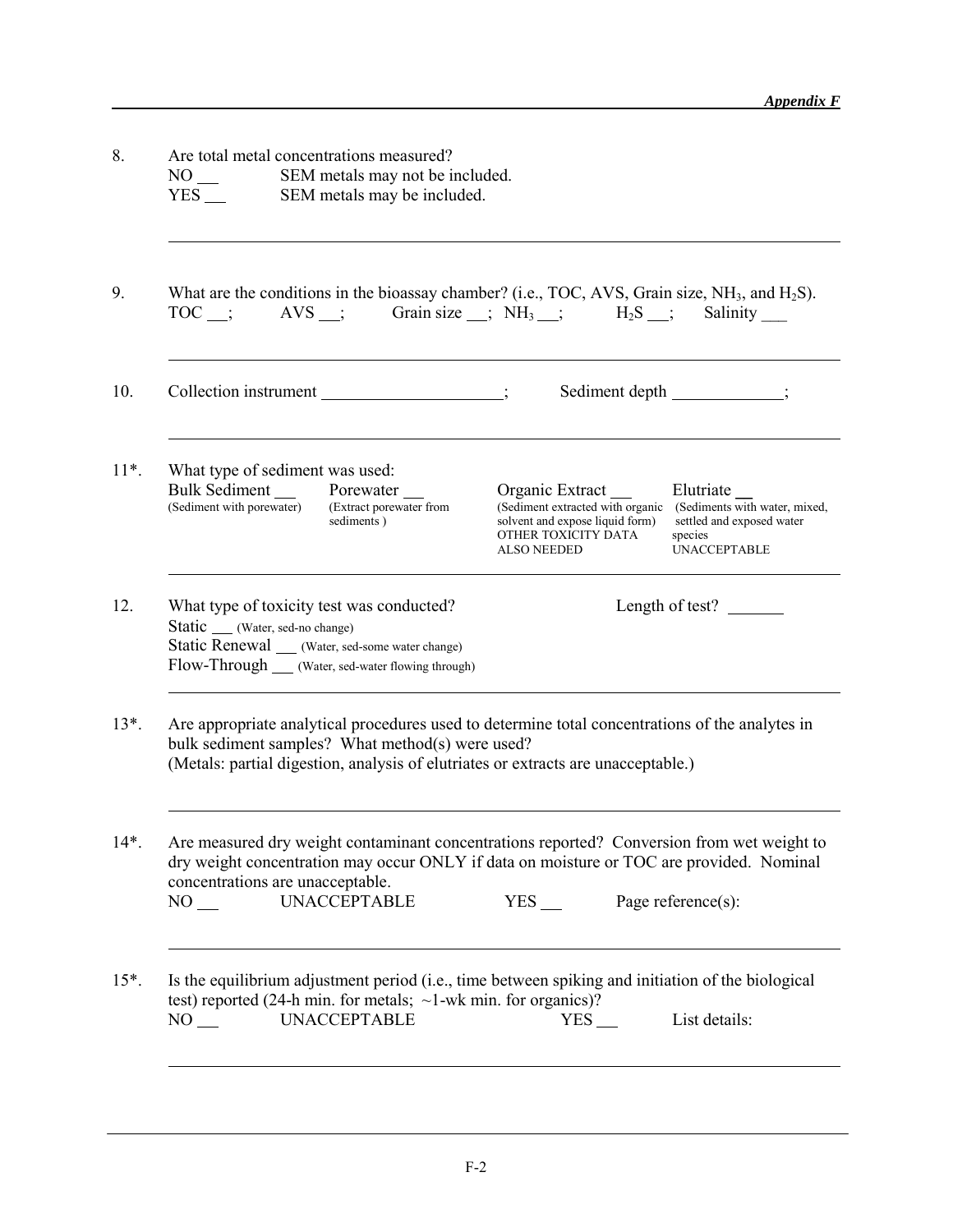| $\mathbf{I}$<br>$16*$ . | <b>BIOEFFECTS</b>                                                                                                                                                                                                                                                               |
|-------------------------|---------------------------------------------------------------------------------------------------------------------------------------------------------------------------------------------------------------------------------------------------------------------------------|
| a                       | Do toxicity tests employ appropriate laboratory procedures? (ASTM: E1367, E1611, E1706).<br>NO UNACCEPTABLE<br>YES                                                                                                                                                              |
| $\mathbf b$             | Have the following been recorded during testing?<br>Temperature __; pH __; Hardness __; Conductivity __; Salinity __;<br>$DO$ <sub>—</sub>                                                                                                                                      |
| $\mathbf c$             | Does DO Remain above<br>60% Needed for Marine<br>40% Needed for Freshwater<br>NO __ UNACCEPTABLE                                                                                                                                                                                |
| d                       | Temperature _____                                                                                                                                                                                                                                                               |
| e                       | Is temperature within natural range, fluctuate less then 3°C, and have a time weighted average<br>within 1°C of selected temp?<br>YES NO UNACCEPTABLE<br>Range                                                                                                                  |
| f                       | Do hardness, alkalinity, pH, or ammonia vary more than 50% (for freshwater samples)?<br>NO __ YES __ UNACCEPTABLE<br>Range: DO ________; Alk ______; pH ______; NH <sub>3</sub> _______                                                                                         |
| g                       | Is Salinity within species tolerance (for marine samples)?<br>YES __ NO __ UNACCEPTABLE<br>Range                                                                                                                                                                                |
| h                       | List procedure reference(s) or brief details:                                                                                                                                                                                                                                   |
| $17^*$ .                | Were biological responses compared to the control __ or reference __ sites?<br>List the Control and Reference sites?<br>Positive Control<br>reference = uncontaminated site within the same waterbody or watershed; control = uncontaminated site outside the tested water body |
| $18*$<br>a              | Have sediment samples used for biological testing been frozen?<br>NO __ YES __ If yes both biological and chemical testing must be performed after thawing<br>sediments.                                                                                                        |
| $\mathbf b$             | Are appropriate procedures used for collecting, handling, and storage of sediments?<br>List procedures reference(s) or brief details:<br>$NO \_\ YES \_\_$                                                                                                                      |
| 19.                     | Identify species used in toxicity testing.<br>Source of Species?                                                                                                                                                                                                                |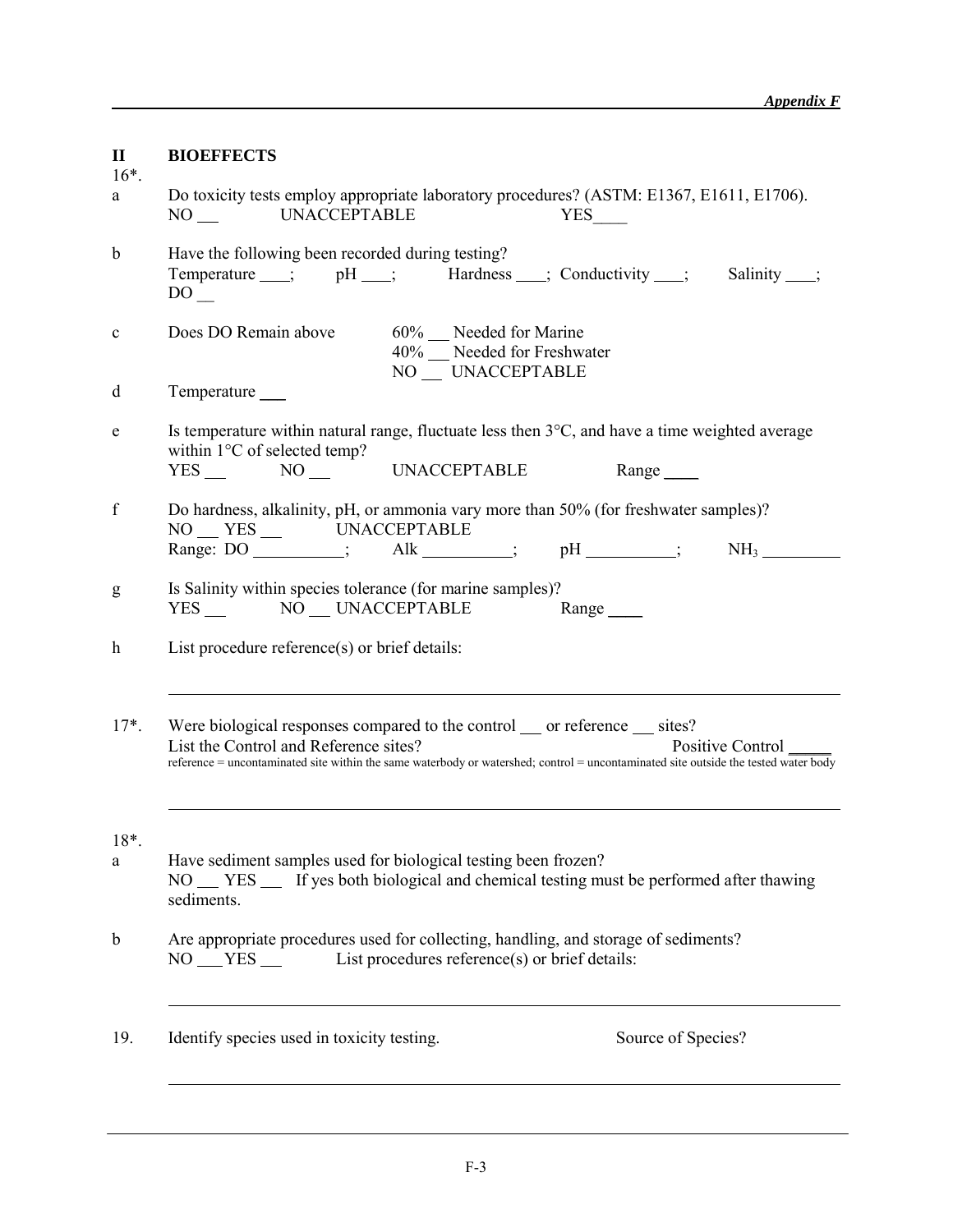| 20.      | What life stage were the test species at the start of the test?<br>(Hyalella azteca 7-14 day old; Chironomus tentans third-instar larvae; Chironomus riparius second instar or younger;<br>Daphnia magna 5 days old; Ceriodaphnia dubia <24h old; Hexagenia spp. 3-4 months old; Tubifex tubifex Adult;<br>Diporeia spp. juveniles) |
|----------|-------------------------------------------------------------------------------------------------------------------------------------------------------------------------------------------------------------------------------------------------------------------------------------------------------------------------------------|
| 21.      |                                                                                                                                                                                                                                                                                                                                     |
| $22*.$   | What percentage of the control survived?<br>Mean range _______ 70% for (Chironomus riparius, Chironomus tentans)<br>80% for (Hexagenia spp., Daphnia magna, Ceriodaphnia dubia, Hyalella azteca)<br>90% for (Diporeia spp., Tubifex tubifex, Polychaetous annelids, marine amphipods, others)<br>NO<br><b>UNACCEPTABLE</b>          |
| $23*$ .  | Reference samples<br>Survival $\frac{9}{6}$<br>Conc. less than TEL and ERLs?<br>YES NO<br>$\frac{\text{NO}}{\% \text{ sand}}$ $\frac{\text{NO}}{\% \text{ slit}}$ $\frac{\% \text{ clay}}{\% \text{ day}}$<br>Grain size _________;                                                                                                 |
| 24.<br>a | <b>BENTHIC COMMUNITY ANALYSIS</b><br>Is there a benthic community abundance analysis?<br>YES __ List taxa (e.g., amphipod, sponges) upon which the analysis focuses:<br>NO <sub>1</sub>                                                                                                                                             |
| $b^*$    | Do each of the sites within a sampling area have the same general characteristics (i.e., same depth<br>of overlying water, same salinity in overlying water, etc.)?<br>NO UNACCEPTABLE YES Briefly list details:                                                                                                                    |
| 25.      | Are end points (e.g., effects on embryonic development, early survival growth, reproduction,<br>adult survival, biomass, density, diversity, avoidance, lesions) reported?<br>NO<br>List endpoint $(s)$ :<br>$YES$ <sub><math>-</math></sub>                                                                                        |
| Ш<br>26. | STATISTICAL ANALYSIS<br>Are appropriate statistical procedures reported?<br>List procedure reference(s):<br>$YES$ $\qquad$<br>$NO_{--}$                                                                                                                                                                                             |

l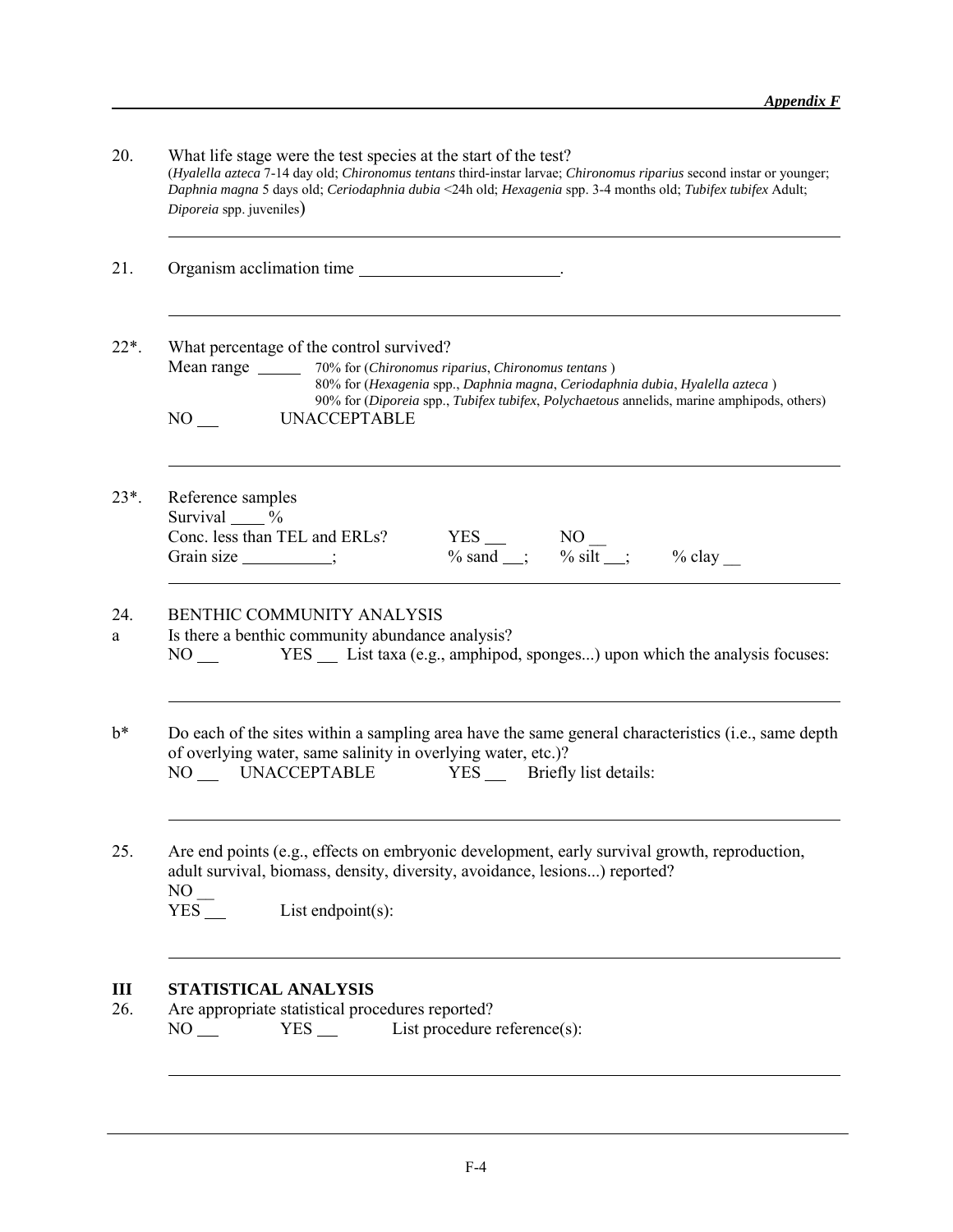l

l

l

Additional Notes/Comments:

l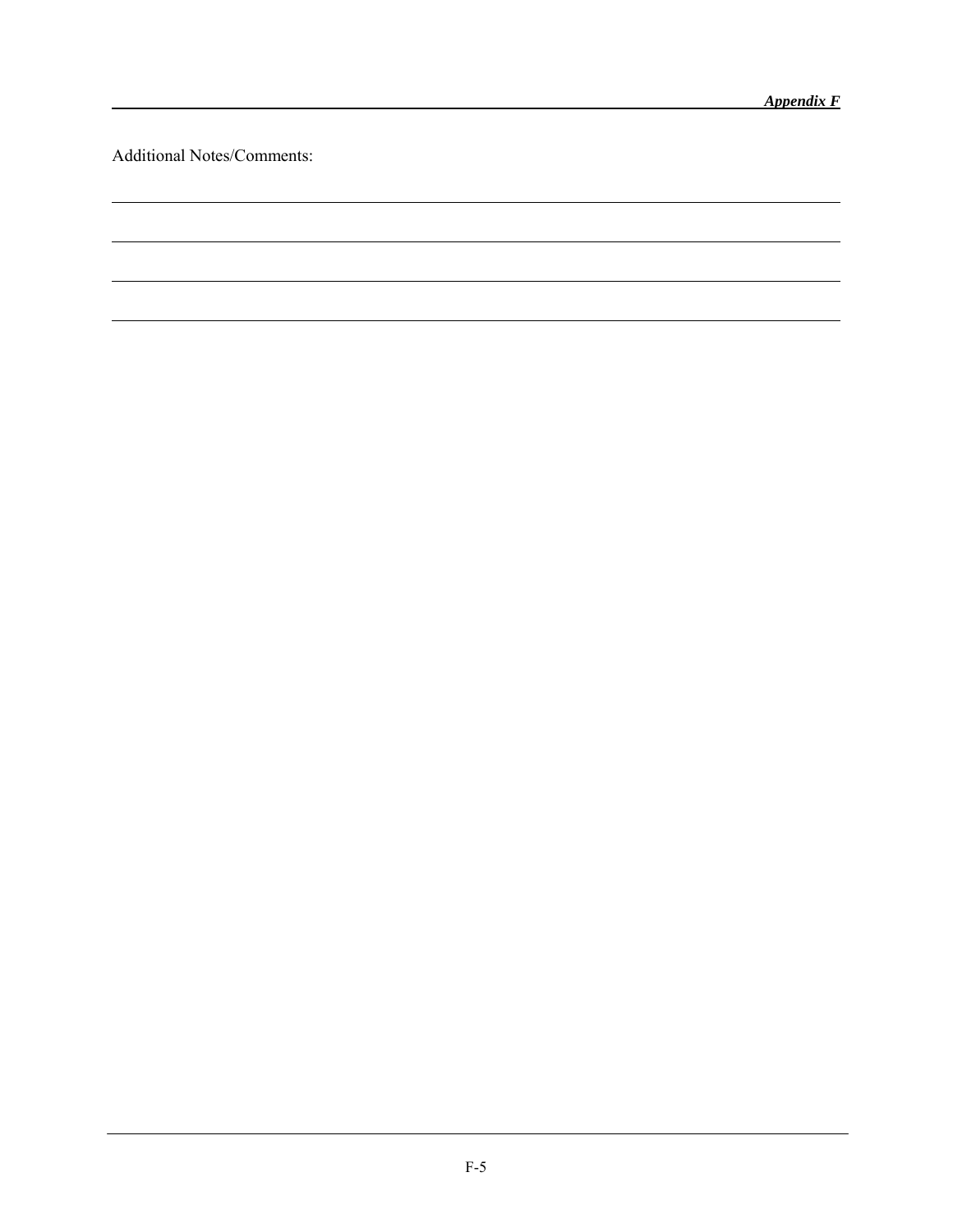# **APPENDIX G**

# **SUMMARY TABLES OF THE AVAILABLE DATA ON BIOLOGICAL EFFECTS ASSOCIATED WITH SEDIMENT-SORBED CHEMICALS IN THE ST. LOUIS RIVER AREA OF CONCERN**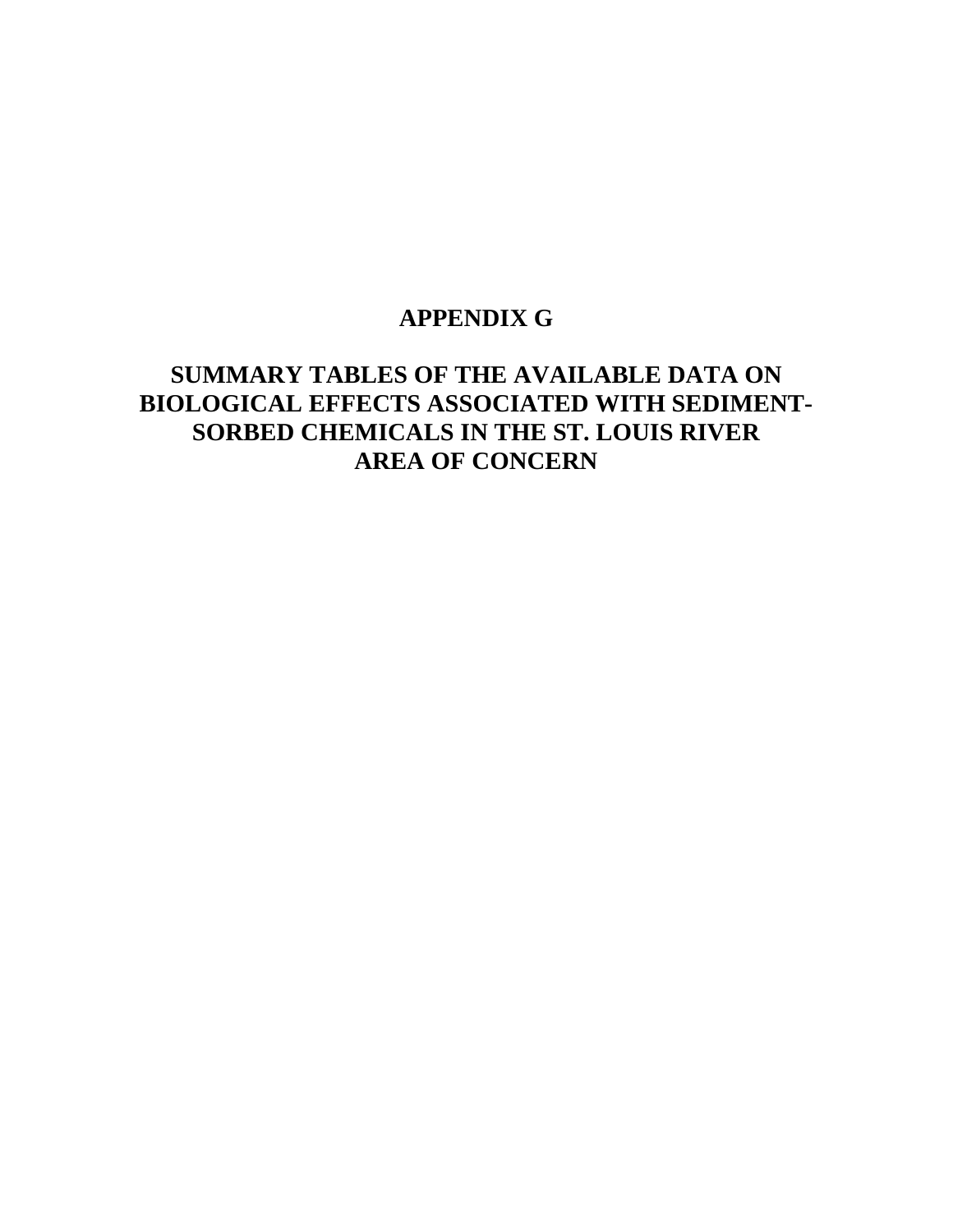## **APPENDIX G**

# **SUMMARY TABLES OF THE AVAILABLE DATA ON BIOLOGICAL EFFECTS ASSOCIATED WITH SEDIMENT-SORBED CHEMICALS IN THE ST. LOUIS RIVER AREA OF CONCERN**

Twenty-one tables have been assembled to provide a summary of the available data on the biological effects associated with the following sediment-sorbed contaminants in the St. Louis River AOC:

- arsenic
- cadmium
- chromium
- lead
- copper
- mercury
- zinc
- nickel
- total PCBs
- total PAHs
- benz(a)anthracene
- $\bullet$  benzo(a) pyrene
- chrysene
- fluoranthene
- pyrene
- anthracene
- fluorene
- phenanthrene
- naphthalene

In addition, tables on the biological effects associated with sediment-sorbed toxic equivalents (TEQs) for wildlife and human health, in the St. Louis River AOC, are also included. Due to the large size of these tables (approximately 250 pages), they will only be provided in PDF format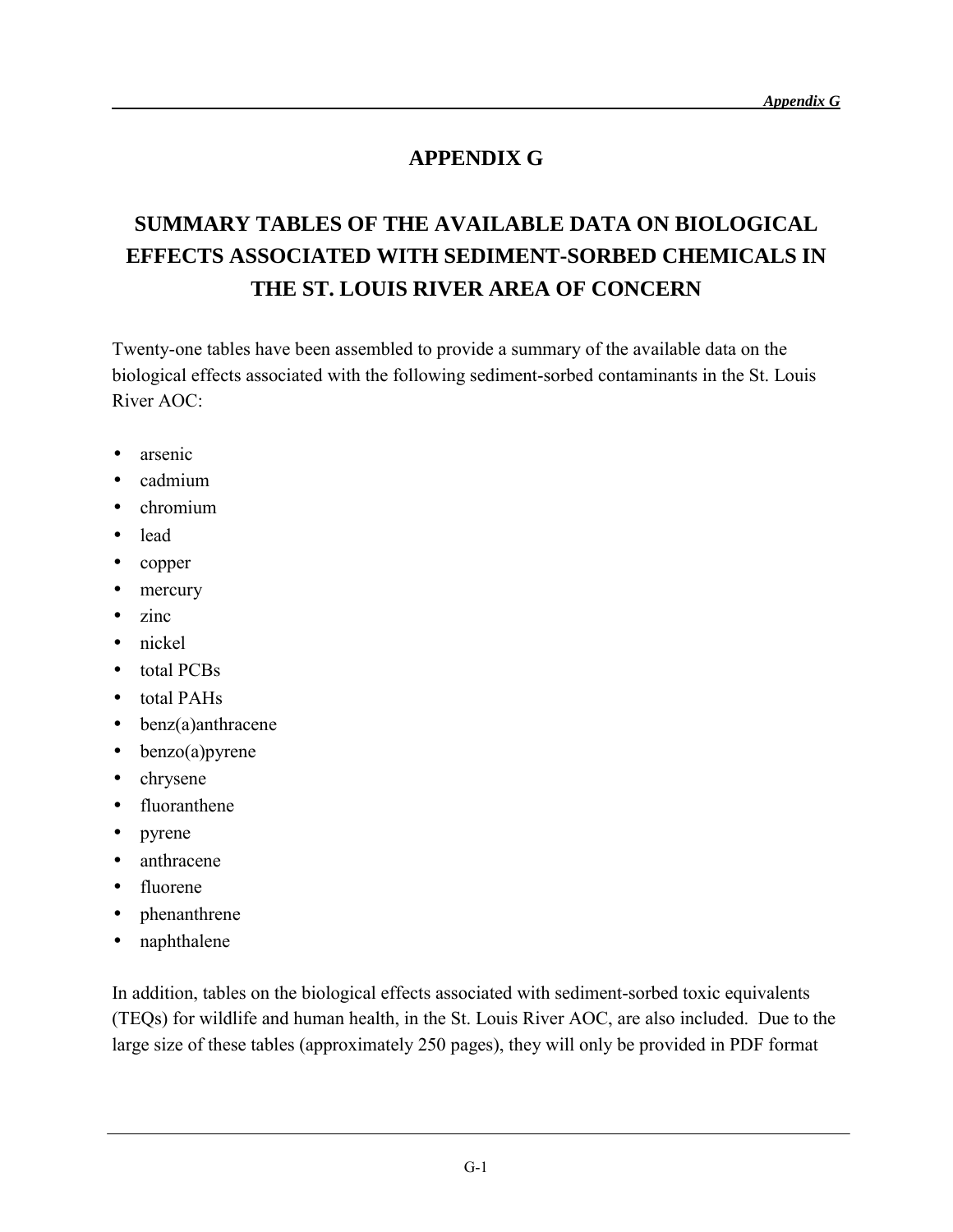on the MPCA's Contaminated Sediments Web page (under the listing for this project) at: http://www.pca.state.mn.us/water/sediments/studies-stlouis.html#assessment.

Please note that for the Crane *et al.* (1997) study, the TOC data are missing from the summary tables. The TOC data have recently been added to the database. In addition, seven samples from the Interlake/Duluth Tar Superfund site (i.e., Sites C-1-102, C-2-101, C-2-102, C-2-104, SB-65, SB-66, and C-11; IT Corp. 1997) were eliminated from the database shortly before this report was finalized; the appropriate report tables and text were revised to reflect these changes. A member of the MPCA's Interlake/Duluth Tar Superfund site team determined that sediment samples from the aforementioned sites were not collected at the same time for sediment chemistry and sediment toxicity tests. These changes were not made in the following tables due to time constraints with re-creating all twenty-one tables.

The MPCA has obtained a new GLNPO grant (effective October 1, 2000) to expand the matching sediment chemistry/toxicity database for the St. Louis River AOC. This new GISbased database will include all sediment chemistry and bioeffects data for selected studies. Contact Judy Crane (MPCA) for additional information.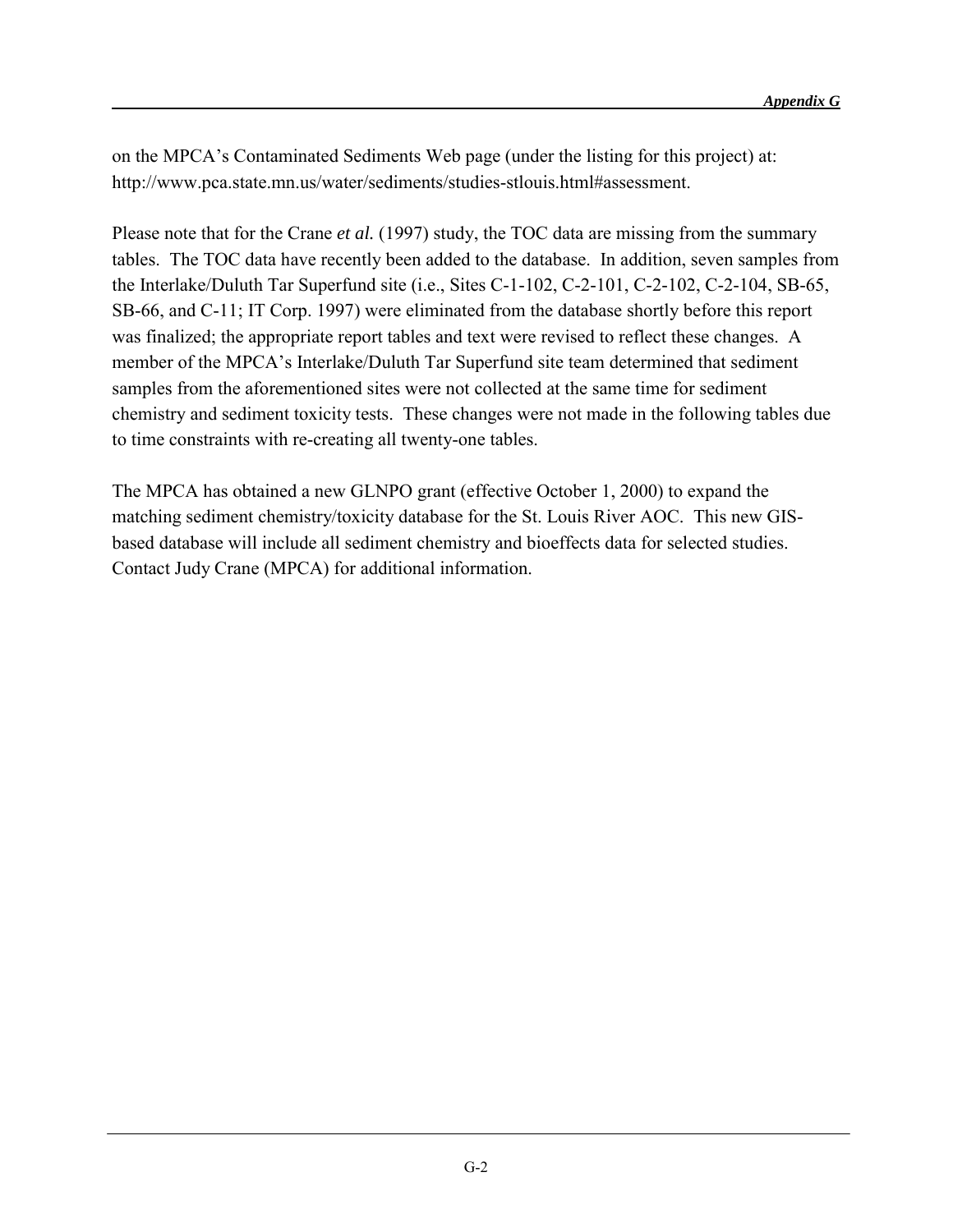# **APPENDIX H**

# **CANDIDATE APPROACHES TO THE DEVELOPMENT OF NUMERICAL SEDIMENT QUALITY TARGETS FOR POTENTIAL CHEMICALS OF CONCERN IN THE ST. LOUIS RIVER AREA OF CONCERN**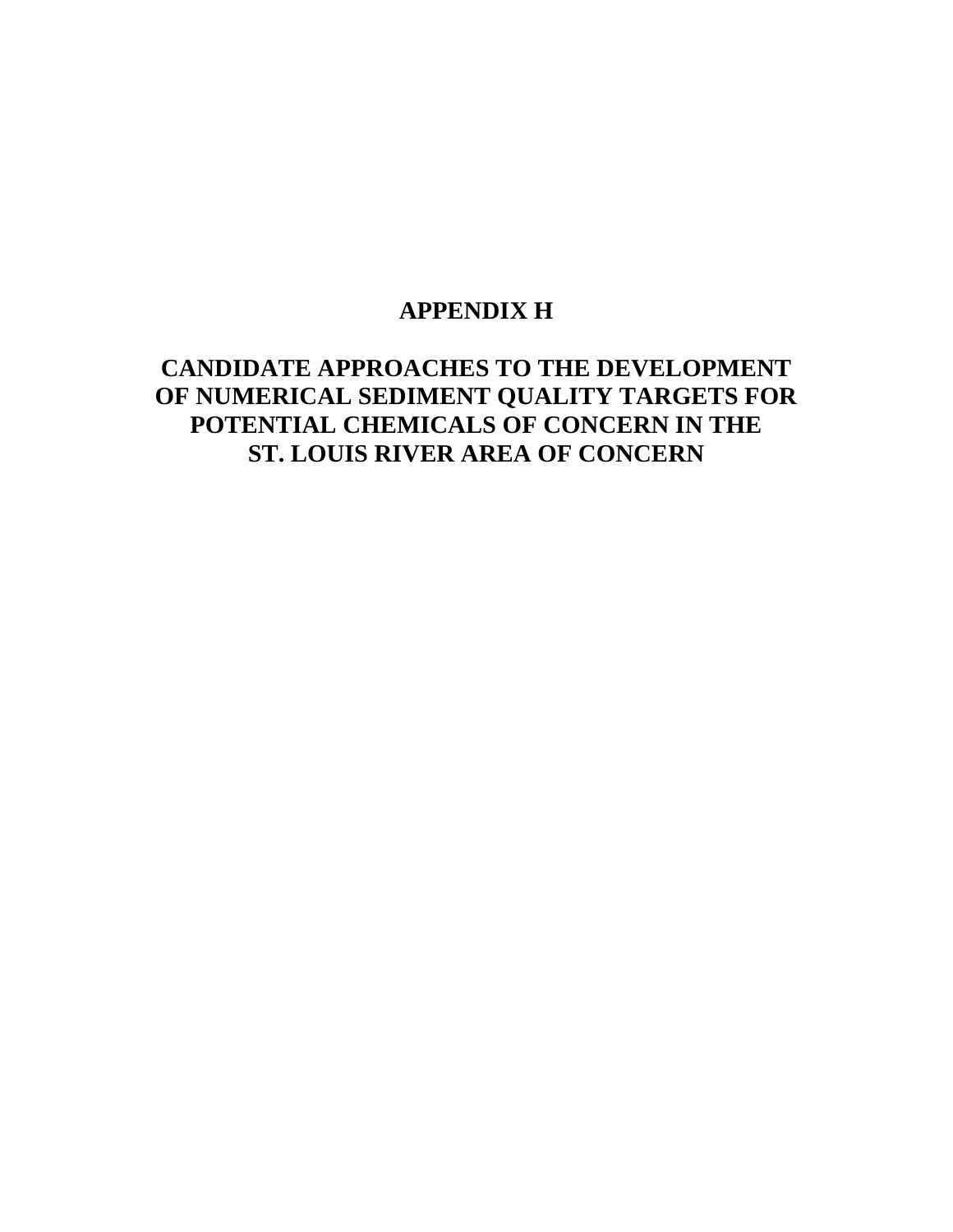## **APPENDIX H**

# **CANDIDATE APPROACHES TO THE DEVELOPMENT OF NUMERICAL SEDIMENT QUALITY TARGETS FOR POTENTIAL CHEMICALS OF CONCERN IN THE ST. LOUIS RIVER AREA OF CONCERN**

Numerical sediment quality guidelines (including sediment quality guidelines, sediment quality criteria, sediment quality objectives, and sediment quality standards) have been developed by various jurisdictions in North America for both freshwater and marine ecosystems. The SQGs that are currently being used in North America have been developed using a variety of empirical and theoretical approaches, including:

- Screening Level Concentration (SLC) Approach;
- Effects Range (ER) Approach;
- Effects Level (EL) Approach;
- Apparent Effects Threshold (AET) Approach;
- Equilibrium Partitioning (EqP) Approach;
- Logistic Regression Modeling (LRM) Approach; and,
- Consensus Approach.

The aforementioned approaches were considered to support the derivation of numerical SQTs for the protection of sediment-dwelling organisms in the St. Louis River AOC. The tissue residue approach was considered to be the primary method for deriving numerical SQTs for the protection of wildlife and human health (i.e., for substances that bioaccumulate in the food web). The following sections provide brief descriptions of each of these approaches. Table H-1 provides a summary of these approaches.

## **H.1 SCREENING LEVEL CONCENTRATION APPROACH**

The screening level concentration (SLC) approach is a biological effects-based approach that is applicable to the development of SQGs for the protection of benthic organisms. This approach utilizes matching biological and chemistry data collected in field surveys to calculate a screening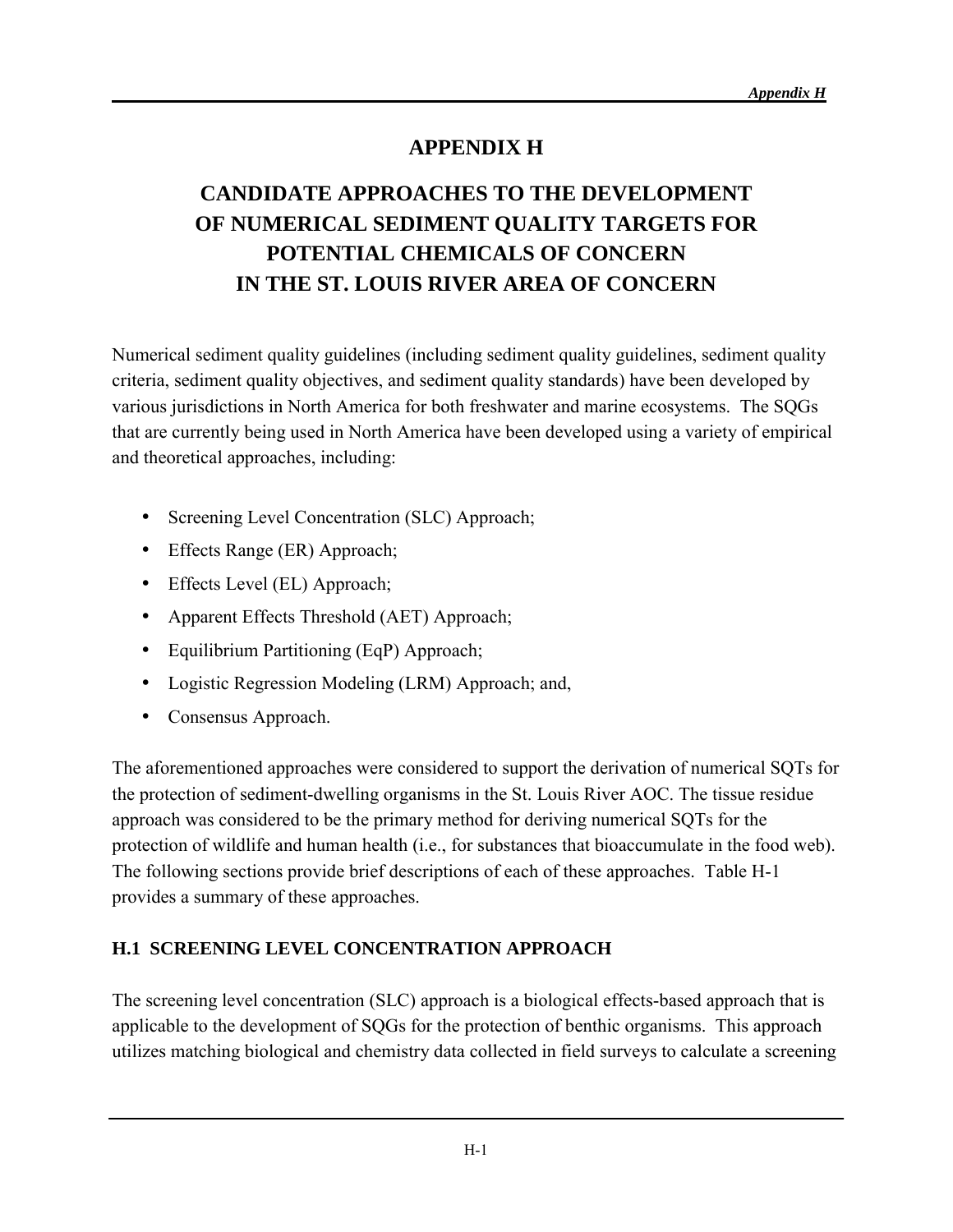level concentration (SLC) (Neff *et al*. 1986). The SLC is an estimate of the highest concentration of a contaminant that can be tolerated by a pre-defined proportion of benthic infaunal species.

The SLC is determined through the use of a database that contains information on the concentrations of specific contaminants in sediments and on the co-occurrence of benthic organisms with varying contaminant levels. For each benthic organism for which adequate data are available, a species screening level concentration (SSLC) is calculated. The SSLC is determined by plotting the frequency distribution of the contaminant concentrations over all of the sites at which the species occurs (information from at least ten sites is required to calculate a SSLC). The 90th percentile of this distribution is taken as the SSLC for the species being investigated. The SSLCs for all of the species for which adequate data are available are then compiled as a frequency distribution to determine the concentration that can be tolerated by a specific proportion of the species (i.e., the 5th percentile of the distribution would provide a SLC that should be tolerated by 95% of the species; see Figure 1 in Persaud *et al.* 1993 for a graphic example of this frequency distribution). This concentration is termed the screening level concentration of the contaminant.

A number of jurisdictions have used the SLC approach to derive numerical SQGs. In the St. Lawrence River, two types of SQGs were developed for five groups of PCBs using the SLC approach, including a minimal effect threshold (MET) and a toxic effect threshold (TET) (EC and MENVIQ 1992). The MET was calculated as the 15th percentile of the SSLCs, while the TET was calculated as the 90th percentile of the SSLC distribution for each substance. Therefore, the MET and TET are considered to provide protection for 85% and 10% of the species represented in the database, respectively. Similarly, the Ontario Ministry of Environment and Energy has developed a lowest effect level (LEL) and severe effect level (SEL) for each of five groups of PCBs, hepoxide, and γ-BHC using this approach (Persaud *et al.* 1993). Neff *et al.* (1986) also developed a screening level concentration (SLC) for total PCBs primarily using data from the Great Lakes.

## **H.2 EFFECTS RANGE APPROACH**

The effects range (ER) approach to the derivation of SQGs was developed to provide an informal tool for assessing the potential of various contaminants tested in the National Status and Trends Program (NSTP) to be associated with adverse effects on sediment-dwelling organisms (Long and Morgan 1991). As a first step, a database was compiled which contained information on the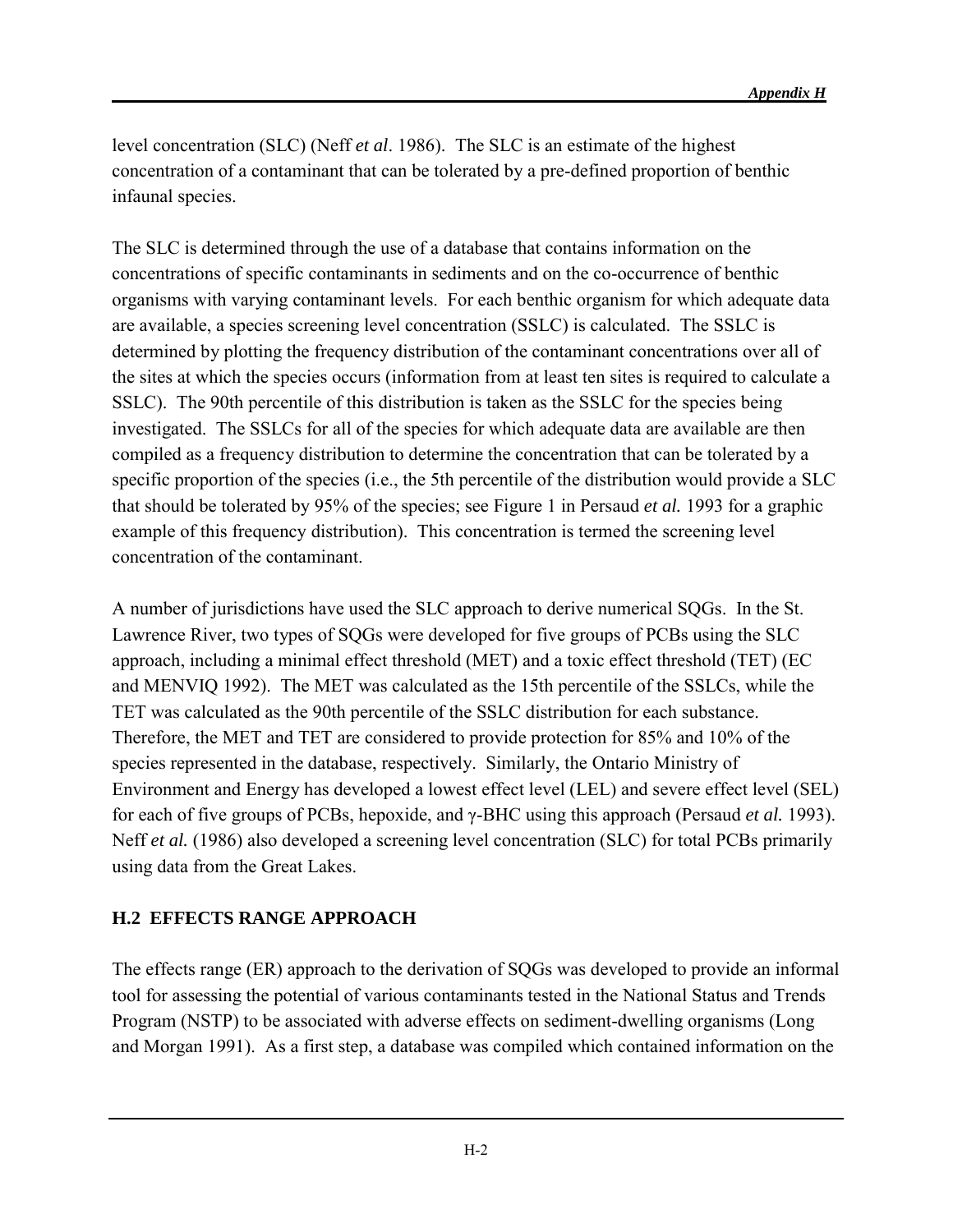effects of sediment-associated contaminants, including data from spiked-sediment toxicity tests, matching sediment chemistry and biological effects data from field studies in the United States, and SQGs that were derived using various approaches. All of the information in the database was weighted equally, regardless of the method that was used to develop it. The objective of this initiative was to identify informal guidelines which could be used to evaluate sediment chemistry data collected nationwide under the NSTP.

Candidate data sets from field studies were evaluated to determine their applicability for incorporation into the database (MacDonald *et al.* 1996). This evaluation was designed to determine the overall applicability of the data set, the methods that were used, the end-points that were measured, and the degree of concordance between the chemical and biological data. The data which met the evaluation criteria were incorporated into the database.

The database that was compiled included several types of information from each study. Individual entries consisted of the concentration of the contaminant, the location of the study, the species tested and endpoint measured, and an indication of whether or not there was concordance between the observed effect and the concentrations of a specific chemical (i.e., no effect, no or small gradient, no concordance, or a "hit", which indicated that an effect was measured in association with elevated sediment chemistry). Data from nontoxic or unaffected samples were assumed to represent background conditions. Data which showed no concordance between chemical and biological variables were included in the database, but were not used to calculate the SQGs. The data for which a biological effect was observed in association with elevated chemical concentrations (i.e., hits) were sorted in ascending order of concentration and the  $10<sup>th</sup>$ and  $50<sup>th</sup>$  percentile concentrations for each compound were determined. The effects range-low (ERL;  $10^{th}$  percentile value) was considered to represent a lower threshold value, below which adverse effects on sensitive life stages and/or species occurred infrequently. The effects rangemedian (ERM; 50<sup>th</sup> percentile value) was considered to represent a second threshold value, above which adverse effects were frequently observed. These two parameters, ERL and ERM, were then used as informal SQGs (Long and Morgan 1991; Long *et al.* 1995). These SQGs were subsequently evaluated to determine their ability to correctly classify sediments as toxic and nontoxic (Long *et al.* 1998a,b). The U.S. EPA (1996) used a similar approach to derive ERLs (15<sup>th</sup>) percentile of the effects data set) and ERMs  $(50<sup>th</sup>$  percentile of the effects data set) for assessing sediments from various freshwater locations. Similarly, MacDonald (1997b) applied the ER approach to regionally collected field data to derive site-specific sediment effect concentrations (SECs) for PCBs and DDTs in the Southern California Bight.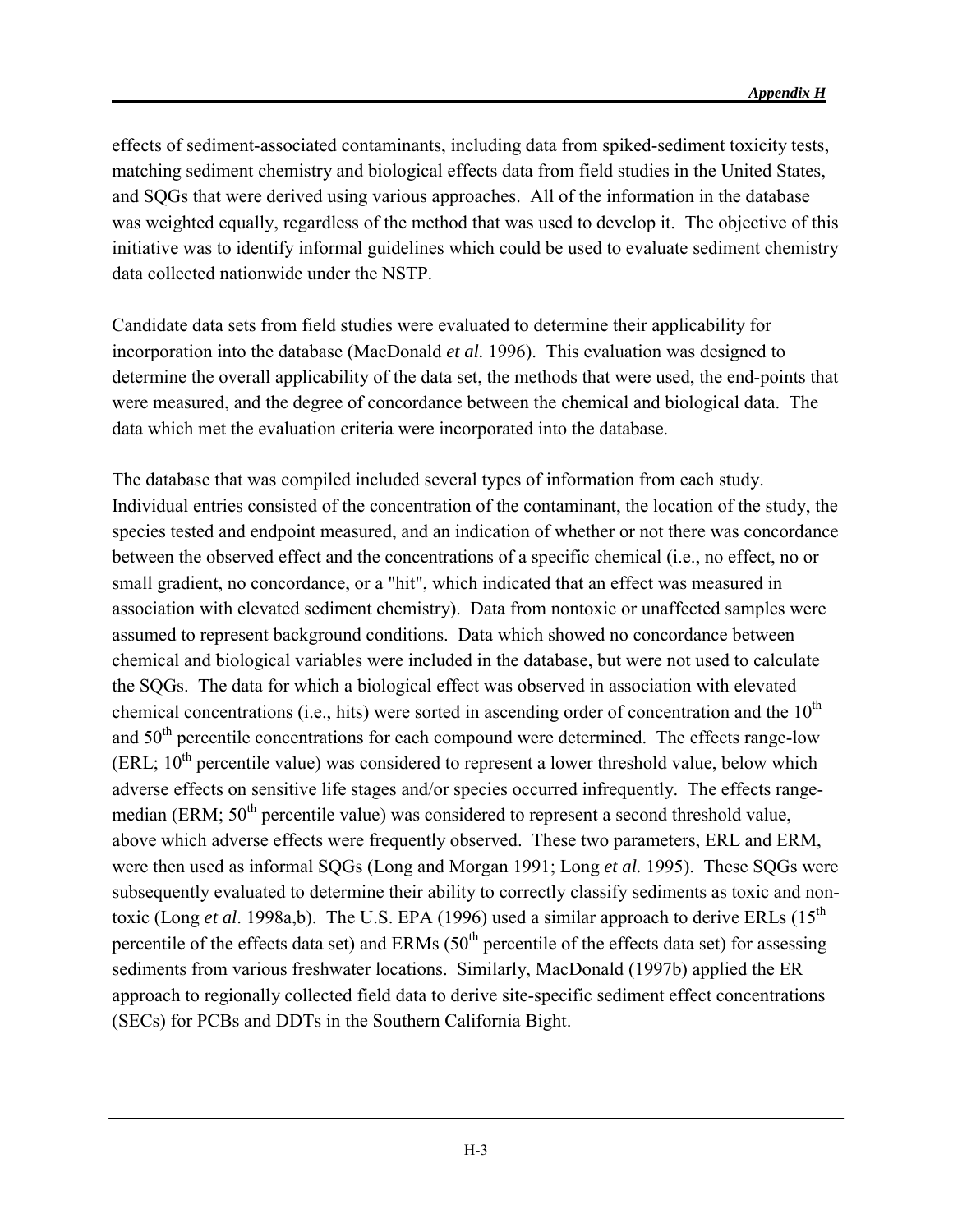## **H.3 EFFECTS LEVEL APPROACH**

The effects level (EL) approach is closely related to the effects range approach. However, the EL approach is supported by an expanded version of the database that was used to derive the effects levels (Long and Morgan 1991). The expanded database contains matching sediment chemistry and biological effects data from spiked-sediment toxicity tests and from field studies conducted throughout North America (including both effects and no effects data). The expanded database also contains SQGs that were derived using various approaches. The information contained in the expanded database was evaluated and classified in the same manner that was used to compile the original NSTP database.

In the EL approach, the underlying information in the database was used to derive two types of SQGs, including threshold effect levels (TELs) and probable effect levels (PELs). The TEL, which is calculated as the geometric mean of the  $15<sup>th</sup>$  percentile of the effects data set and the 50<sup>th</sup> percentile of the no effects data set, represents the chemical concentration below which adverse effects occurred infrequently. The PEL is calculated as the geometric mean of the  $50<sup>th</sup>$ percentile of the effects data set and the  $85<sup>th</sup>$  percentile of the no effects data set. The PEL represents a threshold value above which adverse effects were frequently observed. These arithmetic procedures have been applied to the expanded database to derive numerical SQGs (i.e., TELs and PELs) for Florida coastal waters (MacDonald *et al.* 1996), U.S. freshwater systems (Ingersoll *et al.* 1996), and Canadian freshwater and marine systems (Smith *et al.* 1996).

## **H.4 APPARENT EFFECTS THRESHOLD APPROACH**

The Apparent Effects Threshold (AET) approach to the development of SQGs was developed for use in the Puget Sound area of Washington State (Tetra Tech Inc. 1986). The AET approach is based on empirically defined relationships between measured concentrations of a contaminant in sediments and observed biological effects. This approach is intended to define the concentration of a contaminant in sediment above which significant (p ≤0.05) biological effects are *always* observed. These biological effects include, but are not limited to, toxicity to benthic and/or water column species (as measured using sediment toxicity tests), changes in the abundance of various benthic species, and changes in benthic community structure. In Puget Sound, for example, four marine AET values have been generated, including AETs for Microtox®, oyster larvae, benthic communities, and amphipods. The AET values are based on dry weightnormalized contaminant concentrations for metals and either dry weight- or total organic carbon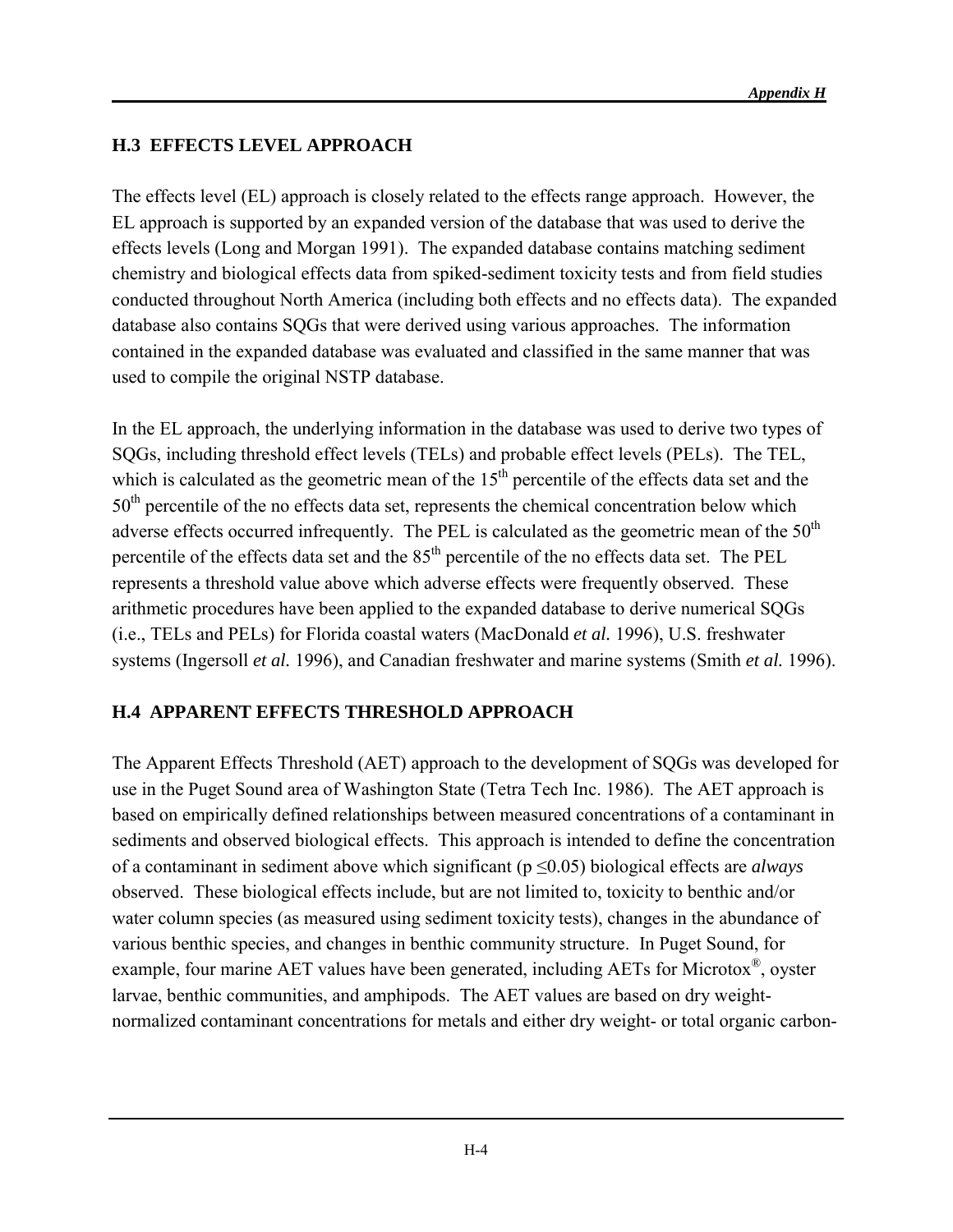normalized concentrations for organic substances (Barrick *et al*. 1988; Washington Department of Ecology 1990). The state of Washington has used the various AET values to establish sediment quality standards and minimum clean-up levels for contaminants of concern in the state.

Cubbage *et al.* (1997) refined this approach to support the development of probable AETs (PAETs) using matching sediment chemistry and toxicity data for freshwater sediments from the state of Washington.Ingersoll *et al.* (1996; USEPA 1996) utilized a similar approach to develop freshwater AETs (termed no effect concentrations or NECs in that study) using data from various freshwater locations.

## **H.5 EQUILIBRIUM PARTITIONING APPROACH**

The water-sediment equilibrium partitioning (EqP) approach has been one of the most studied and evaluated approaches for developing SQGs for non-polar organic chemicals and metal mixtures (Pavlou and Weston 1983; Bolton *et al*. 1985; Kadeg *et al*. 1986; Pavlou 1987; Di Toro *et al.* 1991; Hansen *et al.* 1996). This approach is based on the premise that the distribution of contaminants is predictable among different compartments in the sediment matrix (i.e., sediment solids and interstitial water) based on their physical and chemical properties, assuming that continuous equilibrium exchange between sediment and interstitial water occurs. This approach has been supported by the results of spiked-sediment toxicity tests, which indicate that positive correlations exist between the biological effects observed and the concentrations of contaminants measured in the interstitial water (Di Toro *et al.* 1991; Berry *et al.* 1996; Hansen *et al.* 1996).

In the EqP approach, water quality criteria developed for the protection of freshwater or marine organisms are used to support the SQG derivation process. As such, the water quality criteria formulated for the protection of water column species are assumed to be applicable to benthic organisms (Di Toro *et al*. 1991). The SQGs are calculated using the appropriate water quality criteria [usually the final chronic values (FCVs) or equivalent values; USEPA 1997b] in conjunction with the sediment/water partition coefficients  $(K_p)$  for the specific contaminants. The FCV is derived from the species mean chronic value that has been calculated from published toxicity data and is intended to protect 95% of aquatic species. The calculation procedure for nonionic organic contaminants is as follows:

## $SOG = K_n \cdot FCV$

*where:*

 $SQG =$  Sediment quality guideline (in  $\mu$ g/kg);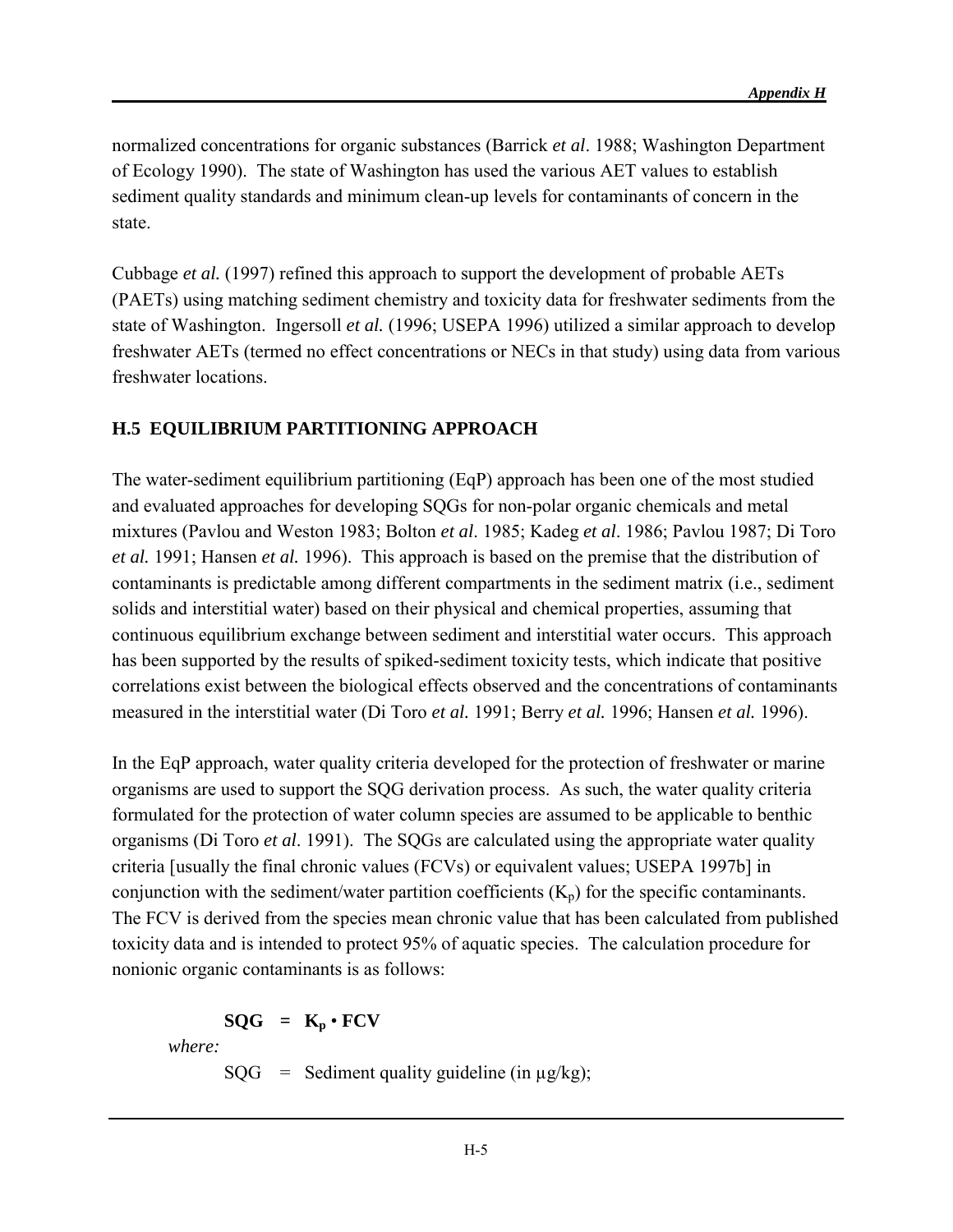$K_p$  = Partition coefficient for the chemical (in L/kg); and, FCV = Final chronic value (in  $\mu$ g/L).

The  $K_p$  is a function of the partition coefficient for sediment organic carbon  $(K_{\text{oc}})$  of the substance under consideration and the amount of organic carbon in the sediment  $(f_{oc})$  under investigation (where  $K_p = K_{oc} \cdot f_{oc}$ ; Di Toro *et al.* 1991). The  $K_{oc}$  for non-ionic substances can be calculated from its octanol-water partition coefficient  $(K_{ow})$  (Di Toro *et al.* 1991).

The U.S. EPA has prepared draft equilibrium partitioning sediment guidelines (ESGs) for endrin dieldrin, and metal mixtures (cadmium, copper, lead, nickel, silver, and zinc) (Scott Ireland, U.S. EPA, personal communication, 2000). The U.S. EPA is also preparing a draft ESG for PAH mixtures. Draft U.S. EPA documents which provide guidance on the technical basis for deriving ESGs for nonionic organics for the protection of benthic organisms, as well as methods for deriving site-specific ESGs, have also been prepared (Scott Ireland, U.S. EPA, personal communication, 2000). Additional information about the aforementioned reports is available at: [http://www.epa.gov/waterscience/pc/csnews/issue25/.](http://www.epa.gov/waterscience/pc/csnews/issue25/)

## **H.6 LOGISTIC REGRESSION MODELING APPROACH**

In the logistic regression modeling (LRM) approach, numerical SQGs are derived from the results of field studies of sediment quality conditions. The first step in this process involves the collection, evaluation, and compilation of matching sediment chemistry and toxicity data from a wide variety of sites in North America. Next, the information that is compiled in the database is retrieved on a substance-by-substance basis, with the data from individual sediment samples sorted in order of ascending concentration. For each sediment sample, the ascending data table provides information on the concentration of the contaminant under consideration (on either a dry weight- or organic carbon-normalized basis) and the toxicity test results (i.e., toxic or not toxic) for each toxicity test endpoint (e.g., 10-day survival of amphipods).

In the next step of the process, the data contained in the ascending data tables are screened to minimize the inclusion of samples in which the selected contaminant did not contribute substantially to the observed toxicity. In this analysis, the chemical concentration in each toxic sample is compared to the mean concentration in the non-toxic samples from the same study and geographic area. The toxic samples with concentrations of the selected contaminant that were less than or equal to the average concentration of that chemical in the non-toxic samples were not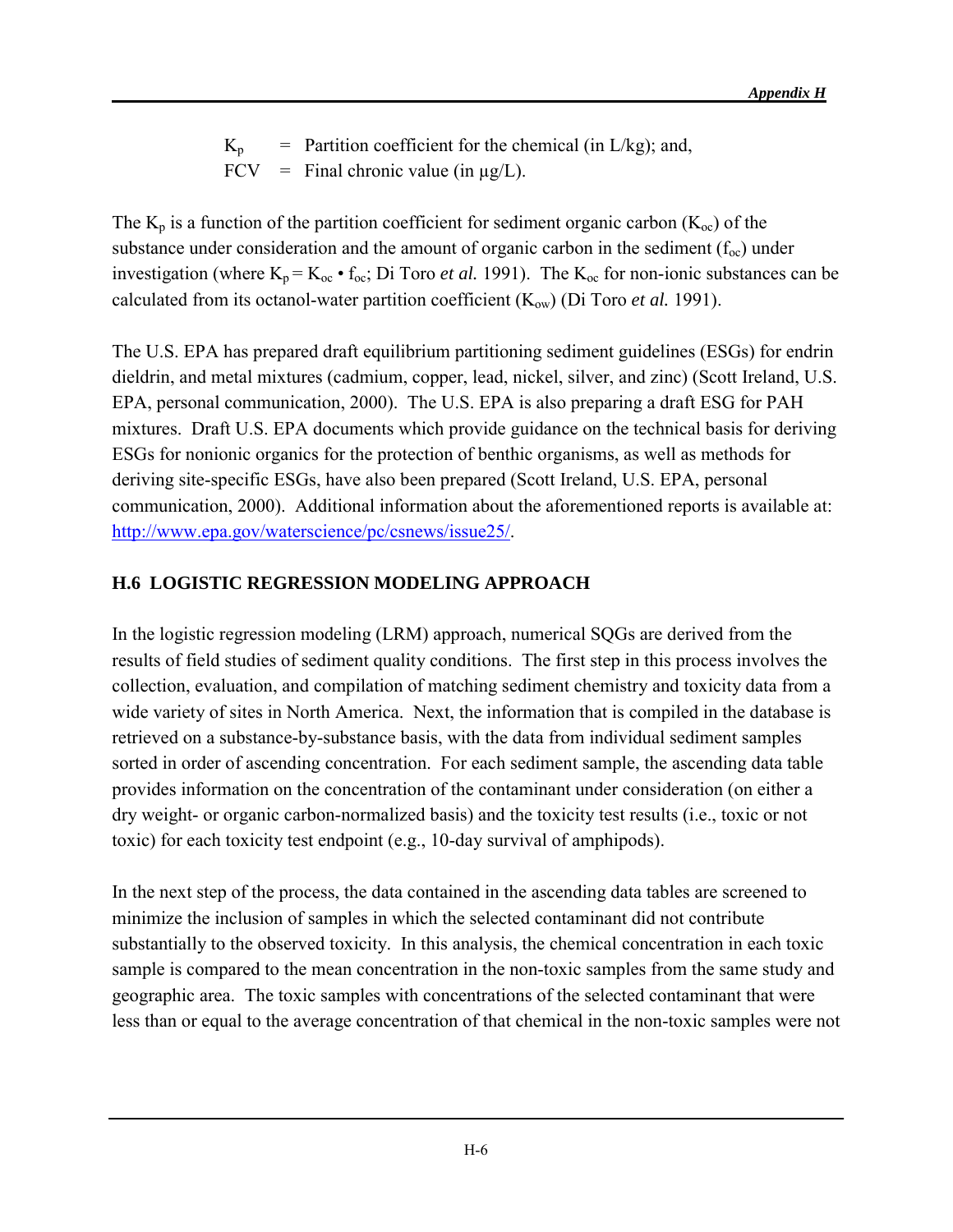used in further analyses of the data (i.e., it was highly unlikely that the contaminant substantially contributed to sediment toxicity in such samples).

In the final step of the analysis, the screened data are used to develop logistic regression models, which express the relationship between the concentration of the selected contaminant and the probability of observing toxicity. In its simplest form, the logistic model can be described using the following equation:

$$
p = e^{B0 + B1(x)} \div (1 + e^{B0 + B1(x)})
$$

|                | $=$ probability of observing a toxic effect;            |
|----------------|---------------------------------------------------------|
| B <sub>0</sub> | $=$ intercept parameter;                                |
| B1.            | $=$ slope parameter; and,                               |
|                | $=$ concentration or log concentration of the chemical. |
|                |                                                         |

Using a preliminary database consisting of the results of 10-day marine amphipod toxicity tests, Field *et al.* (1999) derived logistic regression models for seven chemical substances to illustrate the methodology. More specifically, these investigators calculated T10, T50, and T90 values for four metals, two PAHs, and total PCBs. These values represent the chemical concentrations that correspond to a 10%, 50%, and 90% probability of observing sediment toxicity. In addition to supporting the derivation of specific T-values, this method can be used to determine the concentration of a contaminant that corresponds to any probability of observing toxicity. Therefore, a sediment manager can identify an acceptable probability of observing sediment toxicity at a site (e.g., 25%) and determine the corresponding chemical concentrations (e.g., T25 values). The calculated value can then be used as the SQG for the site. The LRM approach is data intensive and has primarily been applied to marine data sets. Limited freshwater data make this approach difficult to develop at this time for freshwater sediments.

#### **H.7 CONSENSUS APPROACH**

In the consensus approach, consensus-based SQGs are derived from the existing SQGs that have been published for the protection of sediment-dwelling organisms. Derivation of numerical SQGs using the consensus approach involves a four-step process. First, the SQGs that have been derived by various investigators for assessing the quality of freshwater sediments are collected and collated. Next, the SQGs obtained from all sources are evaluated to determine their applicability to the derivation of consensus-based SQGs. The selection criteria that are applied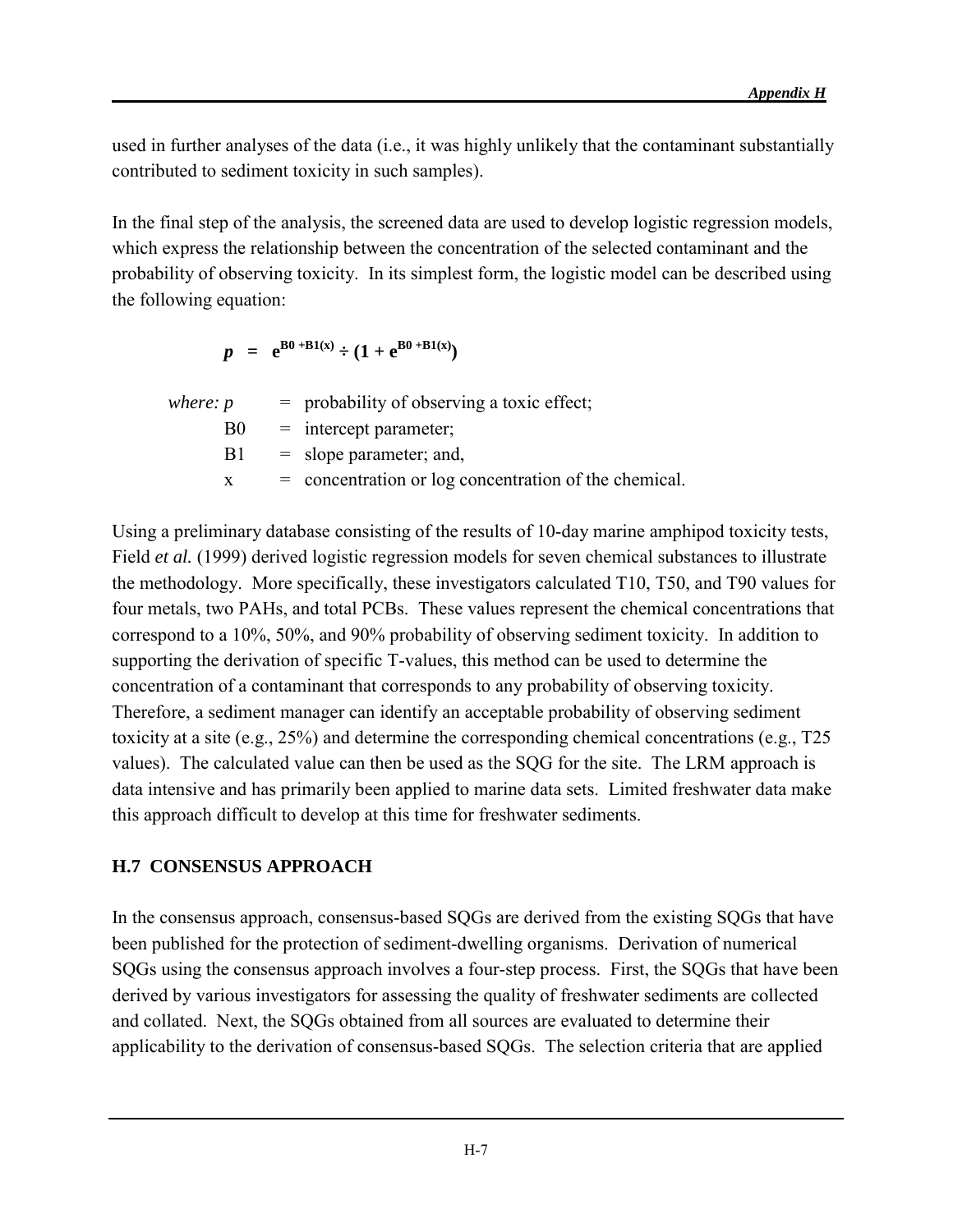are intended to evaluate the understandability of the derivation methods, the degree to which the SQGs are effects-based, and the uniqueness of the SQGs.

The effects-based SQGs that meet these selection criteria are then grouped to facilitate the derivation of consensus-based SQGs (Swartz 1999). Specifically, the SQGs for the protection of sediment-dwelling organisms are grouped into two categories according to their original narrative intent, including threshold effect concentrations (TECs) and probable effect concentrations (PECs) (Table H-1). The TECs are those SQGs intended to identify contaminant concentrations below which harmful effects on sediment-dwelling organisms were unlikely to be observed. Examples of TECs include threshold effect levels (TELs) (Smith *et al.* 1996; USEPA 1996), effect range low values (ERLs) (Long and Morgan 1991; USEPA 1996), and lowest effect levels (LELs) (Persaud *et al.* 1993) (Table H-2). The PECs are those SQGs intended to identify contaminant concentrations above which harmful effects on sediment-dwelling organisms were likely to be frequently or always observed (MacDonald *et al.* 1996; Swartz 1999). Examples of PECs include probable effect levels (PELs) (Smith *et al.* 1996; USEPA 1996), effect range median values (ERMs) (Long and Morgan 1991; USEPA 1996); and severe effect levels (SELs) (Persaud *et al.* 1993) (Table H-3).

Following classification of the published SQGs, consensus-based TECs are calculated by determining the geometric mean of the SQGs that are included in this category. Likewise, consensus-based PECs are calculated by determining the geometric mean of the PEC-type values. The geometric mean, rather than the arithmetic mean, is calculated because it provides an estimate of central tendency that is not unduly affected by outliers and because the distributions of the SQGs were not known. Consensus-based TECs or PECs are calculated only if three of more published SQGs are available for a chemical substance or group of substances.

The consensus approach has been used to derive numerical SQGs for a variety of chemical substances and media types. For example, Swartz (1999) derived consensus-based SQGs for PAHs in marine ecosystems. More recently, MacDonald *et al.* (2000b) derived SQGs for total PCBs in freshwater and marine sediments. Ingersoll and MacDonald (1999) and MacDonald *et al.* (2000a) have also developed consensus-based SQGs for metals, PAHs, PCBs, and several pesticides in freshwater sediments. As the term implies, consensus-based SQGs are intended to reflect the agreement among the various SQGs by providing an estimate of their central tendency. Consensus-based SQGs are, therefore, considered to provide a unifying synthesis of the existing SQGs and to account for the effects of contaminant mixtures in sediment (Swartz 1999; MacDonald *et al.* 2000a,b). In addition, the consensus-based PECs are generally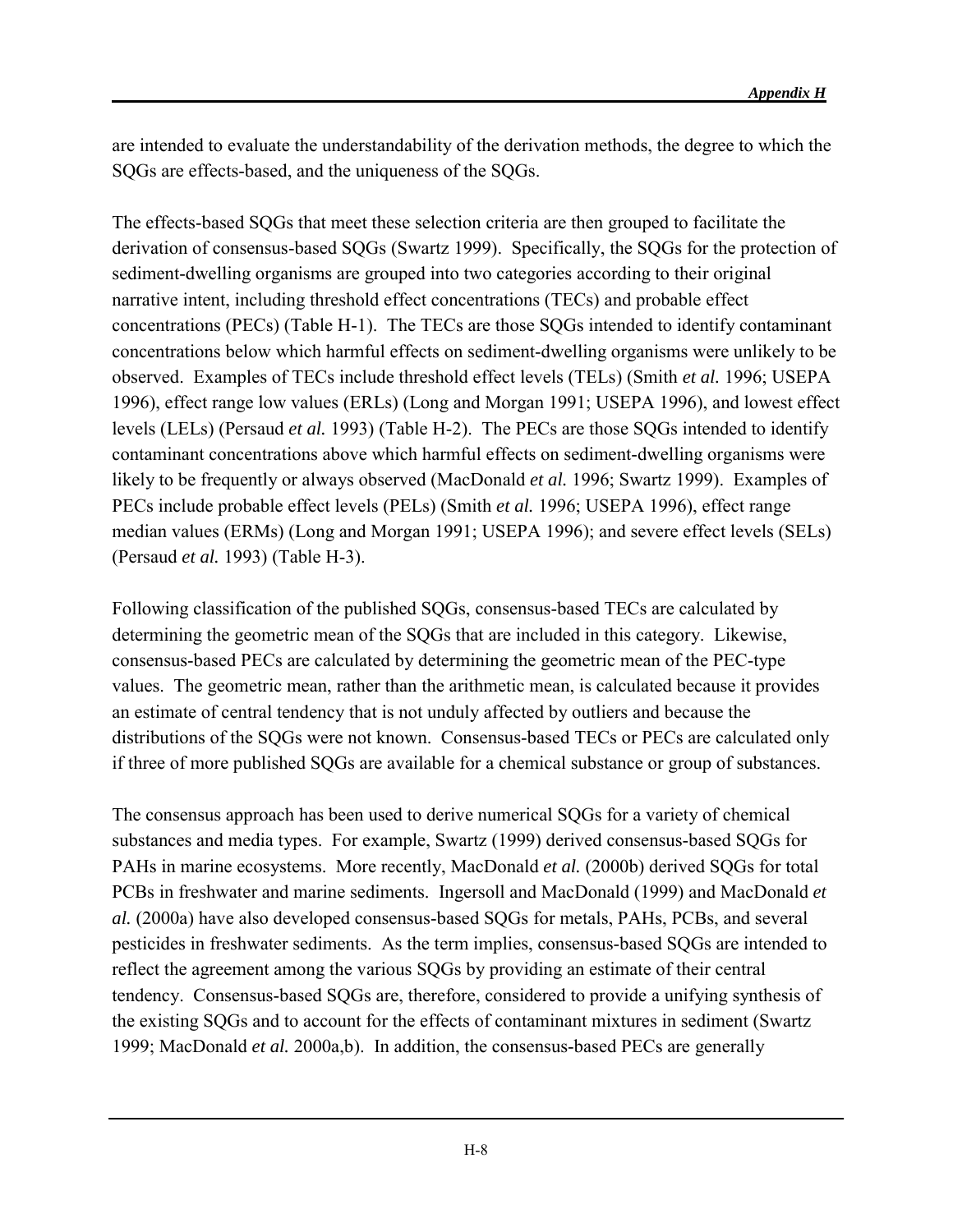comparable to the EqP-based SQGs (MacDonald *et al.* 2000a). Therefore, the consensus-based PECs also define concentrations of sediment-associated contaminants that are sufficient to cause or substantially contribute to sediment toxicity (MacDonald *et al.* 2000a).

## **H.8 TISSUE RESIDUE APPROACH**

The tissue residue (TR) approach (which is also known as the biota-water-sediment equilibrium partitioning approach) is premised on the fact that sediments represent important sources of bioaccumulative contaminants in aquatic food webs. For this reason, it is necessary to assure that the concentrations of sediment-associated contaminants remain below the levels that are associated with the bioaccumulation of such contaminants to harmful levels in the food web. Therefore, application of the tissue residue approach involves the establishment of safe sediment concentrations for individual chemicals or classes of chemicals by determining the chemical concentrations in sediments that are predicted to result in acceptable tissue residues.

Derivation of numerical SQGs using the TR approach involves several steps. As a first step, the contaminants for which SQGs are to be derived are selected based on their potential to accumulate in aquatic food webs. Next, numerical tissue residue guidelines (TRGs) are identified for these contaminants. While most of the available TRGs are intended to provide protection for human health, it is also important to obtain TRGs that are explicitly designed to protect piscivorus wildlife species. Following the selection of TRGs, biota-to-sediment accumulation factors (BSAFs) are determined for each of the substances of concern. Such BSAFs can be determined from the results of bioaccumulation assessments, from matching sediment chemistry and tissue residue data, or from the results of bioaccumulation models. Numerical SQGs are subsequently derived using the equation:

#### **SQG = TRG ÷ BSAF**

This approach has been used on several occasions to develop SQGs for the protection of human health (most notably for DDT, Hg, and PCBs) (CCME 1999). In addition, sediment contamination limits for 2,3,7,8 tetrachlorodibenzo-p-dioxin (TCDD) have been established for Lake Ontario on the basis of fish tissue residues (Cook *et al*. 1989; Endicott *et al*. 1989). The applicability of this approach to the derivation of SQGs is supported by data which demonstrate that declines in DDT residues in fish and birds (since its use was banned) are strongly correlated with declining concentrations of this substance in surficial sediments in the Great Lakes and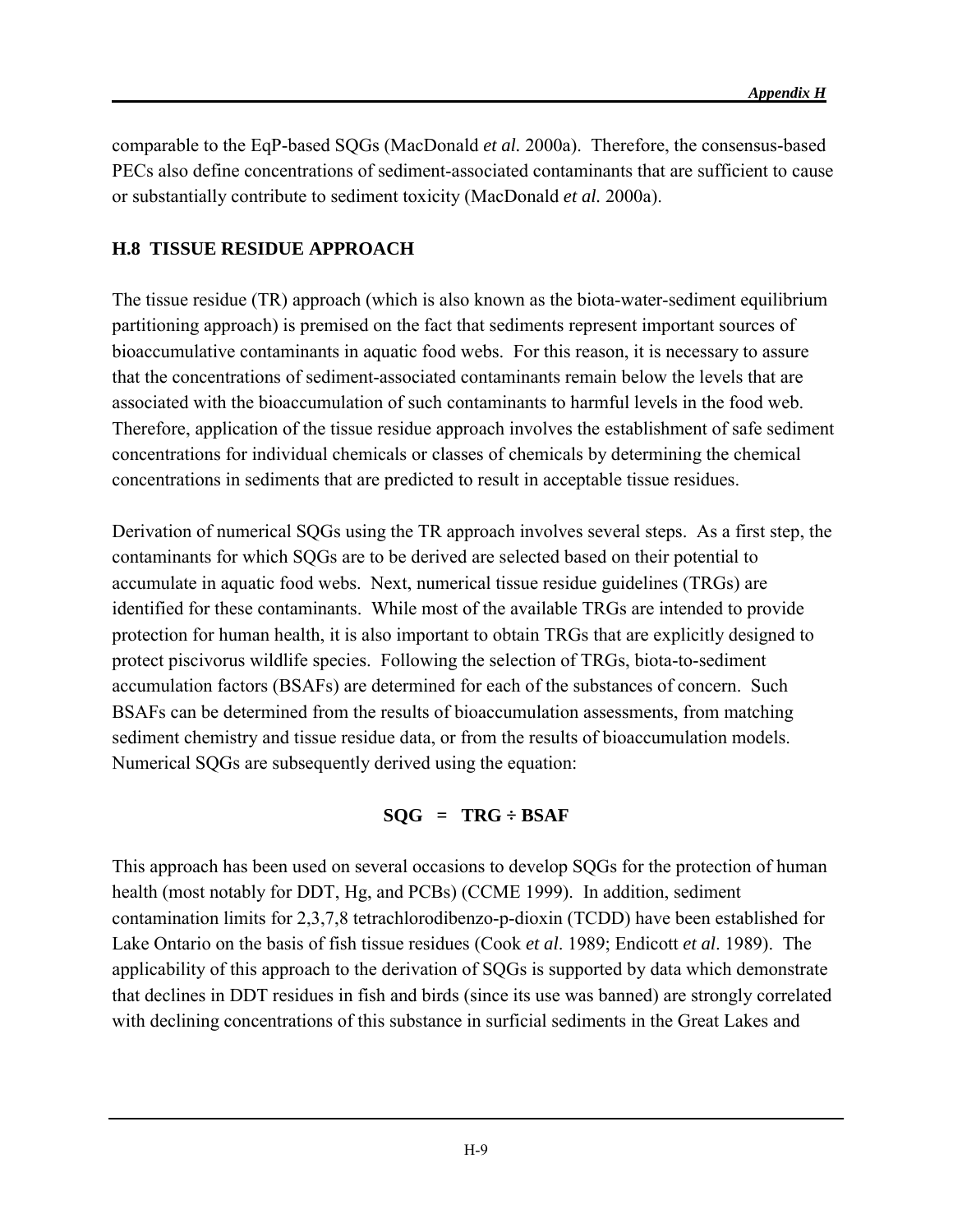Table H-1. Descriptions of the Published Freshwater SQGs that have been Developed Using Various Approaches

| <b>Type of SQG</b>                                                      |             | <b>Acronym</b> Approach | <b>Description</b>                                                                                                                                                                                                                                                                         | <b>Reference</b>                                               |
|-------------------------------------------------------------------------|-------------|-------------------------|--------------------------------------------------------------------------------------------------------------------------------------------------------------------------------------------------------------------------------------------------------------------------------------------|----------------------------------------------------------------|
| <b>Threshold Effect Concentration - SQGs</b>                            |             |                         |                                                                                                                                                                                                                                                                                            |                                                                |
| <b>Lowest Effect Level</b>                                              | LEL         | <b>SLC</b>              | Sediments are considered to be clean to marginally polluted.<br>No effects on the majority of sediment-dwelling organisms<br>are expected below this concentration.                                                                                                                        | Persaud et al. (1993)                                          |
| Threshold Effect Level                                                  | <b>TEL</b>  | <b>WEA</b>              | Represents the concentration below which adverse<br>effects are expected to occur only rarely.                                                                                                                                                                                             | Smith et al. (1996)                                            |
| <b>Effects Range - Low</b>                                              | <b>ERL</b>  | <b>WEA</b>              | Represents the chemical concentration below which<br>adverse effects would be rarely observed.                                                                                                                                                                                             | Long and Morgan (1991)                                         |
| <b>Threshold Effect Level</b><br>for Hyalella azteca in<br>28-day tests | TEL-HA28    | <b>WEA</b>              | Represents the concentration below which adverse<br>effects on survival or growth of the amphipod, Hyalella<br>azteca, are expected to occur only rarely (in 28-day tests).                                                                                                                | <b>USEPA</b> (1996);<br>Ingersoll et al. (1996)                |
| Minimal Effect<br>Threshold                                             | <b>MET</b>  | <b>SLC</b>              | Sediments are considered to be clean to marginally<br>polluted. No effects on the majority of sediment-dwelling<br>organisms are expected below this concentration.                                                                                                                        | EC and MENVIQ (1992)                                           |
| Chronic Equilibrium<br>Partitioning Threshold                           | <b>SQAL</b> | EqP                     | Represents the concentration in sediments that is<br>predicted to be associated with concentrations in the<br>interstitial water below a chronic water quality criterion.<br>Adverse effects on sediment-dwelling organisms are<br>predicted to occur only rarely below this concentration | Bolton <i>et al.</i> (1985);<br>Zarba (1992); USEPA<br>(1997a) |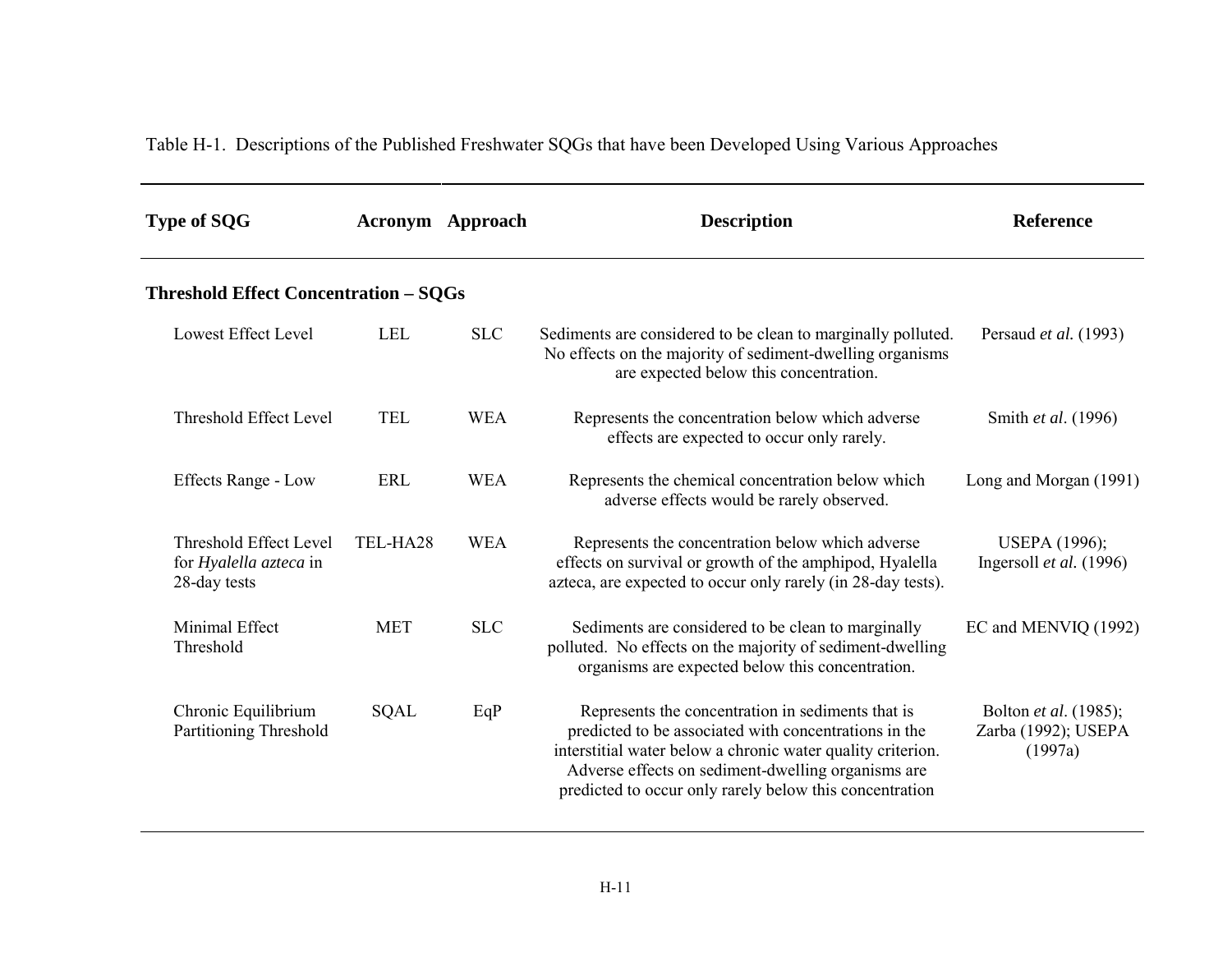| <b>Type of SQG</b>                                                      |            | <b>Acronym</b> Approach | <b>Description</b>                                                                                                                                                         | <b>Reference</b>                                         |
|-------------------------------------------------------------------------|------------|-------------------------|----------------------------------------------------------------------------------------------------------------------------------------------------------------------------|----------------------------------------------------------|
| <b>Probable Effect Concentration – SQGs</b>                             |            |                         |                                                                                                                                                                            |                                                          |
| Severe Effect Level                                                     | <b>SEL</b> | <b>SLC</b>              | Sediments are considered to be heavily polluted. Adverse<br>effects on the majority of sediment-dwelling organisms are<br>expected when this concentration is exceeded.    | Persaud et al. (1993)                                    |
| Probable Effects Level                                                  | PEL        | <b>WEA</b>              | Represents the concentration above which adverse<br>effects are expected to occur frequently.                                                                              | Smith et al. (1996)                                      |
| Effects Range - Median                                                  | <b>ERM</b> | <b>WEA</b>              | Represents the chemical concentration above which<br>adverse effects would frequently occur.                                                                               | Long and Morgan (1991)                                   |
| Probable Effects Level<br>for <i>Hyalella azteca</i> in<br>28-day tests | PEL-HA28   | <b>WEA</b>              | Represents the concentration above which adverse<br>effects on survival or growth of the amphipod, Hyalella<br>azteca, are expected to occur frequently (in 28-day tests). | <b>USEPA</b> (1996);<br>Ingersoll <i>et al.</i> $(1996)$ |
| <b>Toxic Effect Threshold</b>                                           | <b>TET</b> | <b>SLC</b>              | Sediments are considered to be heavily polluted. Adverse<br>effects on sediment-dwelling organisms are expected<br>when this concentration is exceeded.                    | EC and MENVIQ (1992)                                     |

SQGs = sediment quality guidelines; SLC = screening level concentration; WEA = weight of evidence approach; EqP = equilibrium partitioning.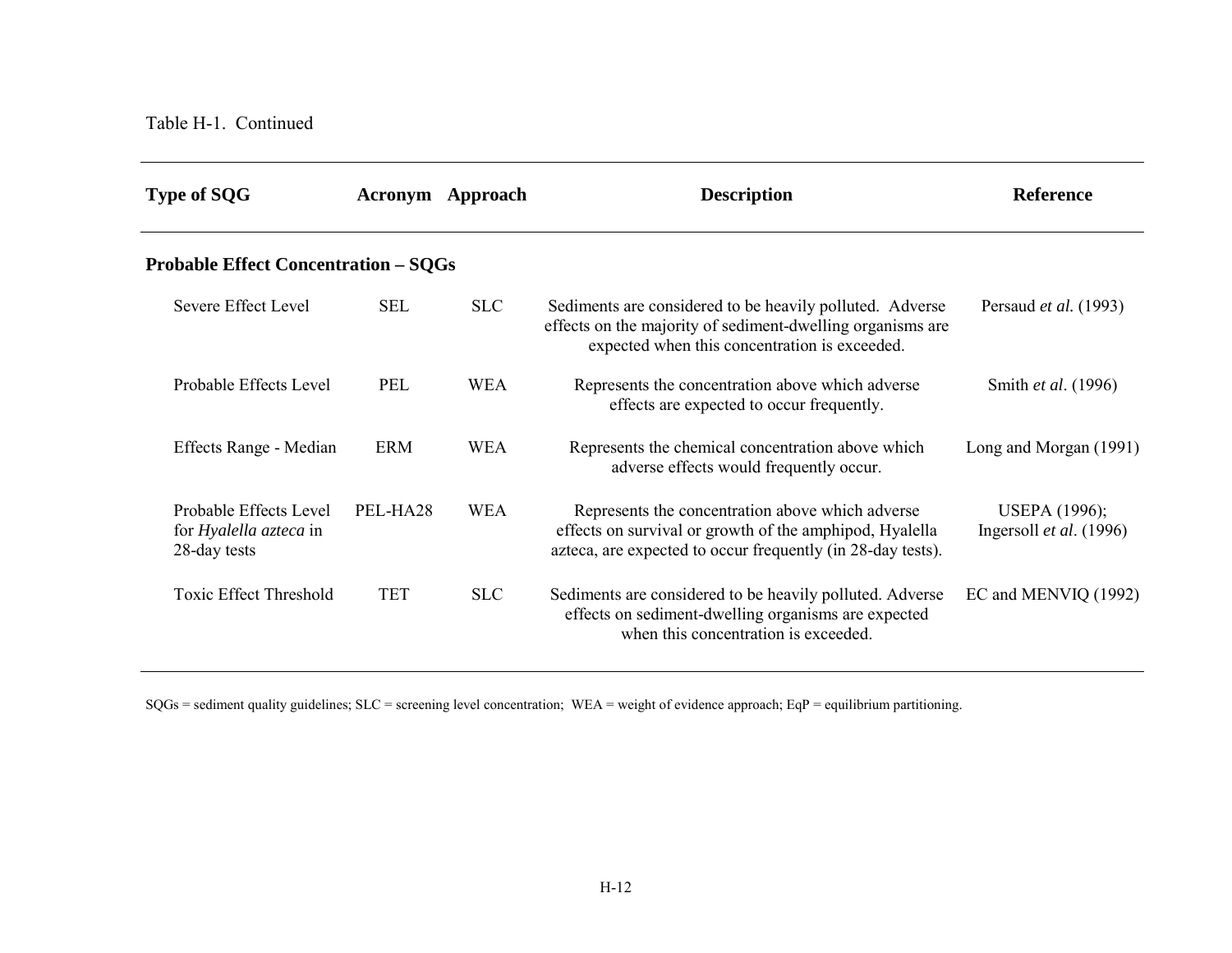|                       |            |            |            |            | <b>Threshold Effect Concentrations</b> |             |                            |
|-----------------------|------------|------------|------------|------------|----------------------------------------|-------------|----------------------------|
| <b>Substance</b>      | <b>TEL</b> | <b>LEL</b> | <b>MET</b> | <b>ERL</b> | TEL-HA28                               | <b>SQAL</b> | <b>Consensus-Based TEC</b> |
| Metals (in mg/kg DW)  |            |            |            |            |                                        |             |                            |
| Arsenic               | 5.9        | 6          | 7          | 33         | 11                                     | <b>NG</b>   | 9.79                       |
| Cadmium               | 0.596      | 0.6        | 0.9        | 5          | 0.58                                   | <b>NG</b>   | 0.99                       |
| Chromium              | 37.3       | 26         | 55         | 80         | 36                                     | NG          | 43.4                       |
| Copper                | 35.7       | 16         | 28         | 70         | 28                                     | <b>NG</b>   | 31.6                       |
| Lead                  | 35         | 31         | 42         | 35         | 37                                     | <b>NG</b>   | 35.8                       |
| Mercury               | 0.174      | 0.2        | 0.2        | 0.15       | NG                                     | <b>NG</b>   | 0.18                       |
| Nickel                | 18         | 16         | 35         | 30         | 20                                     | NG          | 22.7                       |
| Zinc                  | 123        | 120        | 150        | 120        | 98                                     | NG          | 121                        |
| PAHs (in µg/kg DW)    |            |            |            |            |                                        |             |                            |
| Anthracene            | NG         | 220        | <b>NG</b>  | 85         | 10                                     | NG          | 57.2                       |
| Fluorene              | NG         | 190        | NG         | 35         | 10                                     | 540         | 77.4                       |
| Naphthalene           | NG         | NG         | 400        | 340        | 15                                     | 470         | 176                        |
| Phenanthrene          | 41.9       | 560        | 400        | 225        | 19                                     | 1800        | 204                        |
| Benz[a]anthracene     | 31.7       | 320        | 400        | 230        | 16                                     | NG          | 108                        |
| Benzo(a)pyrene        | 31.9       | 370        | 500        | 400        | 32                                     | <b>NG</b>   | 150                        |
| Chrysene              | 57.1       | 340        | 600        | 400        | 27                                     | <b>NG</b>   | 166                        |
| Dibenz[a,h]anthracene | NG         | 60         | NG         | 60         | 10                                     | NG          | 33.0                       |
| Fluoranthene          | 111        | 750        | 600        | 600        | 31                                     | 6200        | 423                        |
| Pyrene                | 53         | 490        | 700        | 350        | 44                                     | NG          | 195                        |
| <b>Total PAHs</b>     | NG         | 4000       | NG         | 4000       | 260                                    | <b>NG</b>   | 1610                       |

| Table H-2. Sediment Quality Guidelines for Freshwater Ecosystems that Represent Threshold Effect Concentrations |
|-----------------------------------------------------------------------------------------------------------------|
| (i.e., below which harmful effects are unlikely to be observed) (MacDonald <i>et al.</i> 2000a)                 |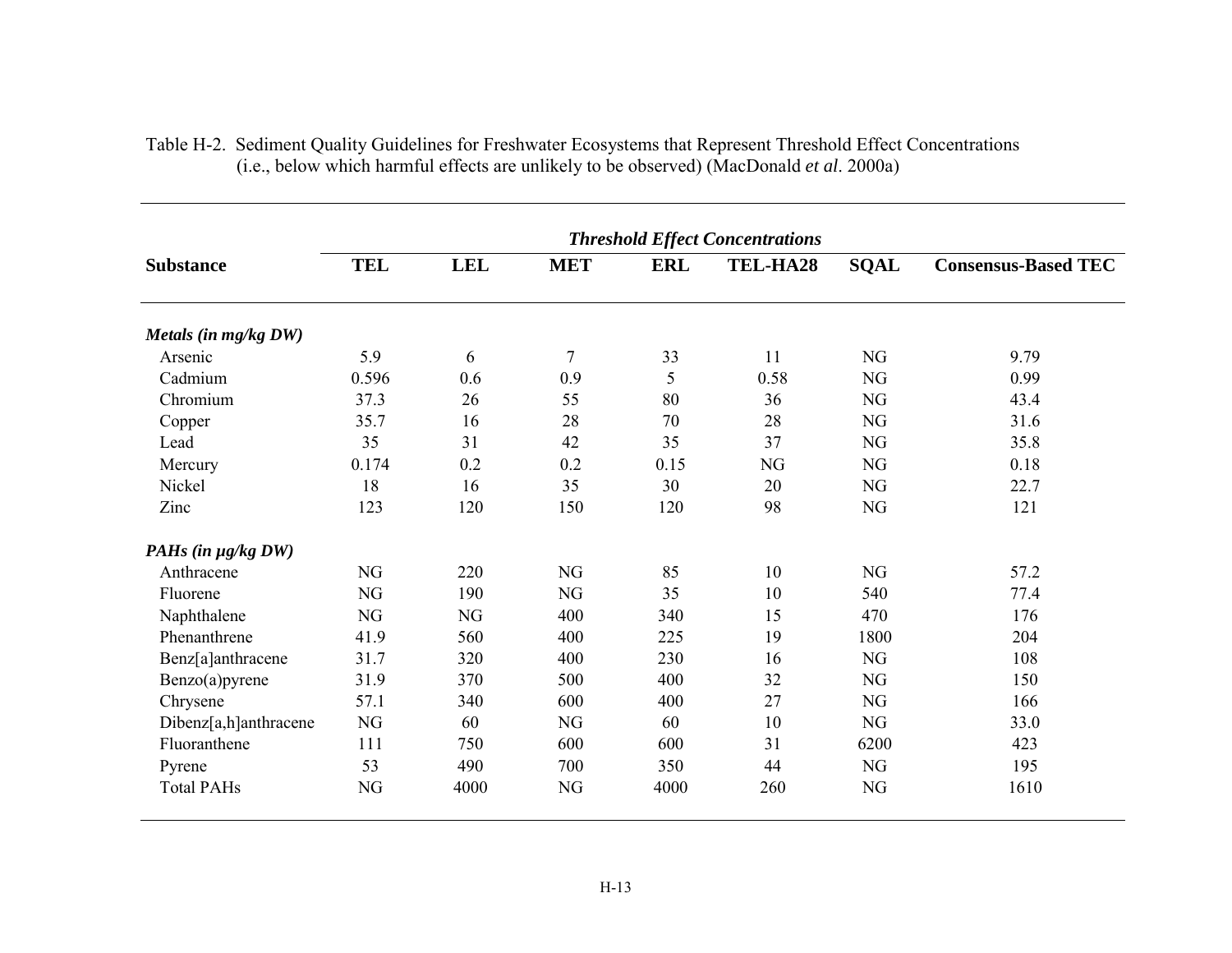#### Table H-2. Continued

|                                         | <b>Threshold Effect Concentrations</b> |                |                |                |          |             |                            |  |
|-----------------------------------------|----------------------------------------|----------------|----------------|----------------|----------|-------------|----------------------------|--|
| <b>Substance</b>                        | <b>TEL</b>                             | <b>LEL</b>     | <b>MET</b>     | <b>ERL</b>     | TEL-HA28 | <b>SQAL</b> | <b>Consensus-Based TEC</b> |  |
| $PCBs$ (in $\mu g/kgDW$ )               |                                        |                |                |                |          |             |                            |  |
| <b>Total PCBs</b>                       | 34.1                                   | 70             | 200            | 50             | 32       | NG          | 59.8                       |  |
| Organochlorine Pesticides (in µg/kg DW) |                                        |                |                |                |          |             |                            |  |
| Chlordane                               | 4.5                                    | $\tau$         | $\overline{7}$ | 0.5            | NG       | NG          | 3.24                       |  |
| Dieldrin                                | 2.85                                   | $\overline{2}$ | $\overline{2}$ | 0.02           | NG       | 110         | 1.90                       |  |
| Sum DDD                                 | 3.54                                   | 8              | 10             | $\overline{2}$ | NG       | NG          | 4.88                       |  |
| Sum DDE                                 | 1.42                                   | 5              | 7              | $\overline{2}$ | NG       | NG          | 3.16                       |  |
| Sum DDT                                 | NG                                     | 8              | 9              |                | NG       | NG          | 4.16                       |  |
| <b>Total DDTs</b>                       | 7                                      | $\mathcal{I}$  | NG             | 3              | NG       | NG          | 5.28                       |  |
| Endrin                                  | 2.67                                   | 3              | 8              | 0.02           | NG       | 42          | 2.22                       |  |
| Heptachlor epoxide                      | 0.6                                    | 5              | 5              | NG             | NG       | NG          | 2.47                       |  |
| Lindane (gamma-<br>BHC)                 | 0.94                                   | $\overline{3}$ | 3              | NG             | NG       | 3.7         | 2.37                       |  |

TEL = threshold effect level, dry weight (Smith *et al.* 1996); LEL = lowest effect level, dry weight (Persaud *et al.* 1993); MET = minimal effect threshold, dry weight (EC and MENVIQ 1992); ERL = effects range low, dry weight (Long and Morgan 1991); TEL-HA28 = threshold effect level for *Hyalella azteca*, 28-day test, dry weight (USEPA 1996); SQAL = sediment quality advisory levels, dry weight at 1% OC (USEPA 1997a);  $\overline{NG}$  = no guideline.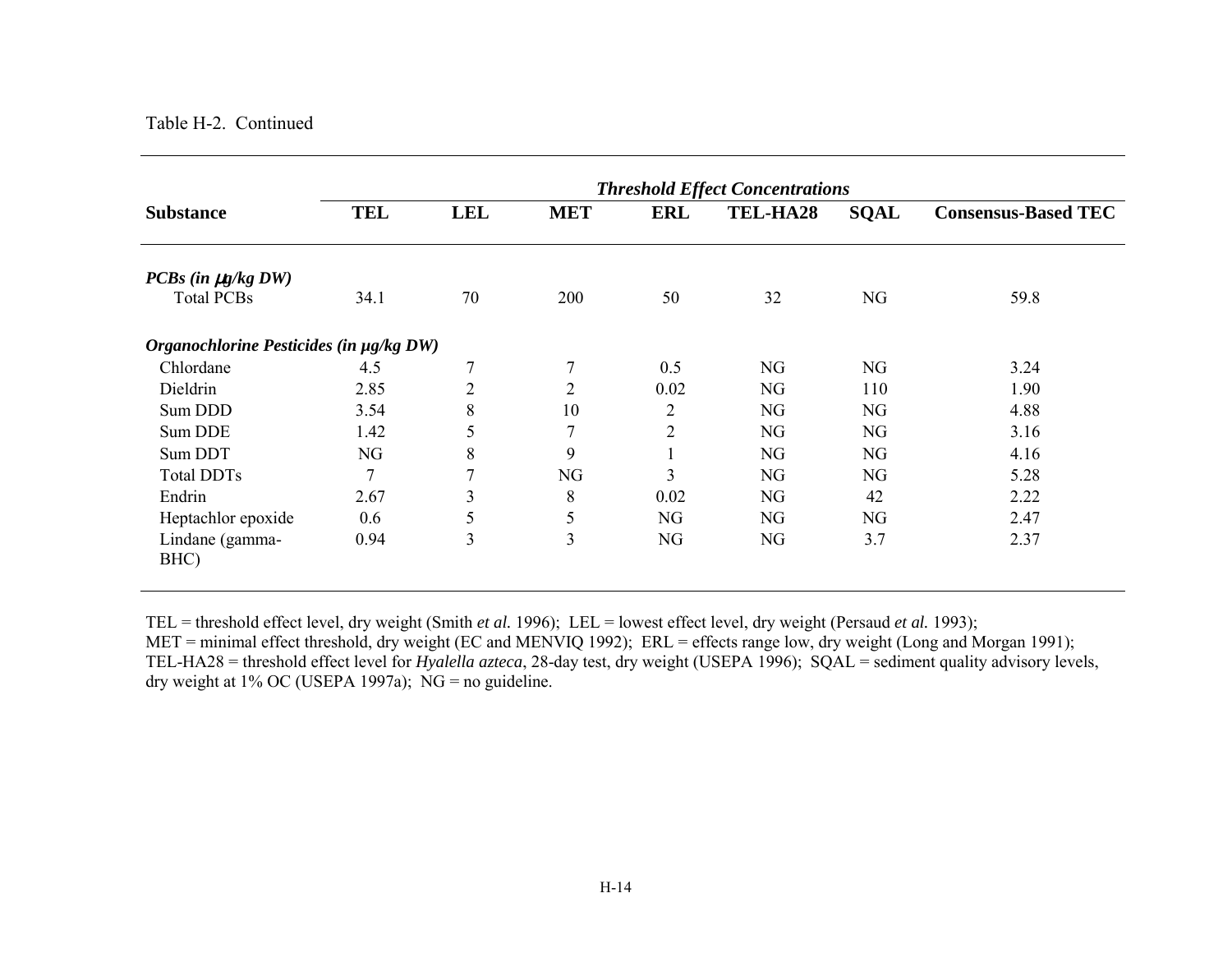|                         | <b>Probable Effect Concentrations</b> |                |                |            |          |                            |  |  |
|-------------------------|---------------------------------------|----------------|----------------|------------|----------|----------------------------|--|--|
| <b>Substance</b>        | <b>PEL</b>                            | <b>SEL</b>     | <b>TET</b>     | <b>ERM</b> | PEL-HA28 | <b>Consensus-Based PEC</b> |  |  |
| Metals (in mg/kg DW)    |                                       |                |                |            |          |                            |  |  |
| Arsenic                 | 17                                    | 33             | 17             | 85         | 48       | 33.0                       |  |  |
| Cadmium                 | 3.53                                  | 10             | $\mathfrak{Z}$ | 9          | 3.2      | 4.98                       |  |  |
| Chromium                | 90                                    | 110            | 100            | 145        | 120      | 111                        |  |  |
| Copper                  | 197                                   | 110            | 86             | 390        | 100      | 149                        |  |  |
| Lead                    | 91.3                                  | 250            | 170            | 110        | 82       | 128                        |  |  |
| Mercury                 | 0.486                                 | $\overline{2}$ | $\mathbf{1}$   | 1.3        | NG       | 1.06                       |  |  |
| Nickel                  | 36                                    | 75             | 61             | 50         | 33       | 48.6                       |  |  |
| Zinc                    | 315                                   | 820            | 540            | 270        | 540      | 459                        |  |  |
| PAHs (in $\mu g/kgDW$ ) |                                       |                |                |            |          |                            |  |  |
| Anthracene              | NG                                    | 3700           | NG             | 960        | 170      | 845                        |  |  |
| Fluorene                | NG                                    | 1600           | NG             | 640        | 150      | 536                        |  |  |
| Naphthalene             | NG                                    | <b>NG</b>      | 600            | 2100       | 140      | 561                        |  |  |
| Phenanthrene            | 515                                   | 9500           | 800            | 1380       | 410      | 1170                       |  |  |
| Benz[a]anthracene       | 385                                   | 14800          | 500            | 1600       | 280      | 1050                       |  |  |
| Benzo(a)pyrene          | 782                                   | 14400          | 700            | 2500       | 320      | 1450                       |  |  |
| Chrysene                | 862                                   | 4600           | 800            | 2800       | 410      | 1290                       |  |  |
| Fluoranthene            | 2355                                  | 10200          | 2000           | 3600       | 320      | 2230                       |  |  |
| Pyrene                  | 875                                   | 8500           | 1000           | 2200       | 490      | 1520                       |  |  |
| <b>Total PAHs</b>       | NG                                    | 100000         | NG             | 35000      | 3400     | 22800                      |  |  |

| Table H-3. Sediment Quality Guidelines for Freshwater Ecosystems that Represent Probable Effect Concentrations (i.e., above |
|-----------------------------------------------------------------------------------------------------------------------------|
| which harmful effects are likely to be observed) (MacDonald <i>et al.</i> 2000a)                                            |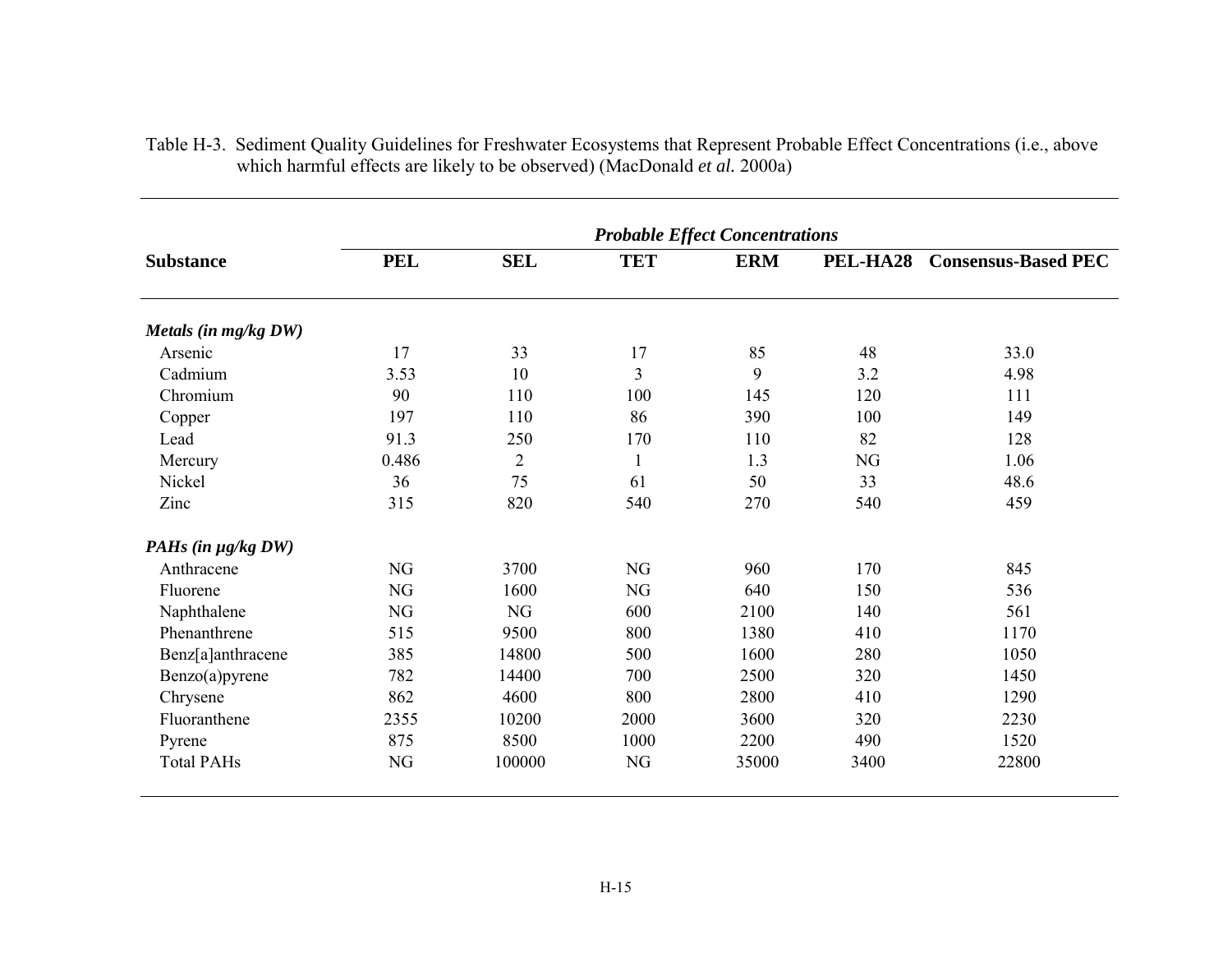#### Table H-3. Continued

|                                         | <b>Probable Effect Concentrations</b> |            |            |            |          |                            |
|-----------------------------------------|---------------------------------------|------------|------------|------------|----------|----------------------------|
| <b>Substance</b>                        | <b>PEL</b>                            | <b>SEL</b> | <b>TET</b> | <b>ERM</b> | PEL-HA28 | <b>Consensus-Based PEC</b> |
| $PCBs$ (in $\mu g/kgDW$ )               |                                       |            |            |            |          |                            |
| <b>Total PCBs</b>                       | 277                                   | 5300       | 1000       | 400        | 240      | 676                        |
| Organochlorine Pesticides (in µg/kg DW) |                                       |            |            |            |          |                            |
| Chlordane                               | 8.9                                   | 60         | 30         | 6          | NG       | 17.6                       |
| Dieldrin                                | 6.67                                  | 910        | 300        | 8          | NG       | 61.8                       |
| Sum DDD                                 | 8.51                                  | 60         | 60         | 20         | NG       | 28.0                       |
| Sum DDE                                 | 6.75                                  | 190        | 50         | 15         | NG       | 31.3                       |
| Sum DDT                                 | NG                                    | 710        | 50         | 7          | NG       | 62.9                       |
| <b>Total DDTs</b>                       | 4450                                  | 120        | NG         | 350        | NG       | 572                        |
| Endrin                                  | 62.4                                  | 1300       | 500        | 45         | NG       | 207                        |
| Heptachlor Epoxide                      | 2.74                                  | 50         | 30         | NG         | NG       | 16.0                       |
| Lindane (gamma-BHC)                     | 1.38                                  | 10         | 9          | NG         | NG       | 4.99                       |

PEL = probable effect level, dry weight (Smith *et al.* 1996); SEL = severe effect level, dry weight (Persaud *et al.* 1993);

TET = toxic effect threshold, dry weight (EC and MENVIQ 1992); ERM = effects range median, dry weight (Long and Morgan 1991);

PEL-HA28 = probable effect level for *Hyalella azteca*, 28-day test, dry weight (USEPA 1996); NG = no guideline.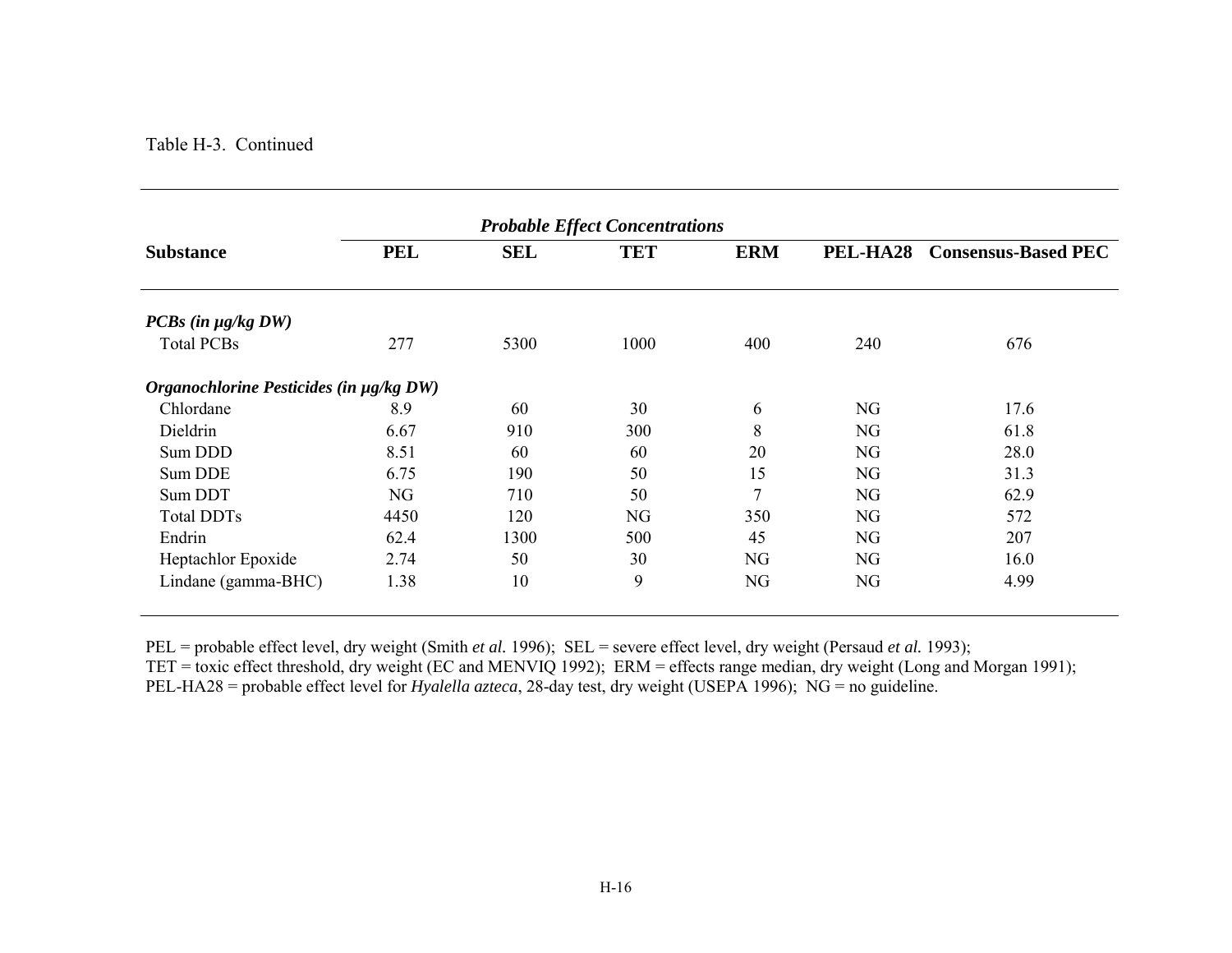# **APPENDIX I**

# **PREDICTIVE ABILITY TABLES**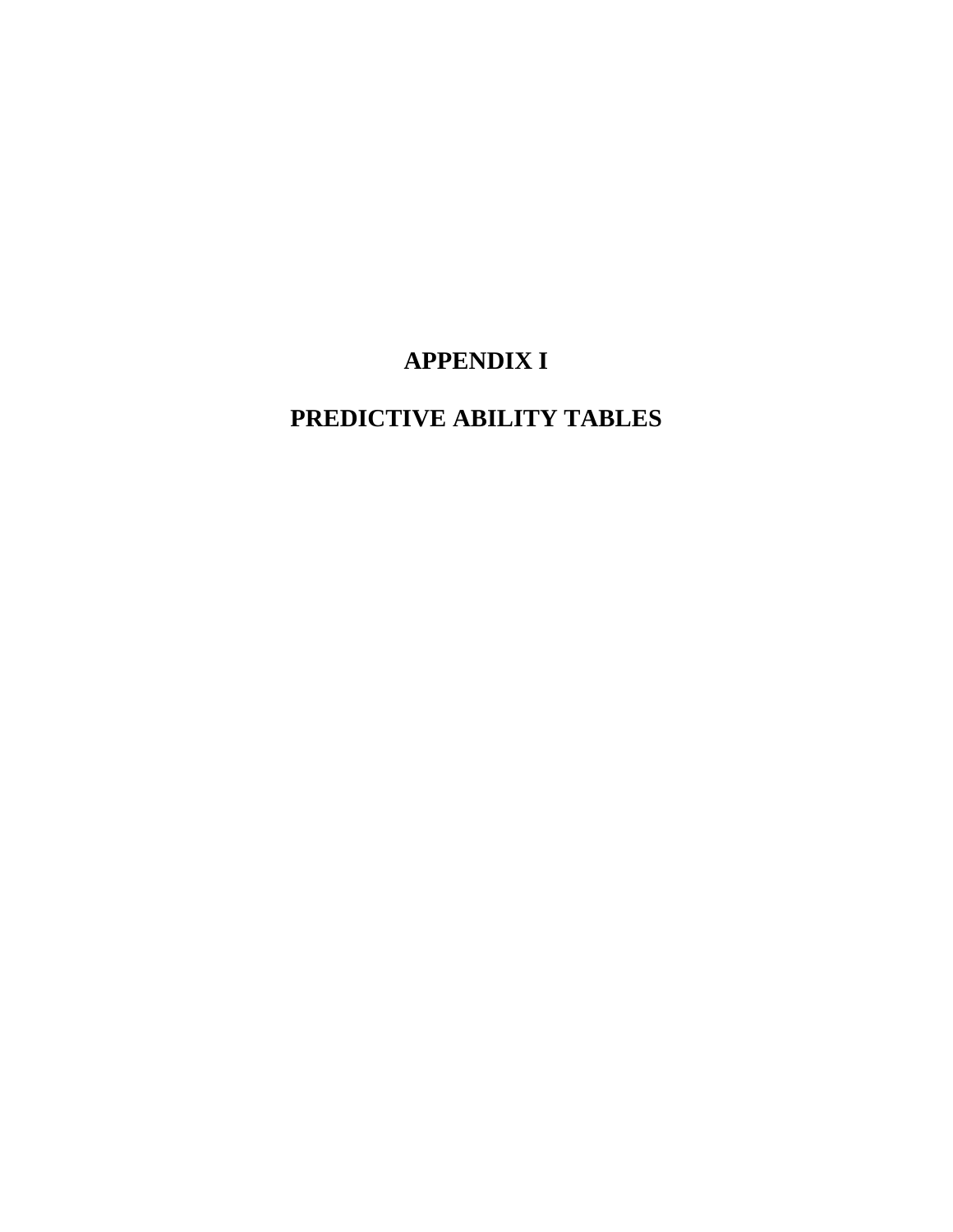|                            | <b>Incidence of Toxicity: 10-14 day Amphipod Tests</b> |                                          |                                        |                                                  |  |  |
|----------------------------|--------------------------------------------------------|------------------------------------------|----------------------------------------|--------------------------------------------------|--|--|
| <b>Mean PEC-O</b><br>Range | <b>St. Louis River AOC</b>                             | <b>Other Great Lakes</b><br><b>Sites</b> | <b>All Great Lakes</b><br><b>Sites</b> | <b>Non-Great Lakes</b><br><b>Sites</b>           |  |  |
| $\leq 0.1$                 | 6.8% (3 of 44 samples)                                 | $50\%$ (3 of 6 samples)                  | $12\%$ (6 of 50 samples)               | $22\%$ (20 of 90 samples)                        |  |  |
| $>0.1$ to $\leq 0.5$       | $11\%$ (9 of 80 samples)                               | 25\% (14 of 56 samples)                  | 17% (23 of 136 samples)                | $16\%$ (23 of 142 samples)                       |  |  |
| $>0.5$ to $\leq1.0$        | 30% (3 of 10 samples)                                  | 52\% (14 of 27 samples)                  | 46\% (17 of 37 samples)                | $26\%$ (9 of 35 samples)                         |  |  |
| $>1.0$ to $\leq 5.0$       | $27\%$ (3 of 11 samples)                               | 68% (25 of 37 samples)                   | 58% (28 of 48 samples)                 | $19\%$ (8 of 42 samples)                         |  |  |
| >5.0                       | $75\%$ (3 of 4 samples)                                | 77% (23 of 30 samples)                   | 76% (26 of 34 samples)                 | $64\%$ (21 of 33 samples)                        |  |  |
| Overall                    | $14\%$ (21 of 149 samples)                             | 51% (79 of 156 samples)                  |                                        | 33% (100 of 305 samples) 24% (81 of 342 samples) |  |  |

Table I-1. Predictive Ability of the Consensus-based SQGs in Freshwater Sediments for Amphipod Tests from the St. Louis River AOC, Great Lakes Region, and non-Great Lakes Sites in North America (USEPA 2000a)

SQGs = sediment quality guidelines; PEC-Q = probable effect concentration quotient; AOC = Area of Concern.

For 10-14 day amphipod tests, the survival and growth of *Hyalella azteca* were measured.

Sites 102-TR and 044-TR, from the R-EMAP study (Breneman *et al*. 2000), were removed from the incidence of toxicity calculations due to incomplete sediment chemistry data (i.e., PAHs, PCBs) for these known contaminated areas.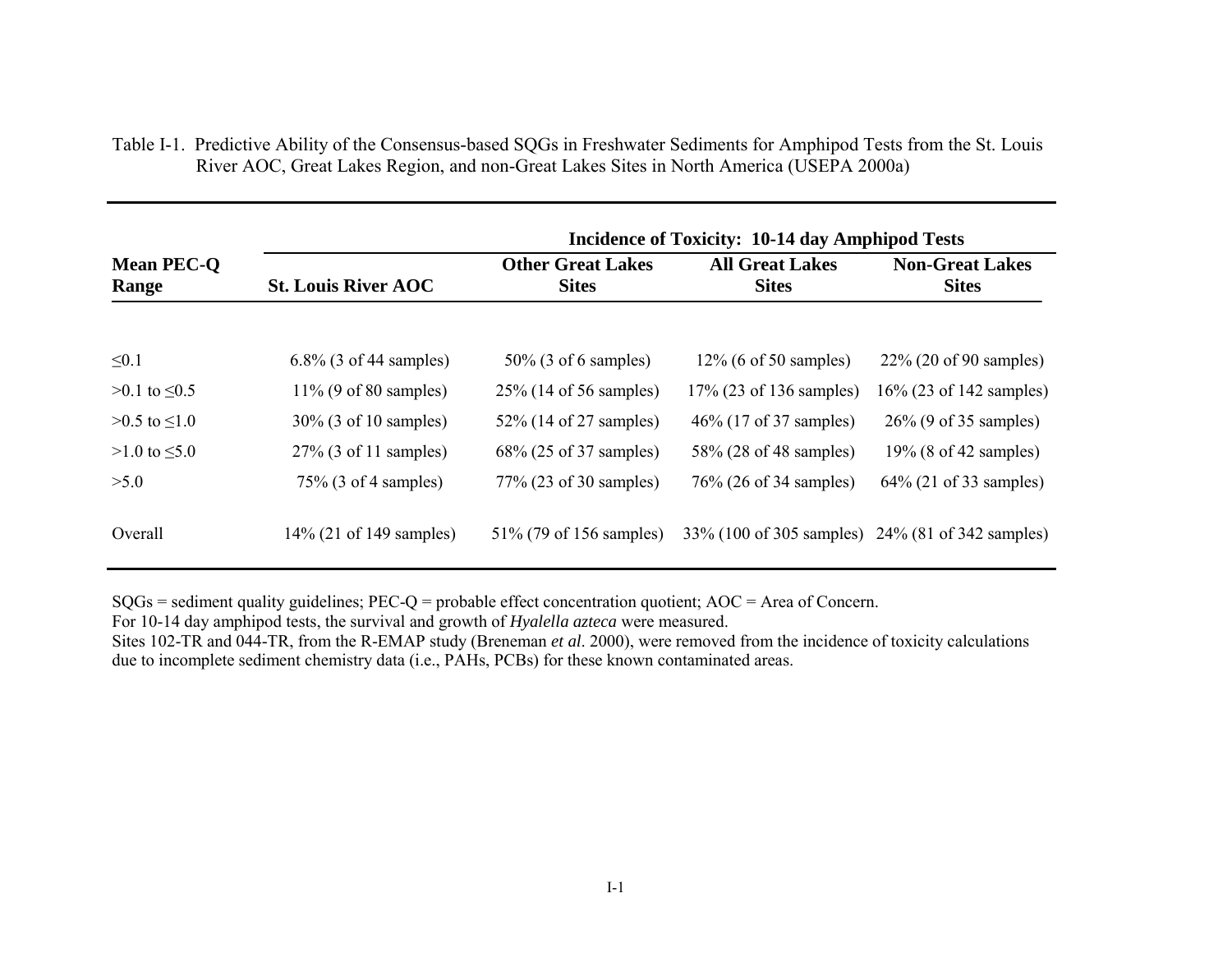Table I-2. Predictive Ability of the Consensus-based SQGs in Freshwater Sediments for Amphipod Tests from the St. Louis River AOC and North America (USEPA 2000a)

|                            |                                                            | <b>Incidence of Toxicity</b>                                  |                                                             |                                                             |
|----------------------------|------------------------------------------------------------|---------------------------------------------------------------|-------------------------------------------------------------|-------------------------------------------------------------|
| <b>Mean PEC-O</b><br>Range | <b>10-day Amphipod Tests</b><br><b>St. Louis River AOC</b> | 10-14 day Amphipod Tests<br><b>Other North American Sites</b> | 10-14 day Amphipod Tests<br><b>All North American Sites</b> | 28-42 day Amphipod Tests<br><b>All North American Sites</b> |
|                            |                                                            |                                                               |                                                             |                                                             |
| $\leq 0.1$                 | 6.8% (3 of 44 samples)                                     | $24\%$ (23 of 96 samples)                                     | 18% (26 of 140 samples)                                     | $10\%$ (6 of 63 samples)                                    |
| $>0.1$ to $\leq 0.5$       | $11\%$ (9 of 80 samples)                                   | 19% (37 of 198 samples)                                       | 16% (46 of 278 samples)                                     | $17\%$ (5 of 30 samples)                                    |
| $>0.5$ to $\leq1.0$        | 30% (3 of 10 samples)                                      | 37% (23 of 62 samples)                                        | 36\% (26 of 72 samples)                                     | 56\% (15 of 27 samples)                                     |
| $>1.0$ to $\leq 5.0$       | $27\%$ (3 of 11 samples)                                   | 42\% (33 of 79 samples)                                       | 40% (36 of 90 samples)                                      | 96% (24 of 25 samples)                                      |
| >5.0                       | $75\%$ (3 of 4 samples)                                    | 70% (44 of 63 samples)                                        | 70% (47 of 67 samples)                                      | $100\%$ (6 of 6 samples)                                    |
| Overall                    | $14\%$ (21 of 149 samples)                                 | 32% (160 of 498 samples)                                      | 28% (181 of 647 samples)                                    | 37% (56 of 151 samples)                                     |

SQGs = sediment quality guidelines; PEC-Q = probable effect concentration quotient; AOC = Area of Concern.

For 10-14 day amphipod tests, the survival and growth of *Hyalella azteca* were measured.

For 28-42 day amphipod tests, the survival, growth and reproduction of *Hyalella azteca* were measured.

Sites 102-TR and 044-TR, from the R-EMAP study (Breneman *et al*. 2000), were removed from the incidence of toxicity calculations due to incomplete sediment chemistry data (i.e., PAHs, PCBs) for these known contaminated areas.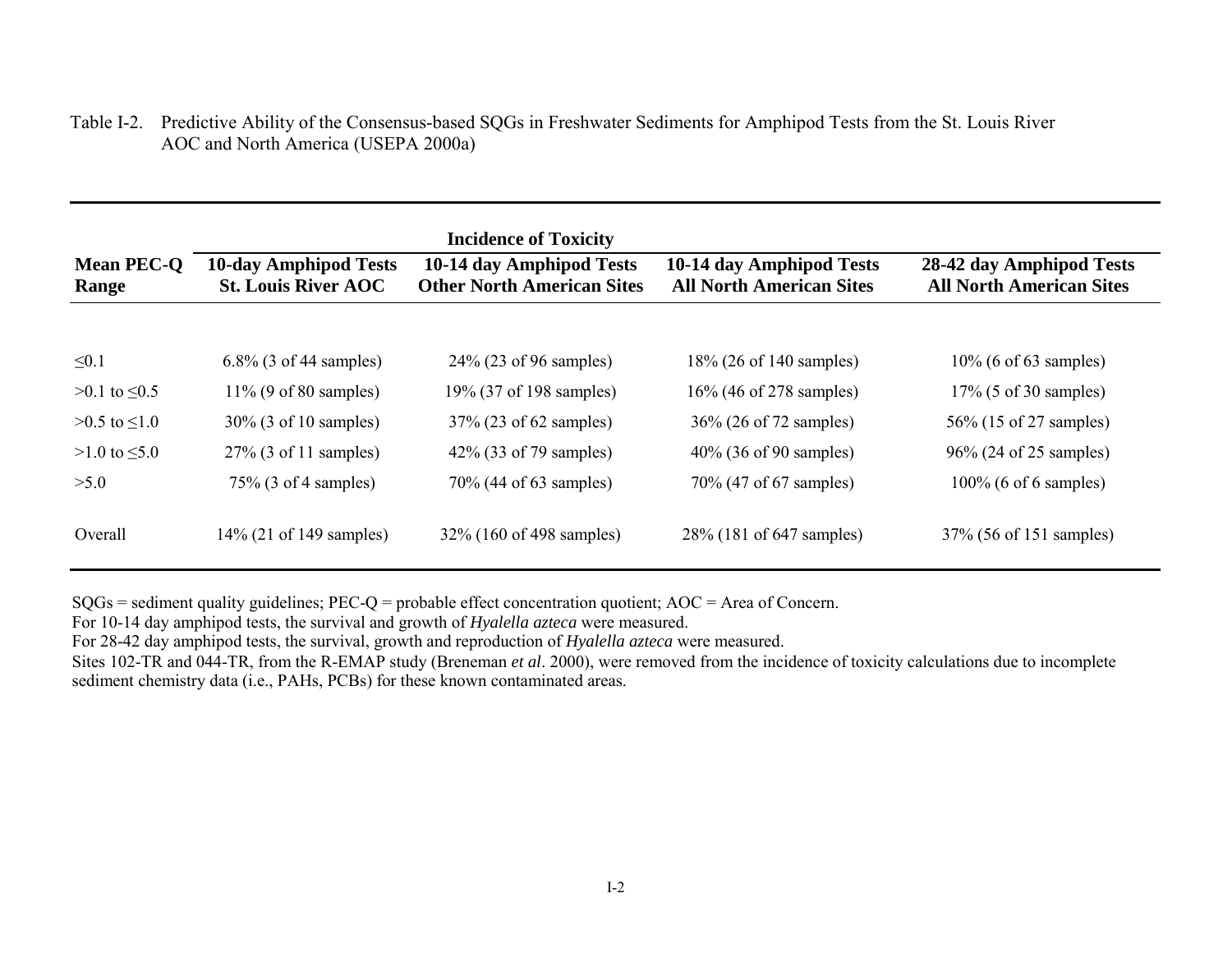Table I-3. Predictive Ability of the Consensus-based SQGs in Freshwater Sediments for Midge Tests from the St. Louis River AOC, Great Lakes Region, and non-Great Lakes Sites in North America (USEPA 2000a)

|                            | Incidence of Toxicity: 10-14 day Midge Tests |                                |                              |                              |  |
|----------------------------|----------------------------------------------|--------------------------------|------------------------------|------------------------------|--|
| <b>Mean PEC-O</b><br>Range | <b>St. Louis River AOC</b>                   | <b>Other Great Lakes Sites</b> | <b>All Great Lakes Sites</b> | <b>Non-Great Lakes Sites</b> |  |
|                            |                                              |                                |                              |                              |  |
| $\leq 0.1$                 | 6.5% (3 of 46 samples)                       | 19% (10 of 52 samples)         | 13% (13 of 98 samples)       | 50\% (10 of 20 samples)      |  |
| $>0.1$ to $\leq 0.5$       | $12\%$ (9 of 74 samples)                     | 23% (31 of 135 samples)        | 19% (40 of 209 samples)      | $12\%$ (10 of 87 samples)    |  |
| $>0.5$ to $\leq1.0$        | $20\%$ (2 of 10 samples)                     | 59% (20 of 34 samples)         | 50% (22 of 44 samples)       | $22\%$ (4 of 18 samples)     |  |
| $>1.0$ to $\leq 5.0$       | $36\%$ (4 of 11 samples)                     | 47\% (27 of 57 samples)        | $46\%$ (31 of 68 samples)    | $28\%$ (5 of 18 samples)     |  |
| >5.0                       | $100\%$ (5 of 5 samples)                     | $63\%$ (19 of 30 samples)      | 68% (24 of 35 samples)       | $50\%$ (3 of 6 samples)      |  |
| Overall                    | $16\%$ (23 of 146 samples)                   | 35% (107 of 308 samples)       | 29% (130 of 454 samples)     | 22\% (32 of 149 samples)     |  |

SQGs = sediment quality guidelines; PEC-Q = probable effect concentration quotient; AOC = Area of Concern.

For 10-14 day midge tests, the survival and growth of *Chironomus tentans* were measured.

Sites 102-TR and 044-TR, from the R-EMAP study (Breneman *et al*. 2000), were removed from the incidence of toxicity calculations due to incomplete sediment chemistry data (i.e., PAHs, PCBs) for these known contaminated areas.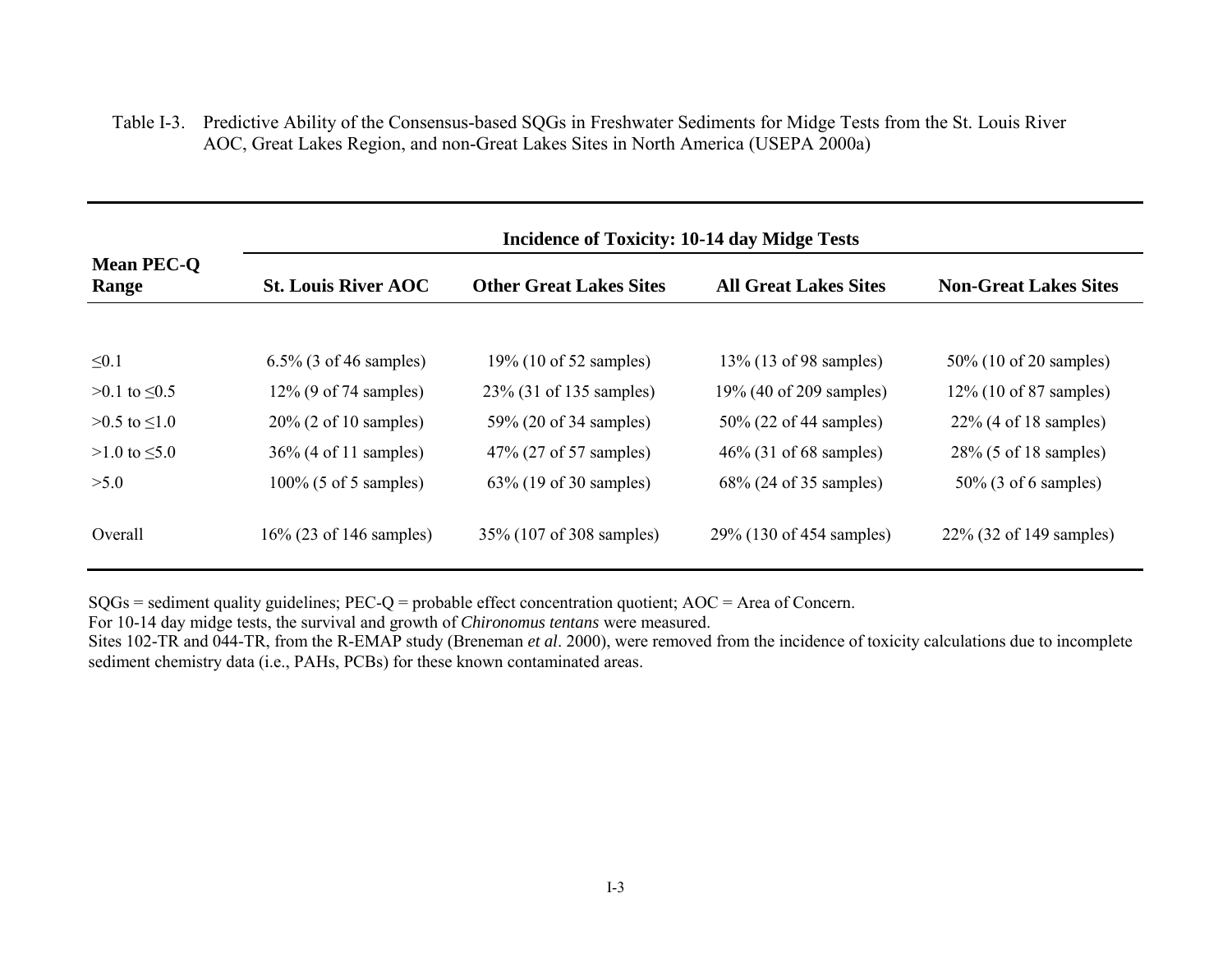|                            | <b>Incidence of Toxicity</b>                            |                                                         |                                                          |  |  |  |
|----------------------------|---------------------------------------------------------|---------------------------------------------------------|----------------------------------------------------------|--|--|--|
| <b>Mean PEC-O</b><br>Range | <b>10-day Midge Tests</b><br><b>St. Louis River AOC</b> | 10-14 day Midge Tests<br><b>Other N. American Sites</b> | 10-14 day Midge Tests<br><b>All North American Sites</b> |  |  |  |
|                            |                                                         |                                                         |                                                          |  |  |  |
| $\leq 0.1$                 | 6.5% (3 of 46 samples)                                  | 28% (20 of 72 samples)                                  | 19% (23 of 118 samples)                                  |  |  |  |
| $>0.1$ to $\leq 0.5$       | $12\%$ (9 of 74 samples)                                | 18% (41 of 222 samples)                                 | 17% (50 of 296 samples)                                  |  |  |  |
| $>0.5$ to $\leq1.0$        | $20\%$ (2 of 10 samples)                                | 46\% (24 of 52 samples)                                 | $42\%$ (26 of 62 samples)                                |  |  |  |
| $>1.0$ to $\leq 5.0$       | 36% (4 of 11 samples)                                   | 43\% (32 of 75 samples)                                 | $42\%$ (36 of 86 samples)                                |  |  |  |
| >5.0                       | $100\%$ (5 of 5 samples)                                | $61\%$ (22 of 36 samples)                               | $66\%$ (27 of 41 samples)                                |  |  |  |
| Overall                    | 16% (23 of 146 samples)                                 | 30% (139 of 457 samples)                                | 27% (162 of 603 samples)                                 |  |  |  |

Table I-4. Predictive Ability of the Consensus-based SQGs in Freshwater Sediments for Midge Tests from the St. Louis River AOC and North America (USEPA 2000a)

SQGs = sediment quality guidelines; PEC-Q = probable effect concentration quotient; AOC = Area of Concern.

For 10-14 day midge tests, the survival and growth of *Chironomus tentans* were measured.

Sites 102-TR and 044-TR, from the R-EMAP study (Breneman *et al*. 2000), were removed from the incidence of toxicity calculations due to incomplete sediment chemistry data (i.e., PAHs, PCBs) for these known contaminated areas.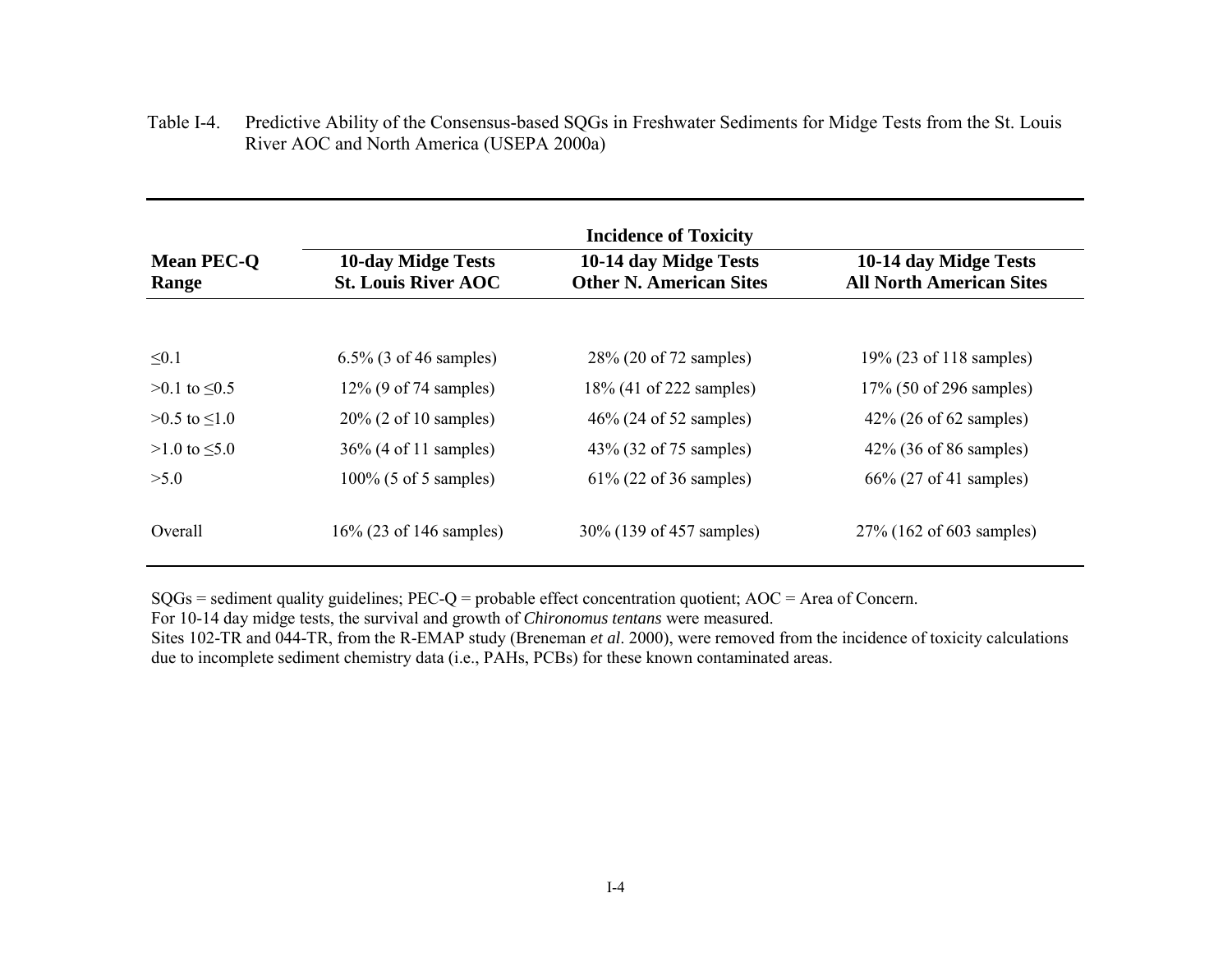# **APPENDIX J**

# **AN INTEGRATED FRAMEWORK FOR ASSESSING SEDIMENT QUALITY CONDITIONS**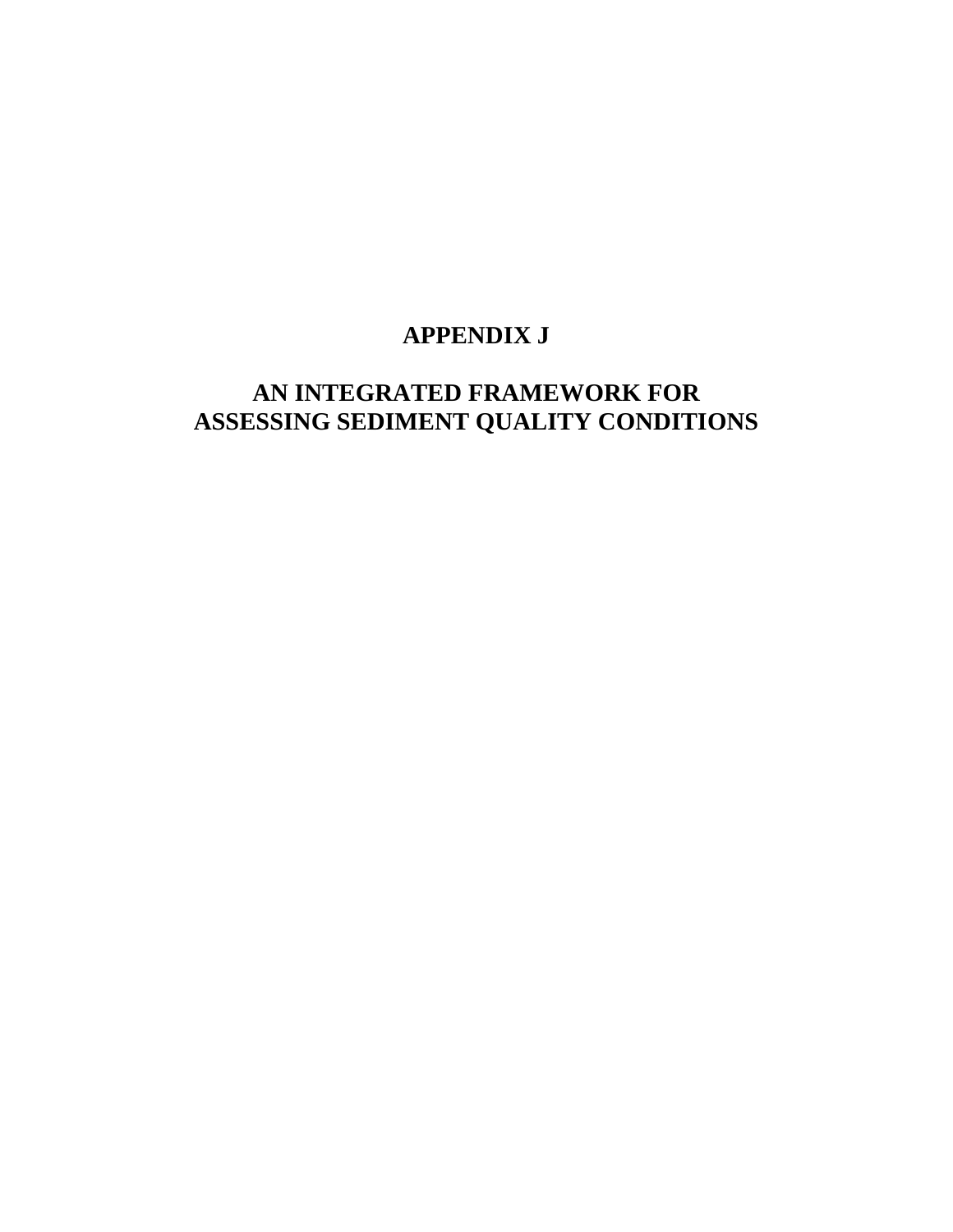## **APPENDIX J**

# **AN INTEGRATED FRAMEWORK FOR ASSESSING SEDIMENT QUALITY CONDITIONS**

## **J.1 OVERVIEW**

The numerical SQTs recommended in Tables 14 and 15 provide a strong technical basis for assessing sediment quality in the St. Louis River AOC. These SQTs explicitly address the inherent uncertainty associated with the sediment quality assessment process by identifying ranges of contaminant concentrations instead of absolute values. In addition, the probability of observing adverse biological effects within these ranges has been determined to provide further guidance on the use of these management tools. Nonetheless, the possibility of arriving at erroneous conclusions still exists if the SQTs are used in isolation. For this reason, a framework has been developed to assist in the design and implementation of efficient and effective sediment quality assessments.

This framework is intended to provide preliminary guidance on the uses of SQTs and related tools in comprehensive sediment quality assessments. This framework identifies the steps that should be followed in conducting site-specific sediment quality assessment programs and is comprised of the following elements:

- evaluate sediment quality issues and concerns;
- collect, collate, and evaluate the adequacy of existing sediment quality data;
- collect additional sediment quality data, if needed;
- assess sediment chemistry data;
- assess sediment toxicity data;
- assess data on benthic invertebrate community structure;
- assess tissue chemistry data;
- identify actual and probable use impairments;
- develop and implement remediation measures, if necessary; and,
- conduct confirmatory monitoring and assessment.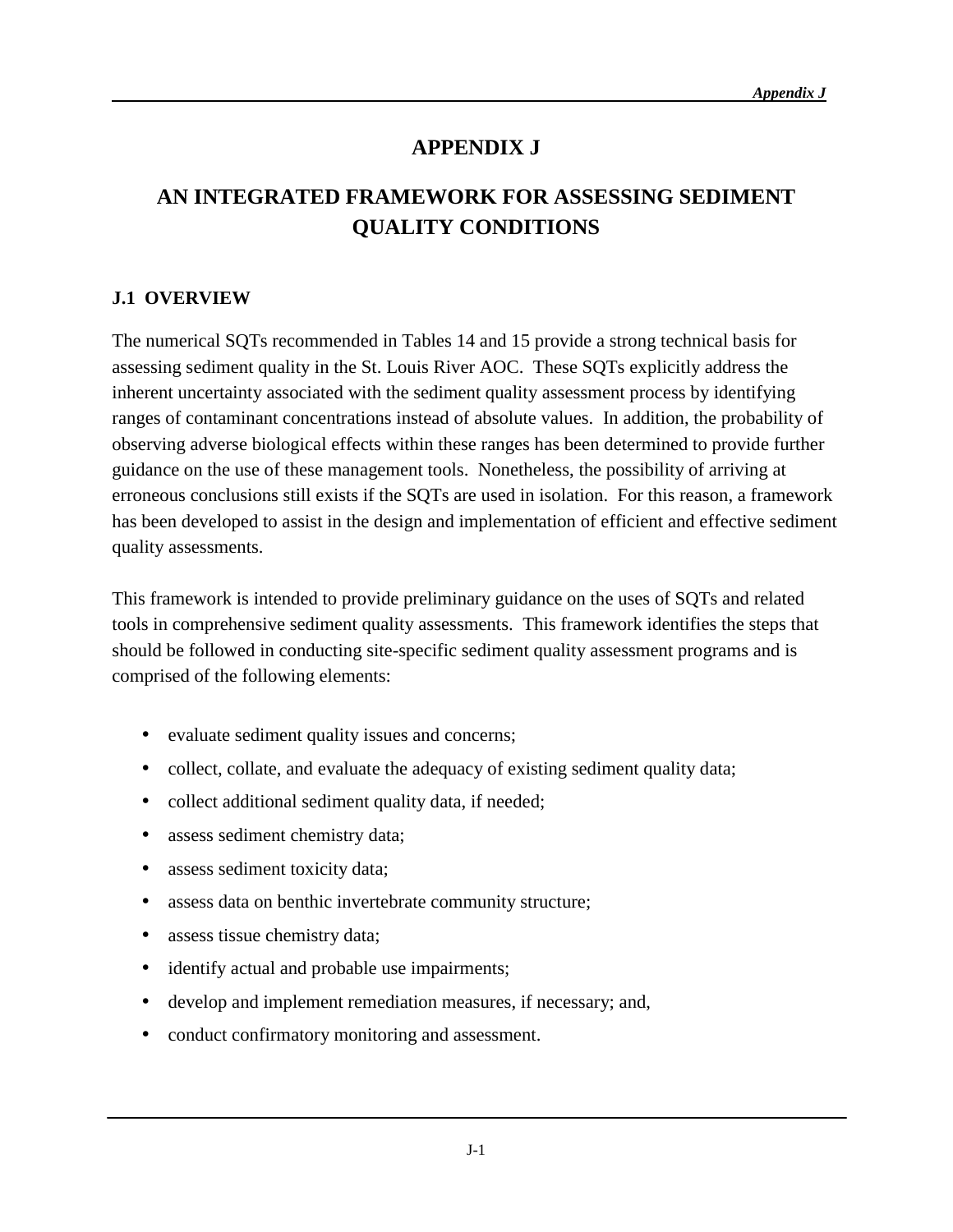The recommended framework is to provide general guidance to support the sediment quality assessment process. More detailed guidance on the assessment of contaminated sediments is currently being developed for GLNPO (MacDonald *et al.* In preparation).

## **J.2 EVALUATION OF SEDIMENT QUALITY ISSUES AND CONCERNS**

The first phase of a site-specific sediment quality assessment involves the evaluation of sediment issues and concerns at the site under investigation. As a first step in this process, the pertinent historical information on the site under consideration is collected and reviewed. Information is required on the types of industries and businesses that operate or have operated in the area, on the location of wastewater treatment plants, on land use patterns in upland areas, on stormwater drainage systems, on residential developments, and on other historic, ongoing, and potential activities within the area. Any unique attributes of the site must also be taken into consideration. These data provide a basis for identifying potential sources of contaminants to aquatic ecosystems. Information on the chemical composition of wastewater effluent discharges, types of contaminants likely to be associated with non-point sources, and physical/chemical properties of those substances provides a basis for developing an initial list of PCOCs at the site. By evaluating the probable environmental fate of these PCOCs, it is possible to establish a list of COCs and area of potential concern at the site (Figure J-1).

In addition to information on contaminant sources, information should be collected that helps define environmental management goals at the site (if these have not been defined). Environmental management goals in freshwater systems may be based on protection of the ecosystem as a whole, maintenance of viable populations of sportfish species, protection of human health (e.g., swimmable and fishable), or a variety of other considerations (e.g., regional stormwater management, industrial development). As such, information on existing uses of the site provide a basis for making decisions regarding the nature and extent of the investigations that should be conducted at the site. MacDonald (1989), Baudo and Muntau (1990), and Mudroch and McKnight (1991) provide detailed descriptions of information that should be collected and how these data may be used to assess ambient environmental quality.

## **J.3 COLLECT AND EVALUATE EXISTING SEDIMENT QUALITY DATA**

Collection and evaluation of existing sediment quality data is a critical component of the sitespecific sediment quality assessment process. The types of data that should be collected and collated during this stage of the assessment include sediment chemistry data, tissue chemistry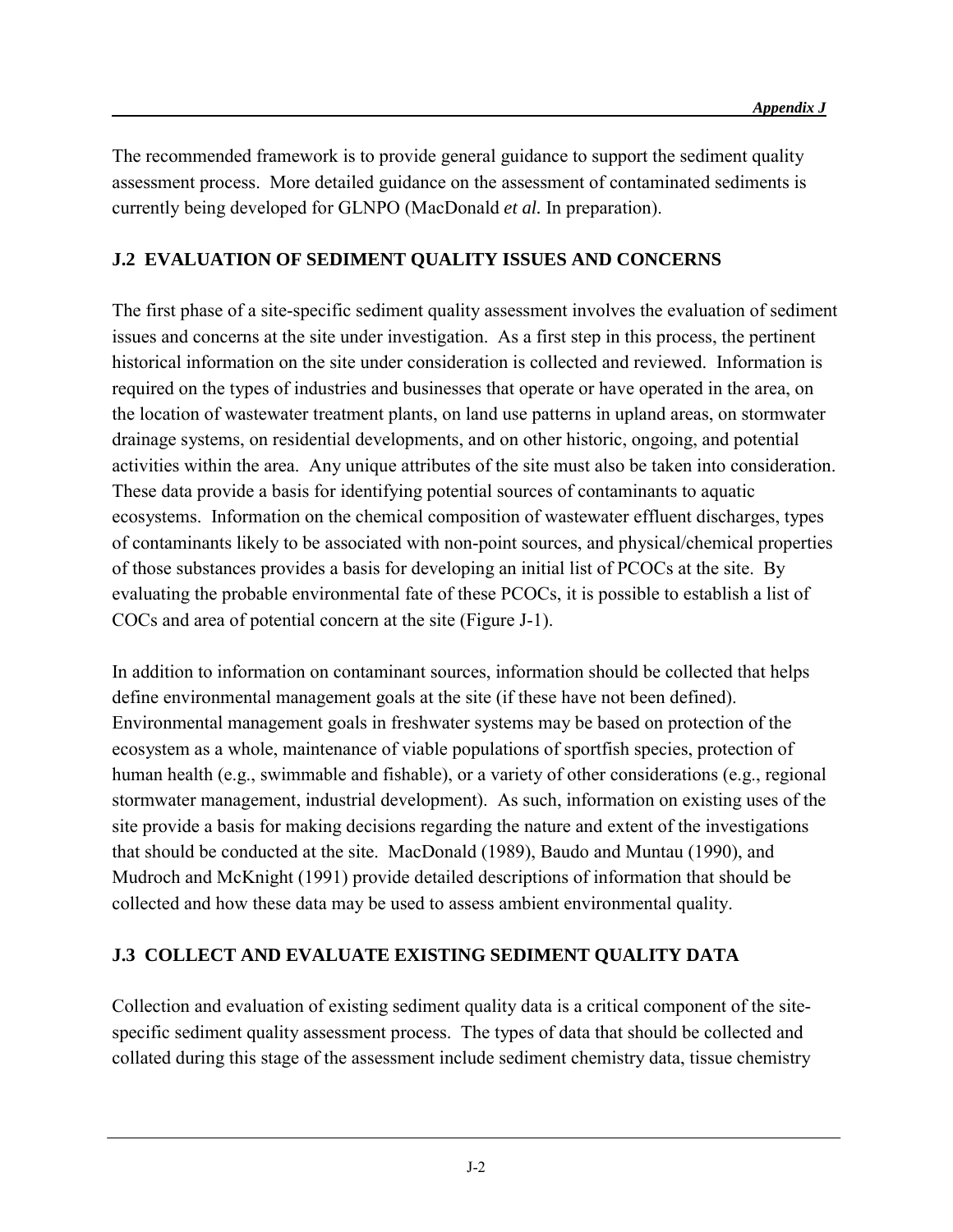data, sediment toxicity data, and data on benthic invertebrate community structure. Any ancillary data on fish tumors, etc. would also be helpful. Because data may have been collected under a variety of programs and for a number of reasons, it is important that these data be evaluated to determine their applicability in the sediment quality assessment process. This evaluation should cover the overall quality of the data set and the degree to which the data are thought to represent current conditions at the site under consideration.

Concerns regarding data quality may be resolved by comparing the quality assurance/quality control (QA/QC) measures that were implemented during the collection, transport, and analysis of sediment samples to the data quality objectives (DQOs) identified in the quality assurance project plan (QAPP). A number of conventions have now been established which provide guidance on the field aspects of sediment sampling programs (ASTM 1990; USEPA and USACOE 1998). While a diversity of analytical procedures have been developed to quantify concentrations of contaminants in sediments, acceptable methods have been reported, for example in the Inland Testing Manual (USEPA and USACOE 1998). Analytical procedures may be evaluated based on the reported accuracy and precision of the technique (i.e., the results of analyses performed on standard reference materials, and split and spiked sediment samples). Analytical detection limits are also relevant to the assessment of potential biological effects at the site. The suitability of the detection limits may be assessed by comparing them to the Level I SQTs for that substance.

In addition to reliable data, assessment of sediment quality also requires information that adequately represents the contemporary environmental conditions at the site under consideration. Therefore, the age of the data is a central question with respect to determining the applicability of the data. Natural degradative processes in the environment can lead to reductions in the concentrations of sediment-associated organic contaminants over time (Mosello and Calderoni 1990). Major events (such as storms) may result in the transport of sediments between sites, and industrial developments and/or regulatory activities may alter the sources and composition of contaminants released into the environment over time. Thus, it is important that assessments of sediment quality be undertaken with the most recent data available.

In addition to temporal variability, the sediment quality is known to vary significantly on a spatial basis. Therefore, any single sample is likely to represent only a small proportion of the geographic area in which it was collected. For this reason, data from a number of stations are required to provide a representative picture of sediment quality conditions at the site, with the actual number of stations required dependent on the size of the area under consideration, the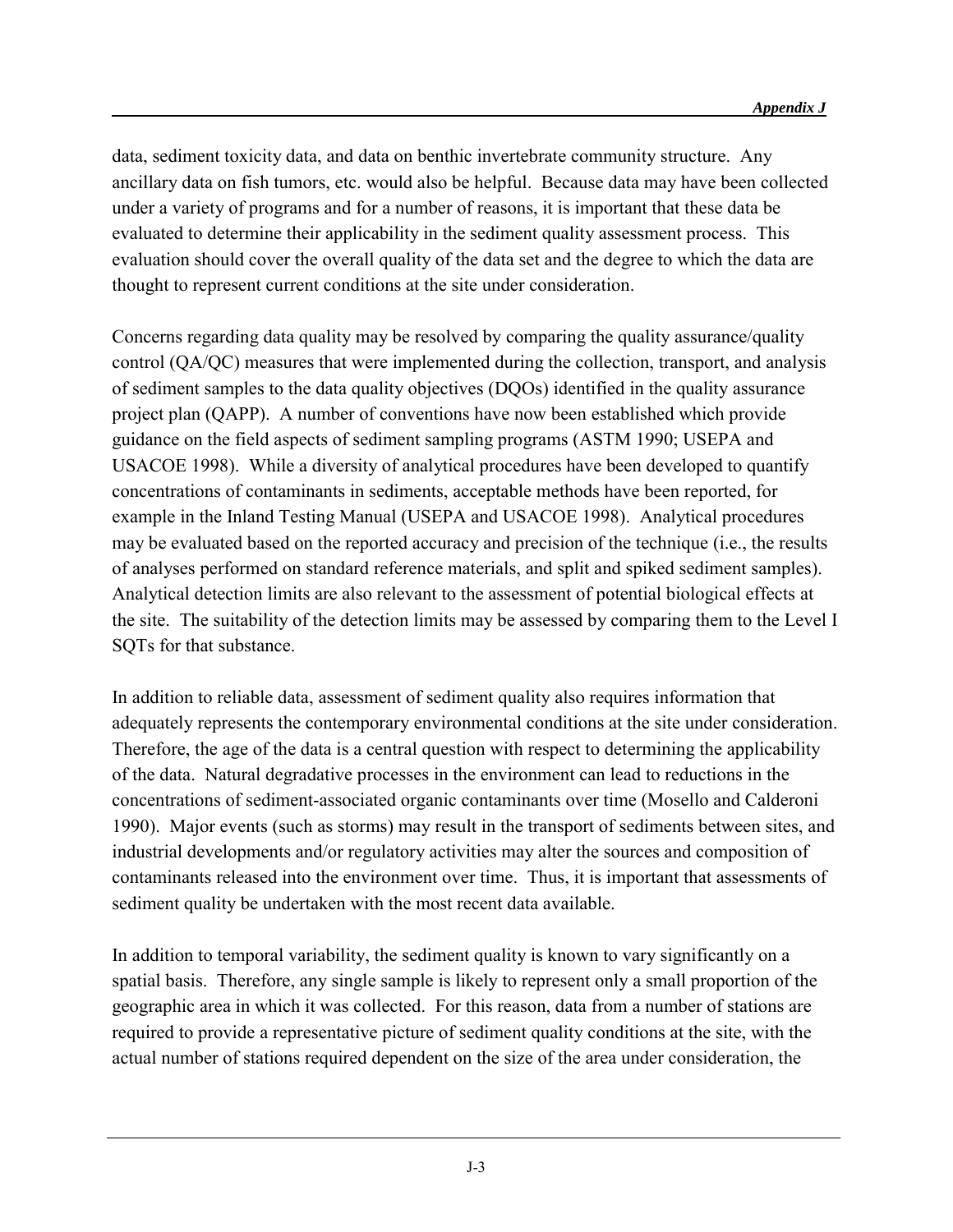concentrations of sediment-associated contaminants, and the variability of contaminant concentrations.

Another important factor to consider in evaluating the applicability of existing sediment quality data is the list of variables that were analyzed. It is important that the list of analytes reflects the existing and historical contaminant sources from land and water use activities in the area. In harbors, for example, chemicals such as pentachlorophenol (which is used as a preservative for pilings), tributyltin (which is used in antifouling paints for ships), and copper (which is used in antifouling paints for pleasure craft) should be measured. Similarly, highly elevated concentrations of PAHs and lead are often associated with urban stormwater discharges (Ireland, *et al.* 1996). In agricultural areas, persistent pesticides and nutrients should be considered in sediment quality assessments.

If the results of the data evaluation process indicate that the sediment chemistry data are acceptable, it is possible to proceed with the sediment quality assessment. However, if the sediment chemistry data are considered to be of unacceptable quality or are not considered to adequately represent the site, additional data may be required to complete the sediment quality assessment. Similar data quality issues must also be considered for the collection of any bioeffects data.

## **J.4 COLLECT SUPPLEMENTAL SEDIMENT QUALITY DATA**

The third stage in the sediment quality assessment process involves the generation of supplemental sediment quality data. Additional evaluation of sediments may be required when existing data are of insufficient quality or quantity to support the assessment of sediment quality at a site. The initial list of PCOCs for the site under consideration provides a defensible means of identifying a list of potential analytes for inclusion in the sediment quality monitoring program.

Sampling programs should be designed to delineate temporal (through time-series sampling and/or sediment coring) and spatial variability in sediment quality conditions and explicitly identify the QA/QC measures that will be implemented. Collection, handing, and storage of sediment samples should follow established protocols (e.g., ASTM 1999). Analytical methods and detection limits should be appropriate for the substances under consideration (i.e., one-half the Level I SQT values). Toxicity testing should follow the guidance that has been established by ASTM (1999) and the U.S. EPA (2000b). Bioaccumulation tests should follow the guidance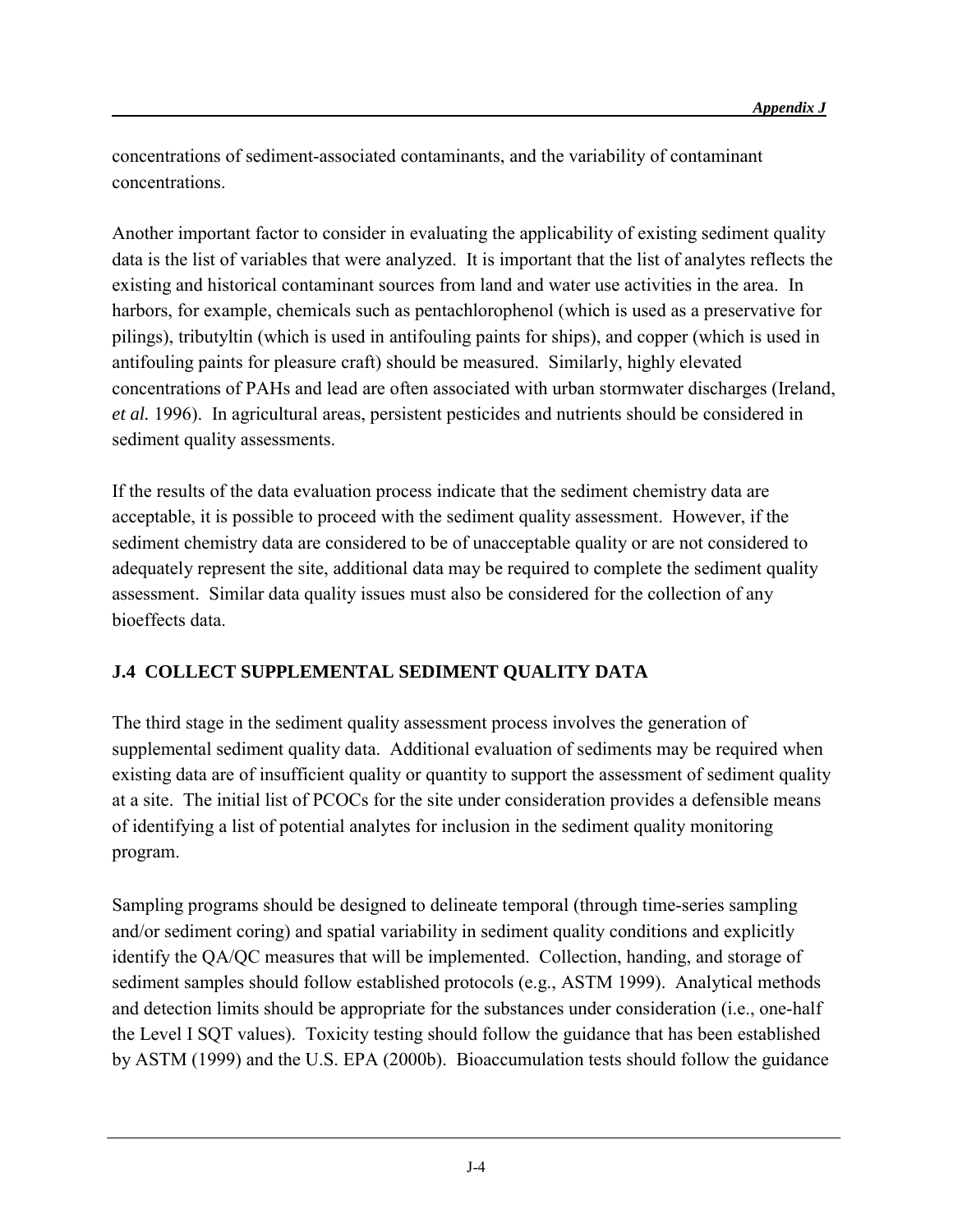given by the U.S. EPA (2000b). Guidance on conducting benthic community surveys has been developed by the U.S. EPA (1990, 1997c). Implementation of a focused, well-designed monitoring program will ensure that the resultant data will support a defensible sediment quality assessment.

## **J.5 ASSESS SEDIMENT CHEMISTRY DATA**

Sediment chemistry data alone do not provide an adequate basis for assessing the hazards posed by sediment-associated contaminants to aquatic organisms or other receptors. In addition, interpretive tools are useful to determine if sediment-associated chemicals are present at concentrations which could, potentially, impair the designated uses of the aquatic environment. In this respect, the SQTs that have been recommended for the St. Louis River AOC provide a scientifically defensible basis for evaluating the potential effects of sediment-associated contaminants on aquatic organisms.

The assessment of sediment chemistry data consists of three main steps (Figure J-2). First, the concentrations of sediment-associated chemicals that were measured at the site under consideration should be compared to the SQTs for the protection of aquatic life. Sediment samples with mean PEC-Qs of  $\leq 0.1$ ,  $> 0.1$  to  $\leq 0.6$ , and  $> 0.6$  should be considered to have low  $(i.e., <10\%)$ , moderate (i.e.,  $<50\%$ ), and high (i.e.,  $>50\%$ ) probabilities, respectively, of being toxic to sediment-dwelling organisms, when the results of long-term (i.e., 28-42 day) toxicity tests are considered (USEPA 2000a).Next, the levels of contaminants in site sediments should be compared to the bioaccumulation-based SQTs, including those for the protection of wildlife and for the protection of human health. Sediments in which the concentration of one or more substance exceeds these SQTs should be viewed as potentially problematic. Finally, the measured contaminant concentrations at the site should be compared to regional background levels to determine if they are elevated relative to background conditions.

Problematic levels of contamination are indicated when sediment-associated contaminants are present at concentrations above one or more of the various SQTs and above background levels. However, the results of the sediment chemistry assessment should not be viewed in isolation. Instead, these results should be evaluated in conjunction with the results of the other assessments that are conducted at the site (i.e., sediment toxicity, tissue chemistry, and benthic community structure) (Table J-1). The use of a weight-of-evidence approach is especially important when costly remediation decisions are being made.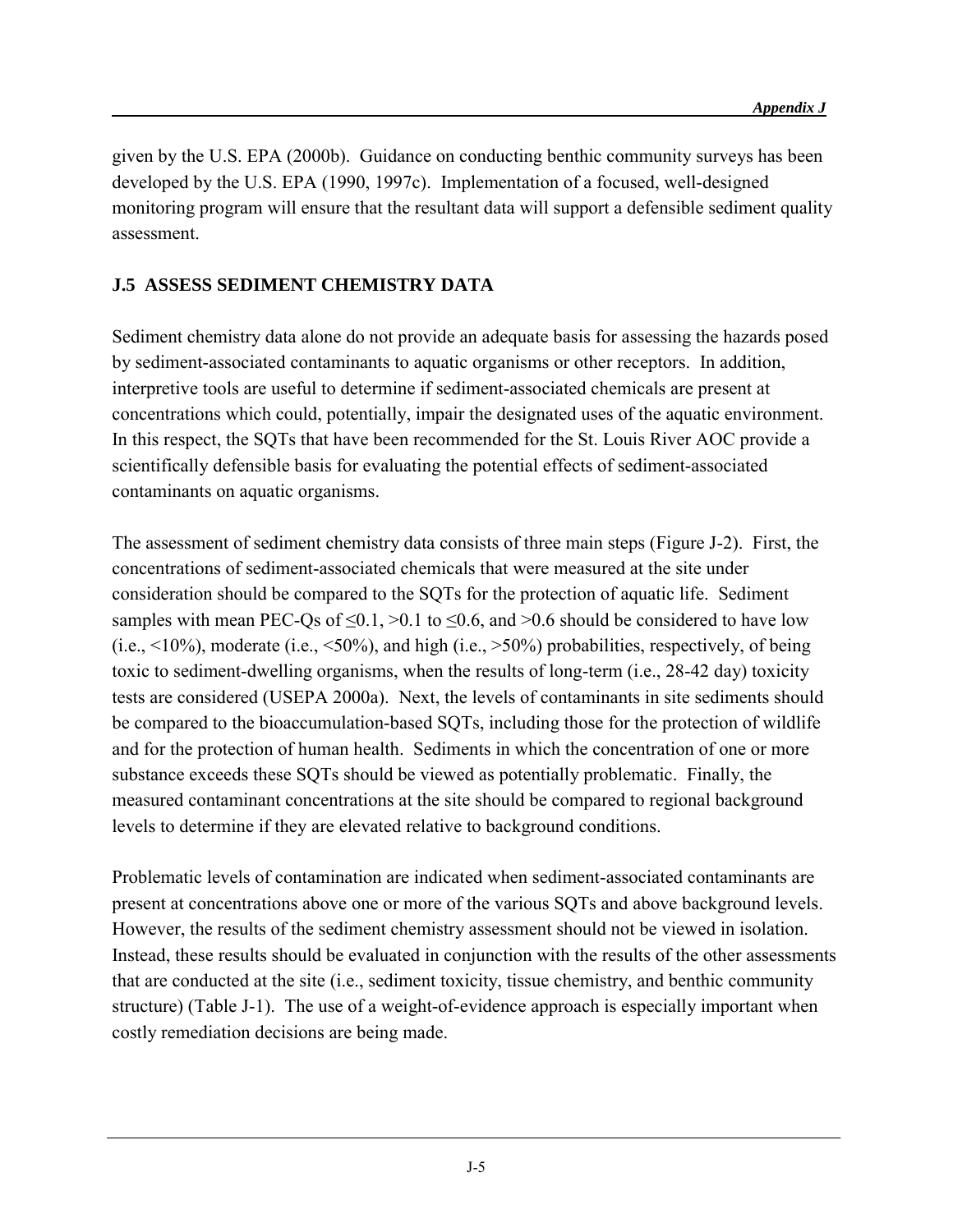### **J.6 ASSESS SEDIMENT TOXICITY DATA**

Biological testing is an essential component of the sediment quality assessment process. At present, the nature and extent of available information on the effects of sediment-associated contaminants is such that there is often significant uncertainty associated with predictions of the biological significance of sediment-associated contaminants (i.e., most of the data available do not support the establishment of cause and effect relationships). Therefore, biological testing is required to provide reliable information regarding the toxicity of sediments (generally a suite of biological tests is preferred) and to confirm the results of the sediment chemistry assessment.

Biological testing is required to support three distinct aspects of the sediment quality assessment process. First, biological testing may be needed to assess the toxicity of sediments at sites where the concentrations of one or more contaminants fall between the Level I and Level II SQTs. Second, biological testing is needed to assess the toxicity of sediments likely to contain unmeasured substances. Third, biological data are needed to assess the site-specific applicability of the recommended SQTs. In this respect, additional biological testing is required when the forms of the contaminants that are present are likely to be less biologically available than those at other sites (i.e., the data that were used to support the predictive ability evaluation).

The biological testing program should be designed to assess the toxicity of whole sediments; however, investigation of the potential effects in the water column and/or pore water may also be useful in certain applications. Evaluation of whole-sediment toxicity is a key component of the sediment quality assessment process in both regulatory and management applications. The ASTM presently has developed and approved whole sediment tests for assessing the acute and chronic toxicity of freshwater sediments to a variety of invertebrate species, including amphipods, midges, and mayflies.

In addition to whole sediment toxicity tests, various procedures are available for assessing the potential for adverse effects on aquatic organisms due to the resuspension of sediments or partitioning of contaminants into the water column. Perhaps the most sensitive and frequently used of these is the bacterial luminescence test (Microtox<sup>®</sup>; Burton and Stemmer 1988; Schiewe *et al.* 1985); however, the environmental relevance of this test is not fully established. Tests using algae, invertebrates, and fish also have been employed to assess the toxicity of the suspended and/or aqueous phases (ASTM 1997a).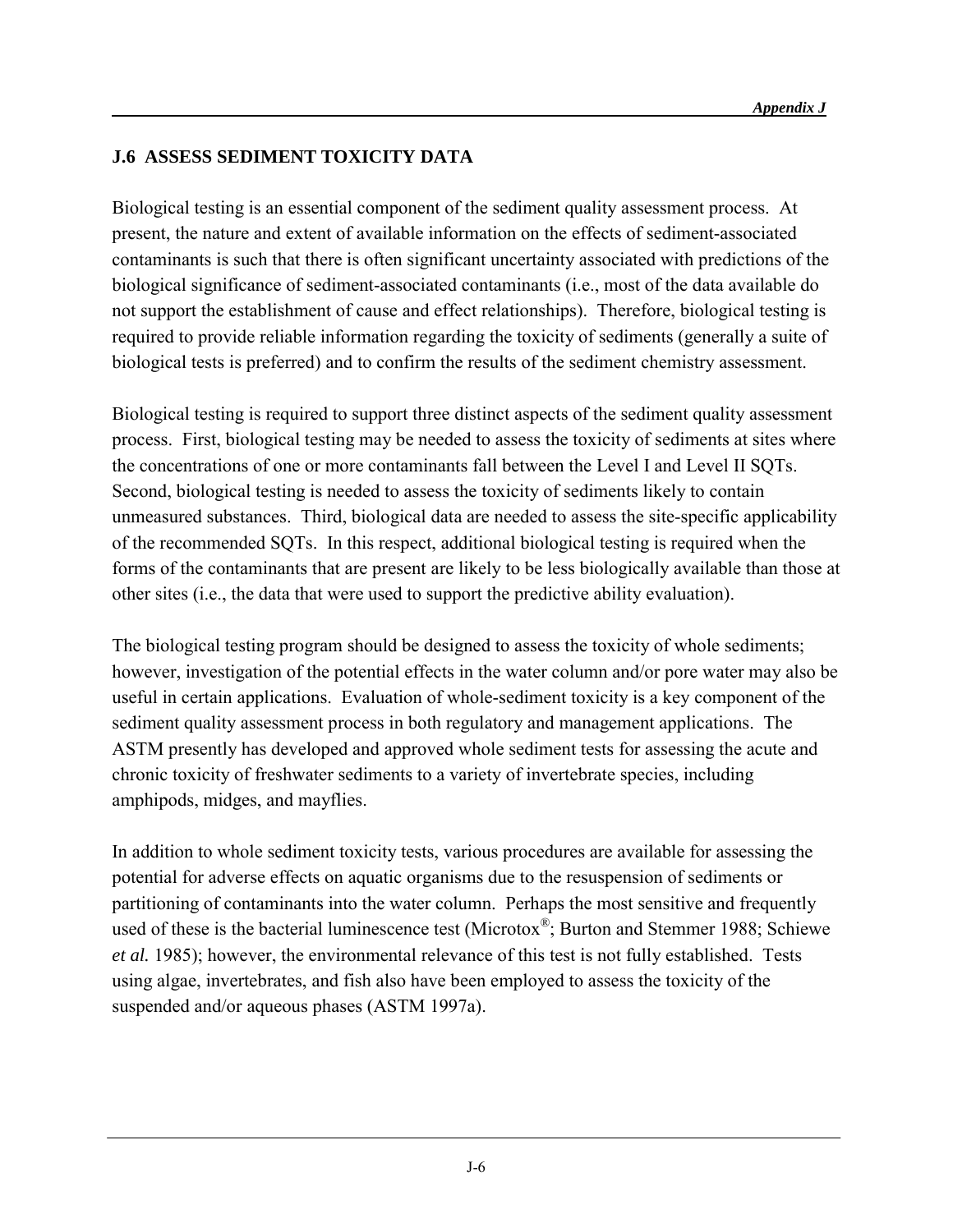The assessment of sediment toxicity data involves two main steps (Figure J-3). First, the results of the toxicity tests should be compared to the negative control data to determine if the sediments are significantly toxic. Next, the toxicity test results should be compared to data from appropriately selected reference sites. In this case, a reference should only be considered to be acceptable if it has been well-characterized and satisfies the criteria for negative controls [i.e., reference sediments should have low concentrations of PCOCs (typically below Level I SQTs) and reference results should not be significantly different from controls]. Sediments that are found to be significantly toxic relative to control or reference sediments should be considered to be problematic. The results of the sediment toxicity assessment should be considered along with the results of the companion assessments that are conducted at the site (Table J-1). Additional information about sediment toxicity tests is provided in Appendix B.

# **J.7 ASSESS BENTHIC INVERTEBRATE COMMUNITY STRUCTURE DATA**

In addition to toxicity testing, there are several other types of biological information that may also be used in the sediment quality assessment process. For example, comparison of biological indicators (such as the diversity and abundance of benthic invertebrate communities) at test sites and appropriate reference sites (i.e., sites with similar depth, particle size distribution, TOC, etc.) provides a means of assessing the relative impacts associated with exposure to site sediments (Figure J-4). Various statistical procedures may be used to help identify contaminants associated with observed biological effects when adequate sediment chemistry data are available (Breneman *et al*. 2000). Canfield *et al.* (1994, 1996, 1998) provide detailed information on the use of information on benthic invertebrate community structure in sediment quality assessments. Additional information on conducting benthic macroinvertebrate community assessments is provided in Appendix B.

## **J.8 ASSESS TISSUE CHEMISTRY DATA**

Information on levels of contaminants in aquatic biota and on bioaccumulation supports determination of the significance of contaminant levels in sediments relative to the protection of human health and the health of wildlife that consume aquatic organisms. At this stage of the process, the measured concentrations of contaminants in biological tissues are compared to tissue residue guidelines and to regional background levels to determine if the tissues contain elevated levels of contaminants (Figure J-5). The results of this assessment should also be considered in conjunction with the other types of assessments that were conducted for the site.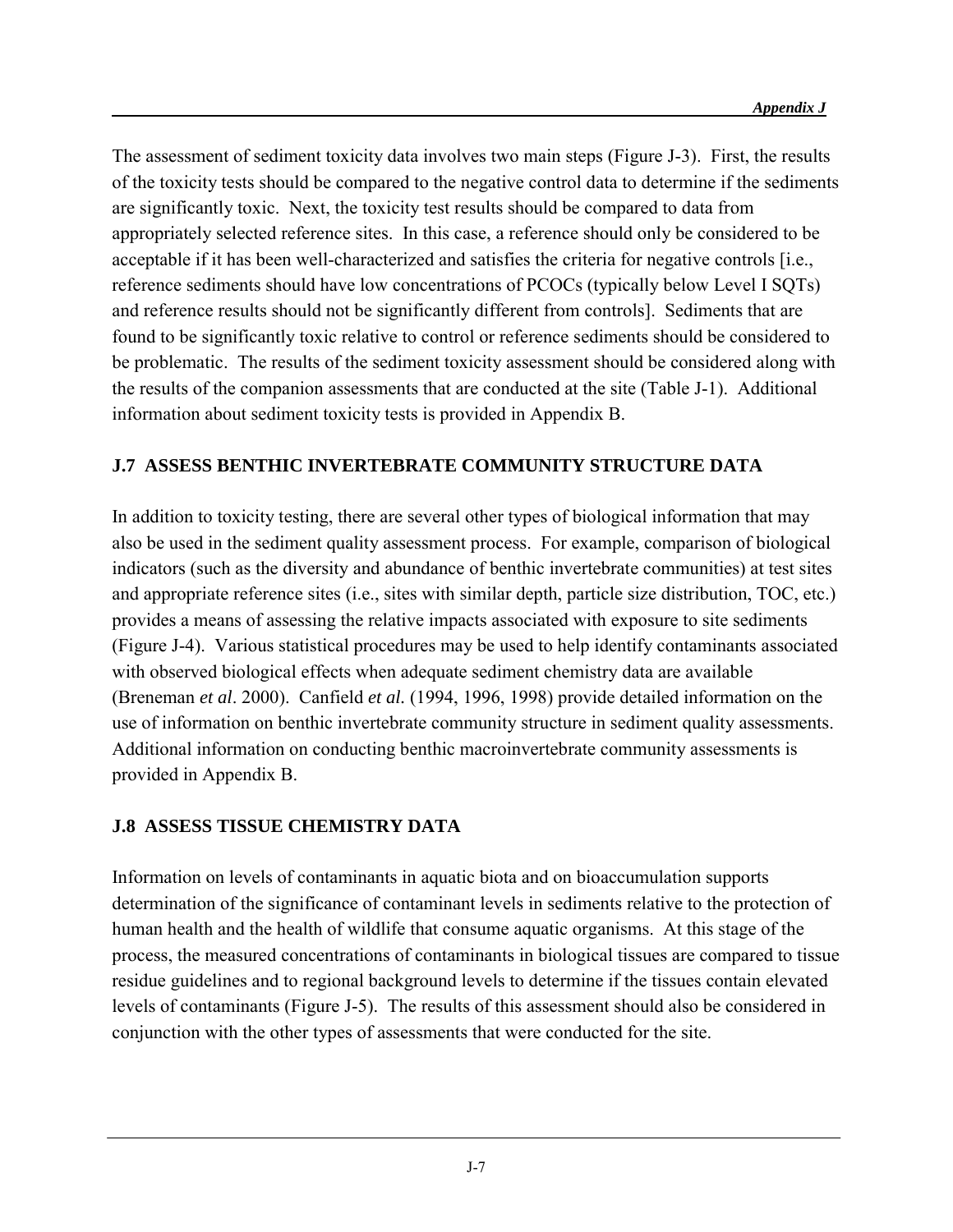Interpretation of tissue residue data is challenging for a number of reasons. While many aquatic organisms are sedentary (i.e., infaunal invertebrate species), others can be highly migratory (i.e., fish). For migratory species, it can be very difficult to establish where the exposure to bioaccumulative contaminants actually occurred. In addition, the concentrations of tissueassociated contaminants can vary depending on the trophic status, age, tissue sampled, and lipid content of the species under consideration, to name a few of the most important factors. Therefore, it is difficult to fully characterize the risks to wildlife and human health that are associated to the accumulation of contaminants in the food web. Additional information on bioaccumulation assessments is provided in Appendix B.

### **J.9 IDENTIFY USE IMPAIRMENTS**

Sediment quality assessments are typically conducted to determine if sediments have become contaminated as a result of land and/or water use activities. When such contamination is indicated, the results of sediment quality assessments should provide the information needed to evaluate the nature, severity, and areal extent of sediment contamination. In turn, this information can be used to identify the use impairments at the site under consideration.

Each of the four elements of the sediment quality quadrad (i.e., sediment chemistry, sediment toxicity, benthic invertebrate community status, and tissue chemistry) provide important information for assessing sediment quality conditions. However, a more comprehensive interpretation of the information is possible when the results of the four independent assessments are considered together. The contingency table presented in Table J-1 provides a means of interpreting the results of detailed investigations that are conducted to determine if a site is contaminated and which uses are likely to be impaired as a result of that contamination.

## **J.10 DEVELOP AND IMPLEMENT A SEDIMENT MANAGEMENT STRATEGY**

The ultimate objective of the sediment quality assessment process is to provide information that supports the management of environmental quality. The management decisions that are ultimately made will depend on various factors, including the nature and severity of the contamination, the potential for exposure of aquatic organisms, the management goals for the site, the availability of remediation technology, the costs associated with remediation, and public expectations. Integration of information on these factors will enable managers and others to make defensible decisions regarding remediation, abating existing pollution sources, preventing increased contaminant loadings, or simply monitoring trends in environmental contamination.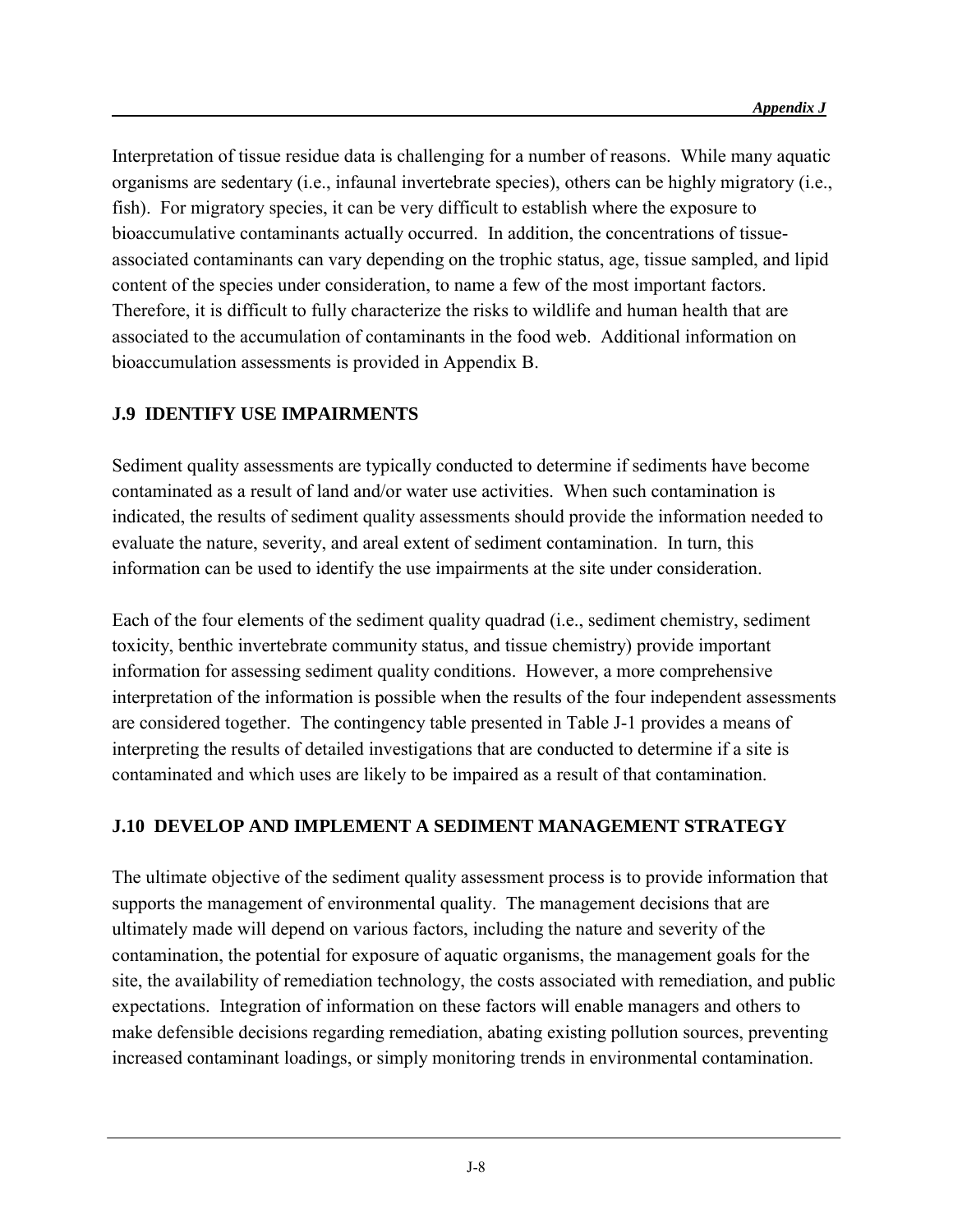Development of a sediment management strategy (SMS) is a critical component of the contaminated site management process because it outlines the steps that should be taken to restore beneficial uses at the site. A number of sediment quality management decisions are possible, based on consideration of available information from the environmental assessment (Table J-2). At some sites, evaluation of the available information will indicate that no additional action is warranted. At other sites, monitoring for assessment of trends in sediment quality may be required. At sites that are seriously contaminated, some remedial action may be necessary to achieve environmental management goals. These remedial actions could include removal and treatment of toxic materials, isolation (or capping) of contaminated sediments, implementation of source control measures, or no action at all (i.e., permit natural degradative and sedimentation processes to mitigate contaminant effects). Sediment toxicity identification evaluation procedures and sediment spiking (Appendix B) can be used to identify specific causative agents in the sediments.

#### **J.11 CONDUCT CONFIRMATORY MONITORING AND EVALUATION**

Any sediment remediation action should include confirmatory sampling and analysis to determine if the remedial measures have achieved the goals identified in the sediment management strategy and to insure the area has not been recontaminated (Krantzberg *et al*. 1999). The design and implementation of confirmatory monitoring programs should be consistent with those that were utilized in the preliminary and detailed site investigations (DSIs). Additionally, the tools that were used to interpret the data that were collected during these investigations should also be used to evaluate the efficacy of the remedial measures that were implemented. These tools should not be based simply on chemistry and engineering considerations, but should also include biological targets (e.g., toxicity, benthos, tissue residues).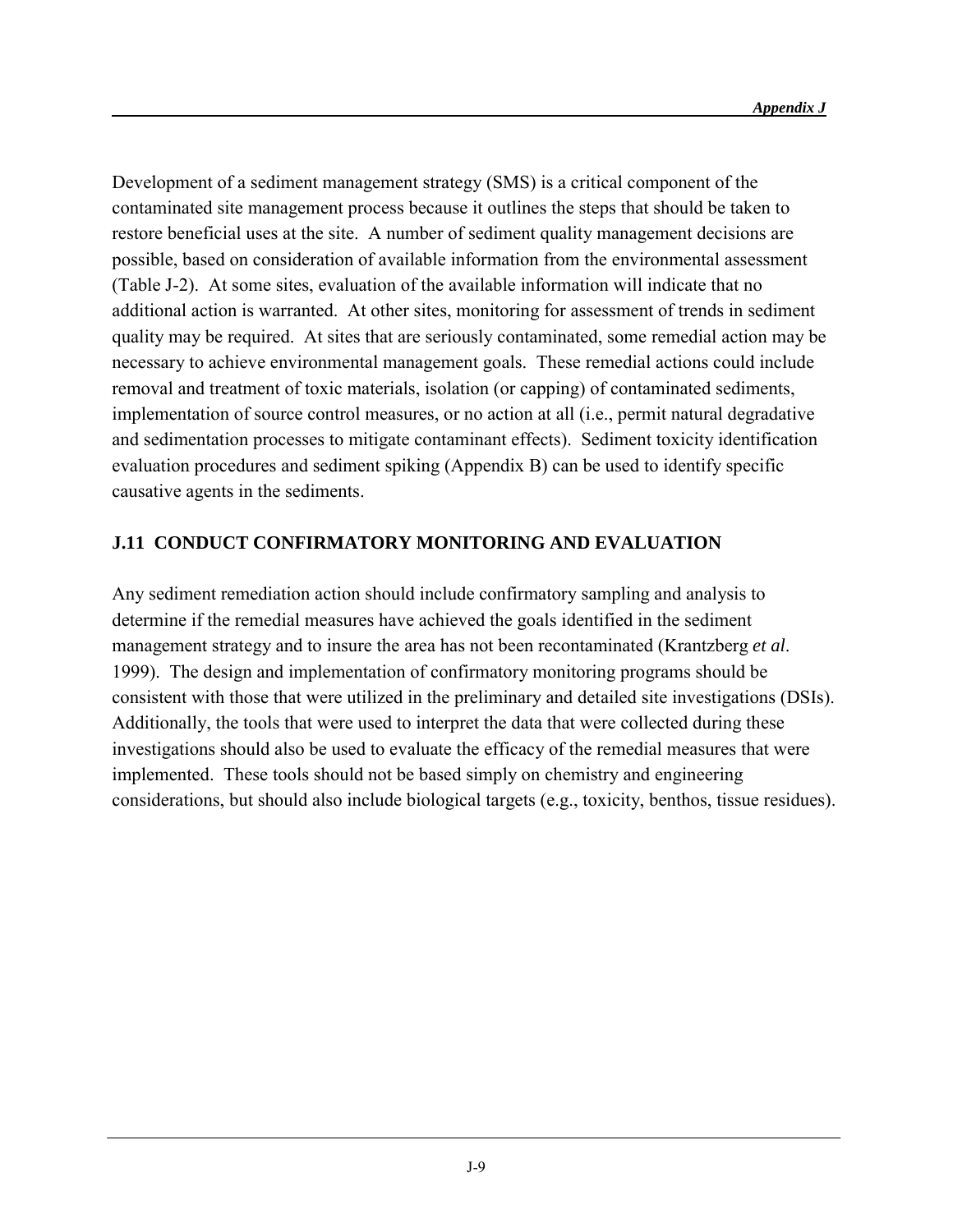|                | <b>Results of Detailed Site Investigation</b> |                                    |                                    |                                   | <b>Potential for Sediment-Associated</b><br><b>Use Impairments</b> |                 |                     |
|----------------|-----------------------------------------------|------------------------------------|------------------------------------|-----------------------------------|--------------------------------------------------------------------|-----------------|---------------------|
|                | <b>Sediment</b><br><b>Chemistry</b>           | <b>Sediment</b><br><b>Toxicity</b> | <b>Benthic</b><br><b>Community</b> | <b>Tissue</b><br><b>Chemistry</b> | <b>Aquatic Life</b>                                                | <b>Wildlife</b> | <b>Human Health</b> |
|                | $(+)$                                         | $(+)$                              | $^{(+)}$                           | $^{(+)}$                          | Highly likely                                                      | Likely          | Likely              |
| $\overline{2}$ | $^{(+)}$                                      | $^{(+)}$                           | $^{(+)}$                           | $\left( -\right)$                 | Highly likely                                                      | Possible        | Unlikely            |
| 3              | $(+)$                                         | $\left( -\right)$                  | $^{(+)}$                           | $^{(+)}$                          | Likely                                                             | Likely          | Likely              |
| 4              | $^{(+)}$                                      | $^{(+)}$                           | $\left( -\right)$                  | $^{(+)}$                          | Likely                                                             | Likely          | Likely              |
| 5              | $\left( -\right)$                             | $^{(+)}$                           | $^{(+)}$                           | $^{(+)}$                          | Likely                                                             | Likely          | Likely              |
| 6              | $\left( -\right)$                             | $^{(+)}$                           | $\left( -\right)$                  | $^{(+)}$                          | Likely                                                             | Likely          | Likely              |
|                | $^{(+)}$                                      | $\left( -\right)$                  | $^{(+)}$                           | $\left( -\right)$                 | Likely                                                             | Possible        | Unlikely            |
| 8              | $(\textnormal{-})$                            | $^{(+)}$                           | $^{(+)}$                           | $\left( -\right)$                 | Likely                                                             | Possible        | Unlikely            |
| 9              | $^{(+)}$                                      | $^{(+)}$                           | $\left( -\right)$                  | $\left( \cdot \right)$            | Likely                                                             | Unlikely        | Unlikely            |
| 10             | $\left( \cdot \right)$                        | $^{(+)}$                           | $\left( -\right)$                  | $\left( -\right)$                 | Likely                                                             | Unlikely        | Unlikely            |
| 11             | $^{(+)}$                                      | $\left( -\right)$                  | $\left( -\right)$                  | $^{(+)}$                          | Unlikely                                                           | Likely          | Likely              |
| 12             | $\left( \cdot \right)$                        | $\left( -\right)$                  | $^{(+)}$                           | $^{(+)}$                          | Unlikely                                                           | Likely          | Likely              |
| 13             | $(\textnormal{-})$                            | $\left( -\right)$                  | $^{(+)}$                           | $\left( -\right)$                 | Unlikely                                                           | Possible        | Unlikely            |
| 14             | $\left( \text{-} \right)$                     | $\left( -\right)$                  | $\left( -\right)$                  | $^{(+)}$                          | Unlikely                                                           | Possible        | Possible            |
| 15             | $^{(+)}$                                      | $\left( -\right)$                  | $\left( -\right)$                  | $\left( -\right)$                 | Unlikely                                                           | Unlikely        | Unlikely            |
| 16             | $\left( -\right)$                             | $\left( -\right)$                  | $\left( -\right)$                  | $\left( -\right)$                 | Highly unlikely                                                    | Highly unlikely | Highly unlikely     |

Table J-1. Contingency Table for Assessing Contaminated Sediments Using the Results of a Detailed Site Investigation

 $+=$  Statistical difference between test and control or reference conditions.

- = No statistical difference between test and control or reference conditions.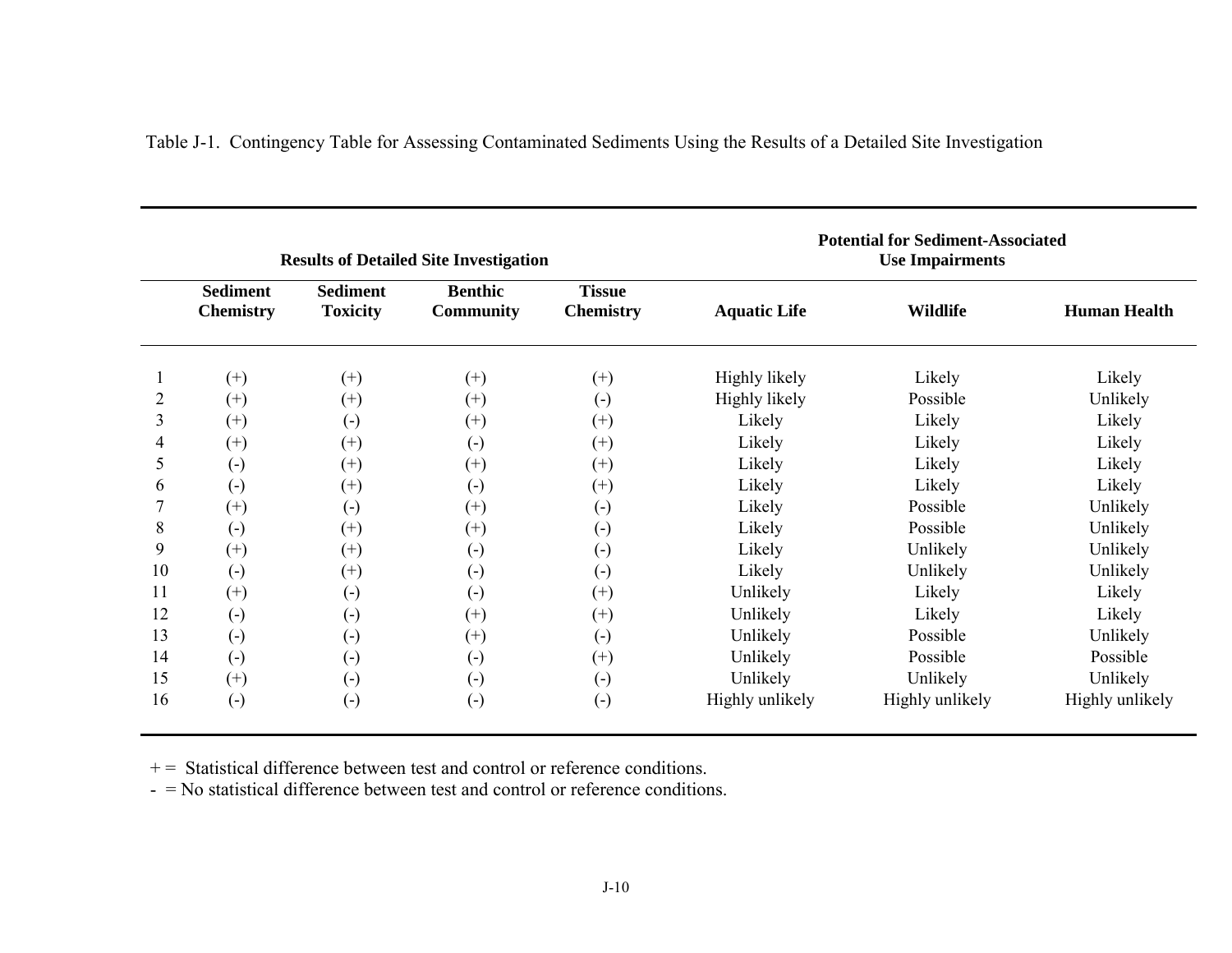|                                    | <b>Most Probable Interpretation</b>                                                                                                                                                                                                                                                                                                                                                                                                                                                                                                                                                                      | <b>Conclusion</b>                                                                                                                              | <b>Probable Actions</b>                                                                                                                                                                                                                                                     |
|------------------------------------|----------------------------------------------------------------------------------------------------------------------------------------------------------------------------------------------------------------------------------------------------------------------------------------------------------------------------------------------------------------------------------------------------------------------------------------------------------------------------------------------------------------------------------------------------------------------------------------------------------|------------------------------------------------------------------------------------------------------------------------------------------------|-----------------------------------------------------------------------------------------------------------------------------------------------------------------------------------------------------------------------------------------------------------------------------|
| 2                                  | Contaminant-induced degradation of benthos and bioaccumulation evident<br>Contaminant-induced degradation of benthos evident; minimal<br>bioaccumulation                                                                                                                                                                                                                                                                                                                                                                                                                                                 | Site contam.<br>Site contam.                                                                                                                   | Conduct RA or develop SMS<br>Conduct RA or develop SMS                                                                                                                                                                                                                      |
| 3<br>4                             | Toxicity tests not sensitive enough; bioaccumulation evident<br>Toxic chemicals stressing benthos; bioaccumulation evident                                                                                                                                                                                                                                                                                                                                                                                                                                                                               | Site contam.<br>Site contam.                                                                                                                   | Conduct RA or develop SMS<br>Conduct RA or develop SMS                                                                                                                                                                                                                      |
| 5<br>6<br>8<br>9<br>10<br>11<br>12 | Unmeasured sediment contaminants contributing to toxicity; bioaccumulation evident<br>Unmeasured factors contributing to toxicity; bioaccumulation evident<br>Toxicity tests not sensitive enough; minimal bioaccumulation<br>Unmeasured contaminants contributing to toxicity; minimal bioaccumulation<br>Toxic chemicals stressing the system; minimal bioaccumulation<br>Unmeasured factors contributing to toxicity; minimal bioaccumulation<br>Contaminants not toxic to benthos; bioaccumulation evident<br>Benthic effects probably not due to sediment contamination;<br>bioaccumulation evident | Site likely contam.<br>Site likely contam.<br>Site contam.<br>Site likely contam.<br>Site contam.<br>Uncertain<br>Site contam.<br>Site contam. | Expand DSI to measure more factors<br>Expand DSI to measure more factors<br>Conduct RA or develop SMS<br>Expand DSI to measure more substances<br>Conduct RA or develop SMS<br>Expand DSI to measure more factors<br>Conduct RA or develop SMS<br>Conduct RA or develop SMS |
| 13<br>14                           | Benthic effects not due to sediment contamination; minimal bioaccumulation<br>No degradation of benthos apparent; tissue residues due to exposure at<br>other sites                                                                                                                                                                                                                                                                                                                                                                                                                                      | Site contam. unlikely<br>Site likely contam.                                                                                                   | No further action needed<br>Expand DSI to identify sources                                                                                                                                                                                                                  |
| 15<br>16                           | Contaminants unavailable to benthos; minimal bioaccumulation<br>Contaminant-induced degradation of benthos not evident; minimal<br>bioaccumulation                                                                                                                                                                                                                                                                                                                                                                                                                                                       | Site contam. unlikely<br>Site contam. unlikely                                                                                                 | No further action needed<br>No further action needed                                                                                                                                                                                                                        |

Table J-2. Interpretation of Contingency Table for Assessing Sediments Using the Results of a Detailed Site Investigation

DSI = detailed site investigation; RA = risk assessment; contam. = contaminated; SMS = sediment management strategy.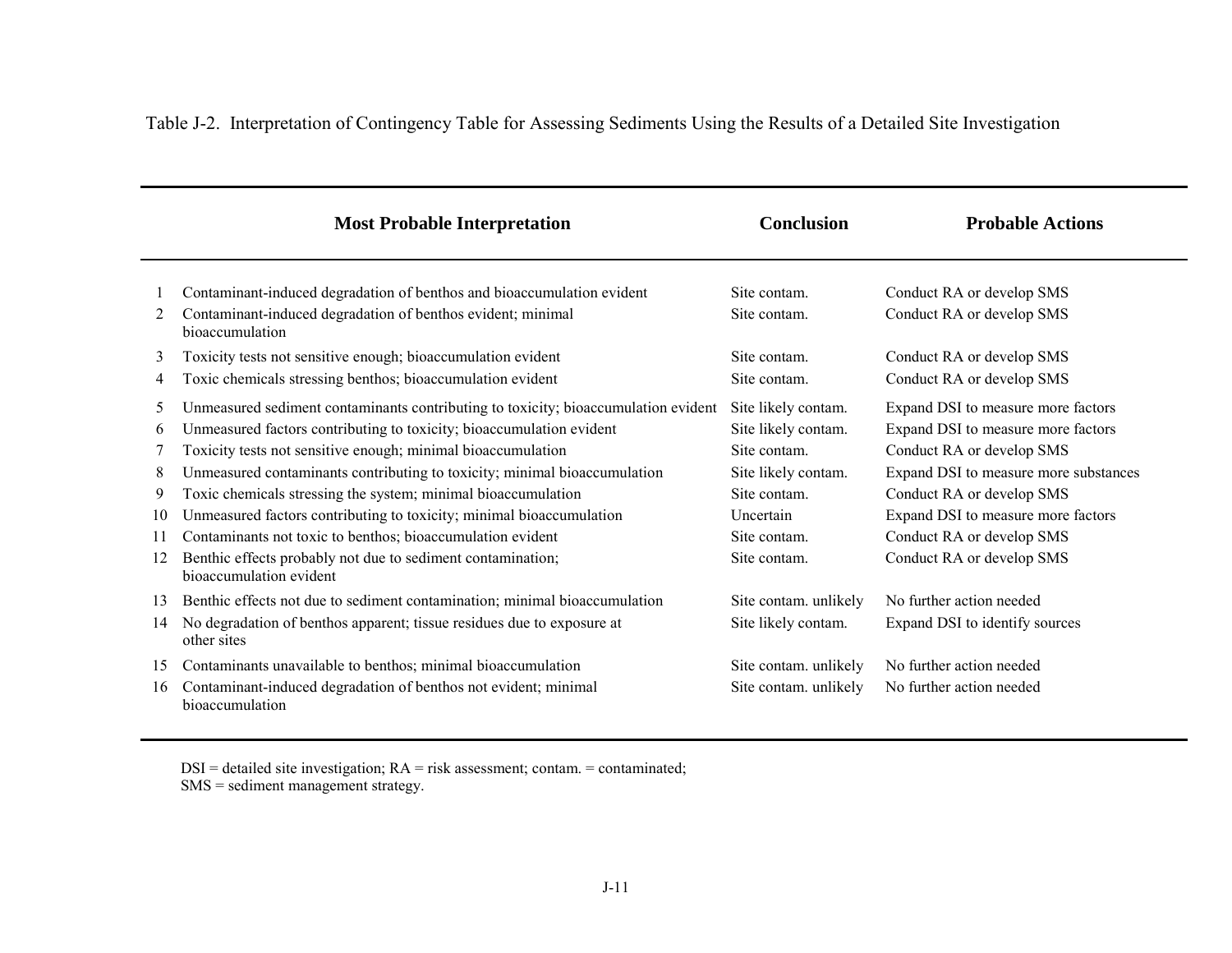

Figure J-1. Evaluation of sediment quality issues and concerns.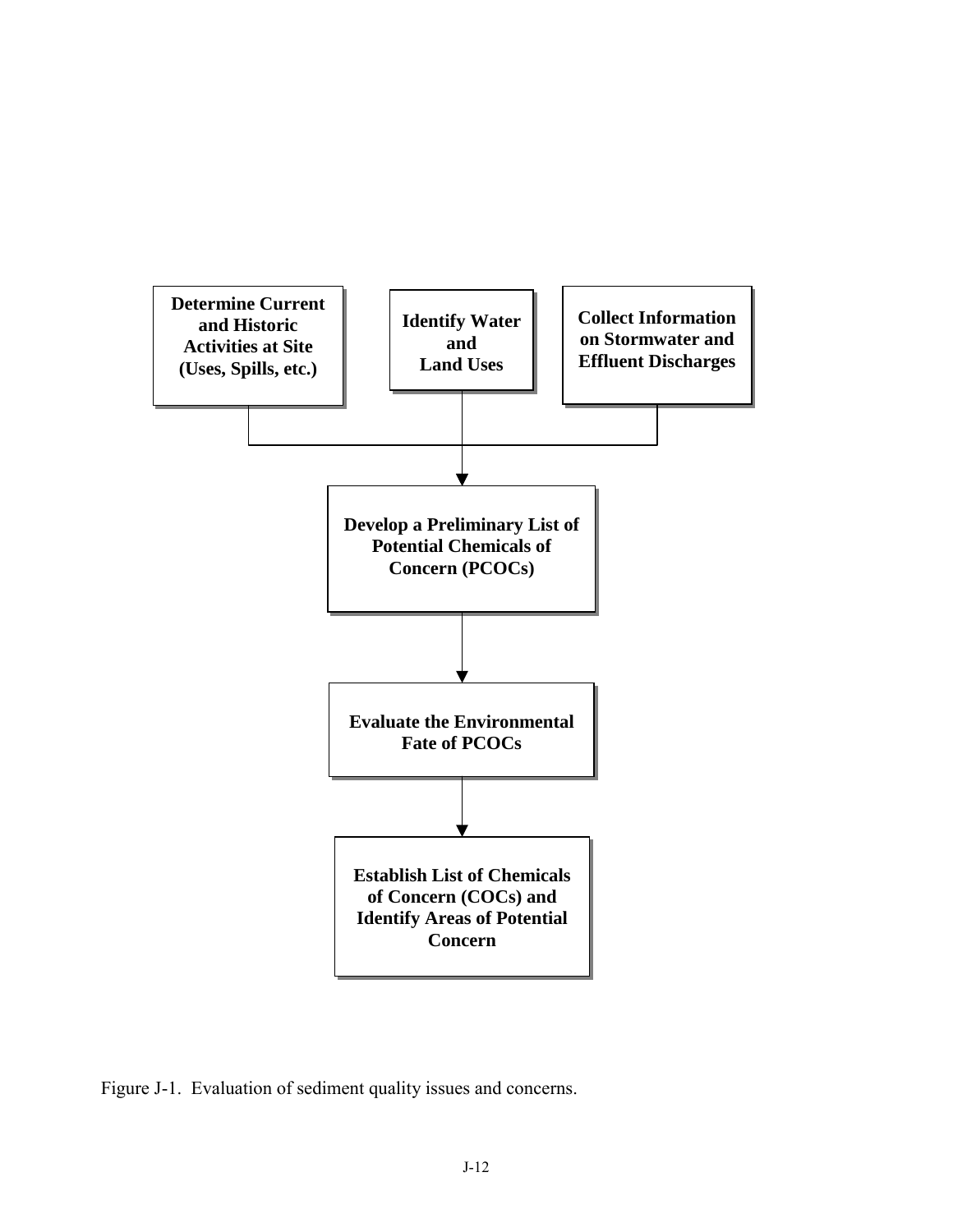

\*Level I and Level II SQTs for the protection of aquatic life, wildlife, and human health.

Figure J-2. Recommended procedure for assessing sediment chemistry data.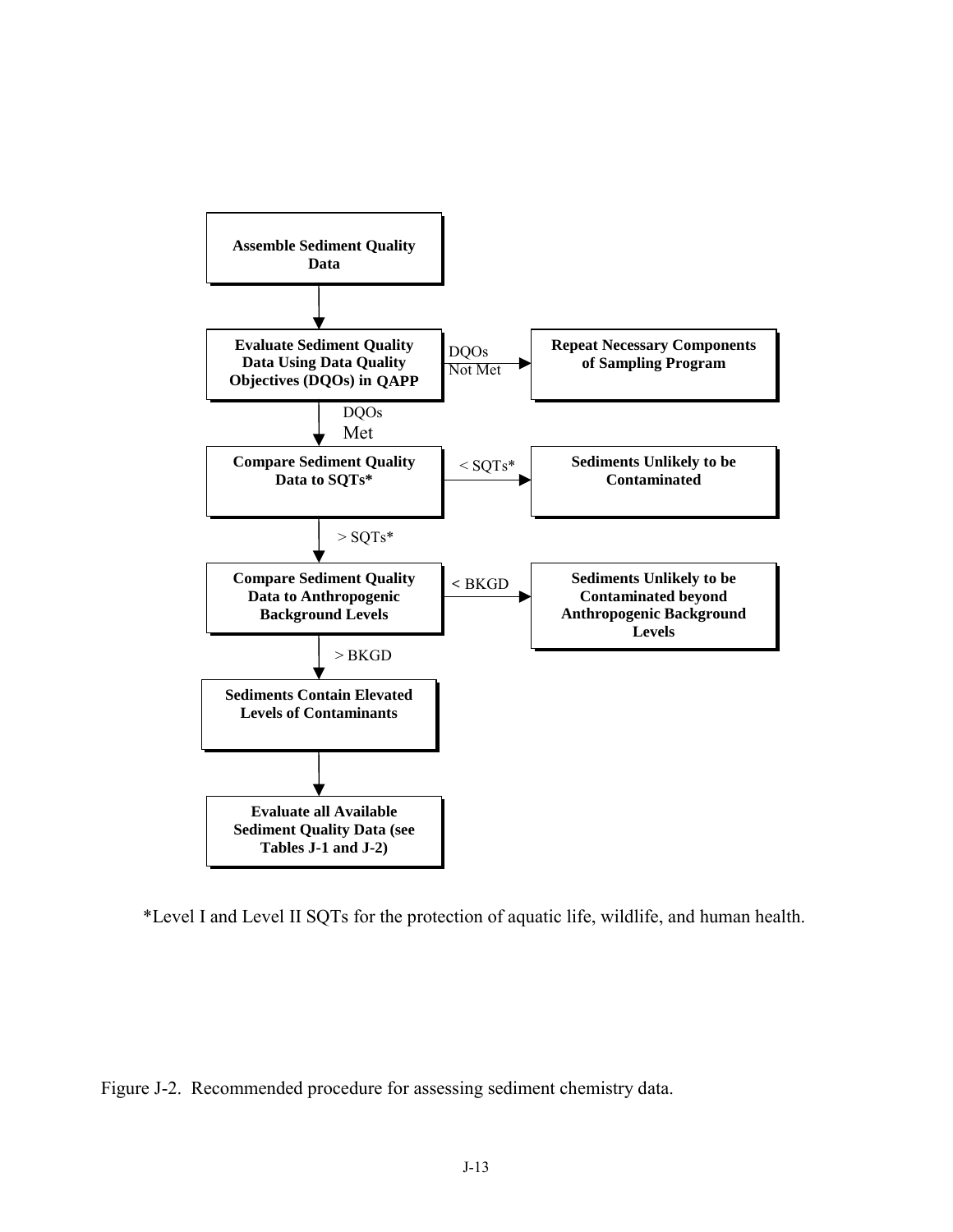

\* Comparison to reference sites is only appropriate if reference sites have been well characterized and satisfy criteria for negative controls [i.e., reference should not be significantly different from negative controls (ASTM 1999)].

Figure J-3. Recommended procedure for assessing sediment toxicity data.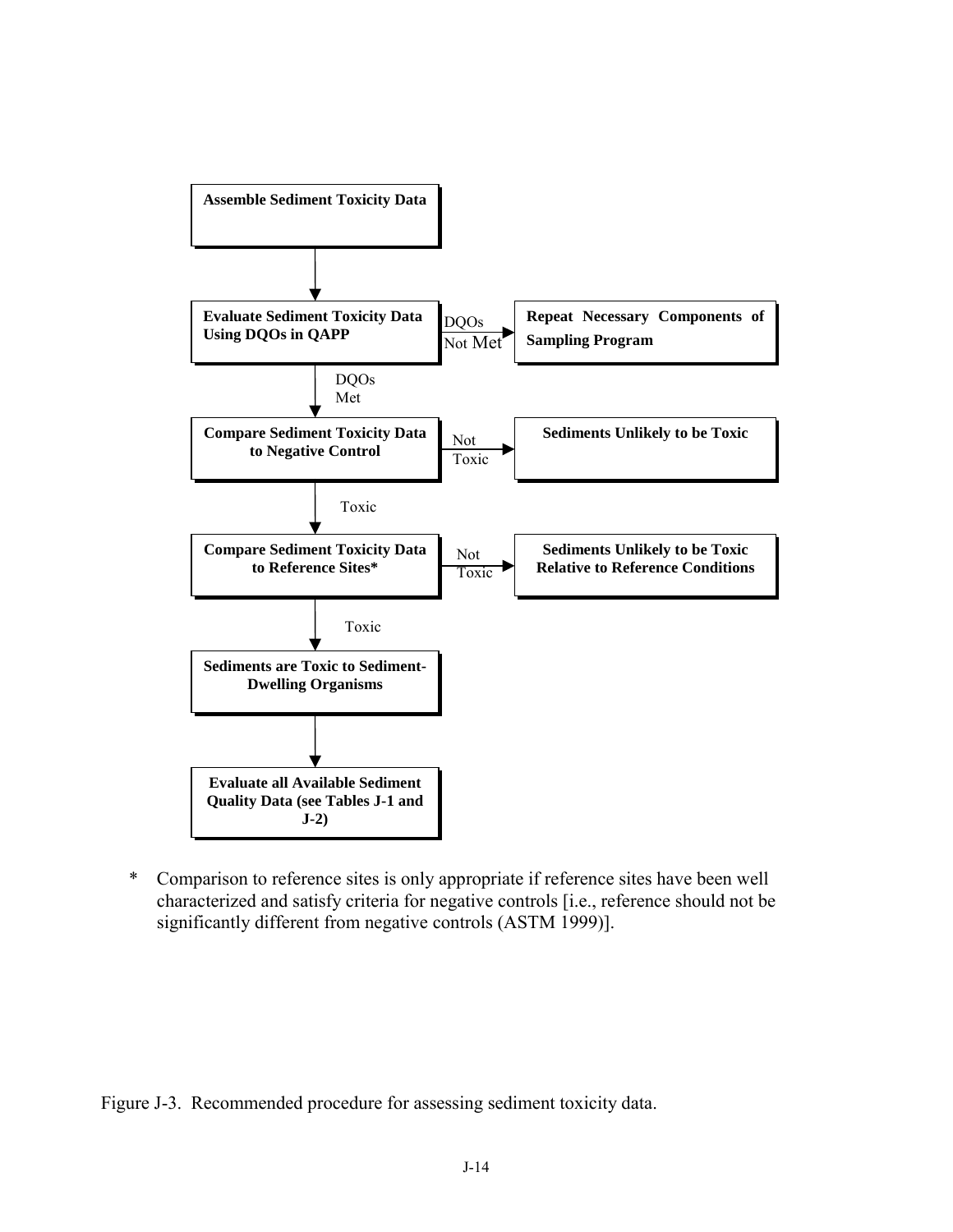

\* Comparison to reference sites is only appropriate if reference sites have been well characterized and satisfy the criteria that have been established for reference sites (ASTM 1999).

Figure J-4. Recommended procedure for assessing benthic data.